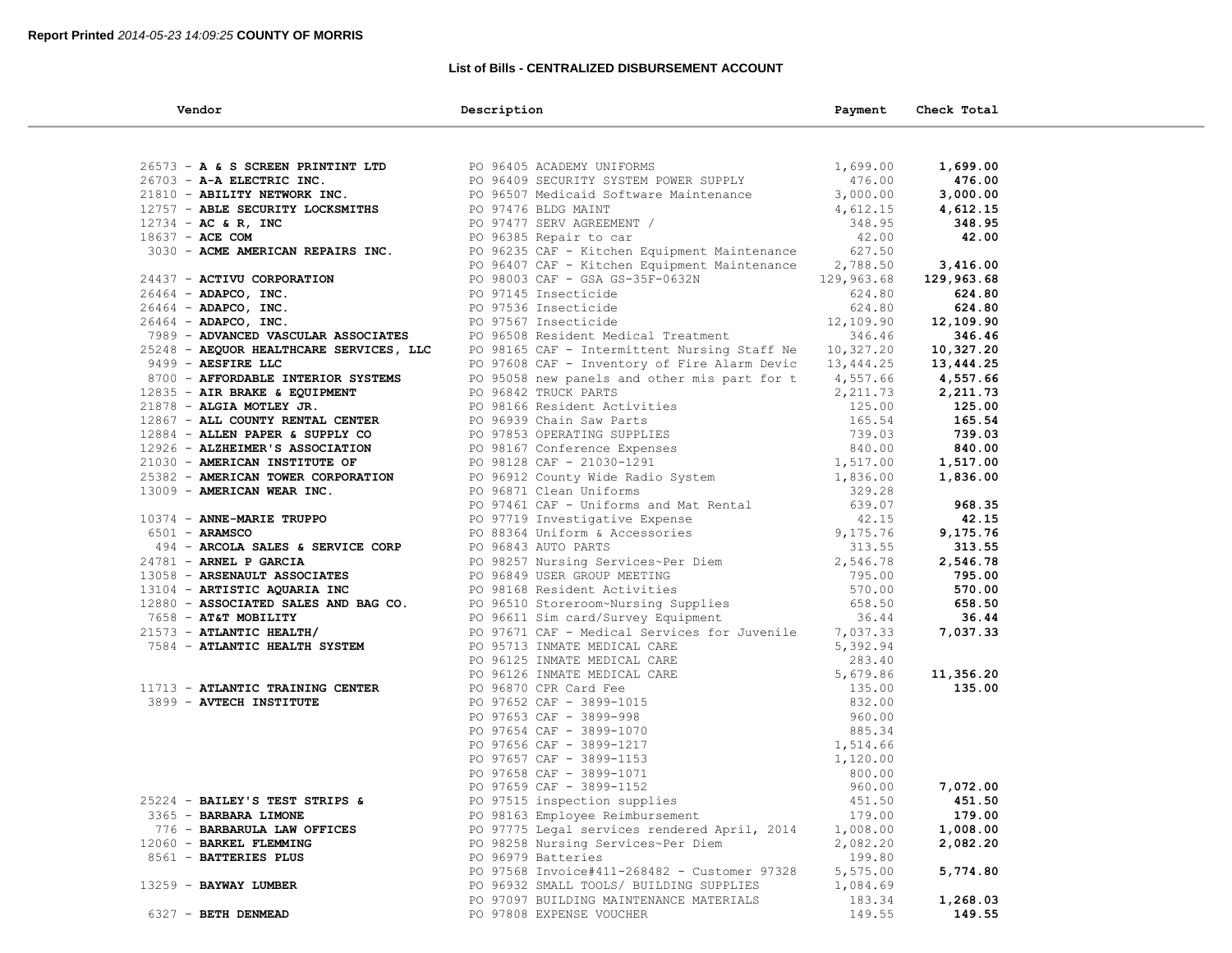|                                   |                   | 1770 - Secret Moon, organization and the probability of the second and the second and the second and the second and the second and the second and the second and the second and the second and the second and the second and |          |           |
|-----------------------------------|-------------------|------------------------------------------------------------------------------------------------------------------------------------------------------------------------------------------------------------------------------|----------|-----------|
|                                   |                   |                                                                                                                                                                                                                              |          |           |
|                                   |                   |                                                                                                                                                                                                                              |          |           |
|                                   |                   |                                                                                                                                                                                                                              |          |           |
|                                   |                   |                                                                                                                                                                                                                              |          |           |
|                                   |                   |                                                                                                                                                                                                                              |          |           |
|                                   |                   |                                                                                                                                                                                                                              |          |           |
|                                   |                   |                                                                                                                                                                                                                              |          |           |
|                                   |                   |                                                                                                                                                                                                                              |          |           |
|                                   |                   |                                                                                                                                                                                                                              |          |           |
|                                   |                   |                                                                                                                                                                                                                              |          |           |
|                                   |                   |                                                                                                                                                                                                                              |          |           |
|                                   |                   |                                                                                                                                                                                                                              |          |           |
|                                   |                   |                                                                                                                                                                                                                              |          |           |
|                                   |                   |                                                                                                                                                                                                                              |          |           |
|                                   |                   |                                                                                                                                                                                                                              |          |           |
|                                   |                   |                                                                                                                                                                                                                              |          |           |
|                                   |                   |                                                                                                                                                                                                                              |          |           |
|                                   |                   |                                                                                                                                                                                                                              |          |           |
|                                   |                   |                                                                                                                                                                                                                              |          |           |
|                                   |                   |                                                                                                                                                                                                                              |          |           |
| 13 - COUNTY OF MORRIS             |                   |                                                                                                                                                                                                                              |          | 299.99    |
| 13 - COUNTY OF MORRIS             |                   |                                                                                                                                                                                                                              |          | 8,021.02  |
| 13 - COUNTY OF MORRIS             |                   |                                                                                                                                                                                                                              |          | 150.02    |
| 14041 - COUNTY WELDING SUPPLY CO  |                   |                                                                                                                                                                                                                              |          |           |
|                                   |                   | PO 96304 Welding Materials                                                                                                                                                                                                   | 21.50    |           |
|                                   |                   | PO 96555 welding material                                                                                                                                                                                                    | 3.66     | 60.56     |
| 25373 - CREATING WITH CLAY LLC    |                   | PO 98172 Resident Activities                                                                                                                                                                                                 | 100.00   | 100.00    |
| 7922 - CREATIVE HEARTWORK INC     |                   | PO 97752 CAF - Grant in Aid Funding 2014 GIA $14,550.00$                                                                                                                                                                     |          | 14,550.00 |
| 14064 - CREATIVE VISUAL SYSTEMS   | PO 96853 SUPPLIES |                                                                                                                                                                                                                              | 98.50    | 98.50     |
| 24317 - CURTIS JAMES              | PO 97357 Postage  |                                                                                                                                                                                                                              | 20.00    | 20.00     |
| 14102 - CY DRAKE LOCKSMITHS, INC. | PO 96837 KEYS     |                                                                                                                                                                                                                              | 4.40     | 4.40      |
| $12683$ - D. C. EXPRESS INC       |                   | PO 97622 CAF - Voting Machines                                                                                                                                                                                               | 1,850.00 | 1,850.00  |
| $12523$ - D&B AUTO SUPPLY         |                   | PO 96854 AUTO PARTS                                                                                                                                                                                                          | 1,881.87 | 1,881.87  |
|                                   |                   |                                                                                                                                                                                                                              |          |           |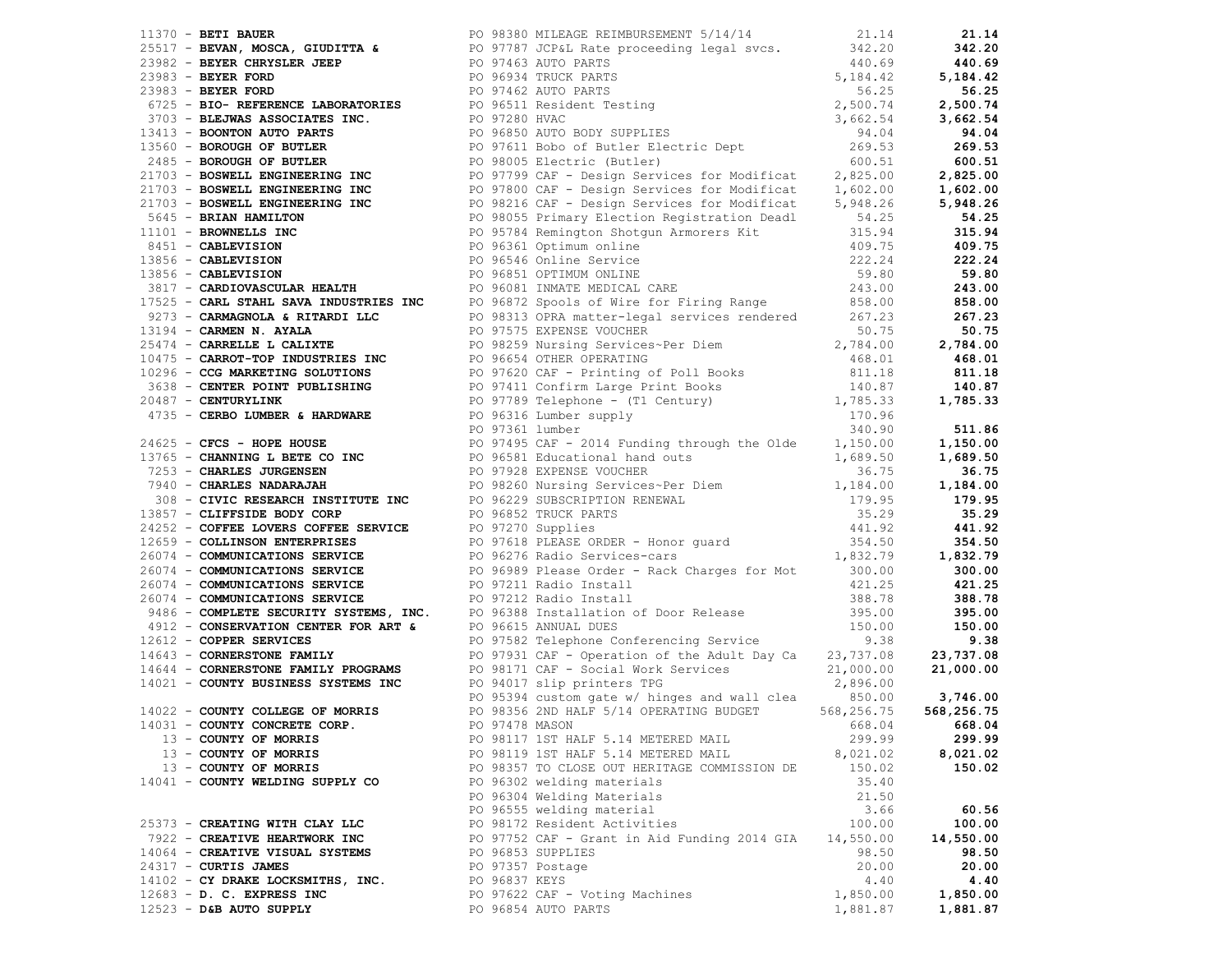|                 |                                                                                                                                                                         |                                                                                                                                                                                                                                                                                                                                                                                                                                         |           | 1,844.38  |
|-----------------|-------------------------------------------------------------------------------------------------------------------------------------------------------------------------|-----------------------------------------------------------------------------------------------------------------------------------------------------------------------------------------------------------------------------------------------------------------------------------------------------------------------------------------------------------------------------------------------------------------------------------------|-----------|-----------|
|                 |                                                                                                                                                                         | 1923 <b>- DAILY RECORD</b><br>1923 <b>- DAILY RECORD</b><br>1933.44<br>194123 <b>- DAILY RECORD</b><br>1997626 Legal Adds - Acct # 70021874<br>1997929 PUBLIC NOTICE<br>2037 <b>- DAILY RECORD</b><br>1997929 PUBLIC NOTICE<br>1997929 PUBLIC NOTICE<br>1997929 PUB                                                                                                                                                                     |           | 133.44    |
|                 |                                                                                                                                                                         |                                                                                                                                                                                                                                                                                                                                                                                                                                         |           | 124.96    |
|                 |                                                                                                                                                                         |                                                                                                                                                                                                                                                                                                                                                                                                                                         |           | 43.32     |
|                 |                                                                                                                                                                         |                                                                                                                                                                                                                                                                                                                                                                                                                                         |           | 48.52     |
|                 |                                                                                                                                                                         |                                                                                                                                                                                                                                                                                                                                                                                                                                         |           | 145.76    |
|                 |                                                                                                                                                                         |                                                                                                                                                                                                                                                                                                                                                                                                                                         |           |           |
|                 |                                                                                                                                                                         |                                                                                                                                                                                                                                                                                                                                                                                                                                         |           | 2,578.94  |
|                 |                                                                                                                                                                         |                                                                                                                                                                                                                                                                                                                                                                                                                                         |           | 114.30    |
|                 |                                                                                                                                                                         |                                                                                                                                                                                                                                                                                                                                                                                                                                         |           | 66.72     |
|                 |                                                                                                                                                                         |                                                                                                                                                                                                                                                                                                                                                                                                                                         |           | 150.44    |
|                 |                                                                                                                                                                         |                                                                                                                                                                                                                                                                                                                                                                                                                                         |           | 1,478.89  |
|                 |                                                                                                                                                                         |                                                                                                                                                                                                                                                                                                                                                                                                                                         |           | 92.50     |
|                 |                                                                                                                                                                         | PO 98262 Nursing Services~Per Diem 2,270.00                                                                                                                                                                                                                                                                                                                                                                                             |           | 2,270.00  |
|                 | 26727 - DAVID W. SCHAEFER SEPTIC SERVICE PO 97458 WASTE WATER REMOVAL                                                                                                   |                                                                                                                                                                                                                                                                                                                                                                                                                                         | 425.00    | 425.00    |
|                 | 14202 - DECOTIIS, FITZPATRICK &                                                                                                                                         |                                                                                                                                                                                                                                                                                                                                                                                                                                         |           |           |
|                 |                                                                                                                                                                         |                                                                                                                                                                                                                                                                                                                                                                                                                                         |           |           |
|                 |                                                                                                                                                                         | PO 97777 Greystone Psychiatric Hospital-lega 287.50<br>PO 97924 County Police.Sheriff's Office merg 774.80<br>PO 96512 Water for Boiler Room 15.94<br>PO 96783 Office Water 338.85                                                                                                                                                                                                                                                      |           | 1,062.30  |
|                 |                                                                                                                                                                         |                                                                                                                                                                                                                                                                                                                                                                                                                                         |           | 15.94     |
|                 |                                                                                                                                                                         |                                                                                                                                                                                                                                                                                                                                                                                                                                         |           | 338.85    |
|                 |                                                                                                                                                                         |                                                                                                                                                                                                                                                                                                                                                                                                                                         |           | 311.89    |
|                 |                                                                                                                                                                         |                                                                                                                                                                                                                                                                                                                                                                                                                                         |           | 19.62     |
|                 |                                                                                                                                                                         |                                                                                                                                                                                                                                                                                                                                                                                                                                         |           | 138.10    |
|                 |                                                                                                                                                                         |                                                                                                                                                                                                                                                                                                                                                                                                                                         |           | 15.94     |
|                 |                                                                                                                                                                         |                                                                                                                                                                                                                                                                                                                                                                                                                                         |           | 15.94     |
|                 |                                                                                                                                                                         |                                                                                                                                                                                                                                                                                                                                                                                                                                         |           | 340.84    |
|                 |                                                                                                                                                                         |                                                                                                                                                                                                                                                                                                                                                                                                                                         |           | 1,173.27  |
|                 |                                                                                                                                                                         |                                                                                                                                                                                                                                                                                                                                                                                                                                         |           |           |
|                 |                                                                                                                                                                         |                                                                                                                                                                                                                                                                                                                                                                                                                                         |           | 4,795.00  |
|                 |                                                                                                                                                                         |                                                                                                                                                                                                                                                                                                                                                                                                                                         |           | 150.00    |
|                 |                                                                                                                                                                         |                                                                                                                                                                                                                                                                                                                                                                                                                                         |           | 675.00    |
|                 |                                                                                                                                                                         |                                                                                                                                                                                                                                                                                                                                                                                                                                         |           |           |
|                 |                                                                                                                                                                         | 14202<br>274 <b>DEER PARK FORM PO 96712 Water for Boiler Room</b><br>274 <b>DEER PARK PO 96783 Office Water</b><br>274 <b>DEER PARK PO 96783 Office Water COOLER/COFFEE SERVICE 311.89<br/> 274 <b>DEER PARK PO 97353</b> 4/1/14 bottled water delivery </b><br>11207 - <b>DISCOVER RX</b> PO 98175 Recreation & Rehabilitation Supplie<br>PO 98176 CAF - Pharmaceutical and Related Se<br>PO 98177 CAF - Pharmaceutical and Related Se |           | 7,653.28  |
|                 |                                                                                                                                                                         |                                                                                                                                                                                                                                                                                                                                                                                                                                         |           |           |
|                 |                                                                                                                                                                         | PO 98177 CAF - Pharmaceutical and Related Se                                                                                                                                                                                                                                                                                                                                                                                            | 44,090.56 |           |
|                 |                                                                                                                                                                         |                                                                                                                                                                                                                                                                                                                                                                                                                                         | 14,029.80 | 95,482.42 |
|                 | 12199 - DISCOVER RX                                                                                                                                                     | PO 98178 CAF - Pharmaceutical and related Se                                                                                                                                                                                                                                                                                                                                                                                            | 3, 111.43 | 3,111.43  |
|                 | 1530 - DISTINCTIVE PROMOTIONS INC. PO 96580 hand sanitizers                                                                                                             |                                                                                                                                                                                                                                                                                                                                                                                                                                         | 3,595.00  | 3,595.00  |
|                 |                                                                                                                                                                         |                                                                                                                                                                                                                                                                                                                                                                                                                                         | 200.00    | 200.00    |
|                 |                                                                                                                                                                         | PO 96158 TeamWork Annual License Fee 7/1/14                                                                                                                                                                                                                                                                                                                                                                                             | 3,577.07  | 3,577.07  |
|                 | 21123 - DOMINION VOTING SYSTEMS INC<br>21123 - DOMINION VOTING SYSTEMS INC PO 96158 TeamWork Anders INC<br>8827 - DONNA BACKER SYSTEMS INC PO 96158 TeamWork Anders INC |                                                                                                                                                                                                                                                                                                                                                                                                                                         |           | 135.00    |
|                 |                                                                                                                                                                         |                                                                                                                                                                                                                                                                                                                                                                                                                                         |           |           |
|                 |                                                                                                                                                                         | 21123 - DOMINION VOTING SYSTEMS INC<br>8827 - DONNA BACKES<br>20350 - E. M. KUTZ INC PO 97899 REIMBURSEMENT<br>20350 - E. M. KUTZ INC PO 96857 TRUCK PARTS 1,361.39<br>20350 - E. M. KUTZ INC PO 96858 SNOWPLOW PARTS 1,361.39<br>2631                                                                                                                                                                                                  |           | 2,806.79  |
|                 |                                                                                                                                                                         |                                                                                                                                                                                                                                                                                                                                                                                                                                         |           |           |
|                 |                                                                                                                                                                         |                                                                                                                                                                                                                                                                                                                                                                                                                                         |           | 6,449.50  |
|                 |                                                                                                                                                                         |                                                                                                                                                                                                                                                                                                                                                                                                                                         |           | 18,032.17 |
|                 |                                                                                                                                                                         |                                                                                                                                                                                                                                                                                                                                                                                                                                         |           | 87,312.50 |
|                 |                                                                                                                                                                         |                                                                                                                                                                                                                                                                                                                                                                                                                                         |           | 2,287.18  |
|                 |                                                                                                                                                                         | 18985 - EBSCO SUBSCRIPTION SERVICES PO 96681 Confirm Direct Subscriptions 2013 & 3,947.99                                                                                                                                                                                                                                                                                                                                               |           | 3,947.99  |
|                 |                                                                                                                                                                         |                                                                                                                                                                                                                                                                                                                                                                                                                                         | 888.00    | 888.00    |
|                 |                                                                                                                                                                         |                                                                                                                                                                                                                                                                                                                                                                                                                                         | 7,362.00  | 7,362.00  |
|                 |                                                                                                                                                                         | 14501 - ELEVATOR MAINTENANCE CORP PO 96826 CAF - Elevator Maintenance and Insp 1,366.66                                                                                                                                                                                                                                                                                                                                                 |           |           |
|                 |                                                                                                                                                                         | PO 97665 CAF - Elevator Maintenance and Insp                                                                                                                                                                                                                                                                                                                                                                                            | 420.00    | 1,786.66  |
|                 | $11345$ - EMBROIDME                                                                                                                                                     | PO 97272 Equipment                                                                                                                                                                                                                                                                                                                                                                                                                      | 102.00    | 102.00    |
|                 | 17157 - EMERALD PROFESSIONAL                                                                                                                                            | PO 98180 Adult Briefs                                                                                                                                                                                                                                                                                                                                                                                                                   | 17,100.60 |           |
|                 |                                                                                                                                                                         | PO 98181 Storeroom~Nursing Supplies                                                                                                                                                                                                                                                                                                                                                                                                     | 8,410.00  | 25,510.60 |
|                 |                                                                                                                                                                         |                                                                                                                                                                                                                                                                                                                                                                                                                                         |           |           |
|                 | 26681 - EMMA L. STANSKI                                                                                                                                                 | PO 98264 Nursing Services~Per Diem                                                                                                                                                                                                                                                                                                                                                                                                      | 296.00    | 296.00    |
|                 | 2047 - EMPLOYMENT HORIZONS, INC.                                                                                                                                        | PO 97677 JANITORIAL SERVICES: APRIL 2014                                                                                                                                                                                                                                                                                                                                                                                                | 842.00    | 842.00    |
|                 | 20265 - EVELYN TOLENTINO                                                                                                                                                | PO 98265 Nursing Services~Per Diem                                                                                                                                                                                                                                                                                                                                                                                                      | 1,535.50  | 1,535.50  |
|                 | 10757 - FACTS ON FILE INC                                                                                                                                               | PO 96682 Confirm Annual Subscription                                                                                                                                                                                                                                                                                                                                                                                                    | 221.20    | 221.20    |
|                 | 19023 - FAIRLEIGH DICKINSON UNIVERSITY                                                                                                                                  | PO 96278 Training                                                                                                                                                                                                                                                                                                                                                                                                                       | 450.00    | 450.00    |
|                 | 14641 - FAMILY INTERVENTION                                                                                                                                             | PO 97725 CAF - Grant in Aid Funding 2014 GIA                                                                                                                                                                                                                                                                                                                                                                                            | 4,805.00  | 4,805.00  |
|                 | 12515 - FASTENAL COMPANY                                                                                                                                                | PO 97469 WINTER GEAR / SALT/ BLDG SUPPLY                                                                                                                                                                                                                                                                                                                                                                                                | 2,442.32  | 2,442.32  |
| $14668$ - FEDEX |                                                                                                                                                                         | PO 96313 Express Mail                                                                                                                                                                                                                                                                                                                                                                                                                   | 639.17    |           |
|                 |                                                                                                                                                                         | PO 96782 Express Mail                                                                                                                                                                                                                                                                                                                                                                                                                   | 275.33    |           |
|                 |                                                                                                                                                                         | PO 97583 Shipping                                                                                                                                                                                                                                                                                                                                                                                                                       | 41.36     |           |
|                 |                                                                                                                                                                         |                                                                                                                                                                                                                                                                                                                                                                                                                                         |           |           |

|                 |                                        |                                                                                                                                                                                                                                                                                                                                                                                                                                                                                           |           | $\frac{15.94}{338.95}$ |
|-----------------|----------------------------------------|-------------------------------------------------------------------------------------------------------------------------------------------------------------------------------------------------------------------------------------------------------------------------------------------------------------------------------------------------------------------------------------------------------------------------------------------------------------------------------------------|-----------|------------------------|
|                 |                                        |                                                                                                                                                                                                                                                                                                                                                                                                                                                                                           |           |                        |
|                 |                                        |                                                                                                                                                                                                                                                                                                                                                                                                                                                                                           |           |                        |
|                 |                                        |                                                                                                                                                                                                                                                                                                                                                                                                                                                                                           |           |                        |
|                 |                                        |                                                                                                                                                                                                                                                                                                                                                                                                                                                                                           |           |                        |
|                 |                                        |                                                                                                                                                                                                                                                                                                                                                                                                                                                                                           |           | 138.10<br>15.94        |
|                 |                                        |                                                                                                                                                                                                                                                                                                                                                                                                                                                                                           |           |                        |
|                 |                                        |                                                                                                                                                                                                                                                                                                                                                                                                                                                                                           |           |                        |
|                 |                                        |                                                                                                                                                                                                                                                                                                                                                                                                                                                                                           |           |                        |
|                 |                                        |                                                                                                                                                                                                                                                                                                                                                                                                                                                                                           |           |                        |
|                 |                                        |                                                                                                                                                                                                                                                                                                                                                                                                                                                                                           |           |                        |
|                 |                                        |                                                                                                                                                                                                                                                                                                                                                                                                                                                                                           |           |                        |
|                 |                                        |                                                                                                                                                                                                                                                                                                                                                                                                                                                                                           |           |                        |
|                 |                                        |                                                                                                                                                                                                                                                                                                                                                                                                                                                                                           |           |                        |
|                 |                                        |                                                                                                                                                                                                                                                                                                                                                                                                                                                                                           |           |                        |
|                 |                                        |                                                                                                                                                                                                                                                                                                                                                                                                                                                                                           |           |                        |
|                 |                                        |                                                                                                                                                                                                                                                                                                                                                                                                                                                                                           |           |                        |
|                 |                                        |                                                                                                                                                                                                                                                                                                                                                                                                                                                                                           |           |                        |
|                 |                                        |                                                                                                                                                                                                                                                                                                                                                                                                                                                                                           |           |                        |
|                 |                                        |                                                                                                                                                                                                                                                                                                                                                                                                                                                                                           |           |                        |
|                 |                                        |                                                                                                                                                                                                                                                                                                                                                                                                                                                                                           |           |                        |
|                 |                                        |                                                                                                                                                                                                                                                                                                                                                                                                                                                                                           |           |                        |
|                 |                                        |                                                                                                                                                                                                                                                                                                                                                                                                                                                                                           |           |                        |
|                 |                                        |                                                                                                                                                                                                                                                                                                                                                                                                                                                                                           |           |                        |
|                 |                                        |                                                                                                                                                                                                                                                                                                                                                                                                                                                                                           |           |                        |
|                 |                                        |                                                                                                                                                                                                                                                                                                                                                                                                                                                                                           |           |                        |
|                 |                                        |                                                                                                                                                                                                                                                                                                                                                                                                                                                                                           |           |                        |
|                 |                                        |                                                                                                                                                                                                                                                                                                                                                                                                                                                                                           |           |                        |
|                 |                                        |                                                                                                                                                                                                                                                                                                                                                                                                                                                                                           |           |                        |
|                 |                                        |                                                                                                                                                                                                                                                                                                                                                                                                                                                                                           |           |                        |
|                 |                                        |                                                                                                                                                                                                                                                                                                                                                                                                                                                                                           |           |                        |
|                 |                                        |                                                                                                                                                                                                                                                                                                                                                                                                                                                                                           |           |                        |
|                 |                                        |                                                                                                                                                                                                                                                                                                                                                                                                                                                                                           |           |                        |
|                 |                                        | 25356 <b>- DAVID JEAN FROUTS ENTRE 2018</b> PO 96250 Nursing Severics-Per Pierre (1970.000 2013.10 2020.000<br>142572 <b>- DECRY BRANK BEFRIC SERVICE POSTAGE AND CONSULTER TRIPPING (2018)<br/> 14274 <b>- DERR PARK 2019</b> 2022 02:15 (Net</b><br>18985 - EASTERN CONCRETE MATERIALS, INC. PO 96402 Stone 18"<br>18985 - EBSCO SUBSCRIPTION SERVICES PO 96681 Confirm Direct Subscriptions 2013 & 3,947.99<br>1988 - POITHA MARQUEZ PO 98263 Nursing Services~Per Diem<br>1491 - EL P |           |                        |
|                 |                                        |                                                                                                                                                                                                                                                                                                                                                                                                                                                                                           |           |                        |
|                 |                                        |                                                                                                                                                                                                                                                                                                                                                                                                                                                                                           |           |                        |
|                 |                                        |                                                                                                                                                                                                                                                                                                                                                                                                                                                                                           |           |                        |
|                 |                                        |                                                                                                                                                                                                                                                                                                                                                                                                                                                                                           |           |                        |
|                 | $11345$ - EMBROIDME                    | PO 97272 Equipment                                                                                                                                                                                                                                                                                                                                                                                                                                                                        | 102.00    | 102.00                 |
|                 | 17157 - EMERALD PROFESSIONAL           | PO 98180 Adult Briefs                                                                                                                                                                                                                                                                                                                                                                                                                                                                     | 17,100.60 |                        |
|                 |                                        |                                                                                                                                                                                                                                                                                                                                                                                                                                                                                           |           |                        |
|                 |                                        | PO 98181 Storeroom~Nursing Supplies                                                                                                                                                                                                                                                                                                                                                                                                                                                       | 8,410.00  | 25,510.60              |
|                 | 26681 - EMMA L. STANSKI                | PO 98264 Nursing Services~Per Diem                                                                                                                                                                                                                                                                                                                                                                                                                                                        | 296.00    | 296.00                 |
|                 | 2047 - EMPLOYMENT HORIZONS, INC.       | PO 97677 JANITORIAL SERVICES: APRIL 2014                                                                                                                                                                                                                                                                                                                                                                                                                                                  | 842.00    | 842.00                 |
|                 | 20265 - EVELYN TOLENTINO               | PO 98265 Nursing Services~Per Diem                                                                                                                                                                                                                                                                                                                                                                                                                                                        | 1,535.50  | 1,535.50               |
|                 | 10757 - FACTS ON FILE INC              | PO 96682 Confirm Annual Subscription                                                                                                                                                                                                                                                                                                                                                                                                                                                      | 221.20    | 221.20                 |
|                 | 19023 - FAIRLEIGH DICKINSON UNIVERSITY | PO 96278 Training                                                                                                                                                                                                                                                                                                                                                                                                                                                                         | 450.00    | 450.00                 |
|                 |                                        | PO 97725 CAF - Grant in Aid Funding 2014 GIA                                                                                                                                                                                                                                                                                                                                                                                                                                              | 4,805.00  | 4,805.00               |
|                 | 14641 - FAMILY INTERVENTION            |                                                                                                                                                                                                                                                                                                                                                                                                                                                                                           |           |                        |
|                 | 12515 - FASTENAL COMPANY               | PO 97469 WINTER GEAR / SALT/ BLDG SUPPLY                                                                                                                                                                                                                                                                                                                                                                                                                                                  | 2,442.32  | 2,442.32               |
| $14668$ - FEDEX |                                        | PO 96313 Express Mail                                                                                                                                                                                                                                                                                                                                                                                                                                                                     | 639.17    |                        |
|                 |                                        | PO 96782 Express Mail                                                                                                                                                                                                                                                                                                                                                                                                                                                                     | 275.33    |                        |
|                 |                                        | PO 97583 Shipping                                                                                                                                                                                                                                                                                                                                                                                                                                                                         | 41.36     |                        |
|                 |                                        | PO 97585 Shipping                                                                                                                                                                                                                                                                                                                                                                                                                                                                         | 84.22     |                        |
|                 |                                        |                                                                                                                                                                                                                                                                                                                                                                                                                                                                                           |           |                        |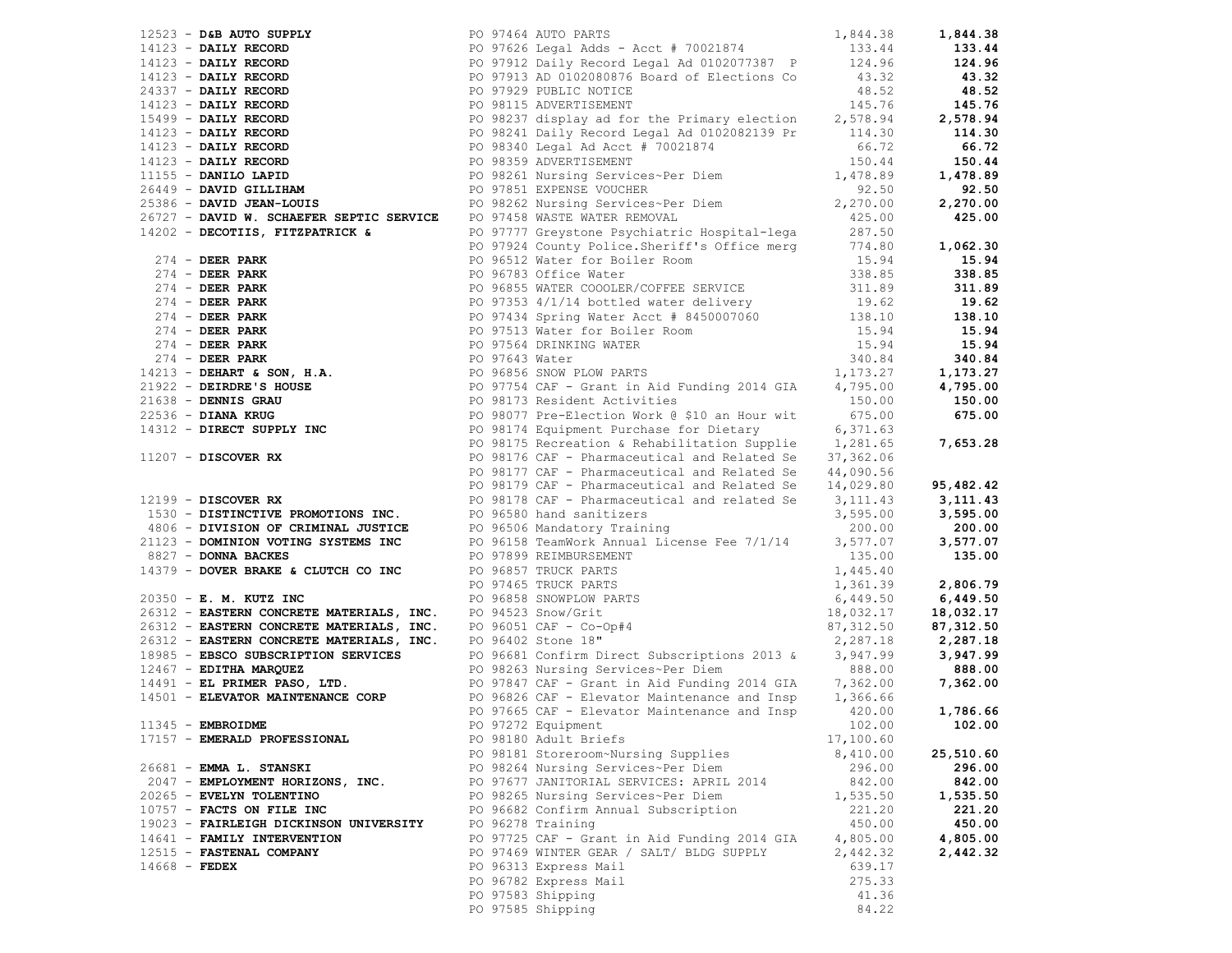| 9388 <b>- FFI PROFESSIONAL SAFETY SERVICES</b><br>PO 97138 CHICOMET PO 97135 Uniforms & Accessories<br>PO 97579 Uniforms & Accessories<br>PO 976358 - <b>FINCH FUEL OIL COMPANY, INC.</b><br>PO 976358 CHILOT PO 97646 UNIFORM Accessories<br>PO |                 |                                                                                   |           |           |
|--------------------------------------------------------------------------------------------------------------------------------------------------------------------------------------------------------------------------------------------------|-----------------|-----------------------------------------------------------------------------------|-----------|-----------|
|                                                                                                                                                                                                                                                  |                 |                                                                                   |           |           |
|                                                                                                                                                                                                                                                  |                 |                                                                                   |           |           |
|                                                                                                                                                                                                                                                  |                 |                                                                                   |           |           |
|                                                                                                                                                                                                                                                  |                 |                                                                                   |           |           |
|                                                                                                                                                                                                                                                  |                 |                                                                                   |           |           |
|                                                                                                                                                                                                                                                  |                 |                                                                                   |           |           |
|                                                                                                                                                                                                                                                  |                 |                                                                                   |           |           |
|                                                                                                                                                                                                                                                  |                 |                                                                                   |           |           |
|                                                                                                                                                                                                                                                  |                 |                                                                                   |           |           |
|                                                                                                                                                                                                                                                  |                 |                                                                                   |           |           |
|                                                                                                                                                                                                                                                  |                 |                                                                                   |           |           |
|                                                                                                                                                                                                                                                  |                 |                                                                                   |           |           |
|                                                                                                                                                                                                                                                  |                 |                                                                                   |           |           |
|                                                                                                                                                                                                                                                  |                 |                                                                                   |           |           |
| 10824 - GEORGE COPPOLA<br>PO 97572 Radioshack Item #6404345 Precision<br>PO 98056 Dinner Reimbursement for Late Night<br>PO 98056 Dinner Reimbursement for Late Night<br>PO 98266 Nursing Services~Per Diem<br>14916 - GILL ASSOCIATES I         |                 |                                                                                   |           |           |
|                                                                                                                                                                                                                                                  |                 |                                                                                   |           | 56.64     |
|                                                                                                                                                                                                                                                  |                 |                                                                                   |           | 485.75    |
|                                                                                                                                                                                                                                                  |                 |                                                                                   |           | 256.00    |
|                                                                                                                                                                                                                                                  |                 | PO 95411 Please Order - Supplies for CIS Bld 376.20                               |           |           |
|                                                                                                                                                                                                                                                  |                 | PO 96576 Tape Measure                                                             | 58.80     |           |
|                                                                                                                                                                                                                                                  | PO 96700 brooms |                                                                                   | 104.34    |           |
|                                                                                                                                                                                                                                                  |                 | PO 96700 brooms<br>PO 97414 WO71693/RE: B&G HILL/03-07-14<br>1,708.79<br>1,708.79 |           |           |
|                                                                                                                                                                                                                                                  |                 |                                                                                   |           |           |
|                                                                                                                                                                                                                                                  |                 |                                                                                   |           |           |
|                                                                                                                                                                                                                                                  |                 |                                                                                   |           |           |
|                                                                                                                                                                                                                                                  |                 |                                                                                   |           |           |
|                                                                                                                                                                                                                                                  |                 |                                                                                   |           |           |
|                                                                                                                                                                                                                                                  |                 |                                                                                   |           |           |
|                                                                                                                                                                                                                                                  |                 |                                                                                   |           |           |
|                                                                                                                                                                                                                                                  |                 |                                                                                   |           |           |
|                                                                                                                                                                                                                                                  |                 |                                                                                   |           |           |
|                                                                                                                                                                                                                                                  |                 |                                                                                   |           |           |
|                                                                                                                                                                                                                                                  |                 |                                                                                   |           |           |
|                                                                                                                                                                                                                                                  |                 |                                                                                   |           |           |
|                                                                                                                                                                                                                                                  |                 |                                                                                   |           |           |
|                                                                                                                                                                                                                                                  |                 |                                                                                   |           |           |
|                                                                                                                                                                                                                                                  |                 |                                                                                   |           |           |
|                                                                                                                                                                                                                                                  |                 |                                                                                   |           |           |
|                                                                                                                                                                                                                                                  |                 |                                                                                   |           |           |
|                                                                                                                                                                                                                                                  |                 |                                                                                   |           |           |
|                                                                                                                                                                                                                                                  |                 |                                                                                   |           |           |
|                                                                                                                                                                                                                                                  |                 |                                                                                   |           |           |
|                                                                                                                                                                                                                                                  |                 |                                                                                   |           |           |
|                                                                                                                                                                                                                                                  |                 |                                                                                   |           |           |
| 14983 - GRAINGER (2008)<br>24983 - GRAINGER (2008)<br>24983 - GRAINGER (2008)<br>24983 - GRAINGER (2008)<br>24983 - GRAINGER (2008)<br>24983 - GRAINGER (2008)<br>24983 - GRAINGER (2008)<br>24983 - GRAINGER (2008)<br>24983 - GRAINGER (200    |                 |                                                                                   |           |           |
|                                                                                                                                                                                                                                                  |                 |                                                                                   |           |           |
|                                                                                                                                                                                                                                                  |                 |                                                                                   |           |           |
| 10636 - HUNAN WOK<br>26660 - ILIFF-RUGGIERO FUNERAL HOME INC. PO 97326 Livery Service<br>10767 - ILIENE CHARLES, RN PO 98269 Nursing Services~Per Diem 1,184.00 600.00 600.00<br>109.60 - INGLESINO, PEARLMAN, PO 98072 Morris View              |                 |                                                                                   |           |           |
|                                                                                                                                                                                                                                                  |                 |                                                                                   |           |           |
|                                                                                                                                                                                                                                                  |                 |                                                                                   |           |           |
|                                                                                                                                                                                                                                                  |                 | PO 97429 Received Books                                                           | 1,428.84  | 2,608.85  |
| 1664 - INGRAM LIBRARY SERVICES                                                                                                                                                                                                                   |                 | PO 97430 Received Books                                                           | 1,752.21  | 1,752.21  |
| 25019 - INSTITUTE FOR THERAPEUTIC                                                                                                                                                                                                                |                 | PO 98129 CAF - 25019-633                                                          | 3,200.00  | 3,200.00  |
| 6100 - INTER CITY TIRE                                                                                                                                                                                                                           | PO 97444 TIRES  |                                                                                   | 2,078.26  | 2,078.26  |
| 12273 - INTERNATIONAL SALT CO., LLC                                                                                                                                                                                                              |                 | PO 96363 CAF - Rock Salt                                                          | 20,363.23 | 20,363.23 |
| 10483 - IZENBERG APPRAISAL ASSOCIATES                                                                                                                                                                                                            |                 | PO 97794 Old Turnpike Road, Washington Twp.-                                      | 8,100.00  | 8,100.00  |
| 8482 - JAGDISH DANG                                                                                                                                                                                                                              |                 | PO 98183 CAF - Psychiatric Consulting Servic                                      | 2,200.00  | 2,200.00  |
| $12197 - JAMES$ H WOLF                                                                                                                                                                                                                           |                 | PO 98184 CAF - Qualified Physician to Overse                                      | 1,465.00  | 1,465.00  |
| 7770 - JAN WILLIAMS                                                                                                                                                                                                                              |                 | PO 97890 OSTF - Reimbursement for Historic S                                      | 95.48     | 95.48     |
| 26744 - JASON LEZCANO                                                                                                                                                                                                                            |                 | PO 97724 Travel Expenses                                                          | 127.10    | 127.10    |
| 15467 - JASPER ENGINE & TRANSMISSIONS                                                                                                                                                                                                            |                 | PO 96861 AUTO PARTS                                                               | 3,710.00  | 3,710.00  |
| 26512 - JEFFREY DONNELLY                                                                                                                                                                                                                         |                 | PO 97627 Reimb. for Airspray 5/6/14                                               | 29.02     | 29.02     |
| 20591 - JEFFREY PAUL                                                                                                                                                                                                                             |                 | PO 97934 OEM Expenses                                                             | 253.57    | 253.57    |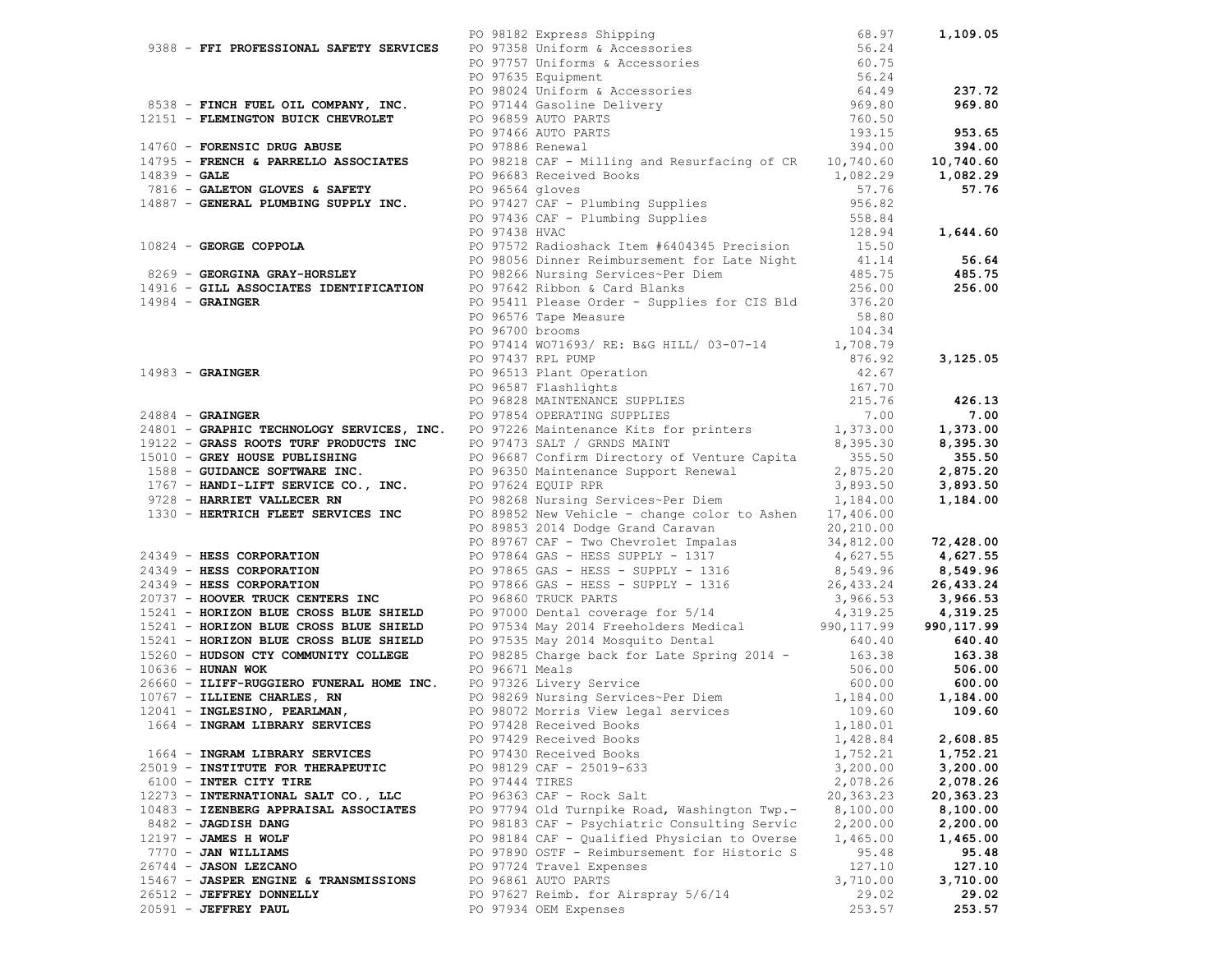| 1997 - MATPHY PART PART (1997 - 1997 - 1997 - 1997 - 1997 - 1997 - 1997 - 1997 - 1997 - 1998 - 1998 - 1998 - 1998 - 1998 - 1998 - 1998 - 1998 - 1998 - 1998 - 1998 - 1998 - 1998 - 1998 - 1998 - 1998 - 1998 - 1998 - 1998              |                                                         |                   |                     |
|-----------------------------------------------------------------------------------------------------------------------------------------------------------------------------------------------------------------------------------------|---------------------------------------------------------|-------------------|---------------------|
|                                                                                                                                                                                                                                         |                                                         |                   |                     |
|                                                                                                                                                                                                                                         |                                                         |                   |                     |
|                                                                                                                                                                                                                                         |                                                         |                   |                     |
|                                                                                                                                                                                                                                         |                                                         |                   |                     |
|                                                                                                                                                                                                                                         |                                                         |                   |                     |
|                                                                                                                                                                                                                                         |                                                         |                   |                     |
|                                                                                                                                                                                                                                         |                                                         |                   |                     |
|                                                                                                                                                                                                                                         |                                                         |                   |                     |
|                                                                                                                                                                                                                                         |                                                         |                   |                     |
|                                                                                                                                                                                                                                         |                                                         |                   |                     |
|                                                                                                                                                                                                                                         |                                                         |                   |                     |
|                                                                                                                                                                                                                                         |                                                         |                   |                     |
|                                                                                                                                                                                                                                         |                                                         |                   | 3,064.00            |
|                                                                                                                                                                                                                                         |                                                         |                   | 263.38<br>18,868.17 |
| 18, 1972 - LEAGUE OF HISTORICAL SOCIETIES<br>18, 2008 - LEXIS NEXIS<br>18, 2009 - LEXIS NEXIS<br>19 96688 Confirm On-Line Service March 01, 2<br>19 96688 Confirm On-Line Service March 01, 2<br>19 96688 Confirm On-Line Service March |                                                         |                   | 30.00               |
|                                                                                                                                                                                                                                         |                                                         |                   | 174.00              |
|                                                                                                                                                                                                                                         |                                                         |                   |                     |
|                                                                                                                                                                                                                                         |                                                         |                   |                     |
|                                                                                                                                                                                                                                         |                                                         |                   | 198.00<br>71.95     |
|                                                                                                                                                                                                                                         |                                                         |                   | 586.45              |
| $9233 -$ LORI E. ADAMS                                                                                                                                                                                                                  | PO 97932 No CAf #                                       |                   |                     |
| 15609 - LORI L. KINTNER                                                                                                                                                                                                                 |                                                         | 175.00            | 175.00              |
|                                                                                                                                                                                                                                         | PO 98126 travel reimbursement                           | 76.27<br>2,960.00 | 76.27<br>2,960.00   |
| 21100 - LOUISE R. MACCHIA                                                                                                                                                                                                               | PO 98272 Nursing Services~Per Diem                      |                   | 101.44              |
| 53 - LOVEYS PIZZA & GRILL                                                                                                                                                                                                               | PO 97672 Resident Weekly rewards                        | 101.44            |                     |
| 8601 - M.A.I.N INC                                                                                                                                                                                                                      | PO 98116 CAF - Funding and Services to be pr 118,750.00 |                   | 118,750.00          |
| 15895 - M.C. FARMS INC                                                                                                                                                                                                                  | PO 96751 GROUNDS MAINTENANCE                            | 625.50            |                     |
|                                                                                                                                                                                                                                         | PO 98191 Resident Activities                            | 110.25            |                     |
|                                                                                                                                                                                                                                         | PO 98192 Nurses Appreciation Day                        | 185.00            | 920.75              |
| 20783 - MA. LIZA IMPERIAL                                                                                                                                                                                                               | PO 98273 Nursing Services~Per Diem                      | 3,848.37          | 3,848.37            |
| 7568 - MADUKWE IMO IBOKO, RN                                                                                                                                                                                                            | PO 98274 Nursing Services~Per Diem                      | 2,368.00          | 2,368.00            |
| 25472 - MALL CHEVROLET INC.                                                                                                                                                                                                             | PO 90395 CAF - Caprice PPV Police Sedan                 | 30, 350.00        | 30,350.00           |
| $3210 - MANPOWER$                                                                                                                                                                                                                       | PO 96998 temporary staffing                             | 1,801.59          |                     |
|                                                                                                                                                                                                                                         | PO 97004 temporary staffing                             | 1,088.64          |                     |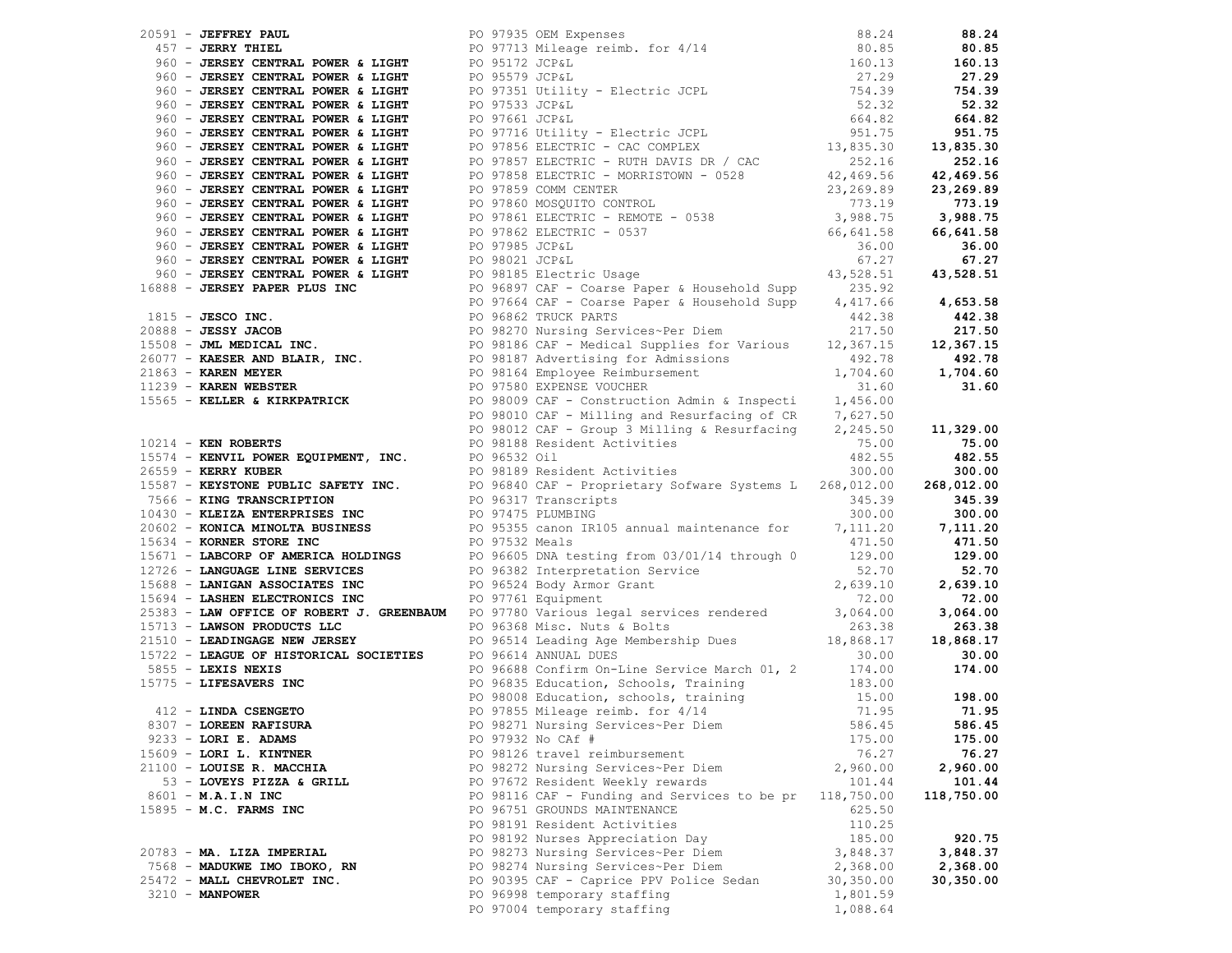|                                      | 1990 - ANDEL MARIA CONTRACT PROPERTY COMPANY PROTOCOL AND CONTRACT CONTRACT CONTRACT (1995, 2011) - 1992 - 1992 - 1992 - 1992 - 1992 - 1992 - 1992 - 1992 - 1992 - 1992 - 1992 - 1992 - 1992 - 1992 - 1992 - 1992 - 1992 - 19 |            |            |
|--------------------------------------|-------------------------------------------------------------------------------------------------------------------------------------------------------------------------------------------------------------------------------|------------|------------|
|                                      |                                                                                                                                                                                                                               |            |            |
|                                      |                                                                                                                                                                                                                               |            |            |
|                                      |                                                                                                                                                                                                                               |            |            |
|                                      |                                                                                                                                                                                                                               |            |            |
|                                      |                                                                                                                                                                                                                               |            |            |
|                                      |                                                                                                                                                                                                                               |            |            |
|                                      |                                                                                                                                                                                                                               |            |            |
|                                      |                                                                                                                                                                                                                               |            |            |
|                                      |                                                                                                                                                                                                                               |            |            |
|                                      |                                                                                                                                                                                                                               |            |            |
|                                      |                                                                                                                                                                                                                               |            |            |
|                                      |                                                                                                                                                                                                                               |            |            |
|                                      |                                                                                                                                                                                                                               |            |            |
|                                      |                                                                                                                                                                                                                               |            |            |
|                                      |                                                                                                                                                                                                                               |            |            |
|                                      |                                                                                                                                                                                                                               |            |            |
|                                      |                                                                                                                                                                                                                               |            |            |
|                                      |                                                                                                                                                                                                                               |            |            |
|                                      |                                                                                                                                                                                                                               |            |            |
|                                      |                                                                                                                                                                                                                               |            |            |
|                                      |                                                                                                                                                                                                                               |            |            |
|                                      |                                                                                                                                                                                                                               |            |            |
|                                      |                                                                                                                                                                                                                               |            |            |
|                                      |                                                                                                                                                                                                                               |            |            |
|                                      |                                                                                                                                                                                                                               |            |            |
|                                      |                                                                                                                                                                                                                               |            |            |
|                                      |                                                                                                                                                                                                                               |            |            |
|                                      |                                                                                                                                                                                                                               |            |            |
|                                      |                                                                                                                                                                                                                               |            |            |
|                                      |                                                                                                                                                                                                                               |            |            |
|                                      |                                                                                                                                                                                                                               |            |            |
|                                      |                                                                                                                                                                                                                               |            |            |
|                                      |                                                                                                                                                                                                                               |            |            |
|                                      |                                                                                                                                                                                                                               |            |            |
|                                      |                                                                                                                                                                                                                               |            |            |
|                                      |                                                                                                                                                                                                                               |            |            |
|                                      |                                                                                                                                                                                                                               |            |            |
|                                      |                                                                                                                                                                                                                               |            |            |
|                                      |                                                                                                                                                                                                                               |            |            |
|                                      |                                                                                                                                                                                                                               |            |            |
|                                      |                                                                                                                                                                                                                               |            |            |
|                                      |                                                                                                                                                                                                                               |            |            |
|                                      |                                                                                                                                                                                                                               |            |            |
|                                      |                                                                                                                                                                                                                               |            |            |
|                                      |                                                                                                                                                                                                                               |            |            |
|                                      |                                                                                                                                                                                                                               |            |            |
|                                      | PO 97573 Doc# 922047 Customer 1955 OOPS! All 5.39                                                                                                                                                                             |            |            |
|                                      | PO 97631 Supplies for Apparatus Building 152.36                                                                                                                                                                               |            | 310.55     |
| 16340 - MORRISTOWN PARKING AUTHORITY | PO 97868 ELECTRIC - SCHUYLER ANNEX PARKING                                                                                                                                                                                    | 3,980.80   | 3,980.80   |
| 16343 - MORRISTOWN POSTMASTER        | PO 98360 POST OFFICE BOX ANNUA; FEE                                                                                                                                                                                           | 1,368.00   | 1,368.00   |
| 21791 - MOTOROLA SOLUTIONS INC       | PO 96461 CAF - NJSC#A83909                                                                                                                                                                                                    | 107,768.34 | 107,768.34 |
| 19501 - MSC INDUSTRIAL SUPPLY CO.    | PO 94067 SHOP SUPPLIES                                                                                                                                                                                                        | 1,520.40   |            |
|                                      | PO 94880 WELDING SUPPLIES                                                                                                                                                                                                     | 279.01     | 1,799.41   |
| 21858 - MUNICIPAL CAPITAL CORP       | PO 96876 Ricoh Copier Quarterly Payment                                                                                                                                                                                       | 946.02     | 946.02     |
| 21858 - MUNICIPAL CAPITAL CORP       | PO 96879 COPIER LEASE                                                                                                                                                                                                         | 944.07     | 944.07     |
| 21858 - MUNICIPAL CAPITAL CORP       | PO 96929 Quartly Bill for Copier/Printer                                                                                                                                                                                      | 1,029.09   | 1,029.09   |
| 21858 - MUNICIPAL CAPITAL CORP       | PO 97200 lease for copy machine in the map r                                                                                                                                                                                  | 626.01     | 626.01     |
| 21858 - MUNICIPAL CAPITAL CORP       | PO 97210 Copier Rental Fee                                                                                                                                                                                                    | 9,816.15   | 9,816.15   |
| 21858 - MUNICIPAL CAPITAL CORP       | PO 97248 quarterly payment for digital copie                                                                                                                                                                                  | 896.40     | 896.40     |
| 21858 - MUNICIPAL CAPITAL CORP       | PO 97406 Copier Lease                                                                                                                                                                                                         | 1,697.67   | 1,697.67   |
| 21858 - MUNICIPAL CAPITAL CORP       | PO 97584 Copier Lease                                                                                                                                                                                                         | 483.83     | 483.83     |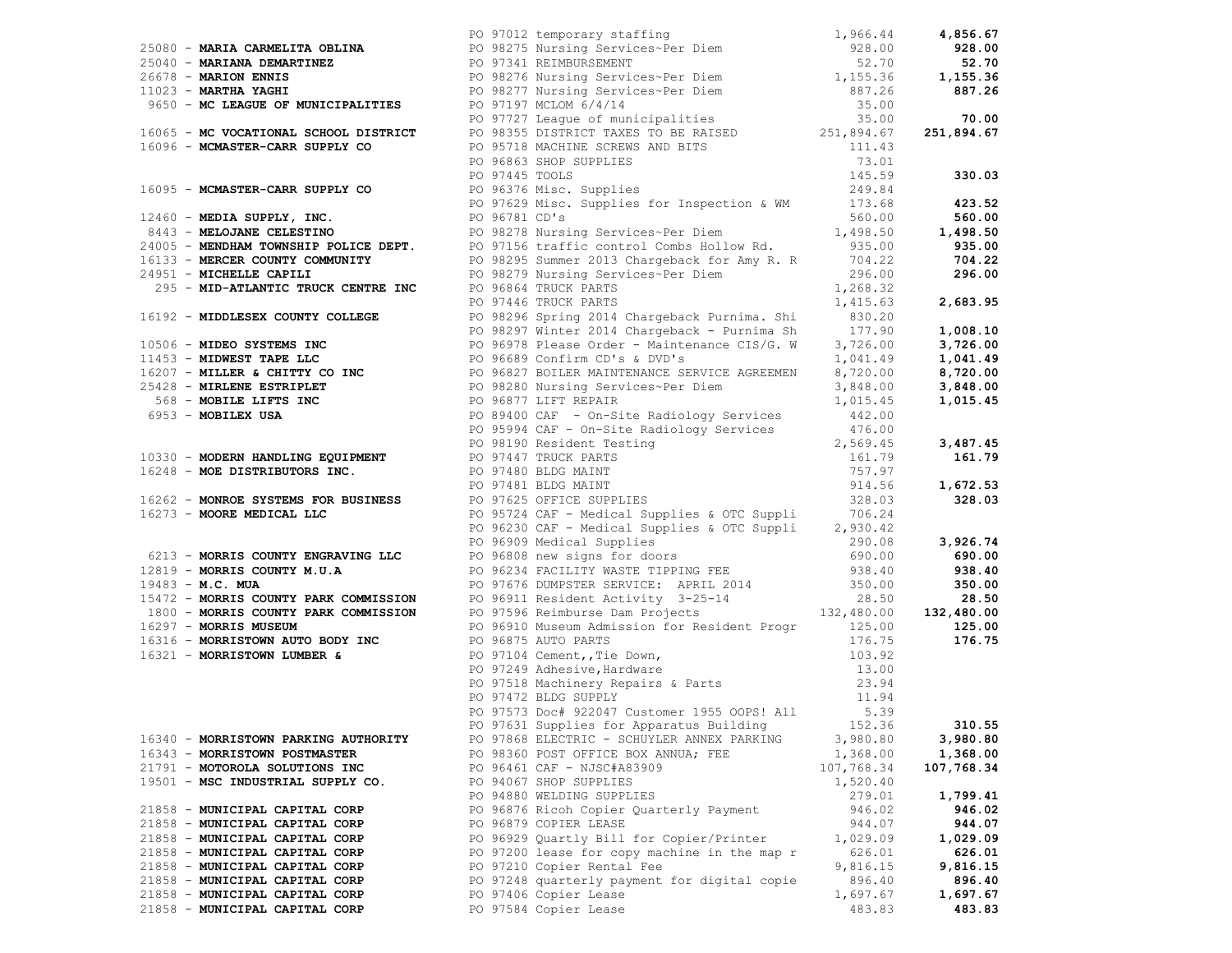|                                 |  | 20763 <b>- MUNICIPAL SOFTWARE TRY CONTROL</b> 200733 CAF - Maintenace of Proprietary Co 17,505.00<br>20122 <b>- NATURAL EUEL OIL INC.</b><br>20122 <b>- NATURAL FUEL OIL INC.</b><br>20122 <b>- NATURAL FUEL OIL INC.</b><br>20122 <b>- NATURAL FUEL OIL IN</b> |           |           |
|---------------------------------|--|-----------------------------------------------------------------------------------------------------------------------------------------------------------------------------------------------------------------------------------------------------------------|-----------|-----------|
|                                 |  |                                                                                                                                                                                                                                                                 |           |           |
|                                 |  |                                                                                                                                                                                                                                                                 |           |           |
|                                 |  |                                                                                                                                                                                                                                                                 |           |           |
|                                 |  |                                                                                                                                                                                                                                                                 |           |           |
|                                 |  |                                                                                                                                                                                                                                                                 |           |           |
|                                 |  |                                                                                                                                                                                                                                                                 |           |           |
|                                 |  |                                                                                                                                                                                                                                                                 |           |           |
|                                 |  |                                                                                                                                                                                                                                                                 |           |           |
|                                 |  |                                                                                                                                                                                                                                                                 |           |           |
|                                 |  |                                                                                                                                                                                                                                                                 |           |           |
|                                 |  |                                                                                                                                                                                                                                                                 |           |           |
|                                 |  |                                                                                                                                                                                                                                                                 |           |           |
|                                 |  |                                                                                                                                                                                                                                                                 |           |           |
|                                 |  |                                                                                                                                                                                                                                                                 |           |           |
|                                 |  |                                                                                                                                                                                                                                                                 |           |           |
|                                 |  |                                                                                                                                                                                                                                                                 |           |           |
|                                 |  |                                                                                                                                                                                                                                                                 |           |           |
|                                 |  |                                                                                                                                                                                                                                                                 |           |           |
|                                 |  |                                                                                                                                                                                                                                                                 |           |           |
|                                 |  |                                                                                                                                                                                                                                                                 |           |           |
|                                 |  |                                                                                                                                                                                                                                                                 |           |           |
|                                 |  |                                                                                                                                                                                                                                                                 |           |           |
|                                 |  |                                                                                                                                                                                                                                                                 |           |           |
|                                 |  |                                                                                                                                                                                                                                                                 |           |           |
|                                 |  |                                                                                                                                                                                                                                                                 |           |           |
|                                 |  |                                                                                                                                                                                                                                                                 |           |           |
|                                 |  |                                                                                                                                                                                                                                                                 |           |           |
|                                 |  |                                                                                                                                                                                                                                                                 |           |           |
|                                 |  |                                                                                                                                                                                                                                                                 |           |           |
|                                 |  |                                                                                                                                                                                                                                                                 |           |           |
|                                 |  |                                                                                                                                                                                                                                                                 |           |           |
|                                 |  |                                                                                                                                                                                                                                                                 |           |           |
|                                 |  |                                                                                                                                                                                                                                                                 |           |           |
|                                 |  |                                                                                                                                                                                                                                                                 |           |           |
|                                 |  |                                                                                                                                                                                                                                                                 |           |           |
|                                 |  |                                                                                                                                                                                                                                                                 |           |           |
|                                 |  |                                                                                                                                                                                                                                                                 |           |           |
|                                 |  |                                                                                                                                                                                                                                                                 |           |           |
|                                 |  |                                                                                                                                                                                                                                                                 |           |           |
|                                 |  |                                                                                                                                                                                                                                                                 |           |           |
|                                 |  | 17239 - NJ THOMAST PRODUCED TO 2022 AND 1923 - 1923 - 1923 - 1923 - 1923 - 1923 - 1923 - 1923 - 1923 - 1923 - 1923 - 1923 - 1923 - 1923 - 1923 - 1923 - 1923 - 1923 - 1923 - 1923 - 1923 - 1923 - 1923 - 1923 - 1923 - 1923 -                                   |           |           |
|                                 |  |                                                                                                                                                                                                                                                                 |           |           |
|                                 |  |                                                                                                                                                                                                                                                                 |           |           |
|                                 |  |                                                                                                                                                                                                                                                                 |           |           |
|                                 |  | PO 98232 bottled water for office 68.75 118.57                                                                                                                                                                                                                  |           |           |
| 5120 - POSTER COMPLIANCE CENTER |  | PO 95897 1 YEAR COMPLIANCE                                                                                                                                                                                                                                      | 79.00     | 79.00     |
| 26363 - PRAXAIR DISTRIBUTION    |  | PO 97452 WELDING SUPPLIES                                                                                                                                                                                                                                       | 277.50    | 277.50    |
| 26363 - PRAXAIR DISTRIBUTION    |  | PO 98198 Resident Oxygen                                                                                                                                                                                                                                        | 2,168.71  | 2,168.71  |
| 25535 - PRECIOUSGEMS MUSIC, LLC |  | PO 98199 Resident Activities                                                                                                                                                                                                                                    | 125.00    | 125.00    |
| 10503 - PREMIER HEALTHCARE      |  | PO 98200 CAF - Management Services                                                                                                                                                                                                                              | 78,278.30 | 78,278.30 |
|                                 |  |                                                                                                                                                                                                                                                                 | 7,150.00  |           |
| 6638 - PRESERVATION DESIGN      |  | PO 97843 CAF - Historic Preservation Archite                                                                                                                                                                                                                    |           |           |
|                                 |  | PO 97844 CAF - Review Grant Applications for                                                                                                                                                                                                                    | 3,150.00  | 10,300.00 |
| 24230 - PRIORITY DISPATCH CORP. |  | PO 91629 Schools & Training                                                                                                                                                                                                                                     | 240.00    | 240.00    |
| 24230 - PRIORITY DISPATCH CORP. |  | PO 91656 School & Training                                                                                                                                                                                                                                      | 400.00    | 400.00    |
| 4811 - PROJECT LIFESAVER, INC.  |  | PO 94040 Please Order - Transmitters/Batteri                                                                                                                                                                                                                    | 4,879.26  | 4,879.26  |
| $17189 - PSE & G$ CO            |  | PO 97867 GAS - PSE & G - MOSQUITO                                                                                                                                                                                                                               | 272.65    |           |
|                                 |  | PO 98201 Gas Usage                                                                                                                                                                                                                                              | 3,683.88  |           |
|                                 |  | PO 98202 Gas Usage                                                                                                                                                                                                                                              | 628.42    | 4,584.95  |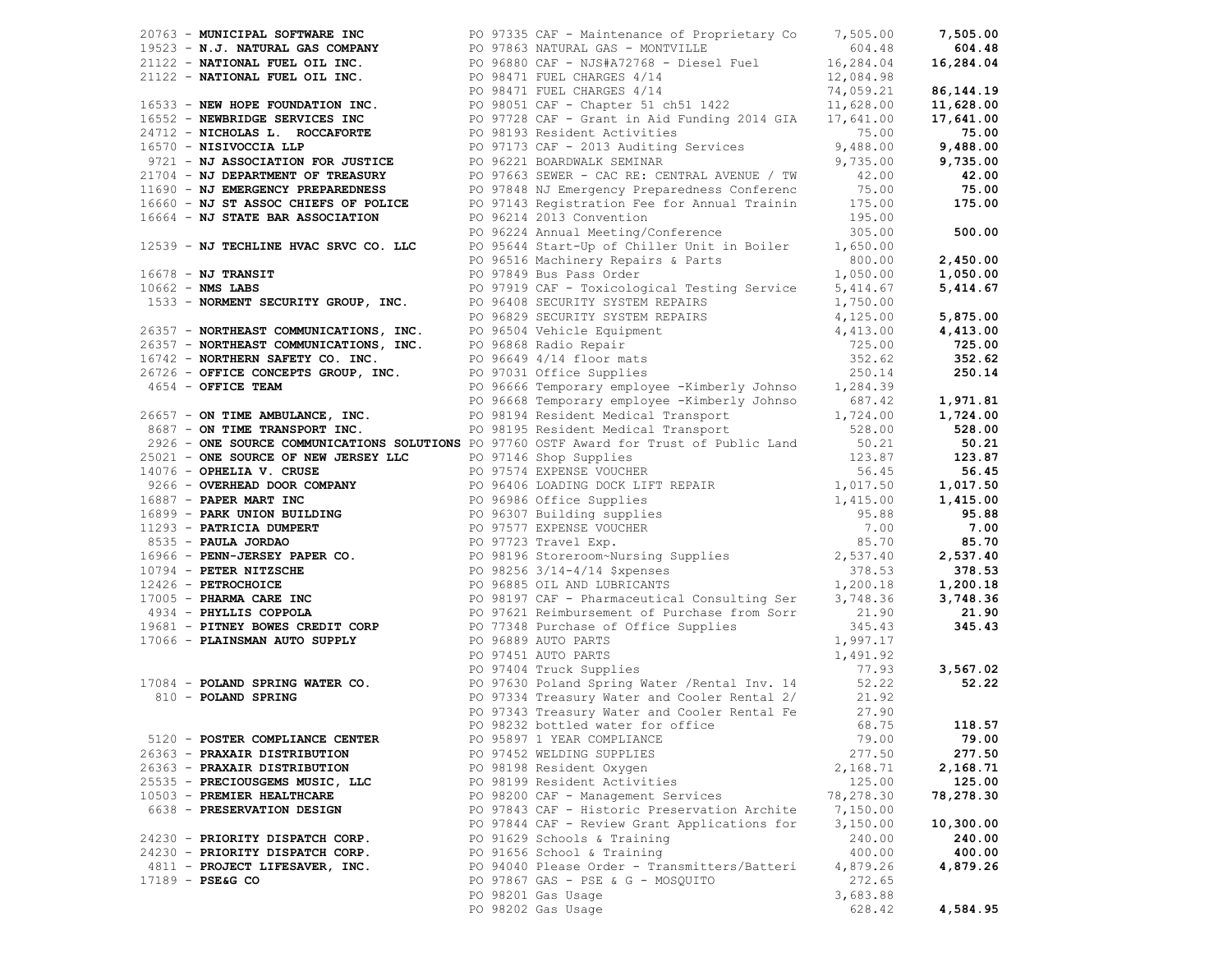|  |                                                                           | <b>2011 - Gualitar Anno Gales, Inc. (1915)</b> and the first street of the street of the street of the street of the street of the street of the street of the street of the street of the street of the street of the street of t |          |                |
|--|---------------------------------------------------------------------------|------------------------------------------------------------------------------------------------------------------------------------------------------------------------------------------------------------------------------------|----------|----------------|
|  |                                                                           |                                                                                                                                                                                                                                    |          |                |
|  |                                                                           |                                                                                                                                                                                                                                    |          |                |
|  |                                                                           |                                                                                                                                                                                                                                    |          |                |
|  |                                                                           |                                                                                                                                                                                                                                    |          |                |
|  |                                                                           |                                                                                                                                                                                                                                    |          |                |
|  | 17726 - SHI INTERNATIONAL CORP                                            | PO 95002 CAF- NJSC#A77560 - Maintenance & Su                                                                                                                                                                                       | 6,666.67 | 6,666.67       |
|  | $17699$ - SMITH MOTOR CO., INC.                                           | PO 96898 AUTO PARTS                                                                                                                                                                                                                | 176.84   | 176.84         |
|  | 6981 - SODEXO INC & AFFILIATES                                            | PO 97997 CAF - Dietary Services -                                                                                                                                                                                                  | 6,407.76 | 6,407.76       |
|  | 6981 - SODEXO INC & AFFILIATES                                            | PO 98304 CAF - Dietary Services                                                                                                                                                                                                    | 7,401.45 | 7,401.45       |
|  | 9777 - SODEXO, INC & AFFILIATES                                           | PO 97570 OSTF - Food for the April 21st Floo<br>PO 97649 travel reimbursement                                                                                                                                                      | 75.66    | 75.66<br>13.80 |
|  | 21769 - SOPHIE WESTFIELD                                                  | PO 98207 Water Usage                                                                                                                                                                                                               | 13.80    | 5,740.50       |
|  | 17755 - SOUTHEAST MORRIS COUNTY                                           |                                                                                                                                                                                                                                    | 5,740.50 |                |
|  | 20804 - SPECIALTY MEDICAL PRODUCTS INC. PO 96520 Nursing Equipment Rental |                                                                                                                                                                                                                                    | 1,718.45 | 1,718.45       |
|  | 20804 - SPECIALTY MEDICAL PRODUCTS INC.                                   | PO 98208 Rehabilitation Supplies                                                                                                                                                                                                   | 514.58   | 514.58         |
|  | 20804 - SPECIALTY MEDICAL PRODUCTS INC.                                   | PO 98209 Nursing Equipment Rental<br>PO 96236 REBUILD OF BOILER MOTORS                                                                                                                                                             | 2,042.00 | 2,042.00       |
|  | 17772 - SPEEDWELL ELECTRIC MOTORS                                         |                                                                                                                                                                                                                                    | 1,009.00 |                |
|  |                                                                           | PO 96263 CAF - Labor Rates for On-Site Elect                                                                                                                                                                                       | 600.97   | 1,609.97       |
|  | 6732 - SPRINT                                                             | PO 96360 Air Cards                                                                                                                                                                                                                 | 239.94   | 239.94         |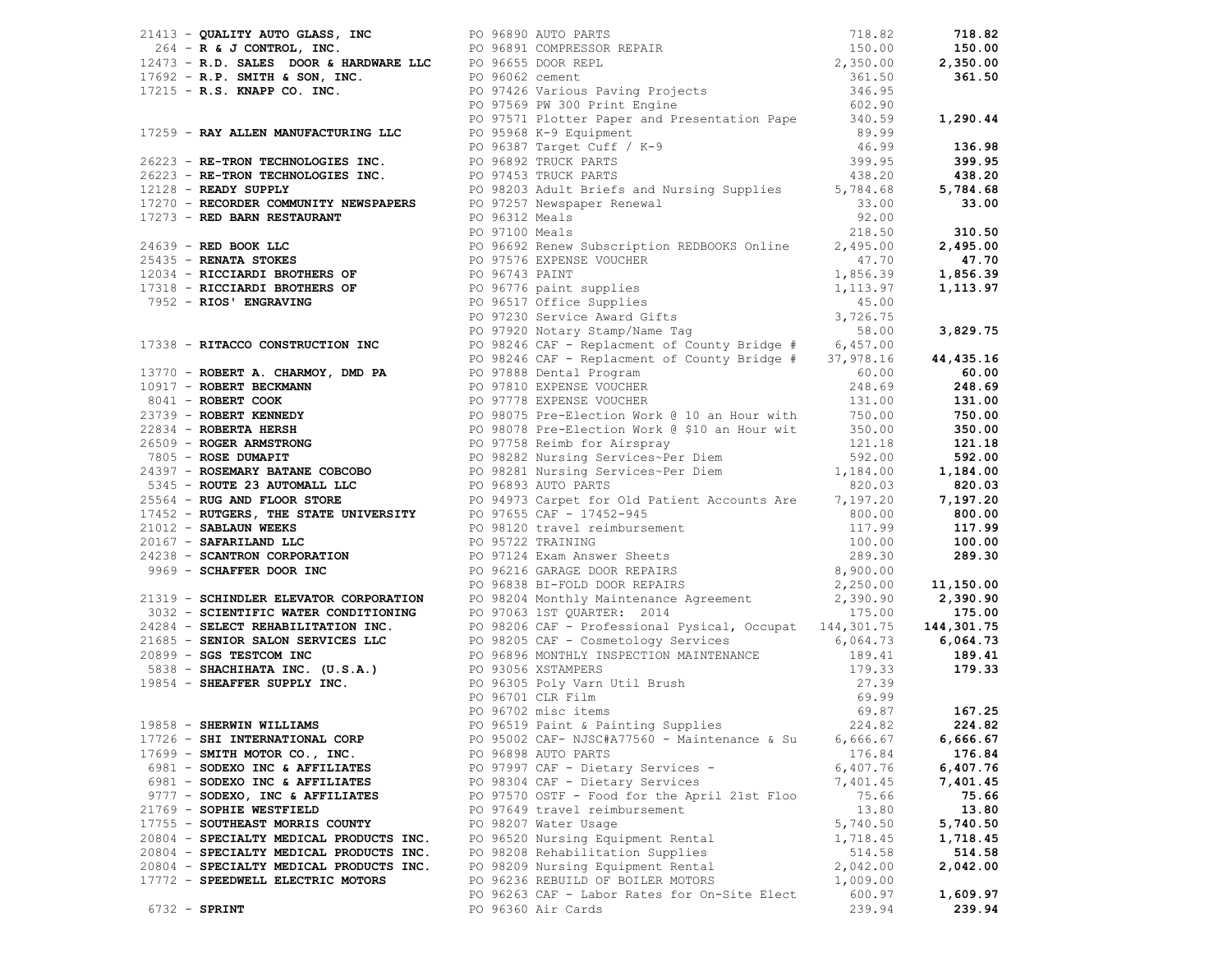|                                        | 1733 - SPRINT WEXTEL, INC. 2013 21:33 21:34 221:42<br>1739 - SPRINCE ENDERTRIES, INC. 2019 2763 2012 OPERATING SUPPLES<br>4611 - STAPLES BUSINESS ADVANTAGE 2019 2013 2014115 2016 2016 21:34 21:46<br>4611 - STAPLES BUSINESS ADVA       |           |           |
|----------------------------------------|-------------------------------------------------------------------------------------------------------------------------------------------------------------------------------------------------------------------------------------------|-----------|-----------|
|                                        |                                                                                                                                                                                                                                           |           |           |
|                                        |                                                                                                                                                                                                                                           |           |           |
|                                        |                                                                                                                                                                                                                                           |           |           |
|                                        |                                                                                                                                                                                                                                           |           |           |
|                                        |                                                                                                                                                                                                                                           |           |           |
|                                        |                                                                                                                                                                                                                                           |           |           |
|                                        |                                                                                                                                                                                                                                           |           |           |
|                                        |                                                                                                                                                                                                                                           |           |           |
|                                        |                                                                                                                                                                                                                                           |           |           |
|                                        |                                                                                                                                                                                                                                           |           |           |
|                                        |                                                                                                                                                                                                                                           |           |           |
|                                        |                                                                                                                                                                                                                                           |           |           |
|                                        |                                                                                                                                                                                                                                           |           |           |
|                                        |                                                                                                                                                                                                                                           |           |           |
|                                        |                                                                                                                                                                                                                                           |           |           |
|                                        |                                                                                                                                                                                                                                           |           |           |
|                                        |                                                                                                                                                                                                                                           |           |           |
|                                        |                                                                                                                                                                                                                                           |           |           |
|                                        |                                                                                                                                                                                                                                           |           |           |
|                                        |                                                                                                                                                                                                                                           |           |           |
|                                        |                                                                                                                                                                                                                                           |           |           |
|                                        |                                                                                                                                                                                                                                           |           |           |
|                                        |                                                                                                                                                                                                                                           |           |           |
|                                        |                                                                                                                                                                                                                                           |           |           |
|                                        |                                                                                                                                                                                                                                           |           |           |
|                                        |                                                                                                                                                                                                                                           |           |           |
|                                        |                                                                                                                                                                                                                                           |           |           |
|                                        |                                                                                                                                                                                                                                           |           |           |
|                                        |                                                                                                                                                                                                                                           |           |           |
|                                        |                                                                                                                                                                                                                                           |           |           |
|                                        |                                                                                                                                                                                                                                           |           |           |
|                                        |                                                                                                                                                                                                                                           |           |           |
|                                        |                                                                                                                                                                                                                                           |           |           |
|                                        |                                                                                                                                                                                                                                           |           |           |
|                                        |                                                                                                                                                                                                                                           |           |           |
|                                        |                                                                                                                                                                                                                                           |           |           |
|                                        |                                                                                                                                                                                                                                           |           |           |
|                                        | 16675 - STATE TOXICOLOGY LABORATORY<br>16675 - STATE TOXICOLOGY LABORATORY<br>16675 - STATE TOXICOLOGY LABORATORY<br>16675 - STATE TOXICOLOGY LABORATORY<br>16675 - STEVE ORTIZ<br>17895 - STEVE ORTIZ<br>17895 - STORIC TEREMENT-INCORPO |           |           |
|                                        |                                                                                                                                                                                                                                           |           |           |
|                                        |                                                                                                                                                                                                                                           |           |           |
|                                        |                                                                                                                                                                                                                                           |           |           |
|                                        |                                                                                                                                                                                                                                           |           |           |
|                                        |                                                                                                                                                                                                                                           |           |           |
|                                        |                                                                                                                                                                                                                                           |           |           |
|                                        |                                                                                                                                                                                                                                           |           |           |
|                                        |                                                                                                                                                                                                                                           |           |           |
|                                        | 1.0 37374 PO 97344 Puchasing Temps Santiag 2, 324.25<br>PO 97344 Puchasing Temps Kristians 1, 911.01<br>PO 97344 Empory services weekend 4/20/14<br>PO 98161 Tempory services weekend 5/11/14<br>PO 98226 tempory services weekend 5/1    |           |           |
|                                        |                                                                                                                                                                                                                                           |           |           |
|                                        | 17242 - THE LAW OFFICE OF PO 97718 Legal services rendered 228.00 228.00 228.00                                                                                                                                                           |           |           |
| 19622 - THE OLYMPIC GLOVE & SAFETY CO. | PO 96036 Misc. Safety Supplies                                                                                                                                                                                                            | 178.00    | 178.00    |
| 19739 - THE RBA GROUP INC.             | PO 98013 old Ref# CF09001500000                                                                                                                                                                                                           | 10,715.97 |           |
|                                        | PO 98014 old Ref# CF09001500000                                                                                                                                                                                                           | 7,652.70  |           |
|                                        | PO 98015 old Ref# CF09001500000                                                                                                                                                                                                           | 6,935.49  | 25,304.16 |
| 5711 - THE TAB GROUP                   | PO 97176 CAF- Records Sorage                                                                                                                                                                                                              | 251.78    | 251.78    |
| 26702 - THOMAS & BETTS CORP.           | PO 98125 CAF - OJT-14S-22-DW                                                                                                                                                                                                              | 3,999.91  | 3,999.91  |
| 24842 - THOMAS J. MASTRANGELO          | PO 97598 New Jersey Chamber of Commerce Trai                                                                                                                                                                                              | 430.00    | 430.00    |
| 122 - TILCON NEW YORK INC.             | PO 96365 Bituminous Concrete                                                                                                                                                                                                              | 3,468.22  |           |
|                                        | PO 96463 Bituminous Concrete                                                                                                                                                                                                              | 2,994.65  |           |
|                                        | PO 96708 Bituminous Concrete                                                                                                                                                                                                              | 8,158.76  | 14,621.63 |
| $20580$ - TOM REILLY                   | PO 97619 Travel Expenses                                                                                                                                                                                                                  | 315.33    | 315.33    |
| 281 - TOMAR INDUSTRIES INC             | PO 97433 JANITORIAL SUPPLIES                                                                                                                                                                                                              | 2,549.10  |           |
|                                        | PO 97457 JANITORIAL SUPPLIES                                                                                                                                                                                                              | 212.05    | 2,761.15  |
|                                        |                                                                                                                                                                                                                                           |           |           |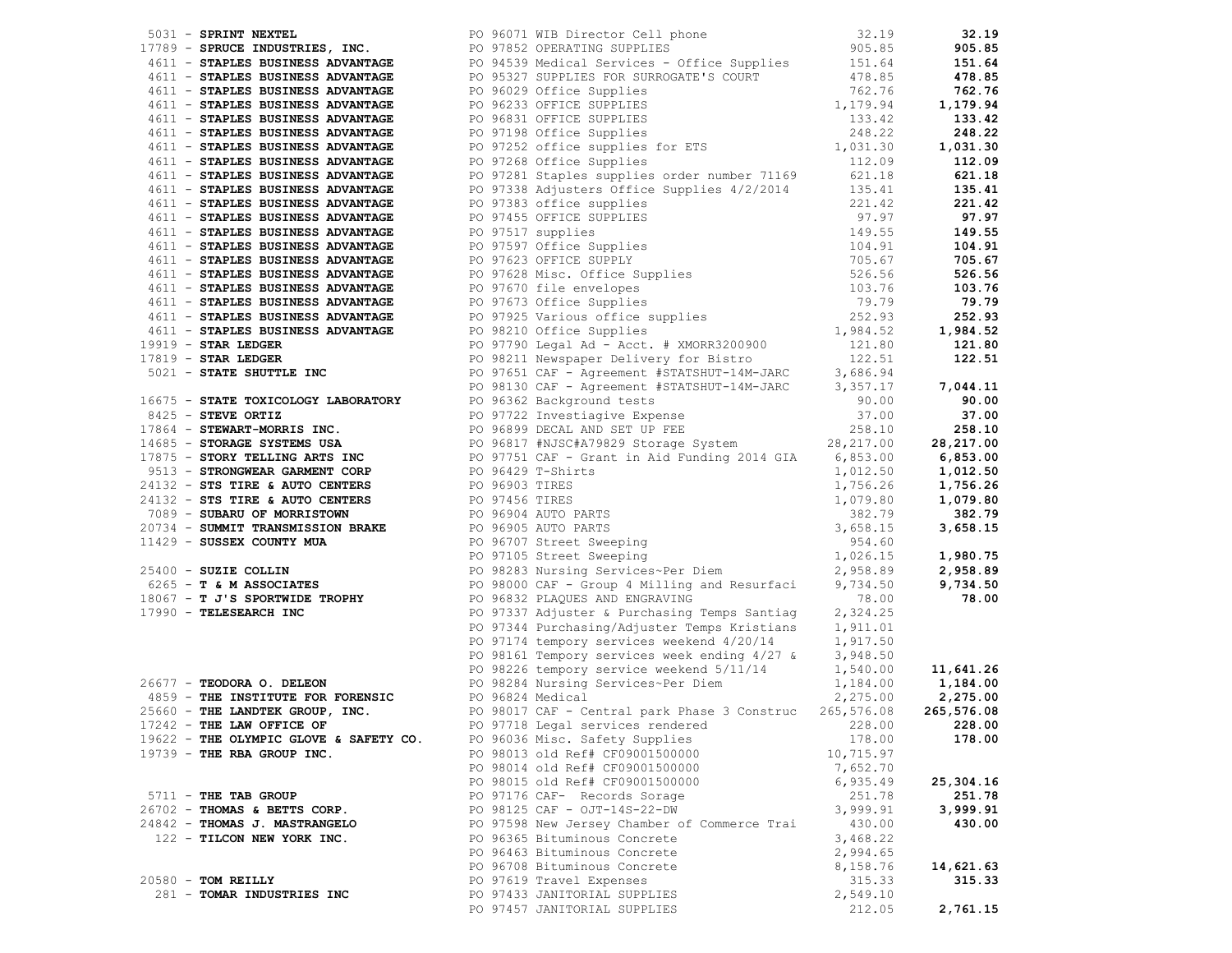|                                                                                                                                                       | 14904 <b>CONSULT ON EXCREME 2008</b><br>1939 <b>CONSULTER CONSULTS (2008)</b> 2008 2113 American Line Principal Consults (2008)<br>1933 <b>CONSULTS (2008)</b> 2008)<br>1933 <b>CONSULTS (2008)</b> 2008)<br>1933 <b>CONSULTS (2008)</b> 2008)<br>2008 <b>CONSULTS</b> |           |           |
|-------------------------------------------------------------------------------------------------------------------------------------------------------|------------------------------------------------------------------------------------------------------------------------------------------------------------------------------------------------------------------------------------------------------------------------|-----------|-----------|
|                                                                                                                                                       |                                                                                                                                                                                                                                                                        |           |           |
|                                                                                                                                                       |                                                                                                                                                                                                                                                                        |           |           |
|                                                                                                                                                       |                                                                                                                                                                                                                                                                        |           |           |
|                                                                                                                                                       |                                                                                                                                                                                                                                                                        |           |           |
|                                                                                                                                                       |                                                                                                                                                                                                                                                                        |           |           |
|                                                                                                                                                       |                                                                                                                                                                                                                                                                        |           |           |
|                                                                                                                                                       |                                                                                                                                                                                                                                                                        |           |           |
|                                                                                                                                                       |                                                                                                                                                                                                                                                                        |           |           |
|                                                                                                                                                       |                                                                                                                                                                                                                                                                        |           |           |
|                                                                                                                                                       |                                                                                                                                                                                                                                                                        |           |           |
|                                                                                                                                                       |                                                                                                                                                                                                                                                                        |           |           |
|                                                                                                                                                       |                                                                                                                                                                                                                                                                        |           |           |
|                                                                                                                                                       |                                                                                                                                                                                                                                                                        |           |           |
|                                                                                                                                                       |                                                                                                                                                                                                                                                                        |           |           |
|                                                                                                                                                       |                                                                                                                                                                                                                                                                        |           |           |
|                                                                                                                                                       |                                                                                                                                                                                                                                                                        |           |           |
|                                                                                                                                                       |                                                                                                                                                                                                                                                                        |           |           |
|                                                                                                                                                       |                                                                                                                                                                                                                                                                        |           |           |
|                                                                                                                                                       |                                                                                                                                                                                                                                                                        |           |           |
|                                                                                                                                                       |                                                                                                                                                                                                                                                                        |           |           |
|                                                                                                                                                       |                                                                                                                                                                                                                                                                        |           |           |
|                                                                                                                                                       |                                                                                                                                                                                                                                                                        |           |           |
|                                                                                                                                                       |                                                                                                                                                                                                                                                                        |           |           |
|                                                                                                                                                       |                                                                                                                                                                                                                                                                        |           |           |
|                                                                                                                                                       |                                                                                                                                                                                                                                                                        |           |           |
|                                                                                                                                                       |                                                                                                                                                                                                                                                                        |           |           |
|                                                                                                                                                       |                                                                                                                                                                                                                                                                        |           |           |
|                                                                                                                                                       |                                                                                                                                                                                                                                                                        |           |           |
|                                                                                                                                                       |                                                                                                                                                                                                                                                                        |           |           |
|                                                                                                                                                       |                                                                                                                                                                                                                                                                        |           |           |
|                                                                                                                                                       |                                                                                                                                                                                                                                                                        |           |           |
|                                                                                                                                                       |                                                                                                                                                                                                                                                                        |           |           |
|                                                                                                                                                       |                                                                                                                                                                                                                                                                        |           |           |
|                                                                                                                                                       |                                                                                                                                                                                                                                                                        |           |           |
|                                                                                                                                                       |                                                                                                                                                                                                                                                                        |           |           |
|                                                                                                                                                       |                                                                                                                                                                                                                                                                        |           |           |
|                                                                                                                                                       |                                                                                                                                                                                                                                                                        |           |           |
|                                                                                                                                                       |                                                                                                                                                                                                                                                                        |           |           |
|                                                                                                                                                       |                                                                                                                                                                                                                                                                        |           |           |
|                                                                                                                                                       |                                                                                                                                                                                                                                                                        |           |           |
|                                                                                                                                                       |                                                                                                                                                                                                                                                                        |           |           |
|                                                                                                                                                       |                                                                                                                                                                                                                                                                        |           |           |
|                                                                                                                                                       |                                                                                                                                                                                                                                                                        |           |           |
|                                                                                                                                                       |                                                                                                                                                                                                                                                                        |           |           |
|                                                                                                                                                       | PO 96355 Air Cards<br>PO 96357 Cell Phones<br>PO 96376 Cell Phones<br>PO 96389 Statement<br>PO 96779 Air Cards<br>PO 96779 Air Cards<br>PO 96779 Air Cards<br>PO 96785 Cell Phones<br>PO 97721 Office cell phones<br>PO 97282 FH Event<br>PO 97282                     |           |           |
|                                                                                                                                                       |                                                                                                                                                                                                                                                                        |           |           |
|                                                                                                                                                       |                                                                                                                                                                                                                                                                        |           | 11,021.63 |
| PO 96785 Cell Phone<br>PO 97721 Office ce.<br>PO 97282 FM Event (PO 97282 FM Event (PO 97282 FM Event (PO 97282 FM Event (PO 97282 FM Event (PO 9728) |                                                                                                                                                                                                                                                                        |           |           |
|                                                                                                                                                       | PO 97726 Reimbursement 129.47                                                                                                                                                                                                                                          |           |           |
|                                                                                                                                                       | PO 97648 Freeholder Event                                                                                                                                                                                                                                              | 137.03    | 586.30    |
| 25815 - VOLKER CRANE LLC                                                                                                                              | PO 97666 A/V SYSTEM UPGRADE                                                                                                                                                                                                                                            | 625.00    | 625.00    |
| 6146 - W.B. MASON COMPANY INC                                                                                                                         | PO 97502 Office Supplies                                                                                                                                                                                                                                               | 797.92    |           |
|                                                                                                                                                       | PO 97507 supplies                                                                                                                                                                                                                                                      | 1,498.64  |           |
|                                                                                                                                                       | PO 97412 Board, Foam                                                                                                                                                                                                                                                   | 89.08     | 2,385.64  |
| 8481 - WARREN COUNTY DIVISON OF                                                                                                                       | PO 98151 CAF - TANF & GA/FS Work Activities                                                                                                                                                                                                                            | 50,000.00 | 50,000.00 |
| 18395 - WASHINGTON TWP MUNICIPAL                                                                                                                      | PO 96709 Fuel Per Agreement                                                                                                                                                                                                                                            | 6,800.16  | 6,800.16  |
| 18402 - WATCHUNG / LONG HILL                                                                                                                          | PO 97710 CAF - 2013 Municipal Alliance Funds                                                                                                                                                                                                                           | 4,484.70  | 4,484.70  |
| 24231 - WATERS, MCPHERSON, MCNEILL, P.C.                                                                                                              | PO 97795 Washington Bridge Project-legal ser                                                                                                                                                                                                                           | 2,528.67  | 2,528.67  |
| 24231 - WATERS, MCPHERSON, MCNEILL, P.C.                                                                                                              | PO 97796 Canal Street Drakes Brook Bridge pr                                                                                                                                                                                                                           | 3,737.02  | 3,737.02  |
| 24231 - WATERS, MCPHERSON, MCNEILL, P.C.                                                                                                              | PO 97797 Ridgedale Avenue Bridge project-leg                                                                                                                                                                                                                           | 3,495.54  | 3,495.54  |
| 24231 - WATERS, MCPHERSON, MCNEILL, P.C.                                                                                                              | PO 97801 Sussex Turnpike Improvement Project                                                                                                                                                                                                                           | 4,900.91  | 4,900.91  |
| 24231 - WATERS, MCPHERSON, MCNEILL, P.C.                                                                                                              | PO 97802 General legal matters                                                                                                                                                                                                                                         | 326.40    | 326.40    |
|                                                                                                                                                       |                                                                                                                                                                                                                                                                        |           |           |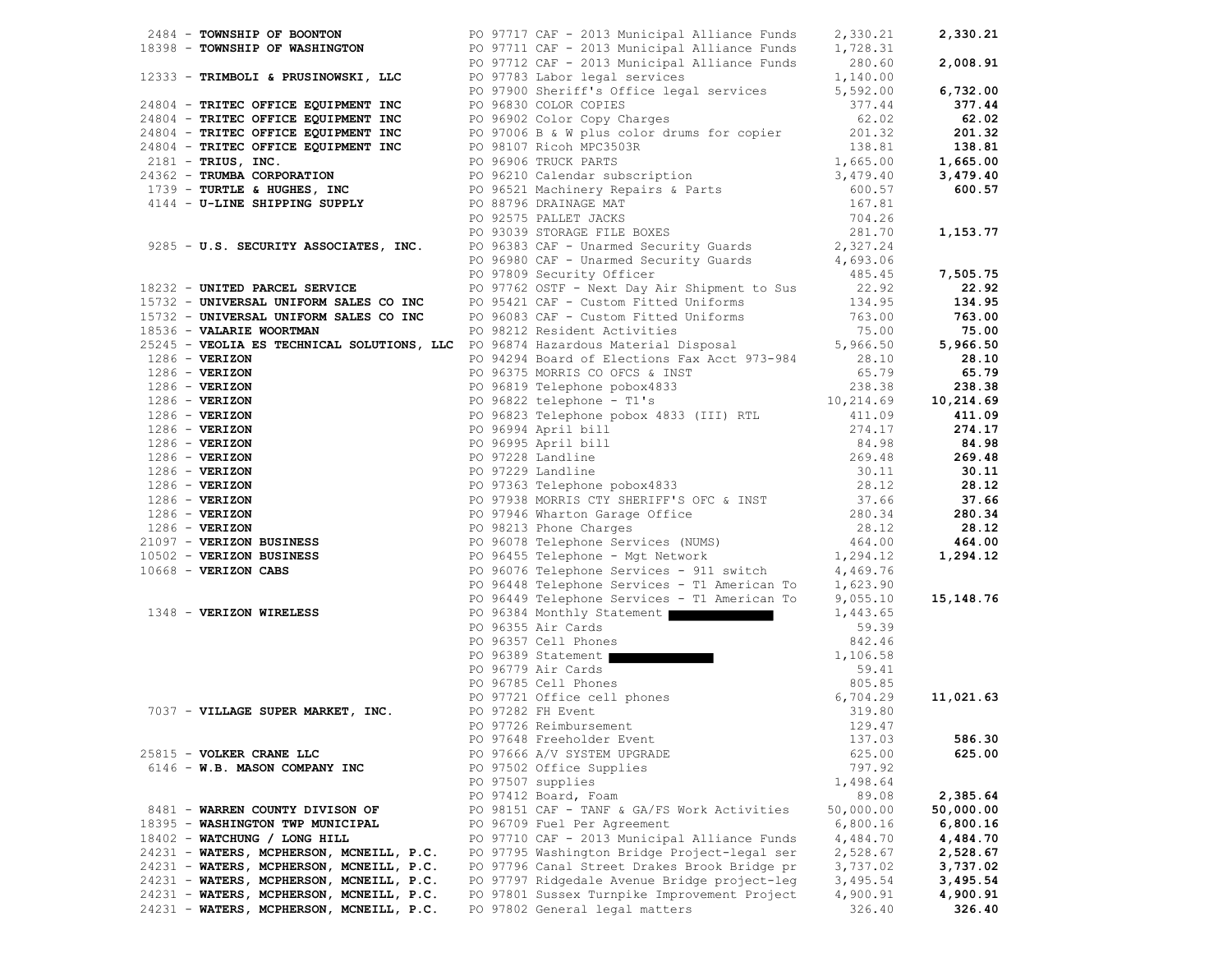| 24231 - WATERS, MCPHERSON, MCNEILL, P.C. |               | PO 97803 Montville Intersection Impymt. Proj        | 1,189.75  | 1,189.75  |
|------------------------------------------|---------------|-----------------------------------------------------|-----------|-----------|
| 24231 - WATERS, MCPHERSON, MCNEILL, P.C. |               | PO 97804 Powerville Road Project-legal svcs. 438.48 |           | 438.48    |
| 13392 - WEBSTER PLUMBING &               |               | PO 97869 CAF - Labor Rates Plumbing                 | 2,936.40  | 2,936.40  |
| 18435 - WEST CHESTER MACHINERY AND       |               | PO 96907 TRUCK PARTS                                | 204.27    | 204.27    |
| 10812 - WEST PAYMENT CENTER              |               | PO 89870 Discount plan charges: 10/5-11/4           | 162.00    | 162.00    |
| 10812 - WEST PAYMENT CENTER              |               | PO 89965 Information charges: November 2013         | 539.07    | 539.07    |
| 5455 - WEST PAYMENT CENTER               |               | PO 96225 Online Charges- Feb.2014                   | 1,630.42  |           |
|                                          |               | PO 96545 West Law                                   | 2,757.15  |           |
|                                          |               | PO 96699 On-Line Service for March 1, 2014 -        | 836.16    | 5,223.73  |
| 10812 - WEST PAYMENT CENTER              |               | PO 96745 Information/discount plan charges          | 740.07    | 740.07    |
| 10812 - WEST PAYMENT CENTER              |               | PO 97285 Information Charges: October 2013          | 513.40    | 513.40    |
| 18456 - WHITE & SHAUGER INC.             |               | PO 96522 MAchinery Repairs & Parts                  | 40.24     |           |
|                                          | PO 97271 HVAC |                                                     | 177.35    | 217.59    |
| $26523$ - WILLIAM MOTT                   |               | PO 97759 Reimb. for Airspray                        | 71.54     | 71.54     |
| 8335 - WILLIAM PATERSON UNIVERSITY       |               | PO 98124 CAF - 8335-1126                            | 1,666.25  | 1,666.25  |
| 3793 - WOODRUFF ENERGY                   |               | PO 98214 Gas Usage                                  | 38,884.49 | 38,884.49 |
| 18538 - WORK N WEAR STORE                |               | PO 97474 WINTER GEAR                                | 3,429.00  | 3,429.00  |
| 20129 - YORK MOTORS, INC.                |               | PO 97486 EQUIP RPR                                  | 838.59    | 838.59    |
|                                          |               |                                                     |           |           |

TOTAL **4,874,188.65**

|  |  |  |  |                                               | 4,874,188.65 |
|--|--|--|--|-----------------------------------------------|--------------|
|  |  |  |  | Total to be paid from Fund 13 Dedicated Trust | 18,718.54    |
|  |  |  |  | Total to be paid from Fund 04 County Capital  | 502,529.92   |
|  |  |  |  | Total to be paid from Fund 02 Grant Fund      | 329,119.71   |
|  |  |  |  | Total to be paid from Fund 01 Current Fund    | 4,023,820.48 |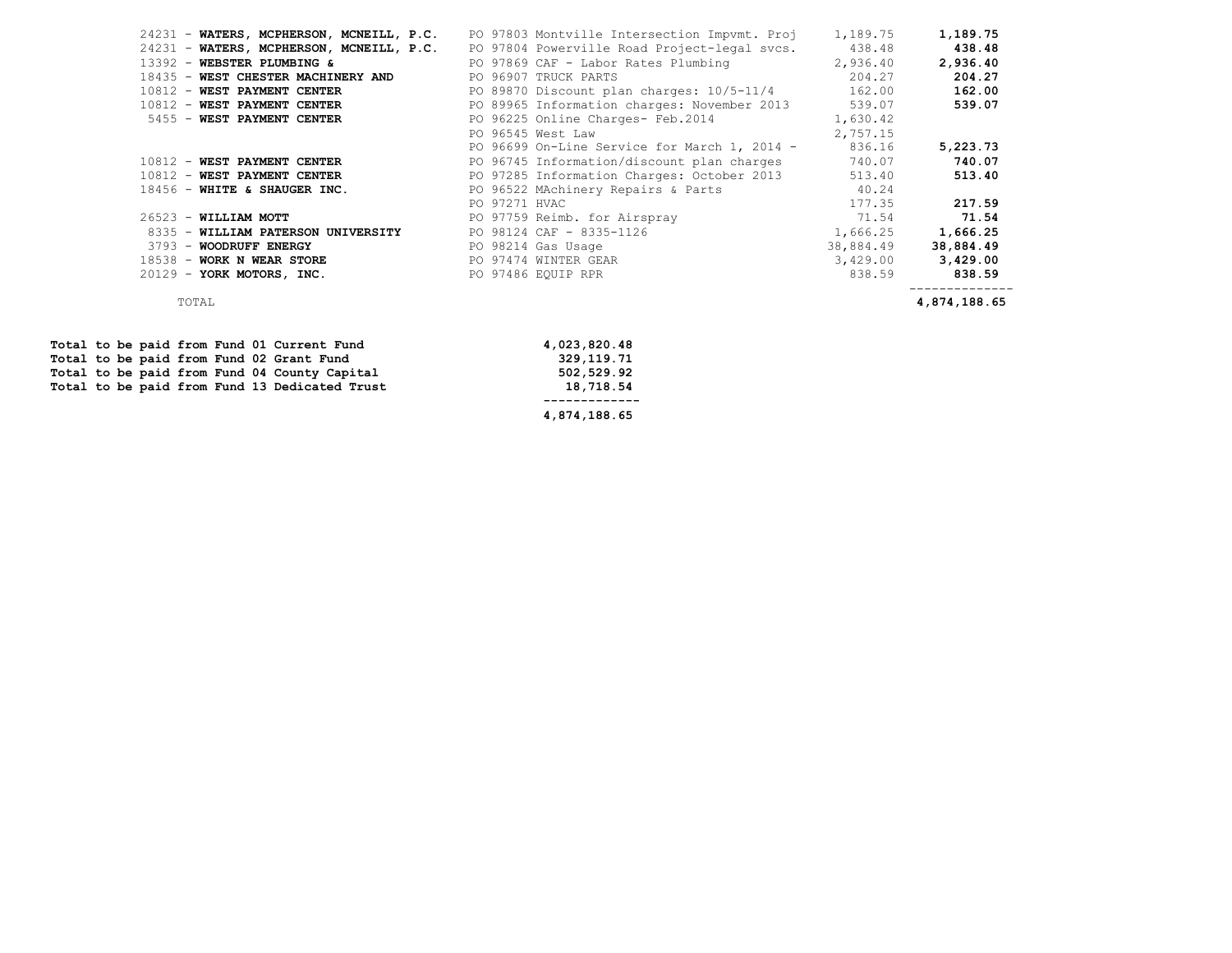# **List of Bills (Department/Account Detail) - CENTRALIZED DISBURSEMENT ACCOUNT**

| Account                     | PO #                  | Vendor                                             | Description                                                   | Payment   | Account Total             |  |
|-----------------------------|-----------------------|----------------------------------------------------|---------------------------------------------------------------|-----------|---------------------------|--|
|                             |                       |                                                    | <b>Current Fund</b>                                           |           |                           |  |
| <b>County Administrator</b> |                       |                                                    |                                                               |           |                           |  |
|                             |                       | 97031 OFFICE CONCEPTS GROUP, INC.                  | Minute book, USB Flash drive, RFL sheet,                      | 250.14    |                           |  |
|                             |                       | 97925 STAPLES BUSINESS ADVANTAGE                   | HP Q7553A Black Toner, Minisheet File Fo                      | 252.93    |                           |  |
| 01-201-20-100100-058        |                       | OFFICE SUPPLIES & STATIONERY                       | TOTAL FOR ACCOUNT                                             |           | 503.07                    |  |
|                             |                       | 98119 COUNTY OF MORRIS                             | 1ST HALF 5.14 METERED MAIL                                    | 37.98     |                           |  |
| 01-201-20-100100-068        |                       | POSTAGE & METERED MAIL                             | TOTAL FOR ACCOUNT                                             |           | 37.98                     |  |
|                             |                       | 96210 TRUMBA CORPORATION                           | Annual connect subscription/publisher ac                      | 1,199.40  |                           |  |
|                             |                       | 96210 TRUMBA CORPORATION                           | Annual connect subscription/editor accou                      | 1,080.00  |                           |  |
|                             |                       | 96210 TRUMBA CORPORATION                           | Annual submission form feature                                | 600.00    |                           |  |
|                             |                       | 96210 TRUMBA CORPORATION<br>OTHER OUTSIDE SERVICES | Annual custom objects feature<br>TOTAL FOR ACCOUNT            | 600.00    |                           |  |
| 01-201-20-100100-084        |                       |                                                    |                                                               |           | 3,479.40                  |  |
|                             |                       | 89767 HERTRICH FLEET SERVICES INC                  | 2014 Chevrolet Impala, equipped per Stat                      | 17,406.00 |                           |  |
|                             |                       | 89767 HERTRICH FLEET SERVICES INC                  | 2014 Chevrolet Impala, equipped per Stat<br>TOTAL FOR ACCOUNT | 17,406.00 |                           |  |
| 01-203-20-100100-167        |                       | (2013) TRANSPORTATION VEHICLES                     |                                                               |           | 34,812.00                 |  |
|                             |                       | TOTAL for County Administrator                     |                                                               |           | ============<br>38,832.45 |  |
|                             |                       |                                                    |                                                               |           |                           |  |
| <b>Personnel</b>            |                       |                                                    |                                                               |           |                           |  |
|                             | 97230 RIOS' ENGRAVING |                                                    | Clocks w/eng                                                  | 270.00    |                           |  |
|                             | 97230 RIOS' ENGRAVING |                                                    | Wood Boxes w/eng                                              | 1,960.00  |                           |  |
|                             | 97230 RIOS' ENGRAVING |                                                    | Red Mugs                                                      | 1,100.75  |                           |  |
|                             | 97230 RIOS' ENGRAVING |                                                    | boxes w/engraving                                             | 300.00    |                           |  |
|                             | 97230 RIOS' ENGRAVING |                                                    | Pocket Knives w/eng                                           | 96.00     |                           |  |
| 01-201-20-105100-042        |                       | EMPLOYEE SERVICE AWARDS                            | TOTAL FOR ACCOUNT                                             |           | 3,726.75                  |  |
|                             |                       | 98119 COUNTY OF MORRIS                             | 1ST HALF 5.14 METERED MAIL                                    | 204.22    |                           |  |
| 01-201-20-105100-068        |                       | POSTAGE & METERED MAIL                             | TOTAL FOR ACCOUNT                                             |           | 204.22                    |  |
|                             |                       | 96817 STORAGE SYSTEMS USA                          | CFA#NJSC#A79829 Invoice#20636/20784 Stor                      | 9,617.00  |                           |  |
| 01-201-20-105100-084        |                       | OTHER OUTSIDE SERVICES                             | TOTAL FOR ACCOUNT                                             |           | 9,617.00                  |  |
|                             |                       | 96817 STORAGE SYSTEMS USA                          | CFA#NJSC#A79829 Invoice#20636 Storage Sy                      | 18,600.00 |                           |  |
| 01-203-20-105100-084        |                       | (2013) OTHER OUTSIDE SERVICES                      | TOTAL FOR ACCOUNT                                             |           | 18,600.00                 |  |
|                             |                       |                                                    |                                                               |           | ============              |  |
|                             | TOTAL for Personnel   |                                                    |                                                               |           | 32, 147.97                |  |
|                             |                       |                                                    |                                                               |           |                           |  |
| <b>DEPARTMENT 105115</b>    |                       | 94539 STAPLES BUSINESS ADVANTAGE                   | General Office Supplies - February 2014                       | 151.64    |                           |  |
| 01-201-20-105115-058        |                       | OFFICE SUPPLIES & STATIONERY                       | TOTAL FOR ACCOUNT                                             |           | 151.64                    |  |
|                             |                       | 98119 COUNTY OF MORRIS                             | 1ST HALF 5.14 METERED MAIL                                    | 16.06     |                           |  |
| 01-201-20-105115-068        |                       | POSTAGE & METERED MAIL                             | TOTAL FOR ACCOUNT                                             |           | 16.06                     |  |
|                             |                       |                                                    |                                                               |           |                           |  |
|                             |                       |                                                    |                                                               |           | -------------             |  |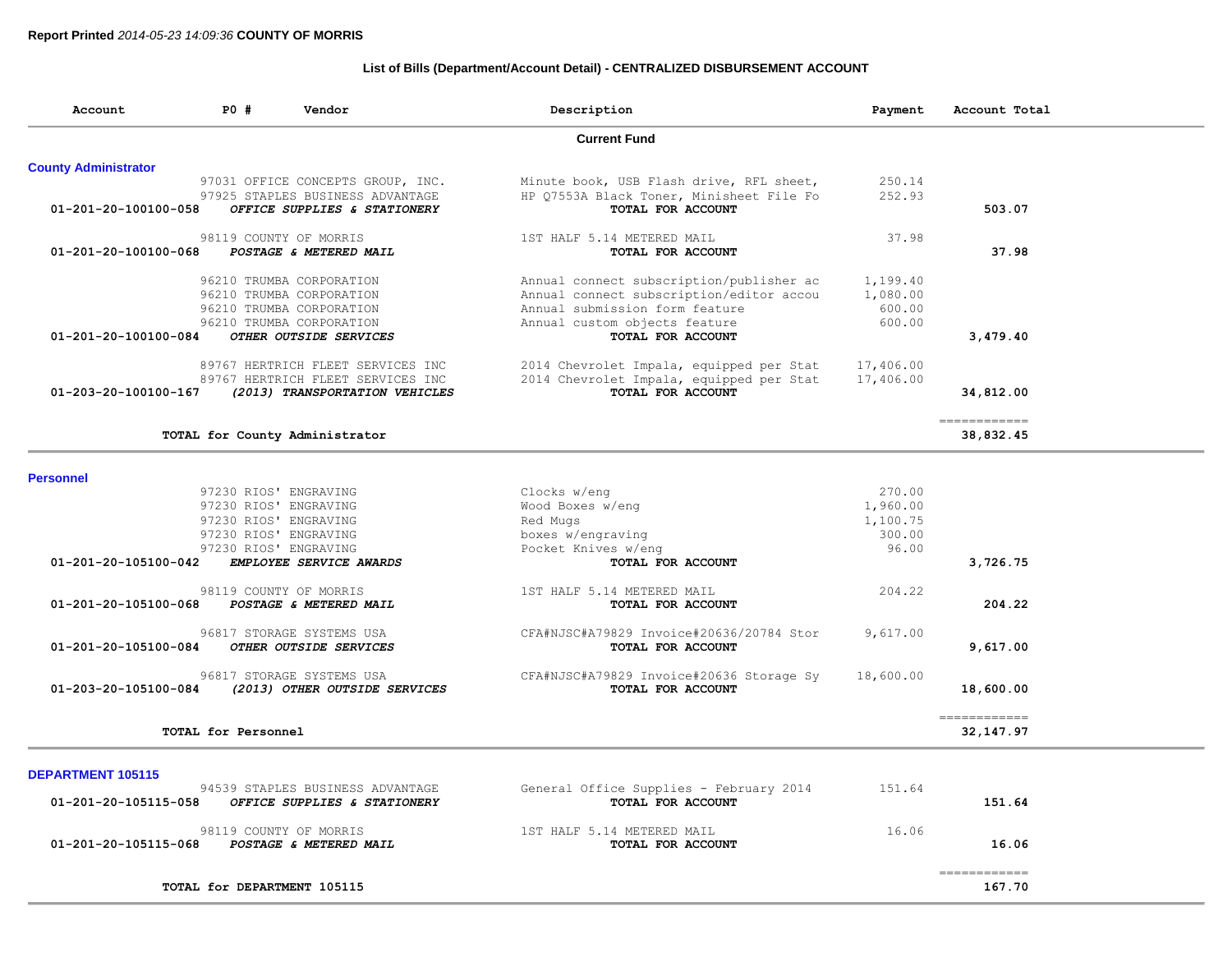| 01-201-20-110100-028      | <b>BOOKS &amp; PERIODICALS</b>        | TOTAL FOR ACCOUNT                                 |          | 33.00                                                                                                                                                                                                                                                                                                                                                                                                                                                                                  |  |
|---------------------------|---------------------------------------|---------------------------------------------------|----------|----------------------------------------------------------------------------------------------------------------------------------------------------------------------------------------------------------------------------------------------------------------------------------------------------------------------------------------------------------------------------------------------------------------------------------------------------------------------------------------|--|
|                           | 98119 COUNTY OF MORRIS                | 1ST HALF 5.14 METERED MAIL                        | 87.25    |                                                                                                                                                                                                                                                                                                                                                                                                                                                                                        |  |
|                           | 98119 COUNTY OF MORRIS                | 1ST HALF 5.14 METERED MAIL                        | 50.61    |                                                                                                                                                                                                                                                                                                                                                                                                                                                                                        |  |
| 01-201-20-110100-068      | POSTAGE & METERED MAIL                | TOTAL FOR ACCOUNT                                 |          | 137.86                                                                                                                                                                                                                                                                                                                                                                                                                                                                                 |  |
|                           |                                       |                                                   |          |                                                                                                                                                                                                                                                                                                                                                                                                                                                                                        |  |
|                           | 97920 RIOS' ENGRAVING                 | Freeholder name Tag                               | 29.00    |                                                                                                                                                                                                                                                                                                                                                                                                                                                                                        |  |
|                           | 97282 VILLAGE SUPER MARKET, INC.      | Career Development Graduation - 4/28/14           | 319.80   |                                                                                                                                                                                                                                                                                                                                                                                                                                                                                        |  |
|                           | 97648 VILLAGE SUPER MARKET, INC.      | Student Government Day - 4/25/14                  | 137.03   |                                                                                                                                                                                                                                                                                                                                                                                                                                                                                        |  |
| 01-201-20-110100-079      | SPECIAL PROJECTS                      | TOTAL FOR ACCOUNT                                 |          | 485.83                                                                                                                                                                                                                                                                                                                                                                                                                                                                                 |  |
|                           | 97598 THOMAS J. MASTRANGELO           | Receipt from the Marriott Hotel in Washi          | 227.86   |                                                                                                                                                                                                                                                                                                                                                                                                                                                                                        |  |
|                           | 97598 THOMAS J. MASTRANGELO           | Receipt from Amtrak                               | 145.00   |                                                                                                                                                                                                                                                                                                                                                                                                                                                                                        |  |
|                           | 97598 THOMAS J. MASTRANGELO           | Parking Receipt                                   | 37.00    |                                                                                                                                                                                                                                                                                                                                                                                                                                                                                        |  |
|                           | 97598 THOMAS J. MASTRANGELO           | Metro Card Receipt                                | 2.70     |                                                                                                                                                                                                                                                                                                                                                                                                                                                                                        |  |
|                           | 97598 THOMAS J. MASTRANGELO           | Travel Expense to and from Amtrak In New          | 17.44    |                                                                                                                                                                                                                                                                                                                                                                                                                                                                                        |  |
| 01-201-20-110100-082      | TRAVEL EXPENSE                        | TOTAL FOR ACCOUNT                                 |          | 430.00                                                                                                                                                                                                                                                                                                                                                                                                                                                                                 |  |
|                           |                                       |                                                   |          |                                                                                                                                                                                                                                                                                                                                                                                                                                                                                        |  |
|                           | TOTAL for Board of Chosen Freeholders |                                                   |          | ------------<br>1,086.69                                                                                                                                                                                                                                                                                                                                                                                                                                                               |  |
|                           |                                       |                                                   |          |                                                                                                                                                                                                                                                                                                                                                                                                                                                                                        |  |
| <b>Clerk of the Board</b> |                                       |                                                   |          |                                                                                                                                                                                                                                                                                                                                                                                                                                                                                        |  |
|                           | 98359 DAILY RECORD                    | GREEN POND MILLING 2014 5/14/2014                 | 150.44   |                                                                                                                                                                                                                                                                                                                                                                                                                                                                                        |  |
|                           | 98115 DAILY RECORD                    | 1401 CANAL ST ROXBURY 5/12/14                     | 145.76   |                                                                                                                                                                                                                                                                                                                                                                                                                                                                                        |  |
| 01-201-20-110105-022      | <b>ADVERTISING</b>                    | TOTAL FOR ACCOUNT                                 |          | 296.20                                                                                                                                                                                                                                                                                                                                                                                                                                                                                 |  |
|                           |                                       |                                                   |          |                                                                                                                                                                                                                                                                                                                                                                                                                                                                                        |  |
|                           | 97920 RIOS' ENGRAVING                 | Notary Stamp                                      | 29.00    |                                                                                                                                                                                                                                                                                                                                                                                                                                                                                        |  |
| 01-201-20-110105-095      | OTHER ADMINISTRATIVE SUPPLIES         | TOTAL FOR ACCOUNT                                 |          | 29.00                                                                                                                                                                                                                                                                                                                                                                                                                                                                                  |  |
|                           |                                       |                                                   |          | $\begin{array}{cccccccccc} \multicolumn{2}{c}{} & \multicolumn{2}{c}{} & \multicolumn{2}{c}{} & \multicolumn{2}{c}{} & \multicolumn{2}{c}{} & \multicolumn{2}{c}{} & \multicolumn{2}{c}{} & \multicolumn{2}{c}{} & \multicolumn{2}{c}{} & \multicolumn{2}{c}{} & \multicolumn{2}{c}{} & \multicolumn{2}{c}{} & \multicolumn{2}{c}{} & \multicolumn{2}{c}{} & \multicolumn{2}{c}{} & \multicolumn{2}{c}{} & \multicolumn{2}{c}{} & \multicolumn{2}{c}{} & \multicolumn{2}{c}{} & \mult$ |  |
|                           | TOTAL for Clerk of the Board          |                                                   |          | 325.20                                                                                                                                                                                                                                                                                                                                                                                                                                                                                 |  |
|                           |                                       |                                                   |          |                                                                                                                                                                                                                                                                                                                                                                                                                                                                                        |  |
| <b>County Clerk</b>       |                                       |                                                   |          |                                                                                                                                                                                                                                                                                                                                                                                                                                                                                        |  |
|                           | 97174 TELESEARCH INC                  | tempory service weekend 4/20/14 Sharon K          | 1,917.50 |                                                                                                                                                                                                                                                                                                                                                                                                                                                                                        |  |
|                           | 98161 TELESEARCH INC                  | tempory services week ending 4/27/14 sha          | 2,321.00 |                                                                                                                                                                                                                                                                                                                                                                                                                                                                                        |  |
|                           | 98161 TELESEARCH INC                  | tempory service weekend 5/4/14sharon kin          | 1,627.50 |                                                                                                                                                                                                                                                                                                                                                                                                                                                                                        |  |
|                           | 98226 TELESEARCH INC                  | tempory services weekend 5/11/14 for Sha          | 1,540.00 |                                                                                                                                                                                                                                                                                                                                                                                                                                                                                        |  |
| 01-201-20-120100-016      | OUTSIDE SALARIES & WAGES              | TOTAL FOR ACCOUNT                                 |          | 7,406.00                                                                                                                                                                                                                                                                                                                                                                                                                                                                               |  |
|                           |                                       |                                                   |          |                                                                                                                                                                                                                                                                                                                                                                                                                                                                                        |  |
|                           | 97176 THE TAB GROUP                   | retrieval 4/3/14 delivery and pick up &           | 198.38   |                                                                                                                                                                                                                                                                                                                                                                                                                                                                                        |  |
|                           | 97176 THE TAB GROUP                   | retrival 4/14/14 delivery and pick up             | 53.40    |                                                                                                                                                                                                                                                                                                                                                                                                                                                                                        |  |
| 01-201-20-120100-059      | OTHER GENERAL EXPENSES                | TOTAL FOR ACCOUNT                                 |          | 251.78                                                                                                                                                                                                                                                                                                                                                                                                                                                                                 |  |
|                           | 98119 COUNTY OF MORRIS                | 1ST HALF 5.14 METERED MAIL                        | 1,705.62 |                                                                                                                                                                                                                                                                                                                                                                                                                                                                                        |  |
|                           | 98360 MORRISTOWN POSTMASTER           | POST OFFICE BOX 315 ANNUAL FEE                    | 1,368.00 |                                                                                                                                                                                                                                                                                                                                                                                                                                                                                        |  |
| 01-201-20-120100-068      | POSTAGE & METERED MAIL                | TOTAL FOR ACCOUNT                                 |          | 3,073.62                                                                                                                                                                                                                                                                                                                                                                                                                                                                               |  |
|                           |                                       |                                                   |          |                                                                                                                                                                                                                                                                                                                                                                                                                                                                                        |  |
|                           | 94017 COUNTY BUSINESS SYSTEMS INC     | item TPG-A76012050054 axiohm A760 slip p 2,896.00 |          |                                                                                                                                                                                                                                                                                                                                                                                                                                                                                        |  |
|                           | 96808 MORRIS COUNTY ENGRAVING LLC     | resurfacing and replacing brass letterin          | 690.00   |                                                                                                                                                                                                                                                                                                                                                                                                                                                                                        |  |
| 01-201-20-120100-069      | <b>PRINTING</b>                       | TOTAL FOR ACCOUNT                                 |          | 3,586.00                                                                                                                                                                                                                                                                                                                                                                                                                                                                               |  |
|                           |                                       |                                                   |          |                                                                                                                                                                                                                                                                                                                                                                                                                                                                                        |  |
|                           | 98232 POLAND SPRING                   | 0429033129<br>3/15/2014-04/14/2014                | 68.75    |                                                                                                                                                                                                                                                                                                                                                                                                                                                                                        |  |
| 01-201-20-120100-095      | OTHER ADMINISTRATIVE SUPPLIES         | TOTAL FOR ACCOUNT                                 |          | 68.75                                                                                                                                                                                                                                                                                                                                                                                                                                                                                  |  |
|                           |                                       |                                                   |          |                                                                                                                                                                                                                                                                                                                                                                                                                                                                                        |  |
|                           | 97200 MUNICIPAL CAPITAL CORP          | lease for the copy fax machine in the ma          | 626.01   |                                                                                                                                                                                                                                                                                                                                                                                                                                                                                        |  |
| 01-201-20-120100-164      | OFFICE MACHINES - RENTAL              | TOTAL FOR ACCOUNT                                 |          | 626.01                                                                                                                                                                                                                                                                                                                                                                                                                                                                                 |  |
|                           |                                       |                                                   |          |                                                                                                                                                                                                                                                                                                                                                                                                                                                                                        |  |
|                           | 97197 MC LEAGUE OF MUNICIPALITIES     | MCLOM June 4,2014. The Club at Picatinny          | 35.00    |                                                                                                                                                                                                                                                                                                                                                                                                                                                                                        |  |
| 01-201-20-120100-185      | FOOD                                  | TOTAL FOR ACCOUNT                                 |          | 35.00                                                                                                                                                                                                                                                                                                                                                                                                                                                                                  |  |

Newspaper renewal for The Citizen 60285 33.00

**Board of Chosen Freeholders** 97257 RECORDER COMMUNITY NEWSPAPERS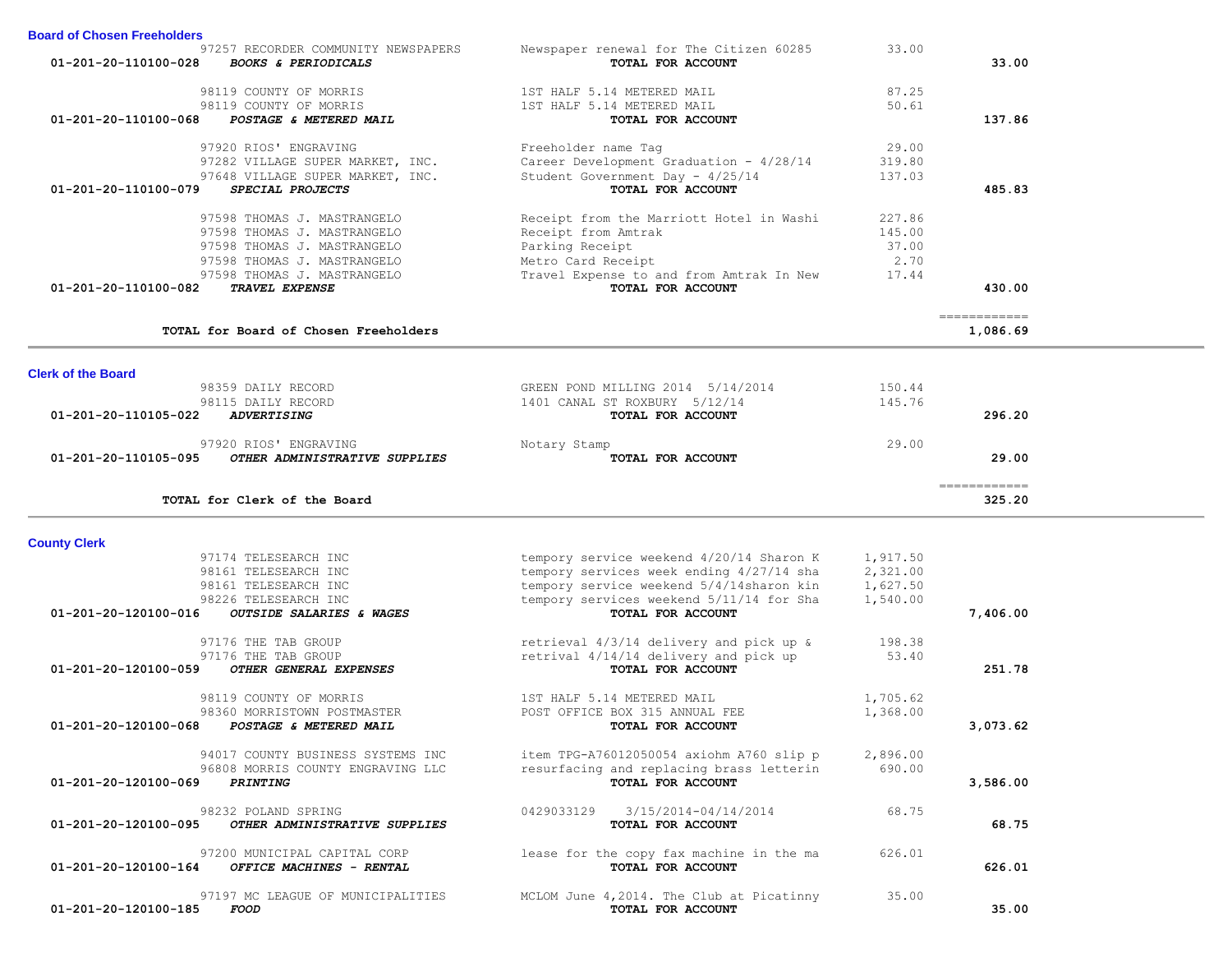**County Board of Elections**

 97173 NISIVOCCIA LLP professional fees on account for auditin 9,488.00  **01-203-20-120100-024** *(2013) AUDIT* **TOTAL FOR ACCOUNT 9,488.00**

| 98119 COUNTY OF MORRIS<br>01-201-20-121105-068 POSTAGE & METERED MAIL<br>97620 CCG MARKETING SOLUTIONS<br>97620 CCG MARKETING SOLUTIONS<br>97622 D. C. EXPRESS INC | TOTAL FOR ACCOUNT<br>Annual School Board Election - April 23,<br>Bulk Pack & Deliver to Morristown Trucki<br>April 23, 2014 Annual School Board Elect | 746.18<br>65.00<br>1,760.00 | 465.50       |
|--------------------------------------------------------------------------------------------------------------------------------------------------------------------|-------------------------------------------------------------------------------------------------------------------------------------------------------|-----------------------------|--------------|
|                                                                                                                                                                    |                                                                                                                                                       |                             |              |
|                                                                                                                                                                    |                                                                                                                                                       |                             |              |
|                                                                                                                                                                    | 1ST HALF 5.14 METERED MAIL                                                                                                                            | 465.50                      |              |
|                                                                                                                                                                    |                                                                                                                                                       |                             |              |
| 01-201-20-121105-057 NATIONAL VOTER REGISTRATION                                                                                                                   | TOTAL FOR ACCOUNT                                                                                                                                     |                             | 117.29       |
| 98056 GEORGE COPPOLA                                                                                                                                               | Late Night for Voting Machine Preparatio                                                                                                              | 41.14                       |              |
| 98055 BRIAN HAMILTON                                                                                                                                               | Primary Election - Late Night Voter Regi                                                                                                              | 54.25                       |              |
| 97621 PHYLLIS COPPOLA                                                                                                                                              | Sorrento Bakery - Coffee Cakes & Dessert                                                                                                              | 21.90                       |              |
| 01-201-20-121105-022<br><b>ADVERTISING</b>                                                                                                                         | TOTAL FOR ACCOUNT                                                                                                                                     |                             | 124.96       |
| 97912 DAILY RECORD                                                                                                                                                 | Affidavit of Publication Charge                                                                                                                       | 35.00                       |              |
| 97912 DAILY RECORD                                                                                                                                                 | Acct #188072 AD 0102077387 Primary Elect                                                                                                              | 89.96                       |              |
| <b>Superintendent of Elections</b>                                                                                                                                 |                                                                                                                                                       |                             |              |
| TOTAL for County Board of Elections                                                                                                                                |                                                                                                                                                       |                             | 5,271.79     |
|                                                                                                                                                                    |                                                                                                                                                       |                             | ------------ |
| 01-201-20-121100-096 ELECTION OFFICER                                                                                                                              | TOTAL FOR ACCOUNT                                                                                                                                     |                             | 5,002.07     |
| 98075 ROBERT KENNEDY<br>98075 ROBERT KENNEDY                                                                                                                       | Thursday, May 15, 2014 8:30AM - 4:30PM (<br>Friday, May 16, 2014 8:30AM - 4:30PM (1/                                                                  | 75.00                       |              |
| 98075 ROBERT KENNEDY                                                                                                                                               | Wednesday, May 14, 2014 8:30AM - 4:30PM                                                                                                               | 75.00<br>75.00              |              |
| 98075 ROBERT KENNEDY                                                                                                                                               | Tuesday, May 13, 2014 8:30AM - 4:30PM (1                                                                                                              | 75.00                       |              |
| 98075 ROBERT KENNEDY                                                                                                                                               | Monday, May 12, 2014 8:30AM - 4:30PM (1/                                                                                                              | 75.00                       |              |
| 98075 ROBERT KENNEDY                                                                                                                                               | Friday, May 9, 2014 8:30AM - 4:30PM (1/2                                                                                                              | 75.00                       |              |
| 98075 ROBERT KENNEDY                                                                                                                                               | Thursday, May 8, 2014 8:30AM - 4:30PM (1                                                                                                              | 75.00                       |              |
| 98075 ROBERT KENNEDY                                                                                                                                               | Wednesday, May 7, 2014 8:30AM - 4:30PM (                                                                                                              | 75.00                       |              |
| 98075 ROBERT KENNEDY                                                                                                                                               | Tuesday, May 6, 2014 8:30AM - 4:30PM (1/                                                                                                              | 75.00                       |              |
| 98075 ROBERT KENNEDY                                                                                                                                               | Monday, May 5, 2014 8:30AM - 4:30PM (1/2                                                                                                              | 75.00                       |              |
| 96158 DOMINION VOTING SYSTEMS INC                                                                                                                                  | Team Work Annual License Fee $7/1/14 - 6/$                                                                                                            | 3,577.07                    |              |
| 98077 DIANA KRUG                                                                                                                                                   | Friday- May 16, 2014 8:30AM - 4:30PM (1                                                                                                               | 75.00                       |              |
| 98077 DIANA KRUG                                                                                                                                                   | Thursday - May 15, 2014 8:30AM - 4:30PM                                                                                                               | 75.00                       |              |
| 98077 DIANA KRUG                                                                                                                                                   | Wednesday - May 14, 2014 8:30AM - 4:30P                                                                                                               | 75.00                       |              |
| 98077 DIANA KRUG                                                                                                                                                   | Tuesday - May 13, 2014 8:30AM - 4:30PM                                                                                                                | 75.00                       |              |
| 98077 DIANA KRUG                                                                                                                                                   | Friday - May 9, 2014 8:30AM - 4:30PM (1                                                                                                               | 75.00                       |              |
| 98077 DIANA KRUG                                                                                                                                                   | Thursday - May 8, 2014 8:30AM - 4:30PM                                                                                                                | 75.00                       |              |
| 98077 DIANA KRUG                                                                                                                                                   | Wednesday - May 7, 2014 8:30AM - 4:30PM                                                                                                               | 75.00                       |              |
| 98077 DIANA KRUG                                                                                                                                                   | Tuesday - May 6, 2014 8:30AM - 4:30PM (                                                                                                               | 75.00                       |              |
| 98077 DIANA KRUG                                                                                                                                                   | Monday - May 5, 2014 8:30AM - 4:30PM (1                                                                                                               | 75.00                       |              |
|                                                                                                                                                                    |                                                                                                                                                       |                             |              |
| 98119 COUNTY OF MORRIS<br>01-201-20-121100-068 POSTAGE & METERED MAIL                                                                                              | 1ST HALF 5.14 METERED MAIL<br>TOTAL FOR ACCOUNT                                                                                                       | 84.00                       | 84.00        |
|                                                                                                                                                                    |                                                                                                                                                       |                             |              |
| 94294 VERIZON<br>OTHER GENERAL EXPENSES<br>01-201-20-121100-059                                                                                                    | Verizon Account #973-984-8412 477 35Y -<br>TOTAL FOR ACCOUNT                                                                                          | 28.10                       | 28.10        |
|                                                                                                                                                                    |                                                                                                                                                       |                             |              |
| 01-201-20-121100-022 ADVERTISING                                                                                                                                   | TOTAL FOR ACCOUNT                                                                                                                                     |                             | 157.62       |
|                                                                                                                                                                    | Legal Ad 0102082139 Primary Election Mu<br>Affidavit of Publication Charge                                                                            | 79.30<br>35.00              |              |
|                                                                                                                                                                    | Affidavit of Publication Charge                                                                                                                       | 35.00                       |              |
|                                                                                                                                                                    | Acct# 54031274 Ad 0102080876 Board of El                                                                                                              | 8.32                        |              |
| 97913 DAILY RECORD<br>97913 DAILY RECORD<br>98241 DAILY RECORD<br>98241 DAILY RECORD                                                                               |                                                                                                                                                       |                             |              |

============

**TOTAL for County Clerk 24,535.16**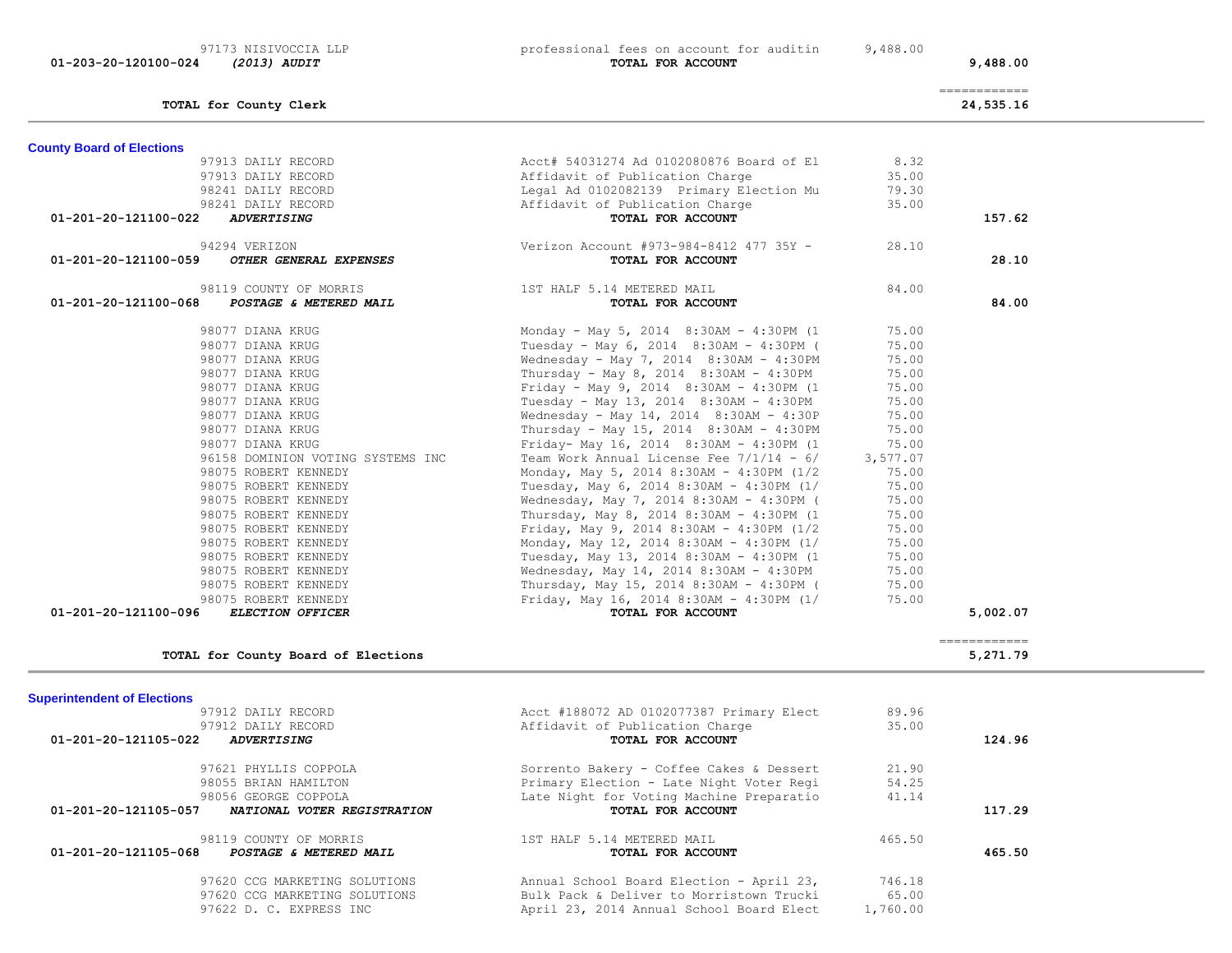| 97622 D. C. EXPRESS INC<br>SCHOOL BOARD ELECTIONS<br>01-201-20-121105-076 | April 23, 2014 Annual School Board Elect<br>TOTAL FOR ACCOUNT | 90.00    | 2,661.18                                |  |
|---------------------------------------------------------------------------|---------------------------------------------------------------|----------|-----------------------------------------|--|
|                                                                           |                                                               |          |                                         |  |
| 97630 POLAND SPRING WATER CO.                                             | Poland Spring Water/Rental for 3/1/14 th                      | 52.22    |                                         |  |
| 98078 ROBERTA HERSH                                                       | Monday - May 12, 2014 8:30AM - 4:30PM (                       | 70.00    |                                         |  |
| 98078 ROBERTA HERSH                                                       | Tuesday - May 13, 2014 8:30AM - 4:30PM                        | 70.00    |                                         |  |
| 98078 ROBERTA HERSH                                                       | Wednesday - May 14, 2014 8:30AM - 4:30P                       | 70.00    |                                         |  |
| 98078 ROBERTA HERSH                                                       | Thursday - May 15, 2014 8:30AM - 4:30PM                       | 70.00    |                                         |  |
| 98078 ROBERTA HERSH                                                       | Friday - May 16, 2014 8:30AM - 4:30PM (                       | 70.00    |                                         |  |
| OTHER ADMINISTRATIVE SUPPLIES<br>01-201-20-121105-095                     | TOTAL FOR ACCOUNT                                             |          | 402.22                                  |  |
| 97572 GEORGE COPPOLA                                                      | Item 6404345 Precision Electronics Clean                      | 15.50    |                                         |  |
| 97573 MORRISTOWN LUMBER &                                                 | Item 2218618 2275 OOPS! All Purpose Clea                      | 5.39     |                                         |  |
| 97568 BATTERIES PLUS                                                      | WKDC 12-35J 12V 35AH J TERM DC AGM                            | 5,575.00 |                                         |  |
| 01-201-20-121105-104<br>ELECTRONIC VOTING MACHINE                         | TOTAL FOR ACCOUNT                                             |          | 5,595.89                                |  |
|                                                                           |                                                               |          |                                         |  |
| TOTAL for Superintendent of Elections                                     |                                                               |          | $=$ = = = = = = = = = = = =<br>9,367.04 |  |
|                                                                           |                                                               |          |                                         |  |
| <b>County Elections (Cty Clerk)</b>                                       |                                                               |          |                                         |  |
| 98237 DAILY RECORD                                                        | 51311074 display ad for the primary ele                       | 2,578.94 |                                         |  |
| <b>ADVERTISING</b><br>01-201-20-121110-022                                | TOTAL FOR ACCOUNT                                             |          | 2,578.94                                |  |
|                                                                           | annual maintenance for canon ir105 ser.#                      |          |                                         |  |
| 95355 KONICA MINOLTA BUSINESS<br>01-201-20-121110-044                     | TOTAL FOR ACCOUNT                                             | 7,111.20 | 7,111.20                                |  |
| EQUIPMENT SERVICE AGREEMENTS                                              |                                                               |          |                                         |  |
| 98119 COUNTY OF MORRIS                                                    | 1ST HALF 5.14 METERED MAIL                                    | 20.16    |                                         |  |
| 01-201-20-121110-068<br>POSTAGE & METERED MAIL                            | TOTAL FOR ACCOUNT                                             |          | 20.16                                   |  |
|                                                                           |                                                               |          | -------------                           |  |
| TOTAL for County Elections (Cty Clerk)                                    |                                                               |          | 9,710.30                                |  |
|                                                                           |                                                               |          |                                         |  |
| <b>County Treasurer</b>                                                   |                                                               |          |                                         |  |
| 98119 COUNTY OF MORRIS                                                    | 1ST HALF 5.14 METERED MAIL                                    | 33.17    |                                         |  |
| 01-201-20-130100-068<br>POSTAGE & METERED MAIL                            | TOTAL FOR ACCOUNT                                             |          | 33.17                                   |  |
| 97335 MUNICIPAL SOFTWARE INC                                              | 1st Quarter Fund Accounting & Web Requis                      | 7,505.00 |                                         |  |
| 01-201-20-130100-078<br>SOFTWARE MAINTENANCE                              | TOTAL FOR ACCOUNT                                             |          | 7,505.00                                |  |
| 98380 BETI BAUER                                                          | MILEAGE REIMBURSEMENT 5/14/14                                 | 21.14    |                                         |  |
| 01-201-20-130100-082<br>TRAVEL EXPENSE                                    | TOTAL FOR ACCOUNT                                             |          | 21.14                                   |  |
| 97334 POLAND SPRING                                                       | Water for Treasury Water Cooler - Servic                      | 20.93    |                                         |  |
| 97334 POLAND SPRING                                                       | Rental Cooler Fee                                             | 0.99     |                                         |  |
| 97343 POLAND SPRING                                                       | Treasury Water for billing period 3/15/2                      | 26.91    |                                         |  |
| 97343 POLAND SPRING                                                       | Treasury Water Cooler rental for billing                      | 0.99     |                                         |  |
| 01-201-20-130100-084<br>OTHER OUTSIDE SERVICES                            | TOTAL FOR ACCOUNT                                             |          | 49.82                                   |  |
|                                                                           |                                                               |          |                                         |  |

 ============ **TOTAL for County Treasurer 7,609.13 TOTAL for County Treasurer**  $\sim$  7,609.13

**Purchasing Division**  97337 TELESEARCH INC Purchasing Temp Christine Kristiansen fo 487.50 97337 TELESEARCH INC **Purchasing Temp Christine Kristiansen fo**  97337 TELESEARCH INC Purchasing Temp Christine Kristiansen we 75.00 97344 TELESEARCH INC **Purchasing Temp Christine Kristiansen fo** 502.13 97344 TELESEARCH INC<br> **COUTSIDE SALARIES AND WAGES** PURCHASING TOTAL FOR ACCOUNT  **01-201-20-130105-016** *OUTSIDE SALARIES AND WAGES* **TOTAL FOR ACCOUNT 1,947.01**

93056 SHACHIHATA INC. (U.S.A.) INK SUPPLIES DATED  $2/04/14$  65.70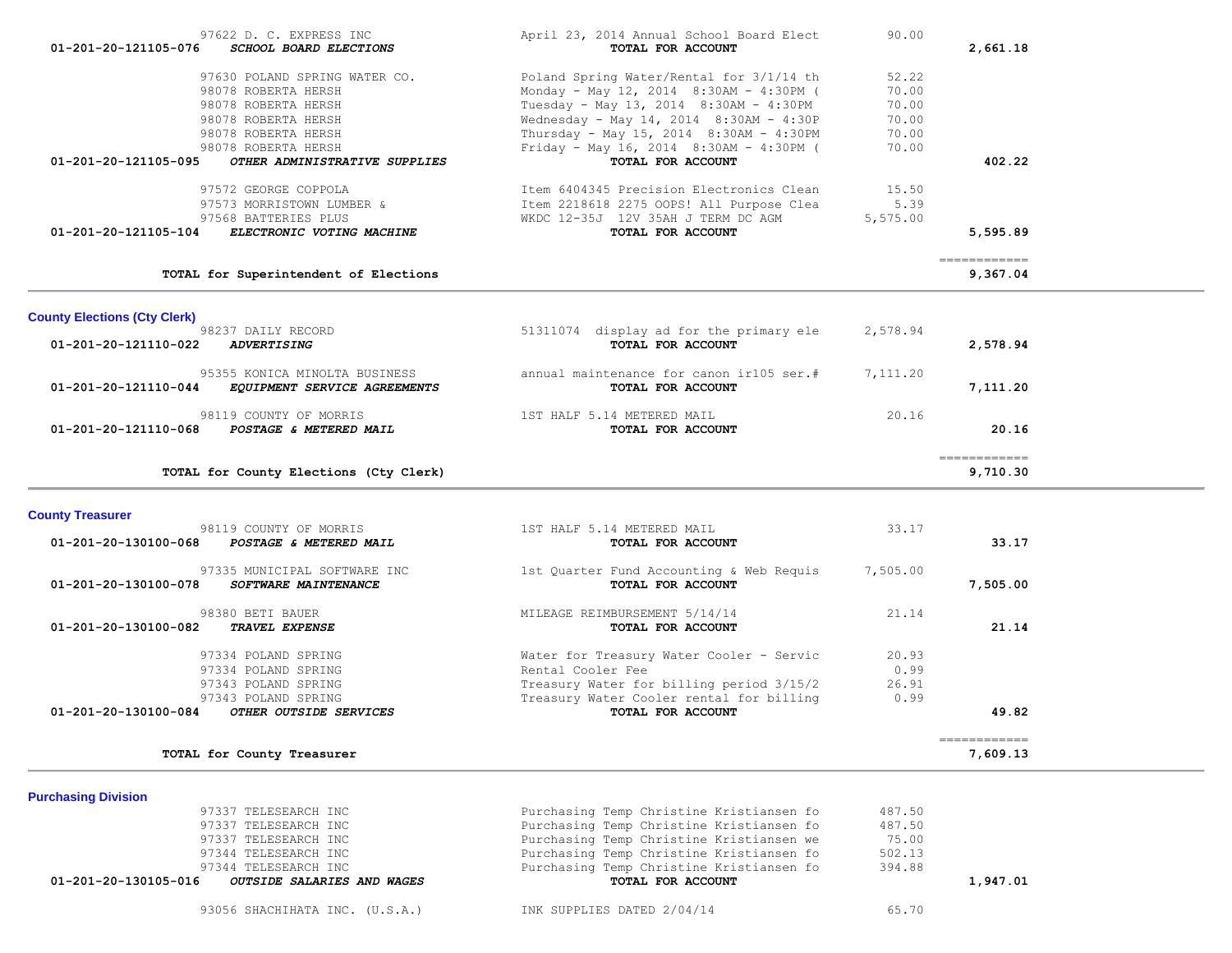| 01-201-20-130105-058              | OFFICE SUPPLIES & STATIONERY                                             | TOTAL FOR ACCOUNT                                                                 |                  | 65.70                  |  |
|-----------------------------------|--------------------------------------------------------------------------|-----------------------------------------------------------------------------------|------------------|------------------------|--|
|                                   | 98119 COUNTY OF MORRIS                                                   | 1ST HALF 5.14 METERED MAIL                                                        | 130.21           |                        |  |
| 01-201-20-130105-068              | POSTAGE & METERED MAIL                                                   | TOTAL FOR ACCOUNT                                                                 |                  | 130.21                 |  |
|                                   |                                                                          |                                                                                   |                  |                        |  |
|                                   | 93056 SHACHIHATA INC. (U.S.A.)                                           | CUSTOM VERSADATER STYLE 522                                                       | 108.88<br>4.75   |                        |  |
| 01-203-20-130105-058              | 93056 SHACHIHATA INC. (U.S.A.)<br>(2013) OFFICE SUPPLIES & STATIONERY    | FREIGHT<br>TOTAL FOR ACCOUNT                                                      |                  | 113.63                 |  |
|                                   |                                                                          |                                                                                   |                  |                        |  |
|                                   |                                                                          |                                                                                   |                  | -------------          |  |
|                                   | TOTAL for Purchasing Division                                            |                                                                                   |                  | 2,256.55               |  |
| <b>Information Technology Div</b> |                                                                          |                                                                                   |                  |                        |  |
|                                   | 98119 COUNTY OF MORRIS                                                   | 1ST HALF 5.14 METERED MAIL                                                        | 0.48             |                        |  |
| 01-201-20-140100-068              | POSTAGE & METERED MAIL                                                   | TOTAL FOR ACCOUNT                                                                 |                  | 0.48                   |  |
|                                   |                                                                          |                                                                                   |                  | ------------           |  |
|                                   | TOTAL for Information Technology Div                                     |                                                                                   |                  | 0.48                   |  |
| <b>County Board of Taxation</b>   |                                                                          |                                                                                   |                  |                        |  |
|                                   | 98119 COUNTY OF MORRIS                                                   | 1ST HALF 5.14 METERED MAIL                                                        | 602.99           |                        |  |
| 01-201-20-150100-068              | POSTAGE & METERED MAIL                                                   | TOTAL FOR ACCOUNT                                                                 |                  | 602.99                 |  |
|                                   |                                                                          |                                                                                   |                  |                        |  |
|                                   | TOTAL for County Board of Taxation                                       |                                                                                   |                  | ------------<br>602.99 |  |
|                                   |                                                                          |                                                                                   |                  |                        |  |
| <b>County Counsel</b>             |                                                                          |                                                                                   |                  |                        |  |
|                                   | 96745 WEST PAYMENT CENTER                                                | 1003671819 Information charges: March 2                                           | 578.07           |                        |  |
| 01-201-20-155100-050              | 96745 WEST PAYMENT CENTER<br><i>LAW BOOKS</i>                            | Discount plan charges: $3/5/14 - 4/4/2014$<br>TOTAL FOR ACCOUNT                   | 162.00           | 740.07                 |  |
|                                   |                                                                          |                                                                                   |                  |                        |  |
|                                   | 97775 BARBARULA LAW OFFICES                                              | Civil Commitment Hrgs.                                                            | 360.00           |                        |  |
|                                   | 97775 BARBARULA LAW OFFICES                                              | Marrow Discipline                                                                 | 528.00           |                        |  |
|                                   | 97775 BARBARULA LAW OFFICES                                              | Palmer Discipline                                                                 | 120.00           |                        |  |
|                                   | 97718 THE LAW OFFICE OF<br>97783 TRIMBOLI & PRUSINOWSKI, LLC             | Edward Poculosky<br>C. Nemeth (disc.)                                             | 228.00<br>204.00 |                        |  |
|                                   | 97783 TRIMBOLI & PRUSINOWSKI, LLC                                        | Anne Marie Jeudy                                                                  | 84.00            |                        |  |
|                                   | 97783 TRIMBOLI & PRUSINOWSKI, LLC                                        | Marlene Charles                                                                   | 84.00            |                        |  |
|                                   | 97783 TRIMBOLI & PRUSINOWSKI, LLC                                        | SART/SANE nurse                                                                   | 588.00           |                        |  |
|                                   | 97783 TRIMBOLI & PRUSINOWSKI, LLC                                        | Benitez, Francisco                                                                | 180.00           |                        |  |
|                                   | 97787 BEVAN, MOSCA, GIUDITTA &                                           | legal svcs.                                                                       | 342.20           |                        |  |
|                                   | 97924 DECOTIIS, FITZPATRICK &                                            | Legal Services                                                                    | 774.80           |                        |  |
|                                   | 97780 LAW OFFICE OF ROBERT J. GREENBAUM                                  | Smizaski v. Am. Honda                                                             | 216.00           |                        |  |
|                                   | 97780 LAW OFFICE OF ROBERT J. GREENBAUM                                  | MC v. Roa                                                                         | 696.00           |                        |  |
|                                   | 97780 LAW OFFICE OF ROBERT J. GREENBAUM                                  | Grunow v. Nat'l Investment                                                        | 1,096.00         |                        |  |
|                                   | 97780 LAW OFFICE OF ROBERT J. GREENBAUM                                  | Wichot v. Billard                                                                 | 1,056.00         |                        |  |
|                                   | 97900 TRIMBOLI & PRUSINOWSKI, LLC                                        | PBA298-2011 cont.neg.                                                             | 876.00           |                        |  |
|                                   | 97900 TRIMBOLI & PRUSINOWSKI, LLC                                        | Spinosa, J. (disc.)                                                               | 4,716.00         |                        |  |
|                                   | 97802 WATERS, MCPHERSON, MCNEILL, P.C.<br>98313 CARMAGNOLA & RITARDI LLC | Various legal issues<br>V. Conte                                                  | 326.40<br>267.23 |                        |  |
|                                   | 98072 INGLESINO, PEARLMAN,                                               | Legal services                                                                    | 109.60           |                        |  |
| 01-201-20-155100-051              | <i><b>LEGAL</b></i>                                                      | TOTAL FOR ACCOUNT                                                                 |                  | 12,852.23              |  |
|                                   |                                                                          |                                                                                   |                  |                        |  |
| 01-201-20-155100-068              | 98119 COUNTY OF MORRIS<br>POSTAGE & METERED MAIL                         | 1ST HALF 5.14 METERED MAIL<br>TOTAL FOR ACCOUNT                                   | 13.06            | 13.06                  |  |
|                                   |                                                                          |                                                                                   |                  |                        |  |
|                                   | 89870 WEST PAYMENT CENTER<br>89965 WEST PAYMENT CENTER                   | 1003671819 Discount plan charges: 10/5-<br>1003671819 Information charges: Novemb | 162.00<br>539.07 |                        |  |
|                                   | 97285 WEST PAYMENT CENTER                                                | Information Charges - October 2013                                                | 513.40           |                        |  |
| 01-203-20-155100-050              | (2013) LAW BOOKS                                                         | TOTAL FOR ACCOUNT                                                                 |                  | 1,214.47               |  |
|                                   |                                                                          |                                                                                   |                  |                        |  |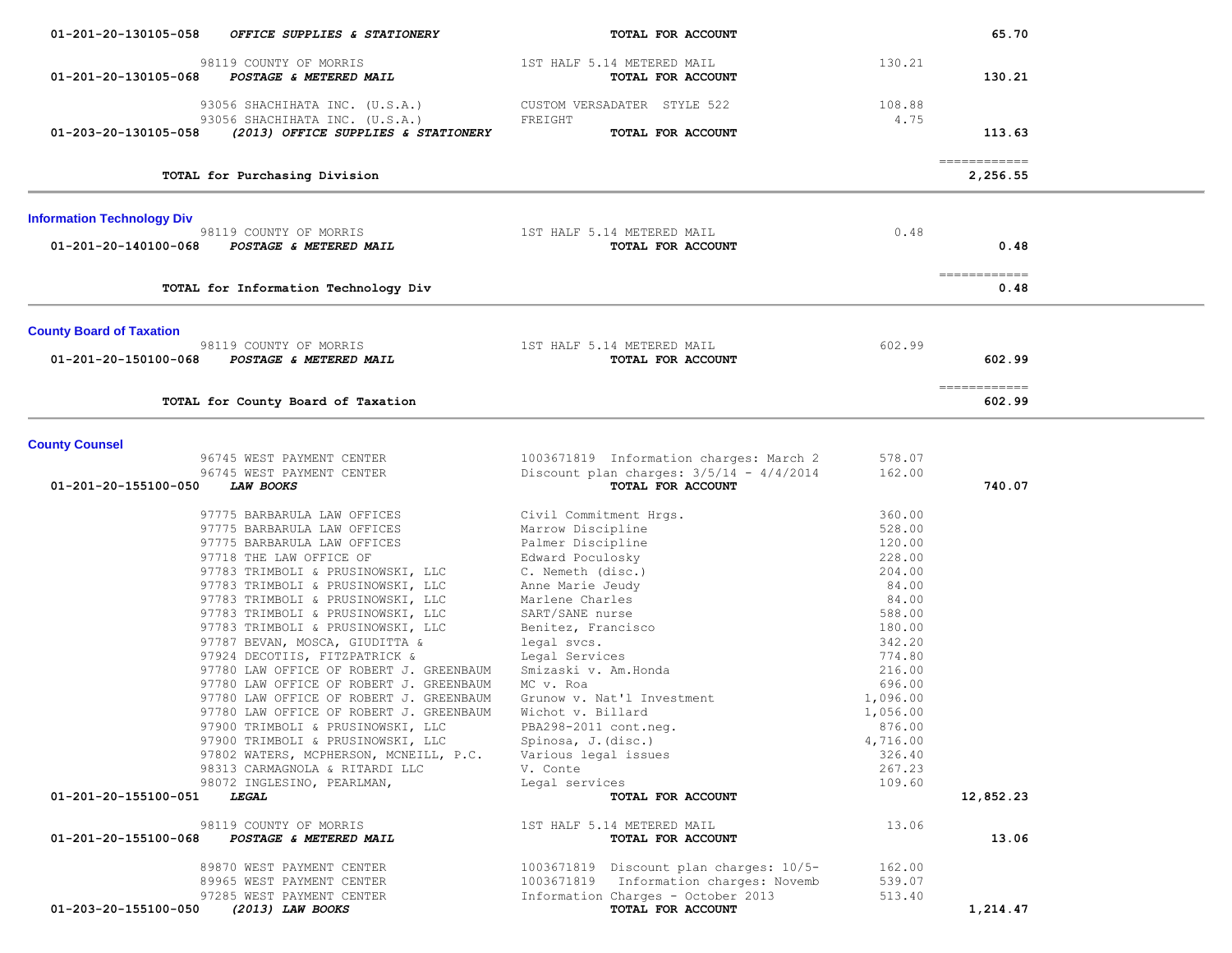| <b>County Surrogate</b>    |                                      |                                                               |           |                                       |  |
|----------------------------|--------------------------------------|---------------------------------------------------------------|-----------|---------------------------------------|--|
|                            | 98119 COUNTY OF MORRIS               | 1ST HALF 5.14 METERED MAIL                                    | 330.40    |                                       |  |
| 01-201-20-160100-068       | POSTAGE & METERED MAIL               | TOTAL FOR ACCOUNT                                             |           | 330.40                                |  |
|                            |                                      |                                                               |           |                                       |  |
|                            | 95327 STAPLES BUSINESS ADVANTAGE     | PICKUP/NO SHIP CREDIT                                         | $-123.06$ |                                       |  |
|                            | 95327 STAPLES BUSINESS ADVANTAGE     | 1032165, 3/19/14                                              | 380.81    |                                       |  |
|                            | 95327 STAPLES BUSINESS ADVANTAGE     | 1032165, 3/20/14                                              | 12.59     |                                       |  |
|                            | 95327 STAPLES BUSINESS ADVANTAGE     | 1032165, 3/12/14                                              | 208.51    |                                       |  |
| 01-203-20-160100-164       | (2013) OFFICE MACHINES - RENTAL      | TOTAL FOR ACCOUNT                                             |           | 478.85                                |  |
|                            | TOTAL for County Surrogate           |                                                               |           | $=$ = = = = = = = = = = = =<br>809.25 |  |
|                            |                                      |                                                               |           |                                       |  |
| <b>Engineering</b>         |                                      |                                                               |           |                                       |  |
|                            | 97412 W.B. MASON COMPANY INC         | Board, Foam (Transportation)                                  | 89.08     |                                       |  |
| 01-201-20-165100-058       | OFFICE SUPPLIES & STATIONERY         | TOTAL FOR ACCOUNT                                             |           | 89.08                                 |  |
|                            |                                      |                                                               |           |                                       |  |
|                            | 98119 COUNTY OF MORRIS               | 1ST HALF 5.14 METERED MAIL                                    | 23.15     |                                       |  |
|                            | 98119 COUNTY OF MORRIS               | 1ST HALF 5.14 METERED MAIL                                    | 51.52     |                                       |  |
|                            | 98119 COUNTY OF MORRIS               | 1ST HALF 5.14 METERED MAIL                                    | 5.93      |                                       |  |
| 01-201-20-165100-068       | POSTAGE & METERED MAIL               | TOTAL FOR ACCOUNT                                             |           | 80.60                                 |  |
|                            | 97569 R.S. KNAPP CO. INC.            |                                                               | 602.90    |                                       |  |
| 01-201-20-165100-164       | OFFICE MACHINES - RENTAL             | PW300 Print EngineMonthly Base Chg Nappa<br>TOTAL FOR ACCOUNT |           | 602.90                                |  |
|                            |                                      |                                                               |           |                                       |  |
|                            | 96611 AT&T MOBILITY                  | Sim Card for survey equipmentSim Card fo                      | 36.44     |                                       |  |
| 01-201-20-165100-258       | <b>EQUIPMENT</b>                     | TOTAL FOR ACCOUNT                                             |           | 36.44                                 |  |
|                            |                                      |                                                               |           |                                       |  |
|                            | TOTAL for Engineering                |                                                               |           | ------------<br>809.02                |  |
|                            |                                      |                                                               |           |                                       |  |
| <b>Heritage Commission</b> |                                      |                                                               |           |                                       |  |
|                            | 96615 CONSERVATION CENTER FOR ART &  | MEMBERSHIP APPLICATION FOR 2014 - MORRIS                      | 150.00    |                                       |  |
|                            | 96614 LEAGUE OF HISTORICAL SOCIETIES | ANNUAL DUES RENEWAL FOR 2014 FOR MORRIS                       | 30.00     |                                       |  |
| 01-201-20-175100-023       | ASSOCIATIONS AND MEMBERSHIPS         | TOTAL FOR ACCOUNT                                             |           | 180.00                                |  |
|                            |                                      |                                                               |           |                                       |  |
|                            |                                      |                                                               |           |                                       |  |
|                            | 98119 COUNTY OF MORRIS               | 1ST HALF 5.14 METERED MAIL                                    | 121.09    |                                       |  |
| 01-201-20-175100-068       | POSTAGE & METERED MAIL               | TOTAL FOR ACCOUNT                                             |           | 121.09                                |  |
|                            |                                      |                                                               |           |                                       |  |
|                            | TOTAL for Heritage Commission        |                                                               |           | -------------<br>301.09               |  |
|                            |                                      |                                                               |           |                                       |  |
| <b>Planning Board</b>      |                                      |                                                               |           |                                       |  |
|                            | 97571 R.S. KNAPP CO. INC.            | Plotter Paper - 36x150 2" PSO Roll #824P                      | 251.76    |                                       |  |
|                            | 97571 R.S. KNAPP CO. INC.            | Presentation Paper - $36x150$ #847P - **P                     | 51.88     |                                       |  |
|                            | 97571 R.S. KNAPP CO. INC.            | Shipping                                                      | 36.95     |                                       |  |
| 01-201-20-180100-058       | OFFICE SUPPLIES & STATIONERY         | TOTAL FOR ACCOUNT                                             |           | 340.59                                |  |
|                            |                                      |                                                               |           |                                       |  |
| 01-201-20-180100-068       | 98119 COUNTY OF MORRIS               | 1ST HALF 5.14 METERED MAIL                                    | 187.09    | 187.09                                |  |
|                            | POSTAGE & METERED MAIL               | TOTAL FOR ACCOUNT                                             |           |                                       |  |
|                            | TOTAL for Planning Board             |                                                               |           | ------------<br>527.68                |  |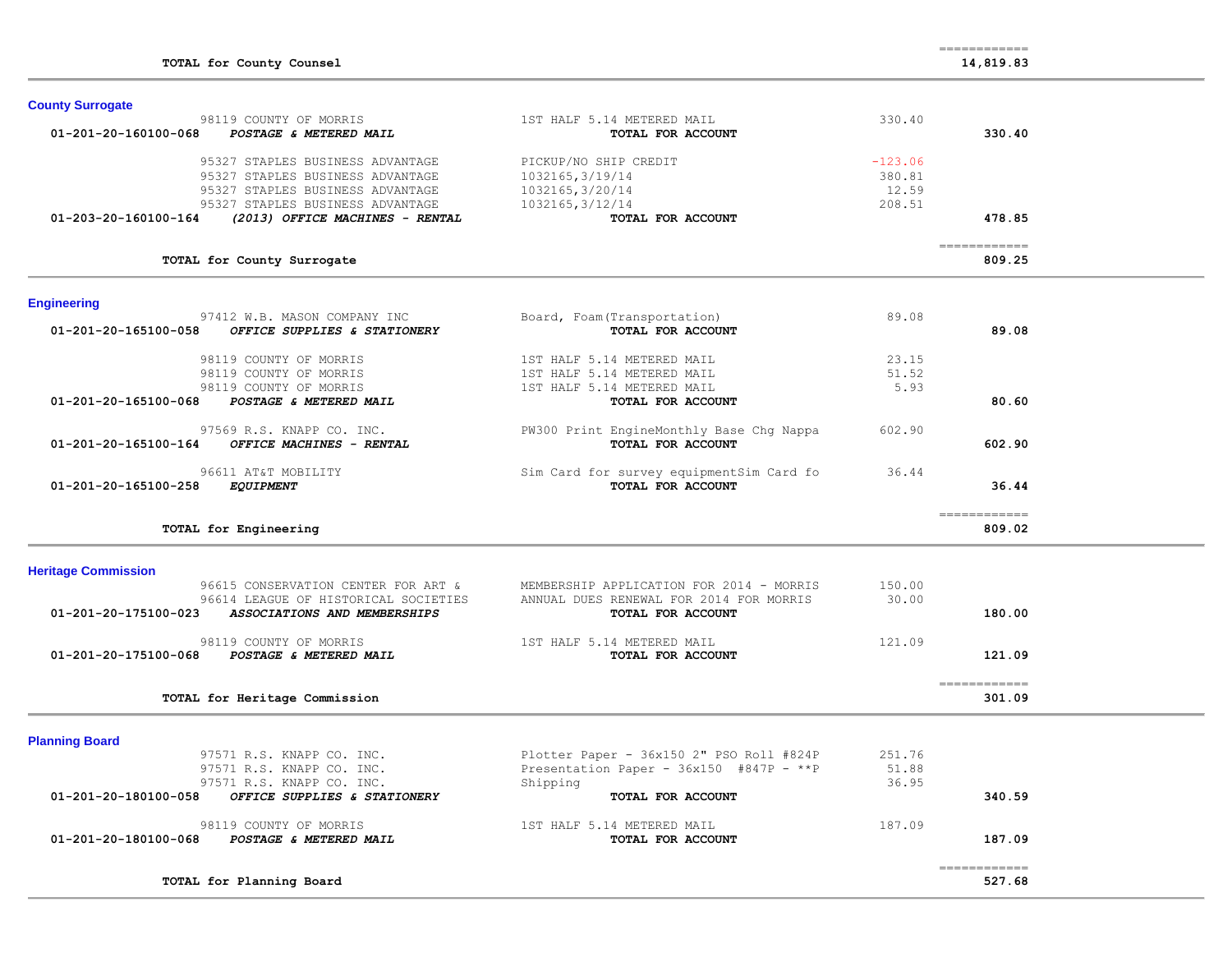| 01-201-22-201100-068                  | 98119 COUNTY OF MORRIS<br>POSTAGE & METERED MAIL                                                                      | 1ST HALF 5.14 METERED MAIL<br>TOTAL FOR ACCOUNT                                                                      | 4.32                         | 4.32                                     |
|---------------------------------------|-----------------------------------------------------------------------------------------------------------------------|----------------------------------------------------------------------------------------------------------------------|------------------------------|------------------------------------------|
|                                       | 97677 EMPLOYMENT HORIZONS, INC.<br>97676 M.C. MUA                                                                     | APRIL 2014<br>CUSTOMER# WEIGHTSM                                                                                     | 842.00<br>350.00             |                                          |
| 01-201-22-201100-084                  | 97063 SCIENTIFIC WATER CONDITIONING<br>OTHER OUTSIDE SERVICES                                                         | WATER GUARD SERVICE 1ST QRTR 2014<br>TOTAL FOR ACCOUNT                                                               | 175.00                       | 1,367.00                                 |
|                                       | 97860 JERSEY CENTRAL POWER & LIGHT<br>97868 MORRISTOWN PARKING AUTHORITY<br>97858 JERSEY CENTRAL POWER & LIGHT        | 100 004 885 628- MOSQUITO CONTROL/ 03-27<br>JCP & L/ SCHUYLER ANNEX PARKING<br>10 00 07 0512 7 7/ WEIGHTS & MEASURES | 773.19<br>1,913.17<br>764.70 |                                          |
| 01-201-22-201100-137                  | <b>ELECTRICITY</b>                                                                                                    | TOTAL FOR ACCOUNT                                                                                                    |                              | 3,451.06                                 |
| 01-201-22-201100-140                  | 98471 NATIONAL FUEL OIL INC.<br><b>GAS PURCHASES</b>                                                                  | FUEL CHARGES 4/14<br>TOTAL FOR ACCOUNT                                                                               | 1,096.86                     | 1,096.86                                 |
| 01-201-22-201100-141                  | 97866 HESS CORPORATION<br><b>NATURAL GAS</b>                                                                          | WEIGHTS & MEASURES (612830/612936)<br>TOTAL FOR ACCOUNT                                                              | 421.00                       | 421.00                                   |
| 01-201-22-201100-258                  | 96504 NORTHEAST COMMUNICATIONS, INC.<br>97097 BAYWAY LUMBER<br><i>EQUIPMENT</i>                                       | Vehicle equipment for 2014 Dodge Durango<br>CUSTOMER#:202120 PURCH ORDER#:WO71622<br>TOTAL FOR ACCOUNT               | 3,013.00<br>183.34           | 3,196.34                                 |
| 01-203-22-201100-137                  | 97868 MORRISTOWN PARKING AUTHORITY<br><i>(2013) ELECTRICITY</i>                                                       | JCP & L/ SCHUYLER ANNEX PARKING<br>TOTAL FOR ACCOUNT                                                                 | 2,067.63                     | 2,067.63                                 |
|                                       | TOTAL for County Weights & Measures                                                                                   |                                                                                                                      |                              | $=$ = = = = = = = = = = = =<br>11,604.21 |
| <b>Employee Group Insurance</b>       |                                                                                                                       |                                                                                                                      |                              |                                          |
| 01-201-23-220100-090                  | 97534 HORIZON BLUE CROSS BLUE SHIELD<br>97535 HORIZON BLUE CROSS BLUE SHIELD<br>EMPLOYEE GROUP INSURANCE EXPENDITURES | May 2014 Freeholder List Medical #048022<br>May 2014 Mosquito Dental #048075739<br>TOTAL FOR ACCOUNT                 | 990, 117.99<br>640.40        | 990,758.39                               |
|                                       | TOTAL for Employee Group Insurance                                                                                    |                                                                                                                      |                              | ============<br>990,758.39               |
| <b>Office of Emergency Management</b> |                                                                                                                       |                                                                                                                      |                              |                                          |
| 01-201-25-252100-039                  | 97848 NJ EMERGENCY PREPAREDNESS<br>EDUCATION SCHOOLS & TRAINING                                                       | Registration Confirmation - KSN49L9F8ML<br>TOTAL FOR ACCOUNT                                                         | 75.00                        | 75.00                                    |
|                                       | 97270 COFFEE LOVERS COFFEE SERVICE<br>97268 STAPLES BUSINESS ADVANTAGE<br>97934 JEFFREY PAUL                          | EOC Supplies<br>Office Supplies<br>OEM supplies per attached                                                         | 441.92<br>112.09<br>253.57   |                                          |
| 01-201-25-252100-058                  | OFFICE SUPPLIES & STATIONERY                                                                                          | TOTAL FOR ACCOUNT                                                                                                    |                              | 807.58                                   |
| 01-201-25-252100-059                  | 97935 JEFFREY PAUL<br>OTHER GENERAL EXPENSES                                                                          | OEM Expenses per attached<br>TOTAL FOR ACCOUNT                                                                       | 88.24                        | 88.24                                    |
|                                       | 98119 COUNTY OF MORRIS<br>01-201-25-252100-068 POSTAGE & METERED MAIL                                                 | 1ST HALF 5.14 METERED MAIL<br>TOTAL FOR ACCOUNT                                                                      | 9.53                         | 9.53                                     |
| 01-201-25-252100-146 TELEPHONE        | 97582 COPPER SERVICES                                                                                                 | AC#600947, 4/30/14<br>TOTAL FOR ACCOUNT                                                                              | 9.38                         | 9.38                                     |
|                                       | 97406 MUNICIPAL CAPITAL CORP<br>97406 MUNICIPAL CAPITAL CORP<br>01-201-25-252100-164 OFFICE MACHINES - RENTAL         | 2nd Qtr 2014 OEM<br>2nd Otr 2014 L&PS<br>TOTAL FOR ACCOUNT                                                           | 1,016.21<br>681.46           | 1,697.67                                 |
|                                       | 97635 FFI PROFESSIONAL SAFETY SERVICES                                                                                | OEM gear per Invoice dated 5/5/14                                                                                    | 56.24                        |                                          |

**County Weights & Measures**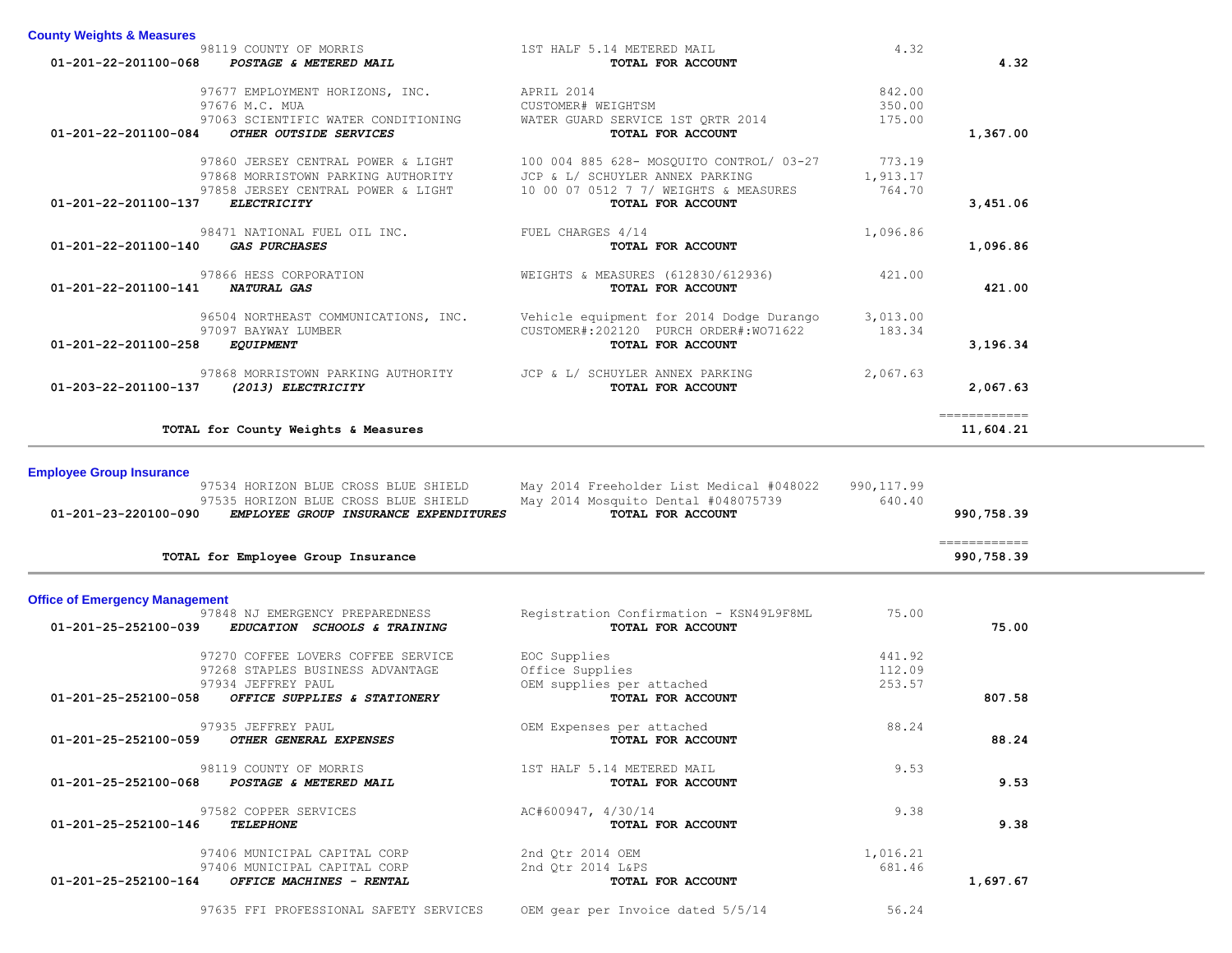|                                                                                                                                                                                                                               |                                                                                                                                                                                                                                               |                                              | ------------ |
|-------------------------------------------------------------------------------------------------------------------------------------------------------------------------------------------------------------------------------|-----------------------------------------------------------------------------------------------------------------------------------------------------------------------------------------------------------------------------------------------|----------------------------------------------|--------------|
| TOTAL for Office of Emergency Management                                                                                                                                                                                      |                                                                                                                                                                                                                                               |                                              | 2,845.64     |
| <b>Communications Center</b>                                                                                                                                                                                                  |                                                                                                                                                                                                                                               |                                              |              |
| 96835 LIFESAVERS INC<br>98008 LIFESAVERS INC<br>01-201-25-252105-039<br>EDUCATION SCHOOLS & TRAINING                                                                                                                          | Quote 5877, 4/23/14, 90-1038 BLS for Hea<br>3/27/14, Administration fee for CPR card<br>TOTAL FOR ACCOUNT                                                                                                                                     | 183.00<br>15.00                              | 198.00       |
| 98119 COUNTY OF MORRIS<br>97357 CURTIS JAMES<br>01-201-25-252105-068<br>POSTAGE & METERED MAIL                                                                                                                                | 1ST HALF 5.14 METERED MAIL<br>FedEx shipping charge for NAED Re-cert e<br>TOTAL FOR ACCOUNT                                                                                                                                                   | 33.59<br>20.00                               | 53.59        |
| 96504 NORTHEAST COMMUNICATIONS, INC.<br>96868 NORTHEAST COMMUNICATIONS, INC.<br>96868 NORTHEAST COMMUNICATIONS, INC.<br>96868 NORTHEAST COMMUNICATIONS, INC.<br>01-201-25-252105-072<br><b>RADIO REPAIRS</b>                  | Radio / equipment installation<br>4/16/14, Remove XTL1500 SN#726THL0204 &<br>4/16/14, Install XTL1500 SN#726THL0204,<br>4/16/14, Install XTL1500 SN#518CLF1863,<br>TOTAL FOR ACCOUNT                                                          | 1,400.00<br>275.00<br>225.00<br>225.00       | 2,125.00     |
| 96840 KEYSTONE PUBLIC SAFETY INC.<br>96840 KEYSTONE PUBLIC SAFETY INC.<br>96840 KEYSTONE PUBLIC SAFETY INC.<br>01-201-25-252105-078<br>SOFTWARE MAINTENANCE                                                                   | Priority Dispatch Maintenance 1/1/14-12/<br>Software Maintenance $1/1/14-12/31/14$ (in<br>Universe Maintenance $1/1/14-12/31/14$ (in<br>TOTAL FOR ACCOUNT                                                                                     | 66,750.00<br>191,868.00<br>9,394.00          | 268,012.00   |
| 97724 JASON LEZCANO<br>01-201-25-252105-082<br><b>TRAVEL EXPENSE</b>                                                                                                                                                          | Travel reimbursement - mileage, tolls, p<br>TOTAL FOR ACCOUNT                                                                                                                                                                                 | 127.10                                       | 127.10       |
| 96912 AMERICAN TOWER CORPORATION<br>96461 MOTOROLA SOLUTIONS INC<br>01-201-25-252105-131<br>COUNTY WIDE RADIO SYSTEM                                                                                                          | Tower rental for May 2014, Green Pond Ro<br>Apr 1 - Jun 30 2014, 2nd quarterly payme<br>TOTAL FOR ACCOUNT                                                                                                                                     | 1,836.00<br>107,768.34                       | 109,604.34   |
| 97351 JERSEY CENTRAL POWER & LIGHT<br>97351 JERSEY CENTRAL POWER & LIGHT<br>97351 JERSEY CENTRAL POWER & LIGHT<br>98005 BOROUGH OF BUTLER<br>97716 JERSEY CENTRAL POWER & LIGHT<br>01-201-25-252105-137<br><b>ELECTRICITY</b> | 100 078 774 427, Ross Dr Boonton (3/25/1<br>100 078 772 546, Weldon Rd Tower Oak Rid<br>100 082 995 745, Cinklin Rd Annex (3/25/<br>3680-0, 5/6/14 Denise Drive cell tower (<br>100 078 770 714, 4/29/14 Conklin Rd Flan<br>TOTAL FOR ACCOUNT | 232.09<br>518.87<br>3.43<br>600.51<br>951.75 | 2,306.65     |
| 96824 THE INSTITUTE FOR FORENSIC                                                                                                                                                                                              | 3/31/14 Evaluations for 4 pre-offer disp                                                                                                                                                                                                      | 1,300.00                                     |              |
| 96824 THE INSTITUTE FOR FORENSIC<br>01-201-25-252105-189<br><b>MEDICAL</b>                                                                                                                                                    | 4/1/14 Evaluations for 3 pre-offer dispa<br>TOTAL FOR ACCOUNT                                                                                                                                                                                 | 975.00                                       | 2,275.00     |
| 97358 FFI PROFESSIONAL SAFETY SERVICES<br>88364 ARAMSCO<br>98024 FFI PROFESSIONAL SAFETY SERVICES<br>97757 FFI PROFESSIONAL SAFETY SERVICES<br>01-201-25-252105-202<br>UNIFORM AND ACCESSORIES                                | Stryke Pant w/ Flex-Tac Khakis Style 743<br>U&A supplies per quote Oct 17<br>5/13/14, uniform shirt, S.Norman<br>$5/6/14$ , Embroidered name - right chest o<br>TOTAL FOR ACCOUNT                                                             | 56.24<br>7,538.65<br>64.49<br>60.75          | 7,720.13     |
| 97761 LASHEN ELECTRONICS INC                                                                                                                                                                                                  | 4/30/14, CBT D8TP10-5-GN (10' CAT-5e Gre                                                                                                                                                                                                      | 72.00                                        |              |
| 01-201-25-252105-258<br><b>EQUIPMENT</b>                                                                                                                                                                                      | TOTAL FOR ACCOUNT                                                                                                                                                                                                                             |                                              | 72.00        |
| 91656 PRIORITY DISPATCH CORP.<br>91656 PRIORITY DISPATCH CORP.<br>91629 PRIORITY DISPATCH CORP.<br>91629 PRIORITY DISPATCH CORP.<br>91629 PRIORITY DISPATCH CORP.                                                             | EMD certification $12/11-12/13/13$ - Snyde<br>EMD recert $12/30$ - Schmidt<br>EMD & EFD retesting 12/6<br>EMD recertification 12/12<br>EMD recertification 12/13                                                                              | 350.00<br>50.00<br>90.00<br>100.00<br>50.00  |              |
| 01-203-25-252105-039<br>(2013) EDUCATION SCHOOLS & TRAINING                                                                                                                                                                   | TOTAL FOR ACCOUNT                                                                                                                                                                                                                             |                                              | 640.00       |
| 88364 ARAMSCO<br>88364 ARAMSCO                                                                                                                                                                                                | U&A supplies per quote Oct 17<br>U&A supplies per quote Oct 17                                                                                                                                                                                | 503.84<br>1,133.27                           |              |

97272 EMBROIDME 102.00<br> **97272 EMBROIDME 102.00**<br> **EQUIPMENT** 102.00  **01-201-25-252100-258** *EQUIPMENT* **TOTAL FOR ACCOUNT 158.24**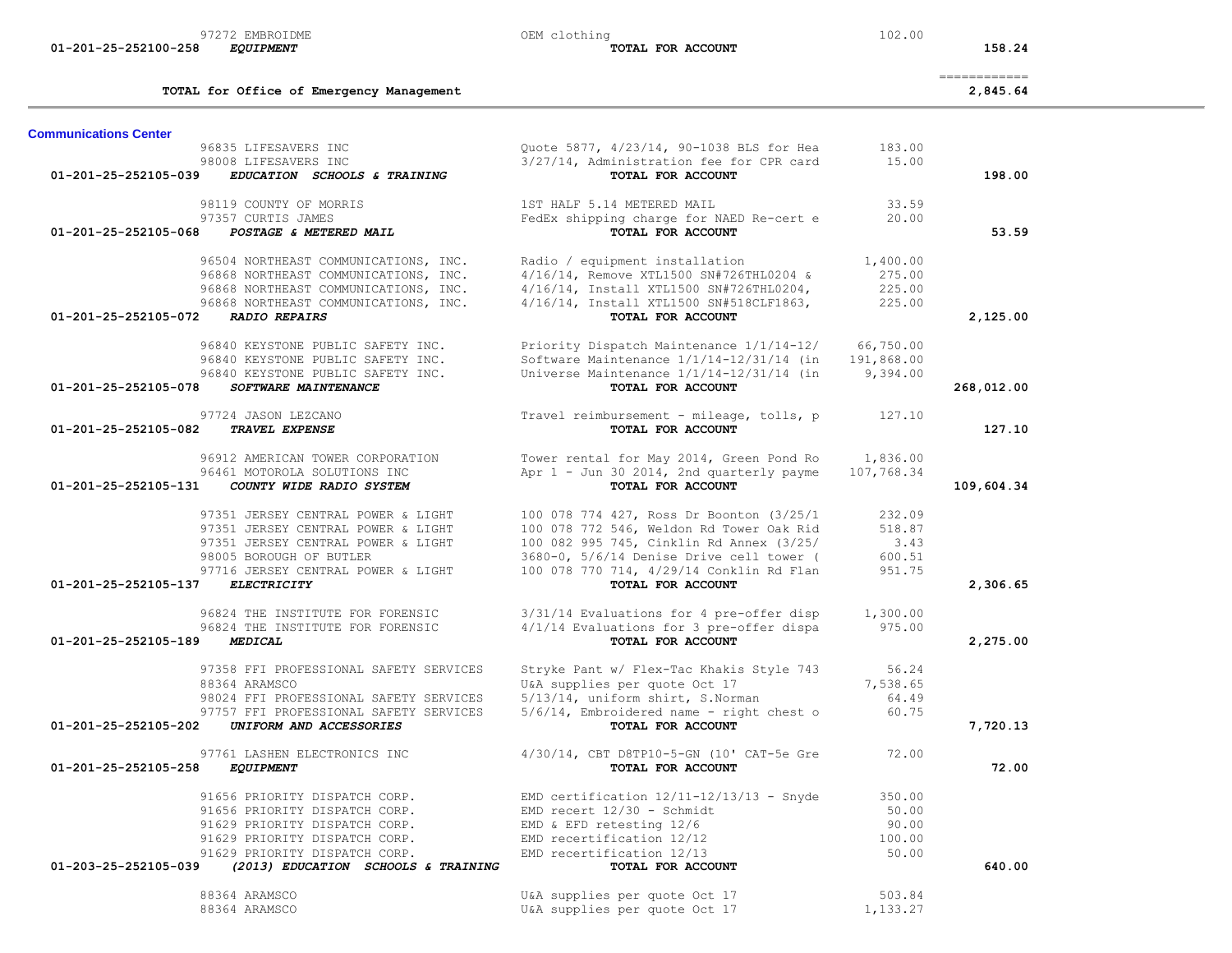| TOTAL for Communications Center                                                                                       |                                                              |          | 394,770.92    |  |
|-----------------------------------------------------------------------------------------------------------------------|--------------------------------------------------------------|----------|---------------|--|
| <b>County Medical Examiner Office</b>                                                                                 |                                                              |          |               |  |
| 97886 FORENSIC DRUG ABUSE                                                                                             | Renewal CME Dr.Suarez 2014                                   | 197.00   |               |  |
| 97886 FORENSIC DRUG ABUSE                                                                                             | Renewal CME Dr. Fonseca 2014                                 | 197.00   |               |  |
| 01-201-25-254100-028 BOOKS & PERIODICALS                                                                              | TOTAL FOR ACCOUNT                                            |          | 394.00        |  |
| 97583 FEDEX                                                                                                           | AC#164215938, 4/28/14                                        | 41.36    |               |  |
| 97585 FEDEX                                                                                                           | AC#164215938, 4/29/14                                        | 84.22    |               |  |
| 97326 ILIFF-RUGGIERO FUNERAL HOME INC.                                                                                | 3/31/14 Case 19-14-0088                                      | 300.00   |               |  |
| 97326 ILIFF-RUGGIERO FUNERAL HOME INC.                                                                                | 4/15/14 Case 19-14-0095                                      | 300.00   |               |  |
| 01-201-25-254100-059<br>OTHER GENERAL EXPENSES                                                                        | TOTAL FOR ACCOUNT                                            |          | 725.58        |  |
|                                                                                                                       |                                                              |          |               |  |
| 98119 COUNTY OF MORRIS                                                                                                | 1ST HALF 5.14 METERED MAIL                                   | 27.22    |               |  |
| POSTAGE & METERED MAIL<br>01-201-25-254100-068                                                                        | TOTAL FOR ACCOUNT                                            |          | 27.22         |  |
| 97919 NMS LABS                                                                                                        | Morris Toxicology, 4/14                                      | 3,573.67 |               |  |
| 97919 NMS LABS                                                                                                        | Sussex Toxicology, 4/14                                      | 1,557.00 |               |  |
| 97919 NMS LABS                                                                                                        | Warren Toxicology, 4/14                                      | 284.00   |               |  |
| 01-201-25-254100-084<br>OTHER OUTSIDE SERVICES                                                                        | TOTAL FOR ACCOUNT                                            |          | 5,414.67      |  |
|                                                                                                                       |                                                              |          |               |  |
| 97584 MUNICIPAL CAPITAL CORP<br>01-201-25-254100-164<br>OFFICE MACHINES - RENTAL                                      | Pmt 1 of 12, 4/24/14, Cust #6365<br>TOTAL FOR ACCOUNT        | 483.83   | 483.83        |  |
|                                                                                                                       |                                                              |          |               |  |
|                                                                                                                       |                                                              |          | ------------- |  |
| TOTAL for County Medical Examiner Office                                                                              |                                                              |          | 7,045.30      |  |
| <b>County Sheriff's Department</b><br>96978 MIDEO SYSTEMS INC<br>01-201-25-270100-044<br>EQUIPMENT SERVICE AGREEMENTS | Part#MSM-003-YMA, Maintenance is 10% of<br>TOTAL FOR ACCOUNT | 3,726.00 | 3,726.00      |  |
| 96029 STAPLES BUSINESS ADVANTAGE                                                                                      | Supplies for the Admin Office, Inv dtd 3                     | 12.63    |               |  |
| 96029 STAPLES BUSINESS ADVANTAGE                                                                                      | Supplies for Admin Office, Inv dtd 3/29/                     | 27.81    |               |  |
| 01-201-25-270100-058<br>OFFICE SUPPLIES & STATIONERY                                                                  | TOTAL FOR ACCOUNT                                            |          | 40.44         |  |
| 94040 PROJECT LIFESAVER, INC.                                                                                         | Transmitters One Year Kit Special (30 da                     | 3,000.00 |               |  |
| 94040 PROJECT LIFESAVER, INC.                                                                                         | Transmitter One Year Kit Special (60 Day                     | 350.00   |               |  |
| 94040 PROJECT LIFESAVER, INC.                                                                                         | Band - $1/2$ inch white vinyl, for Oval or                   | 875.00   |               |  |
| 94040 PROJECT LIFESAVER, INC.                                                                                         | Battery - Wafer Style for M60 "Longrange                     | 108.00   |               |  |
| 94040 PROJECT LIFESAVER, INC.                                                                                         | Battery - Wafer Style ("L" Series 30 day                     | 330.00   |               |  |
| 94040 PROJECT LIFESAVER, INC.                                                                                         | Battery - Tadiran (for Disk Transmitter)                     | 36.00    |               |  |
| 94040 PROJECT LIFESAVER, INC.                                                                                         | Battery - Transmitter Tester (CR2032)                        | 9.20     |               |  |
| 94040 PROJECT LIFESAVER, INC.                                                                                         | Band - 1/2 Inch Nylon for Transmitter                        | 61.25    |               |  |
| 94040 PROJECT LIFESAVER, INC.                                                                                         | Battery - Wafer Style (for Oval & Round                      | 33.25    |               |  |
| 94040 PROJECT LIFESAVER, INC.                                                                                         | HazMat Fee                                                   | 27.50    |               |  |
| 94040 PROJECT LIFESAVER, INC.                                                                                         | Shipping & Handling                                          | 49.06    |               |  |
| 95968 RAY ALLEN MANUFACTURING LLC                                                                                     | Double Handled Bite Builder, Item#27, In                     | 89.99    |               |  |
| 97618 COLLINSON ENTERPRISES                                                                                           | 1-Tone GOLD Crossed Rifle Honor Guard In                     | 340.00   |               |  |
| 97618 COLLINSON ENTERPRISES                                                                                           | Shipping and Handling                                        | 14.50    |               |  |
| 97643 DEER PARK                                                                                                       | Monthly Statement 3/15/14-4/14/14, Inv d                     | 340.84   |               |  |
| 96387 RAY ALLEN MANUFACTURING LLC<br>OTHER GENERAL EXPENSES<br>01-201-25-270100-059                                   | DBL Layer Jute Target Cuff with Handle,<br>TOTAL FOR ACCOUNT | 46.99    | 5,711.58      |  |
|                                                                                                                       |                                                              |          |               |  |
| 96029 STAPLES BUSINESS ADVANTAGE                                                                                      | Supplies - K. Rogers (CIS), Inv dtd $3/20$                   | 25.19    |               |  |
| 96029 STAPLES BUSINESS ADVANTAGE                                                                                      | Supplies - K. Ryerson (CIS), Inv dtd 3/2                     | 76.86    |               |  |
| 01-201-25-270100-064<br>PHOTOGRAPHIC SUPPIES                                                                          | TOTAL FOR ACCOUNT                                            |          | 102.05        |  |
| 98119 COUNTY OF MORRIS                                                                                                | 1ST HALF 5.14 METERED MAIL                                   | 488.88   |               |  |
|                                                                                                                       |                                                              |          |               |  |

============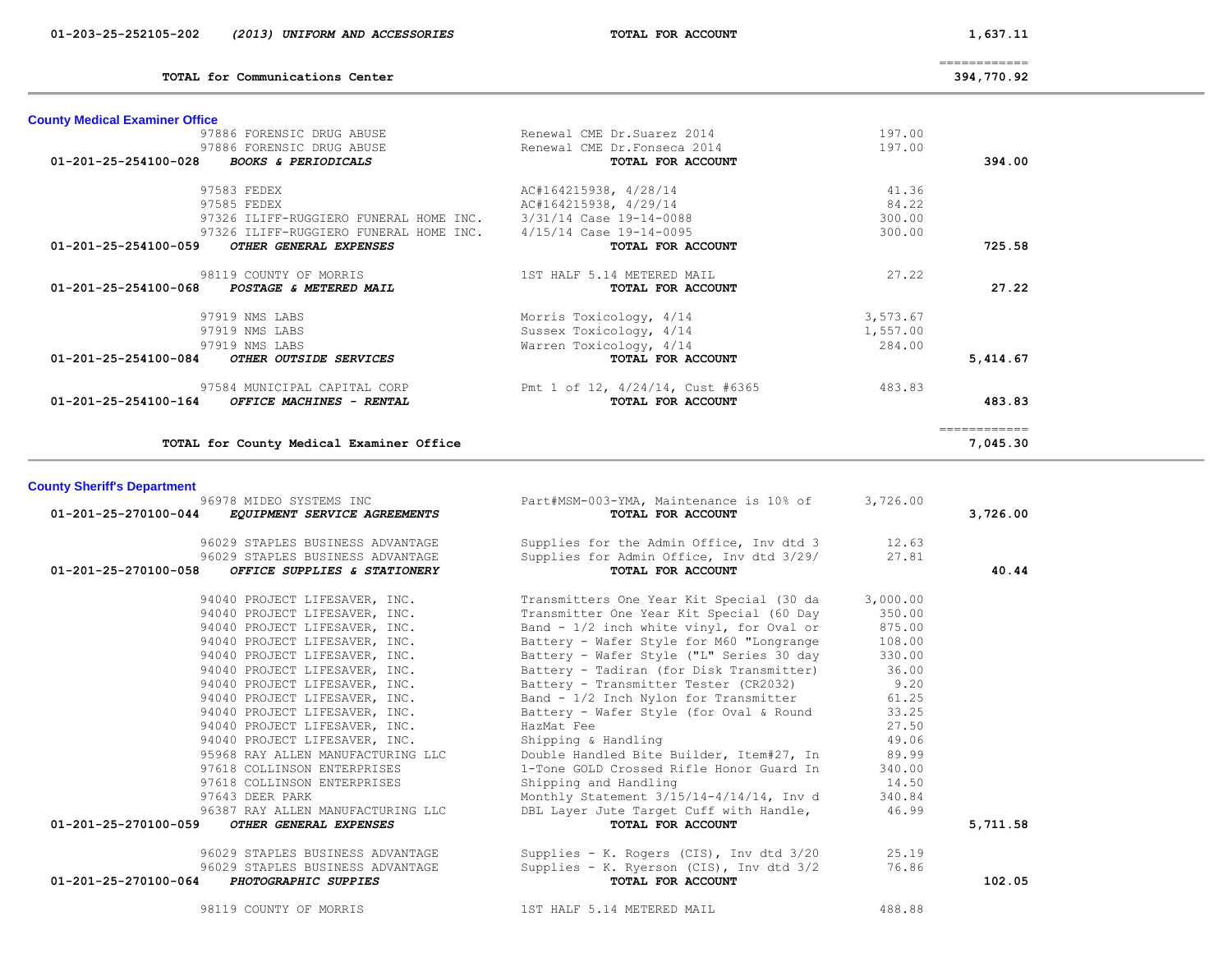| 96989 COMMUNICATIONS SERVICE<br>96989 COMMUNICATIONS SERVICE                 | DM Radio Service Corp NJ State Contract<br>Travel                                                  | 240.00<br>60.00      |                           |
|------------------------------------------------------------------------------|----------------------------------------------------------------------------------------------------|----------------------|---------------------------|
| 01-201-25-270100-072<br><b>RADIO REPAIRS</b>                                 | TOTAL FOR ACCOUNT                                                                                  |                      | 300.00                    |
|                                                                              |                                                                                                    |                      |                           |
| 97619 TOM REILLY<br>97619 TOM REILLY                                         | Reimbursement for Bom School for week of<br>Meals                                                  | 102.88<br>142.45     |                           |
| 97619 TOM REILLY                                                             | Lodging - Quality Inn - TN                                                                         | 70.00                |                           |
| 01-201-25-270100-082<br>TRAVEL EXPENSE                                       | TOTAL FOR ACCOUNT                                                                                  |                      | 315.33                    |
|                                                                              |                                                                                                    |                      |                           |
| 96980 U.S. SECURITY ASSOCIATES, INC.<br>96980 U.S. SECURITY ASSOCIATES, INC. | GUARDS - $3/14/14$ - $3/20/14$ , Inv dtd $3/20$<br>GUARDS - $3/28/14$ - $4/3/14$ , Inv dtd $4/3/1$ | 2,338.05<br>2,355.01 |                           |
| 96383 U.S. SECURITY ASSOCIATES, INC.                                         | $573-1067-000$ GUARDS - $3/21/14$ - $3/27/14$                                                      | 2,327.24             |                           |
| OTHER OUTSIDE SERVICES<br>01-201-25-270100-084                               | TOTAL FOR ACCOUNT                                                                                  |                      | 7,020.30                  |
| 96029 STAPLES BUSINESS ADVANTAGE                                             | Supplies - Admin/Operational Serv, Inv d                                                           | 149.73               |                           |
| 96029 STAPLES BUSINESS ADVANTAGE                                             | Credit - Item#175521 (Wrong Size), Acct#                                                           | $-17.52$             |                           |
| 96029 STAPLES BUSINESS ADVANTAGE                                             | Supplies - Operational Services, Inv dtd                                                           | 4.71                 |                           |
| 96029 STAPLES BUSINESS ADVANTAGE                                             | Supplies - Rolling Catalog Case, D. Blan                                                           | 83.99                |                           |
| 96029 STAPLES BUSINESS ADVANTAGE                                             | Supplies - D. Blank (Legal), Inv dtd 3/2                                                           | 129.38               |                           |
| 96029 STAPLES BUSINESS ADVANTAGE                                             | Supplies - K. Rogers (CIS), Inv dtd 3/26                                                           | 269.98               |                           |
| 01-201-25-270100-095<br>OTHER ADMINISTRATIVE SUPPLIES                        | TOTAL FOR ACCOUNT                                                                                  |                      | 620.27                    |
| 96389 VERIZON WIRELESS                                                       | 00001, Month 2/24/14 - 3                                                                           | 1,106.58             |                           |
| 96384 VERIZON WIRELESS                                                       | $\frac{1}{2}00001, \frac{3}{2}/14 - \frac{4}{1}/14,$                                               | 1,443.65             |                           |
| 01-201-25-270100-161<br>COMMUNICATIONS EQUIPMENT                             | TOTAL FOR ACCOUNT                                                                                  |                      | 2,550.23                  |
|                                                                              |                                                                                                    |                      |                           |
| 95421 UNIVERSAL UNIFORM SALES CO INC                                         | M. Turkot - Holster, Inv dtd 2/21/14, PO                                                           | 134.95               |                           |
| UNIFORM AND ACCESSORIES<br>01-201-25-270100-202                              | TOTAL FOR ACCOUNT                                                                                  |                      | 134.95                    |
| 96979 BATTERIES PLUS                                                         | 12V Lead WKA12-18NB, BBBP17-12B1, SLAA12                                                           | 199.80               |                           |
| 96388 COMPLETE SECURITY SYSTEMS, INC.                                        | Installation of door release button at s                                                           | 395.00               |                           |
| 01-201-25-270100-258 EQUIPMENT                                               | TOTAL FOR ACCOUNT                                                                                  |                      | 594.80                    |
| 96385 ACE COM                                                                | 5-41 vehicle, computer power supply is d                                                           | 42.00                |                           |
| MACHINERY REPAIRS & PARTS<br>01-201-25-270100-262                            | TOTAL FOR ACCOUNT                                                                                  |                      | 42.00                     |
| 90395 MALL CHEVROLET INC.                                                    | 2013 CAPRICE PPV POLICE SEDAN EQUIPPED P                                                           | 26,500.00            |                           |
| 90395 MALL CHEVROLET INC.                                                    | LIGHT PACKAGE                                                                                      | 3,850.00             |                           |
| (2013) TRANSPORTATION VEHICLES<br>01-203-25-270100-167                       | TOTAL FOR ACCOUNT                                                                                  |                      | 30,350.00                 |
|                                                                              |                                                                                                    |                      |                           |
| TOTAL for County Sheriff's Department                                        |                                                                                                    |                      | ============<br>51,996.83 |
|                                                                              |                                                                                                    |                      |                           |
| <b>County Prosecutor's Office</b>                                            |                                                                                                    |                      |                           |
| 96355 VERIZON WIRELESS                                                       | Account #882249917-00001 (Feb.10-March 9                                                           | 59.39                |                           |
| 96779 VERIZON WIRELESS                                                       | Account #882249917-00001 (3/10-4/9/14)                                                             | 59.41                |                           |
| 96357 VERIZON WIRELESS                                                       | Account #982471570 - (Feb.13-March 12, 2                                                           | 842.46               |                           |
| 97721 VERIZON WIRELESS                                                       | Account #242004961-00001 (3/24-4/23/14)                                                            | 6,704.29             |                           |
| 96785 VERIZON WIRELESS                                                       | Account #982471570-00001 (3/13-4/12/14                                                             | 805.85               |                           |
| CELLULAR PHONES/PAGERS<br>01-201-25-275100-031                               | TOTAL FOR ACCOUNT                                                                                  |                      | 8,471.40                  |
| 97226 GRAPHIC TECHNOLOGY SERVICES, INC.                                      | Quote date: 4/29/14***HP 4000                                                                      | 645.00               |                           |
| 97226 GRAPHIC TECHNOLOGY SERVICES, INC.                                      | HP 4300                                                                                            | 498.00               |                           |
| 97226 GRAPHIC TECHNOLOGY SERVICES, INC.                                      | HP P2055                                                                                           | 195.00               |                           |
| 97226 GRAPHIC TECHNOLOGY SERVICES, INC.                                      | Freight                                                                                            | 35.00                |                           |
| DATA PROCESSING SUPPLIES<br>01-201-25-275100-037                             | TOTAL FOR ACCOUNT                                                                                  |                      | 1,373.00                  |
| 96224 NJ STATE BAR ASSOCIATION                                               |                                                                                                    |                      |                           |
|                                                                              | May 14-16, 2014 Annual Meeting and Confe                                                           | 140.00               |                           |
| 96224 NJ STATE BAR ASSOCIATION                                               | Assistant Prosecutor Catherine Broderick                                                           | 165.00               |                           |
| 96221 NJ ASSOCIATION FOR JUSTICE                                             | Boardwalk 2014 2-Day Seminar, Inv#BW14RE                                                           | 9,735.00             |                           |

 **01-201-25-270100-068** *POSTAGE & METERED MAIL* **TOTAL FOR ACCOUNT 488.88**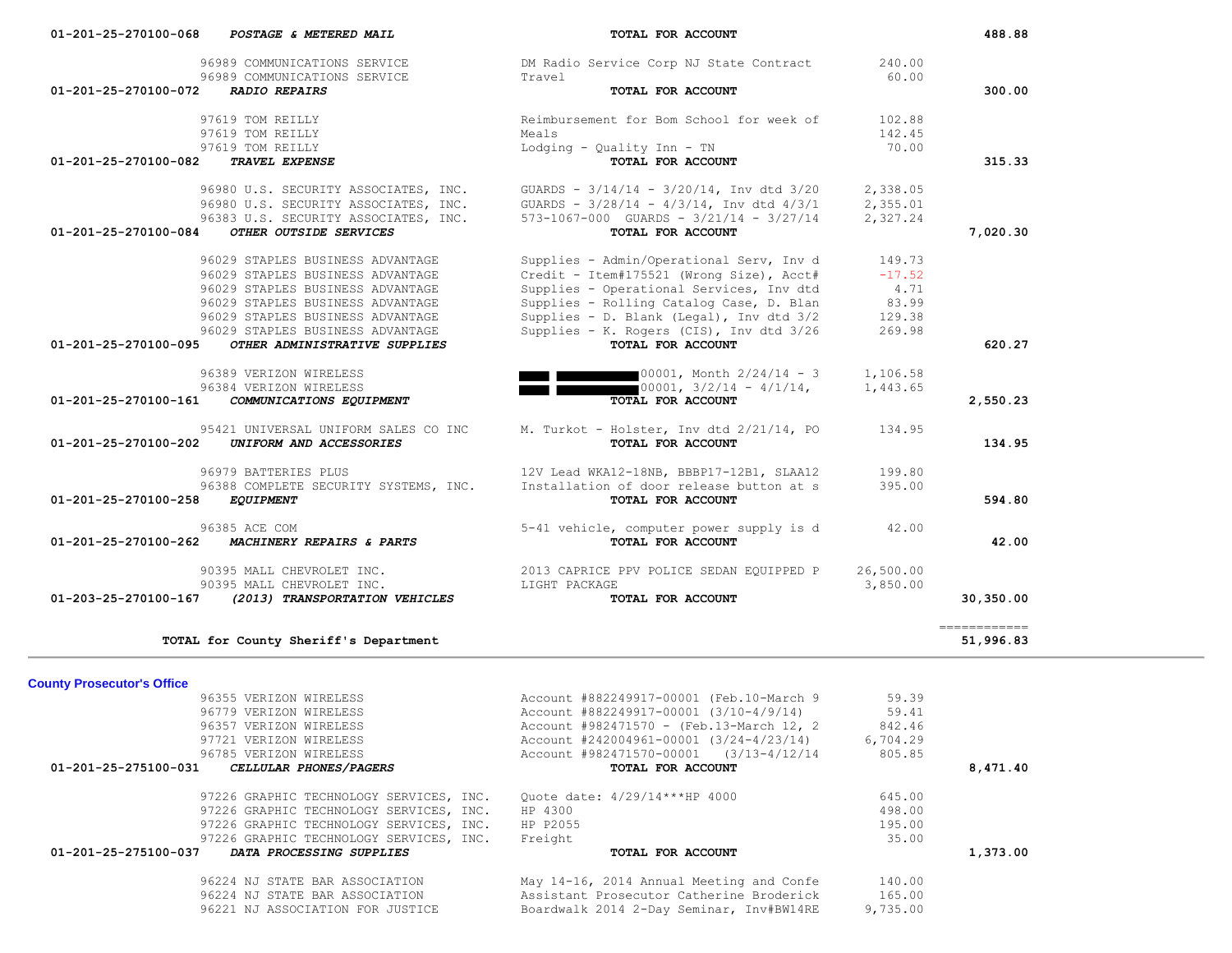|                      | 96506 DIVISION OF CRIMINAL JUSTICE                | MBCI Course- Interview and Interrogation                      | 200.00   |           |
|----------------------|---------------------------------------------------|---------------------------------------------------------------|----------|-----------|
|                      | 96278 FAIRLEIGH DICKINSON UNIVERSITY              | Lt.McNally-Supervision of Law Enforcemen                      | 450.00   |           |
| 01-201-25-275100-039 | EDUCATION SCHOOLS & TRAINING                      | TOTAL FOR ACCOUNT                                             |          | 10,690.00 |
|                      | 96350 GUIDANCE SOFTWARE INC.                      | ** Contract #SC000422-R06-MAR-14. **Enca                      | 2,875.20 |           |
| 01-201-25-275100-044 | EQUIPMENT SERVICE AGREEMENTS                      | TOTAL FOR ACCOUNT                                             |          | 2,875.20  |
|                      |                                                   |                                                               |          |           |
|                      | 96545 WEST PAYMENT CENTER                         | Account #1000176025-March 2014- Law Libr                      | 1,346.73 |           |
|                      | 96545 WEST PAYMENT CENTER                         | Account#1003917278-Appellate Team -March                      | 1,410.42 |           |
|                      | 96225 WEST PAYMENT CENTER                         | Account #1003917278- February Appellate                       | 1,630.42 |           |
| 01-201-25-275100-050 | LAW BOOKS                                         | TOTAL FOR ACCOUNT                                             |          | 4,387.57  |
|                      |                                                   |                                                               |          |           |
|                      | 97198 STAPLES BUSINESS ADVANTAGE                  | Account #NYC1054187- X-Stamper                                | 37.25    |           |
|                      | 97198 STAPLES BUSINESS ADVANTAGE                  | 30 DVD's for SEU                                              | 71.98    |           |
|                      | 97198 STAPLES BUSINESS ADVANTAGE                  | Colored End Tab Folders                                       | 138.99   |           |
| 01-201-25-275100-058 | OFFICE SUPPLIES & STATIONERY                      | TOTAL FOR ACCOUNT                                             |          | 248.22    |
|                      |                                                   |                                                               |          |           |
|                      | 98119 COUNTY OF MORRIS                            | 1ST HALF 5.14 METERED MAIL                                    | 1,366.26 |           |
|                      | 96782 FEDEX                                       | Account #1051-0576-2 $(4/4-4/9/14)$                           | 275.33   |           |
|                      | 96313 FEDEX                                       | Account #105105762 (3/10-3/12/14)                             | 125.96   |           |
|                      | 96313 FEDEX                                       | Account#105105762 (3/17/14)                                   | 46.79    |           |
|                      | 96313 FEDEX                                       | Account#105105762(3/26-3/27/14)                               | 307.67   |           |
|                      | 96313 FEDEX                                       | Account#105105762(3/28-4/1/14)                                | 158.75   |           |
| 01-201-25-275100-068 | POSTAGE & METERED MAIL                            | TOTAL FOR ACCOUNT                                             |          | 2,280.76  |
|                      |                                                   |                                                               |          |           |
|                      | 96276 COMMUNICATIONS SERVICE                      | Removal of equipment (Veh 3-37 Chevy Impa                     | 280.00   |           |
|                      | 96276 COMMUNICATIONS SERVICE                      | Removal of communications equipment and                       | 340.00   |           |
|                      | 96276 COMMUNICATIONS SERVICE                      | Removal of communications equipment and                       | 300.00   |           |
|                      | 96276 COMMUNICATIONS SERVICE                      | (3/5/14) Removal of communications Equipm                     | 320.00   |           |
|                      | 96276 COMMUNICATIONS SERVICE                      | Mini Magnet Mount Mag Magnet mini UHF An                      | 101.54   |           |
|                      | 97211 COMMUNICATIONS SERVICE                      | 2014 Ford Explorer- Radio Install (Det.S)                     | 421.25   |           |
| 01-201-25-275100-072 | <b>RADIO REPAIRS</b>                              | TOTAL FOR ACCOUNT                                             |          | 1,762.79  |
|                      | 95002 SHI INTERNATIONAL CORP                      | March 2014-Maintenance Services for the                       | 6,666.67 |           |
| 01-201-25-275100-078 | SOFTWARE MAINTENANCE                              | TOTAL FOR ACCOUNT                                             |          | 6,666.67  |
|                      |                                                   |                                                               |          |           |
|                      | 96317 KING TRANSCRIPTION                          | State v Cindy Shappell-AP DiGiacomo                           | 142.92   |           |
|                      | 96317 KING TRANSCRIPTION                          | State v Gale Sorenson*AP Paula Jordao                         | 142.92   |           |
|                      | 96317 KING TRANSCRIPTION                          | State v William Secula** AP DiGiacomo.                        | 59.55    |           |
| 01-201-25-275100-081 | <b>TRANSCRIPTS</b>                                | TOTAL FOR ACCOUNT                                             |          | 345.39    |
|                      |                                                   |                                                               |          |           |
| 01-201-25-275100-082 | 97723 PAULA JORDAO<br><b>TRAVEL EXPENSE</b>       | 4/28/14 Travel to Trenton<br>TOTAL FOR ACCOUNT                | 59.20    | 59.20     |
|                      |                                                   |                                                               |          |           |
|                      | 96361 CABLEVISION                                 | Account $#07876 - 616338 - 01 - 7$ $(4/1 - 4/30/14)$          | 179.90   |           |
|                      | 96361 CABLEVISION                                 | Account $\#07876 - 625785 - 01 - 9$ (4/1-4/30/14)             | 229.85   |           |
|                      | 96546 CABLEVISION                                 | Account #07876-629289-01-7 (04/08/14-05/                      | 75.36    |           |
|                      | 96546 CABLEVISION                                 | Account#07876-629490-01-0 (04/08/14-05/0                      | 146.88   |           |
|                      | 96360 SPRINT                                      | Account 296629811 (2/7-3/6/14)                                | 119.97   |           |
|                      | 96360 SPRINT                                      | Account 296629811(3/7-4/6/14)                                 | 119.97   |           |
|                      | 97229 VERIZON                                     | Account #973 285-5371 820 57Y (4/14-5/13                      | 30.11    |           |
|                      | 97228 VERIZON                                     | Account # 973285439166950Y (4/14-5/13/14                      | 269.48   |           |
|                      | 97719 ANNE-MARIE TRUPPO                           | Fuel-travel to Rutland Vt. (Case #2011X-                      | 42.15    |           |
|                      |                                                   |                                                               |          |           |
|                      | 96781 MEDIA SUPPLY, INC.                          | CD Range 629610-630609** Quote #1021                          | 540.00   |           |
|                      | 96781 MEDIA SUPPLY, INC.                          | Paper Sleeves                                                 | 20.00    |           |
| 01-201-25-275100-118 | 97722 STEVE ORTIZ<br><b>INVESTIGATION EXPENSE</b> | Fuel for vehicle on out of State surveil<br>TOTAL FOR ACCOUNT | 37.00    | 1,810.67  |
|                      |                                                   |                                                               |          |           |
|                      | 96783 DEER PARK                                   | Account $\#0434996856(3/21-4/14/14)$                          | 338.85   |           |
| 01-201-25-275100-147 | <b>WATER</b>                                      | TOTAL FOR ACCOUNT                                             |          | 338.85    |
|                      |                                                   |                                                               |          |           |
|                      | 97210 MUNICIPAL CAPITAL CORP                      | Contract #10046 -2nd Quarterly Rental fo                      | 9,816.15 |           |
| 01-201-25-275100-164 | OFFICE MACHINES - RENTAL                          | TOTAL FOR ACCOUNT                                             |          | 9,816.15  |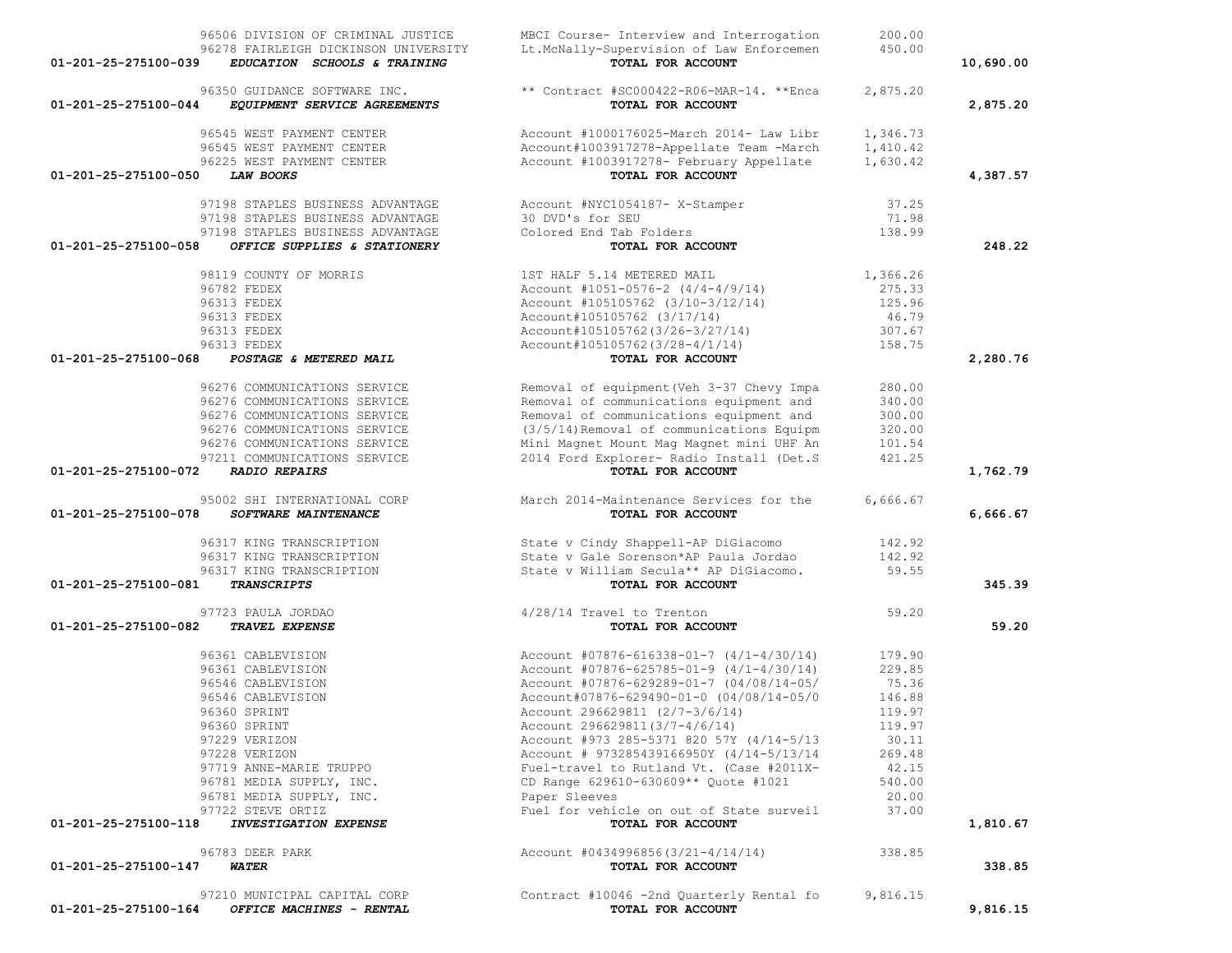|                                                                                                     |                                                                                                                                                                              |          | ------------ |
|-----------------------------------------------------------------------------------------------------|------------------------------------------------------------------------------------------------------------------------------------------------------------------------------|----------|--------------|
| TOTAL for County Prosecutor's Office                                                                |                                                                                                                                                                              |          | 52,244.56    |
| <b>County Jail</b>                                                                                  |                                                                                                                                                                              |          |              |
| 96229 CIVIC RESEARCH INSTITUTE INC                                                                  | SUBSCRIPTION RENEWAL FOR CORRECTIONAL LA                                                                                                                                     | 179.95   |              |
| 01-201-25-280100-028<br><b>BOOKS &amp; PERIODICALS</b>                                              | TOTAL FOR ACCOUNT                                                                                                                                                            |          | 179.95       |
|                                                                                                     | OC TRAINING FOR GETCHIOUS DATED 3.26.14 100.00                                                                                                                               |          |              |
|                                                                                                     | 95722 SAFARILAND LLC<br>97341 MARIANA DEMARTINEZ<br>97341 MARIANA DEMARTINEZ<br>97341 MARIANA DEMARTINEZ<br>REIMBURSEMENT FOR PARKING ON 4.12.14                             | 51.45    |              |
|                                                                                                     |                                                                                                                                                                              | 1.25     |              |
| 97899 DONNA BACKES                                                                                  | REIMBURSEMENT FOR TRAINING IN APRIL 2014                                                                                                                                     | 135.00   |              |
| EDUCATION SCHOOLS & TRAINING<br>01-201-25-280100-039                                                | TOTAL FOR ACCOUNT                                                                                                                                                            |          | 287.70       |
| 96827 MILLER & CHITTY CO INC                                                                        | BOILER MAINTENANCE SERVICE AGREEMENT FRO                                                                                                                                     | 8,720.00 |              |
| 01-201-25-280100-044 EQUIPMENT SERVICE AGREEMENTS                                                   | TOTAL FOR ACCOUNT                                                                                                                                                            |          | 8,720.00     |
| 96233 STAPLES BUSINESS ADVANTAGE                                                                    | OFFICE SUPPLIES DATED 4.8.14                                                                                                                                                 | 208.02   |              |
| 96233 STAPLES BUSINESS ADVANTAGE OFFICE SUPPLIES DATED 4.4.14                                       |                                                                                                                                                                              | 971.92   |              |
| 96831 STAPLES BUSINESS ADVANTAGE                                                                    | OFFICE SUPPLIES DATED 4.17.14                                                                                                                                                | 121.59   |              |
| 96831 STAPLES BUSINESS ADVANTAGE                                                                    | OFFICE SUPPLIES DATED 4.17.14<br>OFFICE SUPPLIES DATED 4.17.14                                                                                                               | 11.83    |              |
| 96830 TRITEC OFFICE EQUIPMENT INC                                                                   |                                                                                                                                                                              | 305.13   |              |
| 96830 TRITEC OFFICE EQUIPMENT INC                                                                   |                                                                                                                                                                              | 72.31    |              |
| 93039 U-LINE SHIPPING SUPPLY                                                                        | COLOR COPIES FOR INTAKE COPIER FROM 1.1.<br>COLOR COPIES FOR IA COPIER FROM 1.1.14 T<br>STORAGE FILE BOXES PLUS SHIPPING DATED 1<br>STORAGE FILE BOXES PLUS SHIPPING DATED 1 | 281.70   |              |
| OFFICE SUPPLIES & STATIONERY<br>01-201-25-280100-058                                                | TOTAL FOR ACCOUNT                                                                                                                                                            |          | 1,972.50     |
| 98119 COUNTY OF MORRIS                                                                              | 1ST HALF 5.14 METERED MAIL                                                                                                                                                   | 52.26    |              |
| 01-201-25-280100-068 POSTAGE & METERED MAIL                                                         | TOTAL FOR ACCOUNT                                                                                                                                                            |          | 52.26        |
|                                                                                                     |                                                                                                                                                                              |          |              |
|                                                                                                     | 96407 ACME AMERICAN REPAIRS INC.<br>96235 ACME AMERICAN REPAIRS INC. PARTS/REPAIR ON KITCHEN STEAMER DATED 4.<br>LABOR CONTRACT PAYMENT FROM 4.1.14 TO 6.                    | 2,788.50 |              |
|                                                                                                     |                                                                                                                                                                              | 627.50   |              |
| 96826 ELEVATOR MAINTENANCE CORP                                                                     | ELEVATOR MAINTENANCE FOR APRIL 2014 DATE                                                                                                                                     | 683.33   |              |
| 96826 ELEVATOR MAINTENANCE CORP                                                                     | ELEVATOR MAINTENANCE FOR MAY 2014 DATED                                                                                                                                      | 683.33   |              |
| 96234 MORRIS COUNTY M.U.A                                                                           | Acct#100046, FACILITY WASTE TIPPING FEE                                                                                                                                      | 938.40   |              |
| 96832 T J'S SPORTWIDE TROPHY                                                                        | PLAQUES AND ENGRAVING DATED 4.15.14                                                                                                                                          | 78.00    |              |
| OTHER OUTSIDE SERVICES<br>01-201-25-280100-084                                                      | TOTAL FOR ACCOUNT                                                                                                                                                            |          | 5,799.06     |
| 96408 NORMENT SECURITY GROUP, INC.<br>96409 A-A ELECTRIC INC.<br>96829 NORMENT SECURITY GROUP, INC. | SECURITY SYSTEM REPAIRS DATED 4.7.14 1,750.00                                                                                                                                |          |              |
|                                                                                                     | SECURITY SYSTEM POWER SUPPLY DATED 4.14.                                                                                                                                     | 476.00   |              |
|                                                                                                     | SECURITY SYSTEM REPAIRS DATED 4.16.14                                                                                                                                        | 4,125.00 |              |
| OTHER OPERATING&REPAIR SUPPLY<br>01-201-25-280100-098                                               | TOTAL FOR ACCOUNT                                                                                                                                                            |          | 6,351.00     |
| 96837 CY DRAKE LOCKSMITHS, INC. KEYS DATED 4.23.14                                                  |                                                                                                                                                                              | 4.40     |              |
| SECURITY EQUIPMENT<br>01-201-25-280100-128                                                          | TOTAL FOR ACCOUNT                                                                                                                                                            |          | 4.40         |
| 95724 MOORE MEDICAL LLC                                                                             | MEDICAL SUPPLIES DATED 3.25.14                                                                                                                                               | 264.52   |              |
| 95724 MOORE MEDICAL LLC                                                                             | MEDICAL SUPPLIES DATED 3.20.14                                                                                                                                               | 441.72   |              |

| 01-201-25-275100-189 | 96362 STATE TOXICOLOGY LABORATORY<br><i><b>MEDICAL</b></i>                 | Background Drug Tests 14L000991, 14L001<br>TOTAL FOR ACCOUNT                | 90.00            | 90.00        |
|----------------------|----------------------------------------------------------------------------|-----------------------------------------------------------------------------|------------------|--------------|
| 01-203-25-275100-039 | 96214 NJ STATE BAR ASSOCIATION<br>(2013) EDUCATION SCHOOLS & TRAINING      | NJSBA Annual Meeting and Convention. May<br>TOTAL FOR ACCOUNT               | 195.00           | 195.00       |
| 01-203-25-275100-082 | 97723 PAULA JORDAO<br>(2013) TRAVEL EXPENSE                                | 12/18/13 Travel to Newark for Appellate<br>TOTAL FOR ACCOUNT                | 26.50            | 26.50        |
|                      | 96276 COMMUNICATIONS SERVICE<br>96276 COMMUNICATIONS SERVICE               | Chevy Impala MC5-28-radio/siren service<br>Radio Install-New Vehicle        | 251.25<br>240.00 |              |
| 01-203-25-275100-118 | 95784 BROWNELLS INC<br>95784 BROWNELLS INC<br>(2013) INVESTIGATION EXPENSE | Brownells 870 Service Kit w/box** for ac<br>UPS Ground<br>TOTAL FOR ACCOUNT | 299.99<br>15.95  | 807.19       |
|                      |                                                                            |                                                                             |                  | ============ |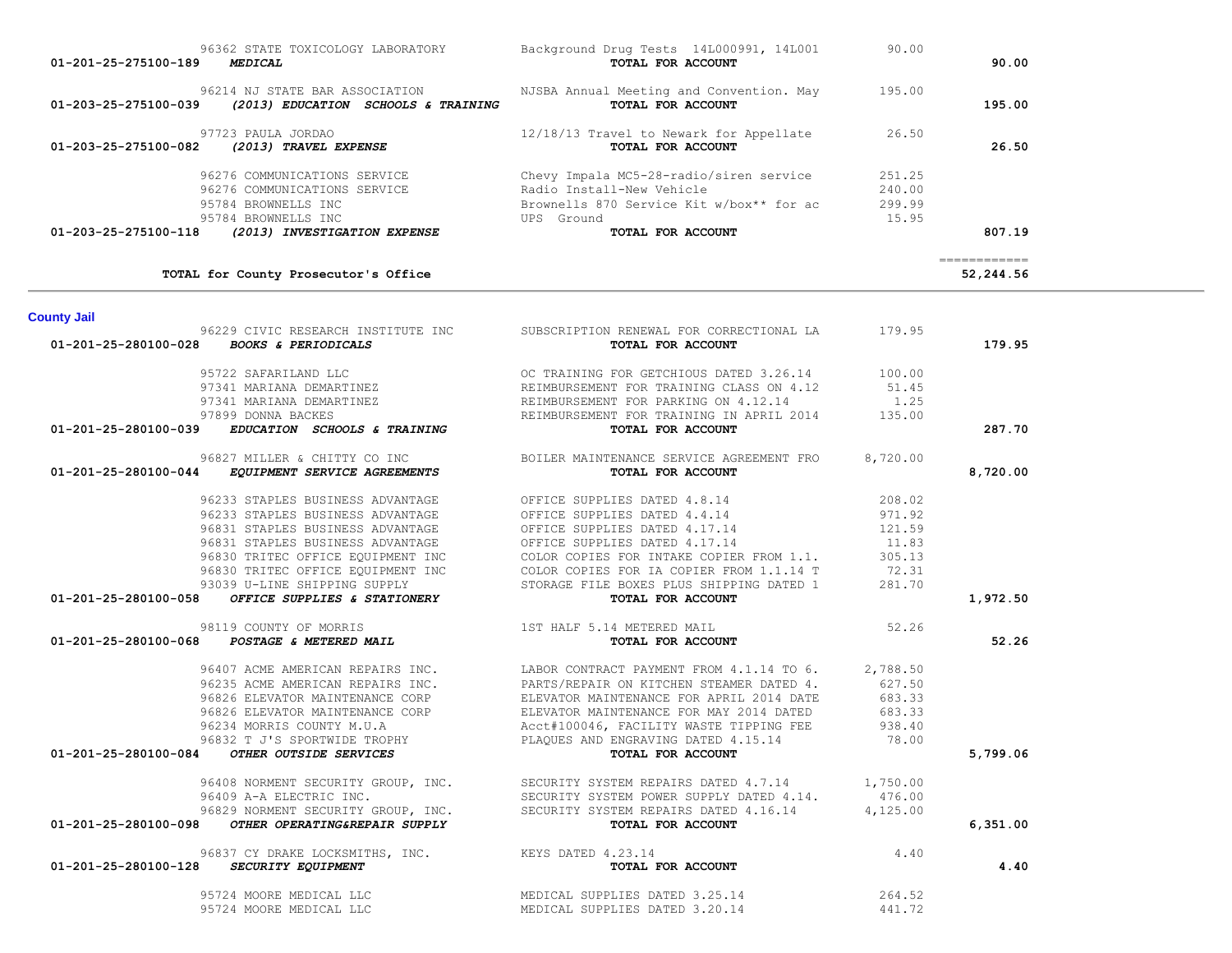| 96230 MOORE MEDICAL LLC<br>96230 MOORE MEDICAL LLC                                       | MEDICAL SUPPLIES DATED 4.3.14<br>MEDICAL SUPPLIES DATED 4.4.14                       | 2,803.52<br>126.90 |                                          |
|------------------------------------------------------------------------------------------|--------------------------------------------------------------------------------------|--------------------|------------------------------------------|
| 95994 MOBILEX USA                                                                        | INMATE XRAYS FOR MARCH 2014 DATED 4.1.14                                             | 476.00             |                                          |
| 01-201-25-280100-189<br>MEDICAL                                                          | TOTAL FOR ACCOUNT                                                                    |                    | 9,789.00                                 |
| 96083 UNIVERSAL UNIFORM SALES CO INC<br>01-201-25-280100-202<br>UNIFORM AND ACCESSORIES  | UNIFORMS FOR PASCALE DATED 3.31.14<br>TOTAL FOR ACCOUNT                              | 763.00             | 763.00                                   |
|                                                                                          | 96406 OVERHEAD DOOR COMPANY LOADING DOCK LIFT REPAIR DATED 4.10.14 1,017.50          |                    |                                          |
| 96216 SCHAFFER DOOR INC                                                                  | GARAGE DOOR REPAIRS DATED 3.24.14<br>BI-FOLD DOOR REPAIRS DATED 4.9.14               | 8,900.00           |                                          |
| 96838 SCHAFFER DOOR INC                                                                  |                                                                                      | 2,250.00           |                                          |
| 01-201-25-280100-223<br><b>BUILDING REPAIRS</b>                                          | TOTAL FOR ACCOUNT                                                                    |                    | 12,167.50                                |
| 95718 MCMASTER-CARR SUPPLY CO<br>95718 MCMASTER-CARR SUPPLY CO                           | MACHINE SCREWS DATED 3.17.14                                                         | 12.83              |                                          |
| 95718 MCMASTER-CARR SUPPLY CO                                                            | BITS DATED 3.14.14                                                                   | 98.60              |                                          |
| 96828 GRAINGER                                                                           | MAINTENANCE SUPPLIES DATED 4.14.14                                                   | 17.97              |                                          |
| 96828 GRAINGER                                                                           | MAINTENANCE SUPPLIES DATED 4.14.14                                                   | 197.79             |                                          |
| 92575 U-LINE SHIPPING SUPPLY<br>01-201-25-280100-249 BLDG MAINTENANCE SUPPLIES           | 2 PALLET JACKS PLUS FREIGHT DATED 1.21.1 704.26<br>TOTAL FOR ACCOUNT                 |                    | 1,031.45                                 |
|                                                                                          | 96236 SPEEDWELL ELECTRIC MOTORS REBUILD OF BOILER MOTOR DATED 4.7.14                 | 190.00             |                                          |
| 96236 SPEEDWELL ELECTRIC MOTORS                                                          | REBUILD OF BOILER MOTOR DATED 4.10.14                                                | 349.00             |                                          |
| 96236 SPEEDWELL ELECTRIC MOTORS                                                          | REBUILD OF BOILER MOTOR DATED 4.7.14                                                 | 237.50             |                                          |
| 96236 SPEEDWELL ELECTRIC MOTORS                                                          | REBUILD OF BOILER MOTOR DATED 4.7.14                                                 | 232.50             |                                          |
| 01-201-25-280100-262 MACHINERY REPAIRS & PARTS                                           | TOTAL FOR ACCOUNT                                                                    |                    | 1,009.00                                 |
| 89400 MOBILEX USA                                                                        | INMATE XRAYS FOR NOV.2013 DATED 12.1.13                                              | 442.00             |                                          |
| 96081 CARDIOVASCULAR HEALTH                                                              | MEDICAL CARE FOR J.RAMIREZ DATED 7.27.12                                             | 243.00             |                                          |
| 01-203-25-280100-189 (2013) MEDICAL                                                      | TOTAL FOR ACCOUNT                                                                    |                    | 685.00                                   |
| 96405 A & S SCREEN PRINTINT LTD                                                          | ACADEMY UNIFORMS FOR B.WILLIAMS DATED 12                                             | 230.00             |                                          |
| 96405 A & S SCREEN PRINTINT LTD                                                          | ACADEMY UNIFORMS FOR SIINO DATED 12.11.1                                             | 209.00             |                                          |
| 96405 A & S SCREEN PRINTINT LTD                                                          | ACADEMY UNIFORMS FOR QUANT DATED 12.11.1                                             | 209.00             |                                          |
| 96405 A & S SCREEN PRINTINT LTD                                                          | ACADEMY UNIFORMS FOR KUKAN DATED 12.11.1                                             | 215.00             |                                          |
| 96405 A & S SCREEN PRINTINT LTD                                                          | ACADEMY UNIFORMS FOR SUDOL DATED 12.18.1                                             | 209.00             |                                          |
| 96405 A & S SCREEN PRINTINT LTD<br>96405 A & S SCREEN PRINTINT LTD                       | ACADEMY UNIFORMS FOR NIELSEN DATED 12.17<br>ACADEMY UNIFORMS FOR ADUBATO DATED 12.11 | 209.00<br>209.00   |                                          |
| 96405 A & S SCREEN PRINTINT LTD                                                          | ACADEMY UNIFORMS FOR GIORDANO DATED 12.1                                             | 209.00             |                                          |
| (2013) UNIFORM AND ACCESSORIES<br>01-203-25-280100-202                                   | TOTAL FOR ACCOUNT                                                                    |                    | 1,699.00                                 |
| 88796 U-LINE SHIPPING SUPPLY<br>01-203-25-280100-249<br>(2013) BLDG MAINTENANCE SUPPLIES | DRAINAGE MAT FOR INTAKE DATED 11/13/13 167.81<br>TOTAL FOR ACCOUNT                   |                    | 167.81                                   |
|                                                                                          |                                                                                      |                    |                                          |
| TOTAL for County Jail                                                                    |                                                                                      |                    | $=$ = = = = = = = = = = = =<br>50,678.63 |
| <b>County Youth Detention Facilit</b>                                                    |                                                                                      |                    |                                          |
| 97673 STAPLES BUSINESS ADVANTAGE                                                         | Toner HP 305A                                                                        | 79.79              |                                          |
| 01-201-25-281100-039 EDUCATION SCHOOLS & TRAINING                                        | TOTAL FOR ACCOUNT                                                                    |                    | 79.79                                    |
| 97597 STAPLES BUSINESS ADVANTAGE<br>01-201-25-281100-058<br>OFFICE SUPPLIES & STATIONERY | Pen, highlighter, HP ink jet, doorstops<br>TOTAL FOR ACCOUNT                         | 104.91             | 104.91                                   |
| 98119 COUNTY OF MORRIS<br>01-201-25-281100-068 POSTAGE & METERED MAIL                    | 1ST HALF 5.14 METERED MAIL<br>TOTAL FOR ACCOUNT                                      | 34.25              | 34.25                                    |
| 98304 SODEXO INC & AFFILIATES                                                            | Contractural Charge                                                                  | 2,215.20           |                                          |
| 98304 SODEXO INC & AFFILIATES                                                            | Meals                                                                                | 3,333.92           |                                          |
| 98304 SODEXO INC & AFFILIATES                                                            | Groceries                                                                            | 1,852.33           |                                          |
|                                                                                          |                                                                                      |                    |                                          |

96125 ATLANTIC HEALTH SYSTEM MEDICAL CARE FOR C.BOLITHO DATED 3.24.14 283.40<br>95713 ATLANTIC HEALTH SYSTEM MEDICAL CARE FOR J.BRINK DATED 2.27.14 4,926.89 95713 ATLANTIC HEALTH SYSTEM MEDICAL CARE FOR J.BRINK DATED 2.27.14 4,926.89<br>95713 ATLANTIC HEALTH SYSTEM MEDICAL CARE FOR C.BOLITHO DATED 3.3.14 466.05

95713 ATLANTIC HEALTH SYSTEM MEDICAL CARE FOR C.BOLITHO DATED 3.3.14 466.05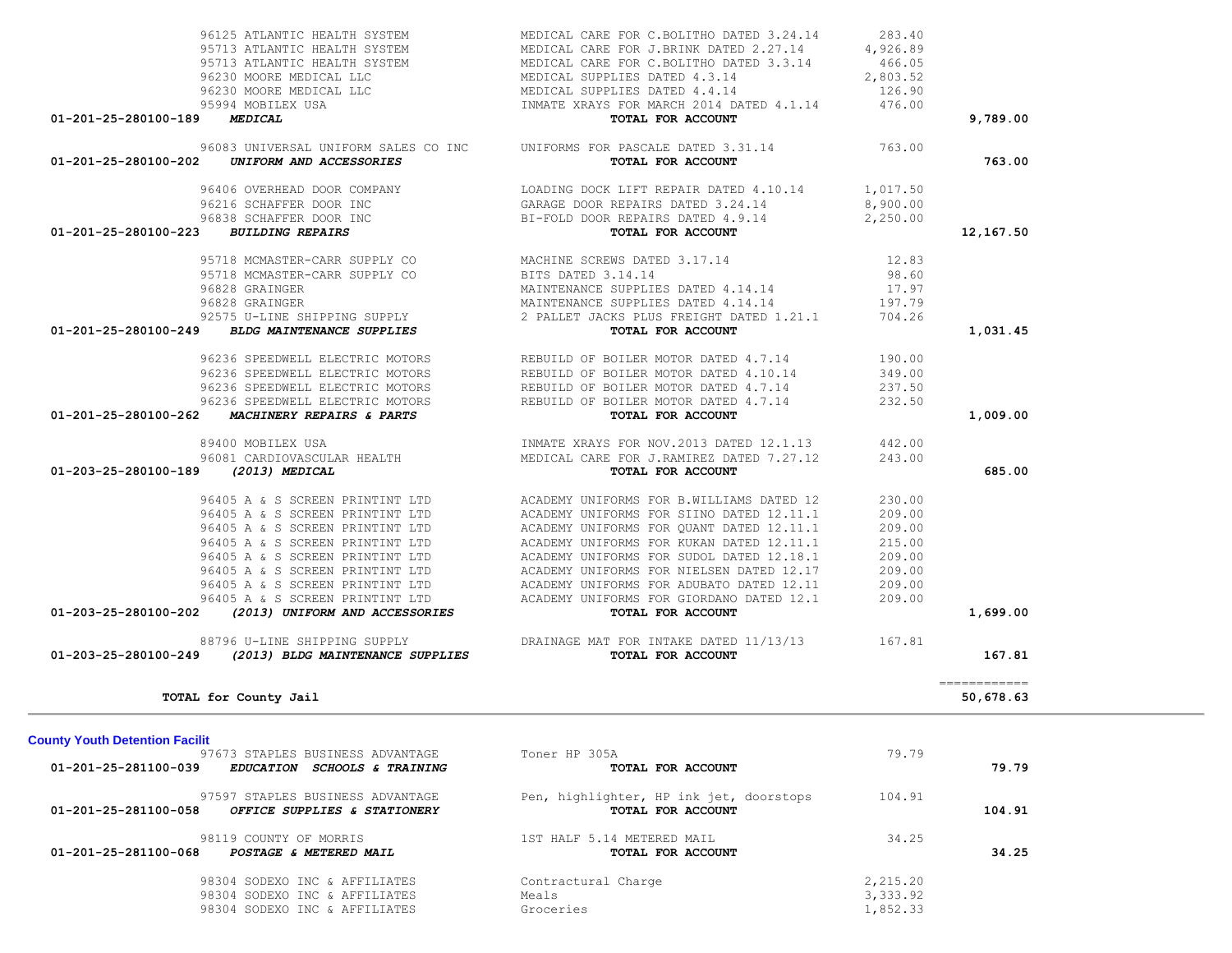| 01-203-23-201100-109<br>(2013) MEDICAL                                                                   | TOTAL FOR ACCOUNT                                                                                                                                                                                                                                                      |          | 6,000.00                                                                                                                                                                                                                                                                                                                                                                                                                                                                                            |
|----------------------------------------------------------------------------------------------------------|------------------------------------------------------------------------------------------------------------------------------------------------------------------------------------------------------------------------------------------------------------------------|----------|-----------------------------------------------------------------------------------------------------------------------------------------------------------------------------------------------------------------------------------------------------------------------------------------------------------------------------------------------------------------------------------------------------------------------------------------------------------------------------------------------------|
| 89852 HERTRICH FLEET SERVICES INC surplus funds<br>01-203-25-281100-202 (2013) UNIFORM AND ACCESSORIES   | TOTAL FOR ACCOUNT                                                                                                                                                                                                                                                      | 3,600.00 | 3,600.00                                                                                                                                                                                                                                                                                                                                                                                                                                                                                            |
| 89852 HERTRICH FLEET SERVICES INC surplus funds<br>01-203-25-281100-262 (2013) MACHINERY REPAIRS & PARTS | TOTAL FOR ACCOUNT                                                                                                                                                                                                                                                      | 3,006.00 | 3,006.00                                                                                                                                                                                                                                                                                                                                                                                                                                                                                            |
| TOTAL for County Youth Detention Facilit                                                                 |                                                                                                                                                                                                                                                                        |          | $\begin{array}{cccccccccc} \multicolumn{2}{c}{} & \multicolumn{2}{c}{} & \multicolumn{2}{c}{} & \multicolumn{2}{c}{} & \multicolumn{2}{c}{} & \multicolumn{2}{c}{} & \multicolumn{2}{c}{} & \multicolumn{2}{c}{} & \multicolumn{2}{c}{} & \multicolumn{2}{c}{} & \multicolumn{2}{c}{} & \multicolumn{2}{c}{} & \multicolumn{2}{c}{} & \multicolumn{2}{c}{} & \multicolumn{2}{c}{} & \multicolumn{2}{c}{} & \multicolumn{2}{c}{} & \multicolumn{2}{c}{} & \multicolumn{2}{c}{} & \mult$<br>25,026.40 |
| <b>Road Repairs</b>                                                                                      |                                                                                                                                                                                                                                                                        |          |                                                                                                                                                                                                                                                                                                                                                                                                                                                                                                     |
| 01-201-26-290100-068                                                                                     | 98119 COUNTY OF MORRIS<br>3 POSTAGE & METERED MAIL<br>3 POSTAGE & METERED MAIL<br>TOTAL FOR ACCOUNT                                                                                                                                                                    | 30.54    | 30.54                                                                                                                                                                                                                                                                                                                                                                                                                                                                                               |
| 01-201-26-290100-140 GAS PURCHASES                                                                       | 96709 WASHINGTON TWP MUNICIPAL fuel purchased per agreement 6,800.16<br>98471 NATIONAL FUEL OIL INC. FUEL CHARGES 4/14<br><b>TOTAL FOR ACCOUNT</b> 5,046.01                                                                                                            |          | 11,846.17                                                                                                                                                                                                                                                                                                                                                                                                                                                                                           |
| 01-201-26-290100-146                                                                                     |                                                                                                                                                                                                                                                                        |          | 280.34                                                                                                                                                                                                                                                                                                                                                                                                                                                                                              |
| 01-201-26-290100-188                                                                                     | 9679<br>9679 WERIZON<br><b>CAS PURCHASES</b><br>97946 VERIZON<br><b>CAS PURCHASES</b><br>97946 VERIZON<br>9796 VERIZON<br>9796 VERIZON<br>9796 VERIZON<br>9796 VERIZON<br>9796 VERIZON<br>9796 VERIZON<br>9796 VERIZON<br>9796 VERIZON<br>9796 VERIZON<br>9796 VERIZON |          | 1,288.00                                                                                                                                                                                                                                                                                                                                                                                                                                                                                            |
|                                                                                                          | 96708 TILCON NEW YORK INC.<br>96708 TILCON NEW YORK INC.<br>96365 TILCON NEW YORK INC.<br>96365 TILCON NEW YORK INC.<br>96365 TILCON NEW YORK INC.<br>96463 TILCON NEW YORK INC.<br>96463 TILCON NEW YORK INC.<br>96463 TILCON NEW YORK INC.                           |          |                                                                                                                                                                                                                                                                                                                                                                                                                                                                                                     |
| 01-201-26-290100-222                                                                                     | 94523 EASTERN CONCRETE MATERIALS, INC. Wharton Garage snow/ice grit $2,569.92$<br>94523 EASTERN CONCRETE MATERIALS, INC. Wharton Garage snow/ice grit $2,569.92$<br>94523 EASTERN CONCRETE MATERIALS, INC. Hanover Garage snow/ic                                      |          | 14,621.63                                                                                                                                                                                                                                                                                                                                                                                                                                                                                           |

# 89852 HERTRICH FLEET SERVICES INC surplus funds 4,800.00<br> **89852 HERTRICH FLEET SERVICES INC** surplus funds **TOTAL FOR ACCOUNT** 4,800.00  **01-203-25-281100-039** *(2013) EDUCATION SCHOOLS & TRAINING* **TOTAL FOR ACCOUNT 4,800.00** 89852 HERTRICH FLEET SERVICES INC surplus funds 6,000.00 6,000.00  **01-203-25-281100-189** *(2013) MEDICAL* **TOTAL FOR ACCOUNT 6,000.00**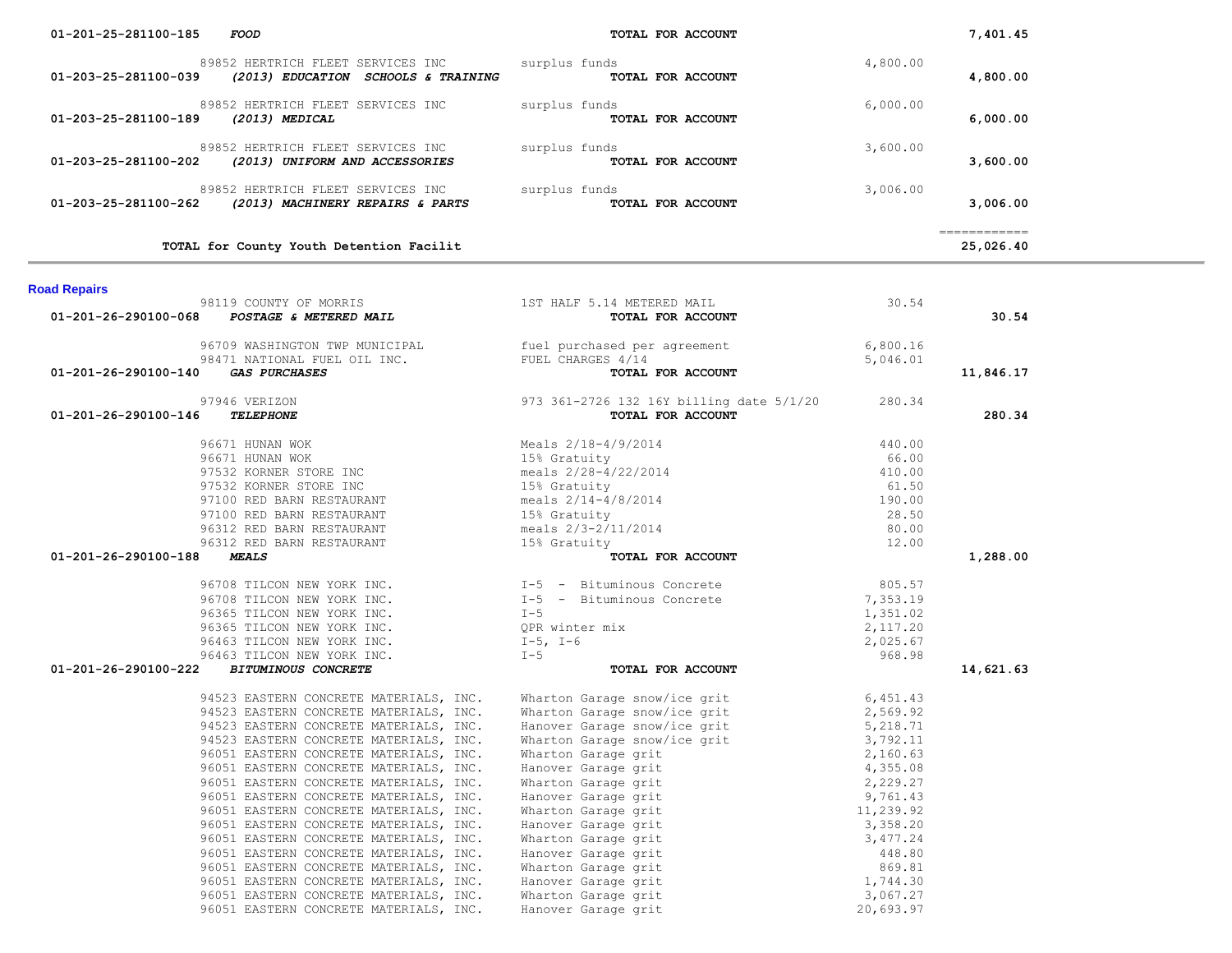| <b>Bridges and Culverts</b>                          |                                                                     |          |          |
|------------------------------------------------------|---------------------------------------------------------------------|----------|----------|
| 97383 STAPLES BUSINESS ADVANTAGE                     | Cannon Powershot ELPH150 SilveInvoice# 3 149.99                     |          |          |
| 97383 STAPLES BUSINESS ADVANTAGE                     | Sandisk 32GB SDHG CardInv# 3229206366                               | 69.99    |          |
| 97383 STAPLES BUSINESS ADVANTAGE                     | Canon Powershot A2500 (Silver) Sand disk 1.44                       |          |          |
| 01-201-26-292100-058<br>OFFICE SUPPLIES & STATIONERY | TOTAL FOR ACCOUNT                                                   |          | 221.42   |
|                                                      | 96062 R.P. SMITH & SON, INC. 94 lb. Portland Type 1 (40) 370.00     |          |          |
| 96062 R.P. SMITH & SON, INC. Payment                 |                                                                     | $-8.50$  |          |
| 01-201-26-292100-227<br><b>CONCRETE</b>              | TOTAL FOR ACCOUNT                                                   |          | 361.50   |
|                                                      | 96316 CERBO LUMBER & HARDWARE 4x8 3/4 (23/32) CD Fir Plywood 29.98  |          |          |
| 96316 CERBO LUMBER & HARDWARE                        | 4x8 3/4 (23/52) CD Fir PlywoodL F Skewba 140.98                     |          |          |
| 96307 PARK UNION BUILDING                            | 2x4x14 lumber                                                       | 95.88    |          |
| 97361 CERBO LUMBER & HARDWARE                        | (7) Doug Fir #2 & BTR                                               | 340.90   |          |
| 01-201-26-292100-233<br><b>LUMBER</b>                | TOTAL FOR ACCOUNT                                                   |          | 607.74   |
| 96776 RICCIARDI BROTHERS OF                          | Paint Supplies *see attached list 1,113.97                          |          |          |
| 01-201-26-292100-234<br><b>PAINT</b>                 | TOTAL FOR ACCOUNT                                                   |          | 1,113.97 |
| 96305 SHEAFFER SUPPLY INC. 3" Poly Varn Util Brush   |                                                                     | 27.39    |          |
|                                                      | 96702 SHEAFFER SUPPLY INC. 10x100 6 mil clr film25' x 1 1/4 Fat Max | 113.86   |          |
|                                                      | 96702 SHEAFFER SUPPLY INC. 10x100 6 mil CLR Film-Credit-            | $-43.99$ |          |
| 01-201-26-292100-239<br>SMALL TOOLS                  | TOTAL FOR ACCOUNT                                                   |          | 97.26    |
| 96701 SHEAFFER SUPPLY INC.                           | 16x100 6 mil clr film                                               | 69.99    |          |
| 96700 GRAINGER                                       | Push Broom, Brown PP, Street Sweep 89.64                            |          |          |
| 96700 GRAINGER                                       | Broom Handle, wood handle5 ft. in. 14.70                            |          |          |
| 96576 GRAINGER                                       | Tape Measure, 1 in.x 25 ft., organge, in                            | 58.80    |          |
| 01-201-26-292100-246<br><b>TOOLS - OTHERS</b>        | TOTAL FOR ACCOUNT                                                   |          | 233.13   |
| 96304 COUNTY WELDING SUPPLY CO                       | UN1072 Oxygen Compressed 2.2CWS 251cf Cy                            | 21.50    |          |
| 96555 COUNTY WELDING SUPPLY CO                       | NUT-OXYGEN CGA-022NutHose barb NippleBra                            | 3.66     |          |
| 96302 COUNTY WELDING SUPPLY CO                       | cws 125 cf argon                                                    | 2.95     |          |
| 96302 COUNTY WELDING SUPPLY CO                       | cws 125 ar/co2 75/25                                                | 2.95     |          |
| 96302 COUNTY WELDING SUPPLY CO                       | cws Medium Acetylene                                                | 11.80    |          |

| 96051 EASTERN CONCRETE MATERIALS, INC.                     | Wharton Garage grit                  | 21,286.95 |            |
|------------------------------------------------------------|--------------------------------------|-----------|------------|
| 96051 EASTERN CONCRETE MATERIALS, INC. Hanover Garage grit |                                      | 2,619.63  |            |
| 96363 INTERNATIONAL SALT CO., LLC                          | Salt Montville Garage                | 20,363.23 |            |
| 01-201-26-290100-242<br>SNOW REMOVAL & ICE CONTROL         | TOTAL FOR ACCOUNT                    |           | 125,707.90 |
| 96402 EASTERN CONCRETE MATERIALS, INC.                     | stone 18"                            | 1,219.99  |            |
| 96402 EASTERN CONCRETE MATERIALS, INC. stone 18"           |                                      | 898.99    |            |
| 96402 EASTERN CONCRETE MATERIALS, INC. stone 3/4" ASTM #57 |                                      | 168.20    |            |
| $01 - 201 - 26 - 290100 - 244$<br><b>STONE</b>             | TOTAL FOR ACCOUNT                    |           | 2,287.18   |
| 97249 MORRISTOWN LUMBER &                                  | adhesive                             | 10.98     |            |
| 97249 MORRISTOWN LUMBER &                                  | hardware                             | 2.02      |            |
| 97104 MORRISTOWN LUMBER &                                  | cement                               | 38.97     |            |
| 97104 MORRISTOWN LUMBER &                                  | hearing protectors, tie down         | 64.95     |            |
| 97105 SUSSEX COUNTY MUA                                    | CTM00001CM street sweeping 4/17/2014 | 221.25    |            |
| 97105 SUSSEX COUNTY MUA                                    |                                      | 289.65    |            |
| 97105 SUSSEX COUNTY MUA                                    |                                      | 249.60    |            |
| 97105 SUSSEX COUNTY MUA                                    |                                      | 265.65    |            |
| 96707 SUSSEX COUNTY MUA                                    | CTM00001CM 4/8/2014                  | 250.50    |            |
| 96707 SUSSEX COUNTY MUA                                    | 4/8/2014                             | 218.10    |            |
| 96707 SUSSEX COUNTY MUA                                    | 4/8/2014                             | 233.25    |            |
| 96707 SUSSEX COUNTY MUA                                    | 4/11/2014                            | 252.75    |            |
| 01-201-26-290100-260<br>CONSTRUCTION MATERIALS             | TOTAL FOR ACCOUNT                    |           | 2,097.67   |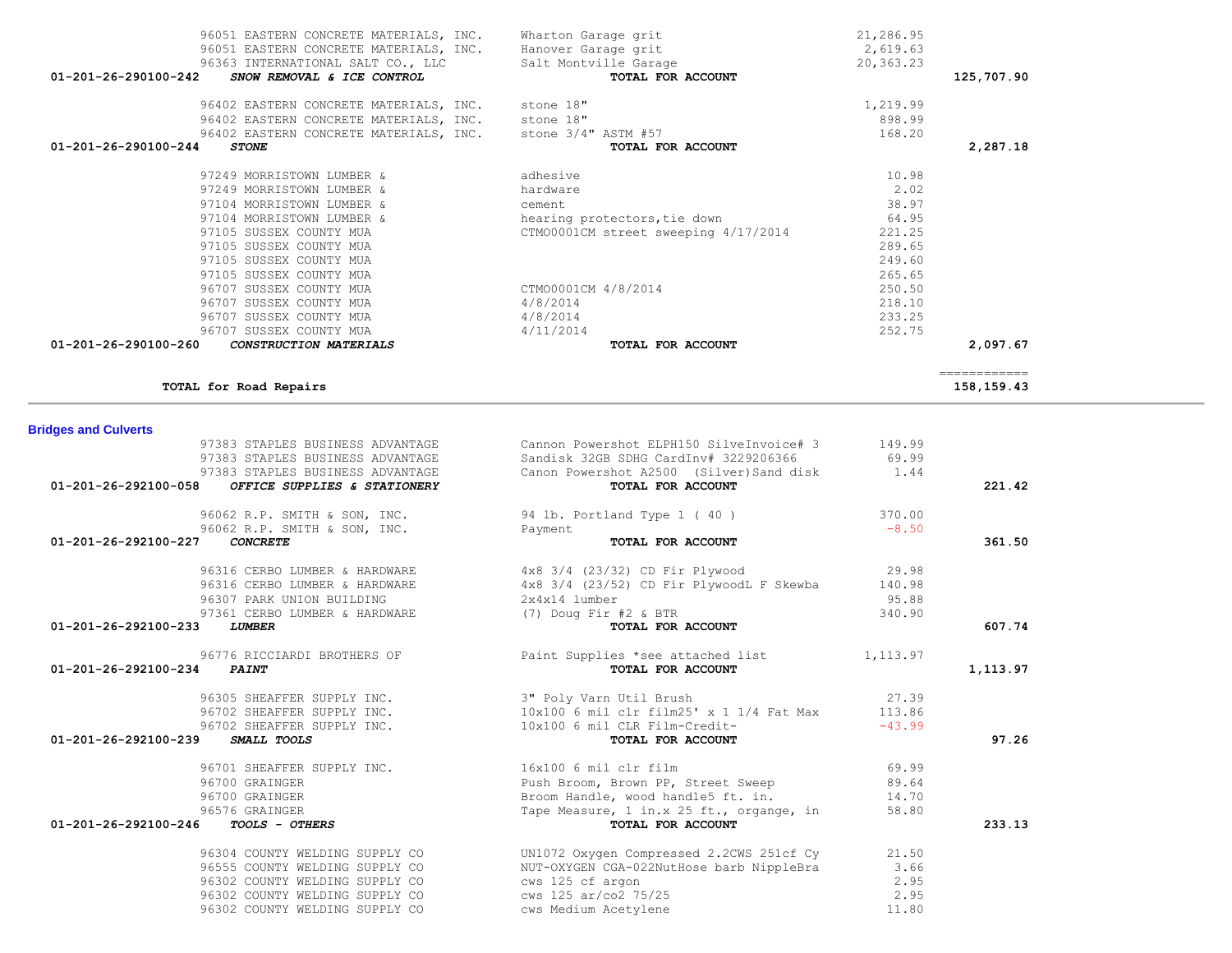| 96302 COUNTY WELDING SUPPLY CO<br>96302 COUNTY WELDING SUPPLY CO<br>01-201-26-292100-248<br>WELDING-OXYGEN-ACETYLENE ETC | cws 125 cf oxygen<br>cws 251 cf oxygen<br>TOTAL FOR ACCOUNT                                                                                                                                                                                      | 2.95<br>14.75    | 60.56                                 |  |
|--------------------------------------------------------------------------------------------------------------------------|--------------------------------------------------------------------------------------------------------------------------------------------------------------------------------------------------------------------------------------------------|------------------|---------------------------------------|--|
| 96564 GALETON GLOVES & SAFETY<br>96564 GALETON GLOVES & SAFETY<br>SAFETY ITEMS<br>01-201-26-292100-266                   | 6400-XL Knit Glvs Ltx Palm Mens Sz X-Lar 48.40<br>Freight<br>TOTAL FOR ACCOUNT                                                                                                                                                                   | 9.36             | 57.76                                 |  |
| TOTAL for Bridges and Culverts                                                                                           |                                                                                                                                                                                                                                                  |                  | ============<br>2,753.34              |  |
| <b>Shade Tree Commission</b>                                                                                             |                                                                                                                                                                                                                                                  |                  |                                       |  |
| 96532 KENVIL POWER EQUIPMENT, INC. B C Oil<br>01-201-26-300100-262 MACHINERY REPAIRS & PARTS                             | TOTAL FOR ACCOUNT                                                                                                                                                                                                                                | 482.55           | 482.55                                |  |
| TOTAL for Shade Tree Commission                                                                                          |                                                                                                                                                                                                                                                  |                  | $=$ = = = = = = = = = = = =<br>482.55 |  |
| <b>Buildings &amp; Grounds</b>                                                                                           |                                                                                                                                                                                                                                                  |                  |                                       |  |
| 97477 AC & R, INC                                                                                                        | RE: ICE MACHINE/ 02-18-14                                                                                                                                                                                                                        | 132.00           |                                       |  |
| 97477 AC & R, INC                                                                                                        | RE: ICE MACHINE - PM/ 03-11-14                                                                                                                                                                                                                   | 216.95           |                                       |  |
| 01-201-26-310100-044 EQUIPMENT SERVICE AGREEMENTS                                                                        | TOTAL FOR ACCOUNT                                                                                                                                                                                                                                |                  | 348.95                                |  |
| 97625 MONROE SYSTEMS FOR BUSINESS                                                                                        | RE: B&G/ 05/05/14<br>RE: OFFICE SUPPLIES/ 02-21-14<br>RE: OFFICE SUPPLIES/ 02-25-14<br>RE: OFFICE SUPPLIES/ 03-14-14<br>RE: OFFICE SUPPLIES/ 04-03-14<br>RE: OFFICE SUPPLIES/ 04-09-14<br>RE: OFFICE SUPPLIES/ 04-12-14<br>CREDIT MEMO/ 04-23-14 | 328.03           |                                       |  |
| 97623 STAPLES BUSINESS ADVANTAGE                                                                                         | RE: OFFICE SUPPLIES/ 02-21-14                                                                                                                                                                                                                    | 101.83           |                                       |  |
| 97623 STAPLES BUSINESS ADVANTAGE                                                                                         |                                                                                                                                                                                                                                                  | 65.52            |                                       |  |
| 97623 STAPLES BUSINESS ADVANTAGE                                                                                         |                                                                                                                                                                                                                                                  | 68.56            |                                       |  |
| 97623 STAPLES BUSINESS ADVANTAGE                                                                                         |                                                                                                                                                                                                                                                  | 132.72           |                                       |  |
| 97623 STAPLES BUSINESS ADVANTAGE                                                                                         |                                                                                                                                                                                                                                                  | 9.16             |                                       |  |
| 97623 STAPLES BUSINESS ADVANTAGE                                                                                         |                                                                                                                                                                                                                                                  | 379.77           |                                       |  |
| 97623 STAPLES BUSINESS ADVANTAGE<br>OFFICE SUPPLIES & STATIONERY<br>01-201-26-310100-058                                 | TOTAL FOR ACCOUNT                                                                                                                                                                                                                                | $-51.89$         | 1,033.70                              |  |
| 96654 CARROT-TOP INDUSTRIES INC                                                                                          | WO71251/ RE: B & G/ 01-17-14                                                                                                                                                                                                                     | 206.68           |                                       |  |
| 96654 CARROT-TOP INDUSTRIES INC<br>01-201-26-310100-098<br>OTHER OPERATING&REPAIR SUPPLY                                 | WO71486/ RE: B & G/ 01-30-14<br>TOTAL FOR ACCOUNT                                                                                                                                                                                                | 261.33           | 468.01                                |  |
|                                                                                                                          |                                                                                                                                                                                                                                                  |                  |                                       |  |
| 97469 FASTENAL COMPANY                                                                                                   | WO71407/ RE: WINTER GEAR/ 02-04-14                                                                                                                                                                                                               | 55.03            |                                       |  |
| 97474 WORK N WEAR STORE                                                                                                  | RE: WINTER GEAR/ 01-02-14                                                                                                                                                                                                                        | 756.00           |                                       |  |
| 97474 WORK N WEAR STORE                                                                                                  | WO71397/ RE: WINTER GEAR/ 02-20-14                                                                                                                                                                                                               | 2,673.00         |                                       |  |
| 01-201-26-310100-207<br>UNIFORM & CLOTHING ALLOWANCE                                                                     | TOTAL FOR ACCOUNT                                                                                                                                                                                                                                |                  | 3,484.03                              |  |
| 97478 COUNTY CONCRETE CORP.                                                                                              |                                                                                                                                                                                                                                                  | 248.60           |                                       |  |
| 97478 COUNTY CONCRETE CORP.                                                                                              | MORR02 RE: MASON - SHERIFF/ 02-08-14<br>RE: MASON - SHERIFF/ 02-10-14<br>RE: MASON - SHERIFF/ 02-10-14<br>RE: MASON - SHERIFF/ 02-11-14<br>RE: MASON - SHERIFF/ 02-11-14                                                                         | 31.00            |                                       |  |
| 97478 COUNTY CONCRETE CORP.                                                                                              |                                                                                                                                                                                                                                                  | 93.60            |                                       |  |
| 97478 COUNTY CONCRETE CORP.                                                                                              |                                                                                                                                                                                                                                                  | 47.50            |                                       |  |
| 97478 COUNTY CONCRETE CORP.                                                                                              | RE: MASON - SHERIFF/ 02-15-14                                                                                                                                                                                                                    | 23.80            |                                       |  |
| 97478 COUNTY CONCRETE CORP.                                                                                              | RE: MASON - CH/ 03-08-14                                                                                                                                                                                                                         | 91.54            |                                       |  |
| 97478 COUNTY CONCRETE CORP.<br>01-201-26-310100-223 BUILDING REPAIRS                                                     | RE: MASON - HOMELESS/ 02-08-14<br>TOTAL FOR ACCOUNT                                                                                                                                                                                              | 132.00           | 668.04                                |  |
|                                                                                                                          | WO71530/ RE: A&R/ 02-10-14                                                                                                                                                                                                                       |                  |                                       |  |
| 96743 RICCIARDI BROTHERS OF<br>96743 RICCIARDI BROTHERS OF                                                               | WO71571/ RE: A&R/ 02-21-14                                                                                                                                                                                                                       | 104.03<br>439.50 |                                       |  |
| 96743 RICCIARDI BROTHERS OF                                                                                              | WO71645/ RE: WARRANTS/ 03-03-14                                                                                                                                                                                                                  | 620.74           |                                       |  |
| 96743 RICCIARDI BROTHERS OF                                                                                              | WO71645/ RE: WARRANTS/ 03-04-14                                                                                                                                                                                                                  | 398.97           |                                       |  |
| 96743 RICCIARDI BROTHERS OF                                                                                              | W071645/ RE: WARRANTS/ 03-06-14                                                                                                                                                                                                                  | 27.99            |                                       |  |
| 96743 RICCIARDI BROTHERS OF                                                                                              | WO71653/ RE: CH/ 03-07-14                                                                                                                                                                                                                        | 265.16           |                                       |  |
| 01-201-26-310100-234 PAINT                                                                                               | TOTAL FOR ACCOUNT                                                                                                                                                                                                                                |                  | 1,856.39                              |  |
| 97436 GENERAL PLUMBING SUPPLY INC.                                                                                       | WO71755/ RE: B&G HILL/03-13-14                                                                                                                                                                                                                   | 6.68             |                                       |  |
| 97436 GENERAL PLUMBING SUPPLY INC.                                                                                       | WO71947/ RE: EXT SERV/ 04-02-14                                                                                                                                                                                                                  | 4.77             |                                       |  |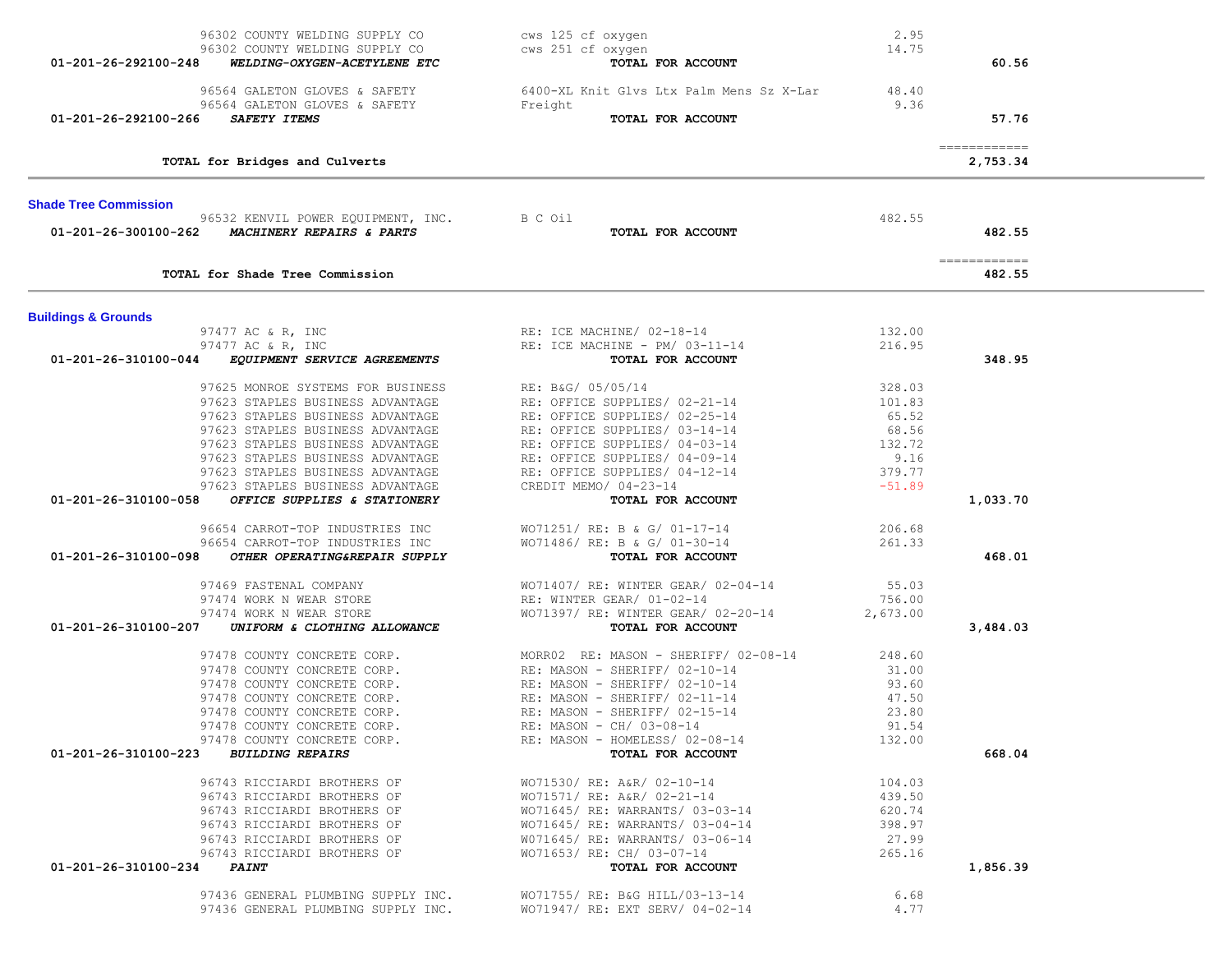| 96751 M.C. FARMS INC                | WO72002/ RE: CH/ 04-03-14 | 172.50 |
|-------------------------------------|---------------------------|--------|
| 96751 M.C. FARMS INC                | WO72002/ RE: CH/ 04-09-14 | 453.00 |
| 97473 GRASS ROOTS TURF PRODUCTS INC | RE: GRNDS MAINT/ 04-09-14 | 165.10 |

| 01-201-26-310100-242 SNOW REMOVAL & ICE CONTROL                                                                                                                                                                                     | 97473 GRASS ROOTS TURF PRODUCTS INC<br>2 SNOW REMOVAL & ICE CONTROL TOTAL FOR ACCOUNT<br>TOTAL FOR ACCOUNT | 10,542.60 |
|-------------------------------------------------------------------------------------------------------------------------------------------------------------------------------------------------------------------------------------|------------------------------------------------------------------------------------------------------------|-----------|
| 01-201-26-310100-242 SMW REWOVAL & TOP CONTROL (1970)<br>9716 MHz Security Locality (40 Control of the Security (2011)<br>9716 MHz Security Locality (40 Control of Active Control of Table 2011)<br>97176 MHz Security Locality (4 |                                                                                                            |           |
|                                                                                                                                                                                                                                     |                                                                                                            |           |
|                                                                                                                                                                                                                                     |                                                                                                            |           |
|                                                                                                                                                                                                                                     |                                                                                                            |           |
|                                                                                                                                                                                                                                     |                                                                                                            |           |
|                                                                                                                                                                                                                                     |                                                                                                            |           |
|                                                                                                                                                                                                                                     |                                                                                                            |           |
|                                                                                                                                                                                                                                     |                                                                                                            |           |
|                                                                                                                                                                                                                                     |                                                                                                            |           |
|                                                                                                                                                                                                                                     |                                                                                                            |           |
|                                                                                                                                                                                                                                     |                                                                                                            |           |
|                                                                                                                                                                                                                                     |                                                                                                            |           |
|                                                                                                                                                                                                                                     |                                                                                                            |           |
|                                                                                                                                                                                                                                     |                                                                                                            |           |
|                                                                                                                                                                                                                                     |                                                                                                            |           |
|                                                                                                                                                                                                                                     |                                                                                                            |           |
|                                                                                                                                                                                                                                     |                                                                                                            |           |
|                                                                                                                                                                                                                                     |                                                                                                            |           |
|                                                                                                                                                                                                                                     |                                                                                                            |           |
|                                                                                                                                                                                                                                     |                                                                                                            |           |
|                                                                                                                                                                                                                                     |                                                                                                            |           |
|                                                                                                                                                                                                                                     |                                                                                                            |           |
|                                                                                                                                                                                                                                     |                                                                                                            |           |
|                                                                                                                                                                                                                                     |                                                                                                            |           |
|                                                                                                                                                                                                                                     |                                                                                                            |           |
|                                                                                                                                                                                                                                     |                                                                                                            |           |
|                                                                                                                                                                                                                                     |                                                                                                            |           |
|                                                                                                                                                                                                                                     |                                                                                                            |           |
|                                                                                                                                                                                                                                     |                                                                                                            |           |
|                                                                                                                                                                                                                                     |                                                                                                            |           |
|                                                                                                                                                                                                                                     |                                                                                                            |           |
|                                                                                                                                                                                                                                     |                                                                                                            | 8,864.42  |

|   |       | 97436 GENERAL PLUMBING SUPPLY INC. |  | WΟ |
|---|-------|------------------------------------|--|----|
|   |       | 97436 GENERAL PLUMBING SUPPLY INC. |  | WΟ |
|   |       | 97436 GENERAL PLUMBING SUPPLY INC. |  | WΟ |
|   |       | 97436 GENERAL PLUMBING SUPPLY INC. |  | WО |
|   |       | 97436 GENERAL PLUMBING SUPPLY INC. |  | WО |
|   |       | 97436 GENERAL PLUMBING SUPPLY INC. |  | WΟ |
|   |       | 97436 GENERAL PLUMBING SUPPLY INC. |  | WΟ |
|   |       | 97427 GENERAL PLUMBING SUPPLY INC. |  | WΟ |
|   |       | 97427 GENERAL PLUMBING SUPPLY INC. |  | WО |
|   |       | 97427 GENERAL PLUMBING SUPPLY INC. |  | WО |
|   | 97427 | GENERAL PLUMBING SUPPLY INC.       |  | WО |
|   |       | 97427 GENERAL PLUMBING SUPPLY INC. |  | WО |
|   |       | 97427 GENERAL PLUMBING SUPPLY INC. |  | WΟ |
|   | 97427 | GENERAL PLUMBING SUPPLY INC.       |  | WО |
|   | 97427 | GENERAL PLUMBING SUPPLY INC.       |  | WΟ |
|   |       | 97475 KLEIZA ENTERPRISES INC       |  | RE |
| . |       |                                    |  |    |

| 97469 FASTENAL COMPANY WOTI407/RE: SALT/02-28-14 2,312.40<br>97473 GRASS ROOTS TURF PRODUCTS INC WOTI278/RE: SALT/01-10-14 5,260.80<br>97473 GRASS ROOTS TURF PRODUCTS INC WOTI278/RE: SALT/01-10-14 5,260.80<br><b>01-201-26-310100-242</b> | 342 SNOW REMOVAL 6 FOR CONTROL 1991 16 (1991-1114)<br>1991 ABLE SECULATIVE LOCARETIES<br>1991 AS ABLE SECULATIVE LOCARETIES<br>1991 AS ABLE SECULATIVE LOCARETIES<br>1991 AS ABLE SECULATIVE LOCARETIES<br>1991 AS ABRE SECULATIVE LOCA | 10,542.60 |
|----------------------------------------------------------------------------------------------------------------------------------------------------------------------------------------------------------------------------------------------|-----------------------------------------------------------------------------------------------------------------------------------------------------------------------------------------------------------------------------------------|-----------|
|                                                                                                                                                                                                                                              |                                                                                                                                                                                                                                         |           |
|                                                                                                                                                                                                                                              |                                                                                                                                                                                                                                         |           |
|                                                                                                                                                                                                                                              |                                                                                                                                                                                                                                         |           |
|                                                                                                                                                                                                                                              |                                                                                                                                                                                                                                         |           |
|                                                                                                                                                                                                                                              |                                                                                                                                                                                                                                         |           |
|                                                                                                                                                                                                                                              |                                                                                                                                                                                                                                         |           |
|                                                                                                                                                                                                                                              |                                                                                                                                                                                                                                         |           |
|                                                                                                                                                                                                                                              |                                                                                                                                                                                                                                         |           |
|                                                                                                                                                                                                                                              |                                                                                                                                                                                                                                         |           |
|                                                                                                                                                                                                                                              |                                                                                                                                                                                                                                         |           |
|                                                                                                                                                                                                                                              |                                                                                                                                                                                                                                         |           |
|                                                                                                                                                                                                                                              |                                                                                                                                                                                                                                         |           |
|                                                                                                                                                                                                                                              |                                                                                                                                                                                                                                         |           |
|                                                                                                                                                                                                                                              |                                                                                                                                                                                                                                         |           |
|                                                                                                                                                                                                                                              |                                                                                                                                                                                                                                         |           |
|                                                                                                                                                                                                                                              |                                                                                                                                                                                                                                         |           |
|                                                                                                                                                                                                                                              |                                                                                                                                                                                                                                         |           |
|                                                                                                                                                                                                                                              |                                                                                                                                                                                                                                         |           |
|                                                                                                                                                                                                                                              |                                                                                                                                                                                                                                         |           |
|                                                                                                                                                                                                                                              |                                                                                                                                                                                                                                         |           |
|                                                                                                                                                                                                                                              |                                                                                                                                                                                                                                         |           |
|                                                                                                                                                                                                                                              |                                                                                                                                                                                                                                         |           |
|                                                                                                                                                                                                                                              |                                                                                                                                                                                                                                         |           |
|                                                                                                                                                                                                                                              |                                                                                                                                                                                                                                         |           |
|                                                                                                                                                                                                                                              |                                                                                                                                                                                                                                         |           |
|                                                                                                                                                                                                                                              |                                                                                                                                                                                                                                         |           |
|                                                                                                                                                                                                                                              |                                                                                                                                                                                                                                         |           |
|                                                                                                                                                                                                                                              |                                                                                                                                                                                                                                         |           |
|                                                                                                                                                                                                                                              |                                                                                                                                                                                                                                         |           |
|                                                                                                                                                                                                                                              |                                                                                                                                                                                                                                         |           |
|                                                                                                                                                                                                                                              | 97472 MORRISTOWN LUMBER & $\overline{w}$ wo71406/RE: B & G/01-21-14 $\overline{w}$ 11.94                                                                                                                                                |           |
| 01-201-26-310100-249                                                                                                                                                                                                                         |                                                                                                                                                                                                                                         | 8.864.42  |

# 96932 BAYWAY LUMBER WO72013/ RE:SMALL TOOLS/ 04-11-14 253.88 96932 BAYWAY LUMBER WO72013/ RE:SMALL TOOLS/ 04-09-14 46.69  **01-201-26-310100-239** *SMALL TOOLS* **TOTAL FOR ACCOUNT 300.57**

| .                                   | the contract of the contract of the contract of the contract of the contract of the contract of the contract of |          |
|-------------------------------------|-----------------------------------------------------------------------------------------------------------------|----------|
| 01-201-26-310100-235 PIPES - OTHERS | TOTAL FOR ACCOUNT                                                                                               | 1,665.66 |
|                                     |                                                                                                                 | 150.00   |
|                                     | 97427 GENERAL PLUMBING SUPPLY INC. WO71658/RE: STOCK/04-25-14 48.57                                             |          |
|                                     | 97427 GENERAL PLUMBING SUPPLY INC. WO71658/ RE: STOCK/ 04-22-14                                                 | 29.79    |
|                                     | 97427 GENERAL PLUMBING SUPPLY INC. WO71658/RE: STOCK/04-15-14                                                   | 69.40    |
|                                     | 97427 GENERAL PLUMBING SUPPLY INC. WO71658/ RE: STOCK/ 04-11-14                                                 | 154.83   |
|                                     | 97427 GENERAL PLUMBING SUPPLY INC. WO71658/ RE: STOCK/ 04-10-14                                                 | 213.52   |
|                                     | 97427 GENERAL PLUMBING SUPPLY INC. WO71658/RE: STOCK/04-04-14 46.16                                             |          |
|                                     | 97427 GENERAL PLUMBING SUPPLY INC. WO71658/RE: STOCK/04-01-14                                                   | 264.56   |
|                                     | 97427 GENERAL PLUMBING SUPPLY INC. WO71658/RE: STOCK/04-01-14 129.99                                            |          |
|                                     | 97436 GENERAL PLUMBING SUPPLY INC. WO72083/ RE: WARRANTS/ 04-23-14 7.76                                         |          |
|                                     | 97436 GENERAL PLUMBING SUPPLY INC. WO72083/ RE: WARRANTS/ 04-21-14                                              | 205.01   |
|                                     | 97436 GENERAL PLUMBING SUPPLY INC. WO72083/RE: WARRANTS/04-16-14 142.05                                         |          |
|                                     | 97436 GENERAL PLUMBING SUPPLY INC. WO72069/RE: HOMELESS/04-15-14 28.00                                          |          |
|                                     | 97436 GENERAL PLUMBING SUPPLY INC. WO71646/RE: JDC/04-10-14 10.60                                               |          |
|                                     | 97436 GENERAL PLUMBING SUPPLY INC. WO71646/RE: PSTA/04-01-14 17.32                                              |          |
|                                     | 97436 GENERAL PLUMBING SUPPLY INC. WO71947/ RE: EXT SERV/ 04-02-14                                              | 27.65    |
|                                     |                                                                                                                 |          |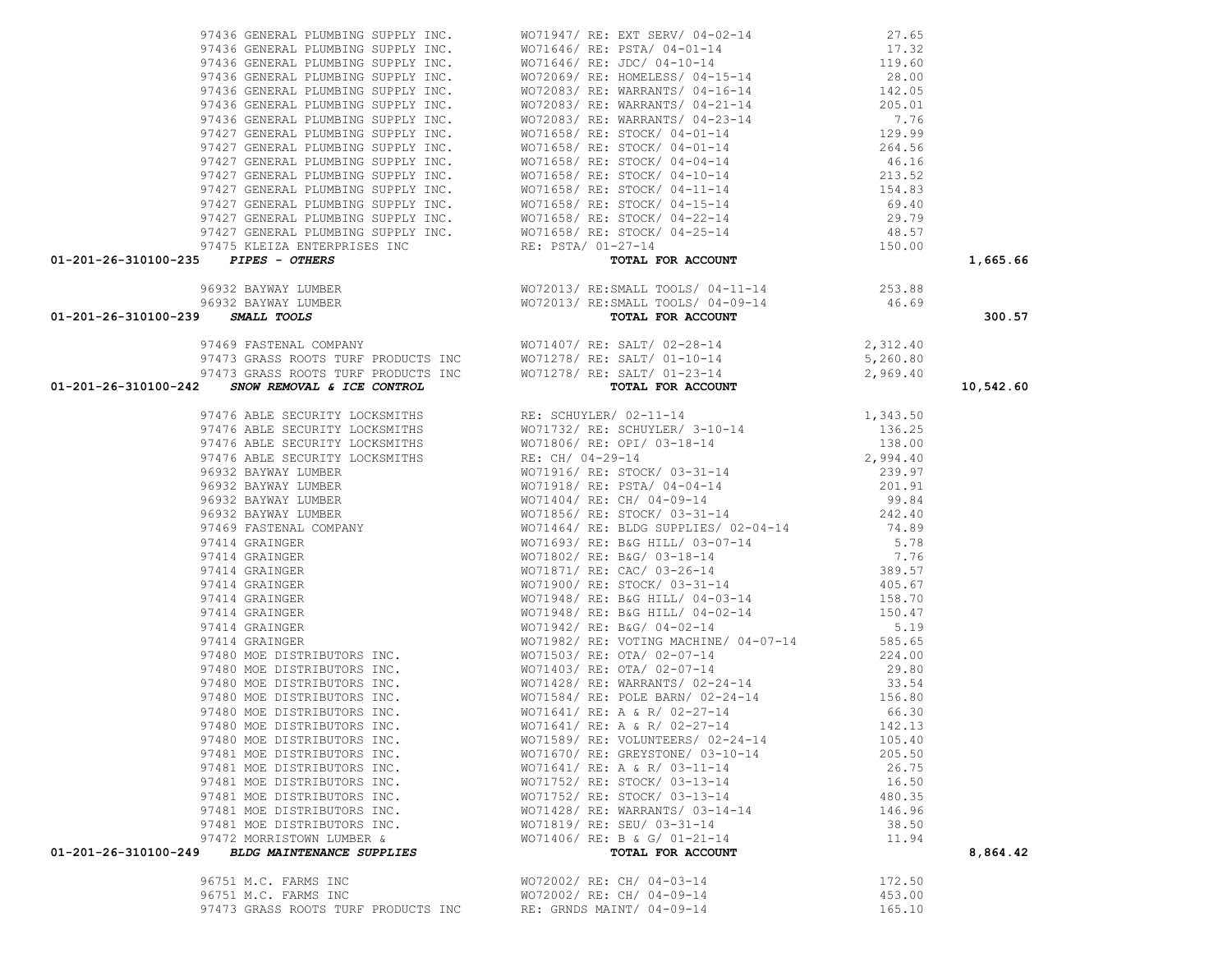| 96849 ARSENAULT ASSOCIATES DOSSIER USER GROUP BOB COOK TO ATTEND 96849 ARSENAULT ASSOCIATES DOSSIER USER GROUP MARK CARTER TO ATTEND 96849 ARSENAULT ASSOCIATES DOSSIER USER GROUP MARK CARTER TO ATTEND 397.50 |                                                                                                                                                                              |        |        |
|-----------------------------------------------------------------------------------------------------------------------------------------------------------------------------------------------------------------|------------------------------------------------------------------------------------------------------------------------------------------------------------------------------|--------|--------|
|                                                                                                                                                                                                                 | TOTAL FOR ACCOUNT                                                                                                                                                            |        | 795.00 |
|                                                                                                                                                                                                                 | 97455 STAPLES BUSINESS ADVANTAGE MARKER, PEN, POST IT, CORRECTION TAPE, YELLO 45.91                                                                                          |        |        |
|                                                                                                                                                                                                                 |                                                                                                                                                                              |        |        |
| 01-201-26-315100-058 OFFICE SUPPLIES & STATIONERY                                                                                                                                                               | 97455 STAPLES BUSINESS ADVANTAGE CHAIR MAT, FILE POCKET<br><b>B OFFICE SUPPLIES &amp; STATIONERY CHAIR MAT, FILE POCKET TOTAL FOR ACCOUNT</b>                                |        | 97.97  |
|                                                                                                                                                                                                                 | 96855 DEER PARK 311.89<br>0435051180 - 3/15/14 - 4/14-14<br>311.89                                                                                                           |        |        |
| 96879 MUNICIPAL CAPITAL CORP COPIER LEASE                                                                                                                                                                       |                                                                                                                                                                              | 151.52 |        |
|                                                                                                                                                                                                                 |                                                                                                                                                                              |        |        |
|                                                                                                                                                                                                                 |                                                                                                                                                                              |        |        |
|                                                                                                                                                                                                                 |                                                                                                                                                                              |        |        |
|                                                                                                                                                                                                                 |                                                                                                                                                                              |        |        |
|                                                                                                                                                                                                                 |                                                                                                                                                                              |        |        |
|                                                                                                                                                                                                                 |                                                                                                                                                                              |        |        |
|                                                                                                                                                                                                                 |                                                                                                                                                                              |        |        |
|                                                                                                                                                                                                                 |                                                                                                                                                                              |        |        |
|                                                                                                                                                                                                                 |                                                                                                                                                                              |        |        |
|                                                                                                                                                                                                                 |                                                                                                                                                                              |        |        |
|                                                                                                                                                                                                                 |                                                                                                                                                                              |        |        |
|                                                                                                                                                                                                                 |                                                                                                                                                                              |        |        |
|                                                                                                                                                                                                                 |                                                                                                                                                                              |        |        |
|                                                                                                                                                                                                                 |                                                                                                                                                                              |        |        |
|                                                                                                                                                                                                                 |                                                                                                                                                                              |        |        |
|                                                                                                                                                                                                                 | MILE SUPPLY CO.<br>94880 MSC INDUSTRIAL SUPPLY CO. WELDER GLOVES<br>האסטראט האפשר המשפט האמרים המשפט האמרה המשפט האמרה המשפט האמרה המשפט האמרה המשפט הוא המשפט האמרה המשפט ה |        |        |
|                                                                                                                                                                                                                 |                                                                                                                                                                              | 90.43  |        |
|                                                                                                                                                                                                                 |                                                                                                                                                                              | 79.00  |        |

| <b>Motor Services Center</b> |  |
|------------------------------|--|

| 97664 JERSEY PAPER PLUS INC<br>97433 TOMAR INDUSTRIES INC<br>WO71769/RE: B&G/03-24-14<br>4,417.66<br>2,042.70<br>97433 TOMAR INDUSTRIES INC<br>2 <b>JANITORIAL SUPPLIES</b> COMPUTES TO TRIMAGE OF THE RESOUNT<br>506.40<br>TOTAL FOR ACCOUNT<br>01-201-26-310100-252<br>97665 ELEVATOR MAINTENANCE CORP RE: SCHUYLER/ 05-05-14<br>420.00<br>97624 HANDI-LIFT SERVICE CO., INC. WO71644/ RE: REPAIR WHEELCHAIR ELEVATOR<br>3,893.50<br>97486 YORK MOTORS, INC. THE RESOLUTION OF MOTORS RESOLUTION RERAINST REPORT OF A SERVICE SERVICE SERVICE SERVICE SERVICE SERVICE SERVICE SERVICE SERVICE SERVICE SERVICE SERVICE SERVICE SERVICE SERVICE SERVICE SERVICE SERVI<br>97486 YORK MOTORS, INC. WO71887/RE: EQUIP RPR/04-09-14 402.00<br>MACHINERY REPAIRS & PARTS<br>01-201-26-310100-262<br>TOTAL FOR ACCOUNT<br>97280 BLEJWAS ASSOCIATES INC. WO71746/ RE: B&G HILL/ 03-19-14 875.10<br>97280 BLEJWAS ASSOCIATES INC. WO71746/RE: B&g HILL/ 04-04-14 1,908.80<br>97438 GENERAL PLUMBING SUPPLY INC. WO71993/ RE: CH/ 04-07-14<br>28.84<br>97438 GENERAL PLUMBING SUPPLY INC.<br>97438 GENERAL PLUMBING SUPPLY INC.<br>97271 WHITE & SHAUGER INC.<br>97271 WHITE & SHAUGER INC.<br>97271 WHITE & SHAUGER INC.<br>97271 WHITE & SHAUGER INC.<br>97271 WHITE & SHAUGER INC.<br>97271 WHITE & SHAUGER INC. WO72026/ RE: RANDOLPH TWR/ 04-11-14<br>79.92<br>97271 WHITE & SHAUGER INC. WO72082/ RE: PSTA/04-17-14<br>83.20<br>01-201-26-310100-264 HEAT & A/C<br>TOTAL FOR ACCOUNT |                               |  |           |
|-----------------------------------------------------------------------------------------------------------------------------------------------------------------------------------------------------------------------------------------------------------------------------------------------------------------------------------------------------------------------------------------------------------------------------------------------------------------------------------------------------------------------------------------------------------------------------------------------------------------------------------------------------------------------------------------------------------------------------------------------------------------------------------------------------------------------------------------------------------------------------------------------------------------------------------------------------------------------------------------------------------------------------------------------------------------------------------------------------------------------------------------------------------------------------------------------------------------------------------------------------------------------------------------------------------------------------------------------------------------------------------------------------------------------------------------------------------------------------------|-------------------------------|--|-----------|
|                                                                                                                                                                                                                                                                                                                                                                                                                                                                                                                                                                                                                                                                                                                                                                                                                                                                                                                                                                                                                                                                                                                                                                                                                                                                                                                                                                                                                                                                                   |                               |  |           |
|                                                                                                                                                                                                                                                                                                                                                                                                                                                                                                                                                                                                                                                                                                                                                                                                                                                                                                                                                                                                                                                                                                                                                                                                                                                                                                                                                                                                                                                                                   |                               |  |           |
|                                                                                                                                                                                                                                                                                                                                                                                                                                                                                                                                                                                                                                                                                                                                                                                                                                                                                                                                                                                                                                                                                                                                                                                                                                                                                                                                                                                                                                                                                   |                               |  |           |
|                                                                                                                                                                                                                                                                                                                                                                                                                                                                                                                                                                                                                                                                                                                                                                                                                                                                                                                                                                                                                                                                                                                                                                                                                                                                                                                                                                                                                                                                                   |                               |  | 6,966.76  |
|                                                                                                                                                                                                                                                                                                                                                                                                                                                                                                                                                                                                                                                                                                                                                                                                                                                                                                                                                                                                                                                                                                                                                                                                                                                                                                                                                                                                                                                                                   |                               |  |           |
|                                                                                                                                                                                                                                                                                                                                                                                                                                                                                                                                                                                                                                                                                                                                                                                                                                                                                                                                                                                                                                                                                                                                                                                                                                                                                                                                                                                                                                                                                   |                               |  |           |
|                                                                                                                                                                                                                                                                                                                                                                                                                                                                                                                                                                                                                                                                                                                                                                                                                                                                                                                                                                                                                                                                                                                                                                                                                                                                                                                                                                                                                                                                                   |                               |  |           |
|                                                                                                                                                                                                                                                                                                                                                                                                                                                                                                                                                                                                                                                                                                                                                                                                                                                                                                                                                                                                                                                                                                                                                                                                                                                                                                                                                                                                                                                                                   |                               |  |           |
|                                                                                                                                                                                                                                                                                                                                                                                                                                                                                                                                                                                                                                                                                                                                                                                                                                                                                                                                                                                                                                                                                                                                                                                                                                                                                                                                                                                                                                                                                   |                               |  |           |
|                                                                                                                                                                                                                                                                                                                                                                                                                                                                                                                                                                                                                                                                                                                                                                                                                                                                                                                                                                                                                                                                                                                                                                                                                                                                                                                                                                                                                                                                                   |                               |  |           |
|                                                                                                                                                                                                                                                                                                                                                                                                                                                                                                                                                                                                                                                                                                                                                                                                                                                                                                                                                                                                                                                                                                                                                                                                                                                                                                                                                                                                                                                                                   |                               |  | 5,152.09  |
|                                                                                                                                                                                                                                                                                                                                                                                                                                                                                                                                                                                                                                                                                                                                                                                                                                                                                                                                                                                                                                                                                                                                                                                                                                                                                                                                                                                                                                                                                   |                               |  |           |
|                                                                                                                                                                                                                                                                                                                                                                                                                                                                                                                                                                                                                                                                                                                                                                                                                                                                                                                                                                                                                                                                                                                                                                                                                                                                                                                                                                                                                                                                                   |                               |  |           |
|                                                                                                                                                                                                                                                                                                                                                                                                                                                                                                                                                                                                                                                                                                                                                                                                                                                                                                                                                                                                                                                                                                                                                                                                                                                                                                                                                                                                                                                                                   |                               |  |           |
|                                                                                                                                                                                                                                                                                                                                                                                                                                                                                                                                                                                                                                                                                                                                                                                                                                                                                                                                                                                                                                                                                                                                                                                                                                                                                                                                                                                                                                                                                   |                               |  |           |
|                                                                                                                                                                                                                                                                                                                                                                                                                                                                                                                                                                                                                                                                                                                                                                                                                                                                                                                                                                                                                                                                                                                                                                                                                                                                                                                                                                                                                                                                                   |                               |  |           |
|                                                                                                                                                                                                                                                                                                                                                                                                                                                                                                                                                                                                                                                                                                                                                                                                                                                                                                                                                                                                                                                                                                                                                                                                                                                                                                                                                                                                                                                                                   |                               |  |           |
|                                                                                                                                                                                                                                                                                                                                                                                                                                                                                                                                                                                                                                                                                                                                                                                                                                                                                                                                                                                                                                                                                                                                                                                                                                                                                                                                                                                                                                                                                   |                               |  |           |
|                                                                                                                                                                                                                                                                                                                                                                                                                                                                                                                                                                                                                                                                                                                                                                                                                                                                                                                                                                                                                                                                                                                                                                                                                                                                                                                                                                                                                                                                                   |                               |  |           |
|                                                                                                                                                                                                                                                                                                                                                                                                                                                                                                                                                                                                                                                                                                                                                                                                                                                                                                                                                                                                                                                                                                                                                                                                                                                                                                                                                                                                                                                                                   |                               |  |           |
|                                                                                                                                                                                                                                                                                                                                                                                                                                                                                                                                                                                                                                                                                                                                                                                                                                                                                                                                                                                                                                                                                                                                                                                                                                                                                                                                                                                                                                                                                   |                               |  |           |
|                                                                                                                                                                                                                                                                                                                                                                                                                                                                                                                                                                                                                                                                                                                                                                                                                                                                                                                                                                                                                                                                                                                                                                                                                                                                                                                                                                                                                                                                                   |                               |  | 3,968.83  |
| 97475 KLEIZA ENTERPRISES INC<br>RE: YOUTH SHELTER/ 11-26-13<br>150.00                                                                                                                                                                                                                                                                                                                                                                                                                                                                                                                                                                                                                                                                                                                                                                                                                                                                                                                                                                                                                                                                                                                                                                                                                                                                                                                                                                                                             |                               |  |           |
| 01-203-26-310100-235 (2013) PIPES - OTHERS<br>TOTAL FOR ACCOUNT                                                                                                                                                                                                                                                                                                                                                                                                                                                                                                                                                                                                                                                                                                                                                                                                                                                                                                                                                                                                                                                                                                                                                                                                                                                                                                                                                                                                                   |                               |  | 150.00    |
|                                                                                                                                                                                                                                                                                                                                                                                                                                                                                                                                                                                                                                                                                                                                                                                                                                                                                                                                                                                                                                                                                                                                                                                                                                                                                                                                                                                                                                                                                   | TOTAL for Buildings & Grounds |  | 46.260.65 |

 **01-201-26-310100-251** *GROUND MAINTENANCE SUPPLIES* **TOTAL FOR ACCOUNT 790.60**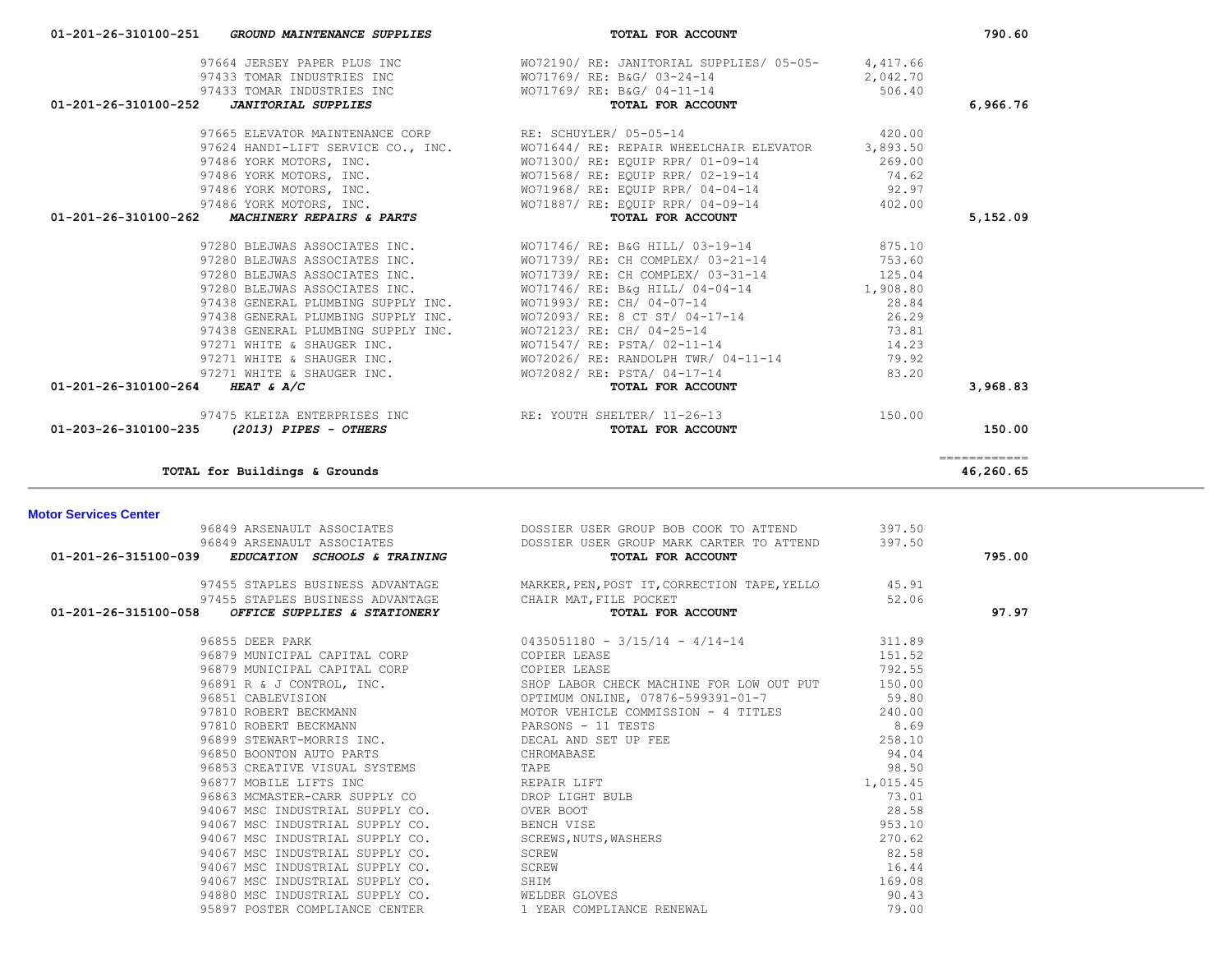|  | 96934 BEYER FORD                    |
|--|-------------------------------------|
|  | 96857 DOVER BRAKE & CLUTCH CO INC   |
|  | 96857 DOVER BRAKE & CLUTCH CO INC   |
|  | 96857 DOVER BRAKE & CLUTCH CO INC   |
|  | 96857 DOVER BRAKE & CLUTCH CO INC   |
|  | 96890 OUALITY AUTO GLASS, INC       |
|  | 96860 HOOVER TRUCK CENTERS INC      |
|  | 96860 HOOVER TRUCK CENTERS INC      |
|  | 96860 HOOVER TRUCK CENTERS INC      |
|  | 96892 RE-TRON TECHNOLOGIES INC.     |
|  | 96864 MID-ATLANTIC TRUCK CENTRE INC |
|  | 96864 MID-ATLANTIC TRUCK CENTRE INC |
|  | 96864 MID-ATLANTIC TRUCK CENTRE INC |
|  | 96864 MID-ATLANTIC TRUCK CENTRE INC |
|  | 96906 TRIUS, INC.                   |
|  | 96842 AIR BRAKE & EOUIPMENT         |

# 97457 TOMAR INDUSTRIES INC SPRAY BOTTLES

# 97452 PRAXAIR DISTRIBUTION C

# 94880 MSC INDUSTRIAL SUPPLY CO.

# $96856$  DEHART & SON, H.A. 96858 E. M. KUTZ INC 96858 E. M. KUTZ INC

# 96889 PLAINSMAN AUTO SUPPLY WR 97445 MCMASTER-CARR SUPPLY CO SC<br>97445 MCMASTER-CARR SUPPLY CO IN 97445 MCMASTER-CARR SUPPLY CO

# 96885 PETROCHOICE CONNECTED OIL

# 97461 AMERICAN WEAR INC. 97461 AMERICAN WEAR INC. UN 97461 AMERICAN WEAR INC.

| 01-201-26-315100-098 | OTHER OPERATING&REPAIR SUPPLY          | TOTAL FOR ACCOUNT                        |        |
|----------------------|----------------------------------------|------------------------------------------|--------|
|                      | 96896 SGS TESTCOM INC                  | MONTHLY INSPECTION MAINTENANCE APRIL 201 | 189.41 |
|                      | 97445 MCMASTER-CARR SUPPLY CO          | PTN                                      | 31.79  |
|                      | 97458 DAVID W. SCHAEFER SEPTIC SERVICE | WATER RECOVERY                           | 425.00 |
|                      | 97778 ROBERT COOK                      | PARKING RECIEPT                          | 11.00  |
|                      | 97778 ROBERT COOK                      | MOTOR VEHICLE COMMISSION - 2 TITLES      | 120.00 |
|                      |                                        |                                          |        |

| 97452 PRAXAIR DISTRIBUTION                                               | CYLINDER RENTAL                                                        | 277.50   |        |
|--------------------------------------------------------------------------|------------------------------------------------------------------------|----------|--------|
| $01-201-26-315100-248$ WELDING-OXYGEN-ACETYLENE ETC                      | TOTAL FOR ACCOUNT                                                      |          | 277.50 |
| 97457 TOMAR INDUSTRIES INC<br>$01-201-26-315100-252$ JANITORIAL SUPPLIES | SPRAY BOTTLE, TRIGGER, CLEANER, DEGREASER, 212.05<br>TOTAL FOR ACCOUNT |          | 212.05 |
| 96934 BEYER FORD                                                         | VEHICLE REPAIR (6-76)                                                  | 5,184.42 |        |
| 96857 DOVER BRAKE & CLUTCH CO INC                                        | SHOE, CAST KIT, CLVS, CHAMBER                                          | 600.00   |        |
| 96857 DOVER BRAKE & CLUTCH CO INC                                        | STUD                                                                   | 224.40   |        |
| 96857 DOVER BRAKE & CLUTCH CO INC                                        | CLVS                                                                   | 139.00   |        |
| 96857 DOVER BRAKE & CLUTCH CO INC                                        | DRUM, CAST, CAST KIT                                                   | 482.00   |        |
| 96890 QUALITY AUTO GLASS, INC                                            | WINDSHIELD (8-8)                                                       | 224.76   |        |
| 96860 HOOVER TRUCK CENTERS INC                                           | MOTOR ASY, STRUT, MODULE, GASKET, CLAMP                                | 3,796.64 |        |
| 96860 HOOVER TRUCK CENTERS INC                                           | CLAMP                                                                  | 70.44    |        |
| 96860 HOOVER TRUCK CENTERS INC                                           | ELEMENT                                                                | 99.45    |        |
| 96892 RE-TRON TECHNOLOGIES INC.                                          | BATTERY                                                                | 399.95   |        |
| 96864 MID-ATLANTIC TRUCK CENTRE INC                                      | ROTOR, PADS, CYLINDER, CALIPER                                         | 1,114.42 |        |
| 96864 MID-ATLANTIC TRUCK CENTRE INC                                      | PIN                                                                    | 74.72    |        |
| 96864 MID-ATLANTIC TRUCK CENTRE INC                                      | LIGHT                                                                  | 33.82    |        |
| 96864 MID-ATLANTIC TRUCK CENTRE INC                                      | BELT                                                                   | 45.36    |        |
| 96906 TRIUS, INC.                                                        | WATER PUMP                                                             | 1,665.00 |        |
| 96842 AIR BRAKE & EQUIPMENT                                              | SEAT                                                                   | 460.73   |        |

| 96856 DEHART & SON, H.A.<br>96858 E. M. KUTZ INC<br>96858 E. M. KUTZ INC | SNOW PLOW BLADE<br>SPRINGS, CASTER WHEEL<br>CASTER WHEEL | 1,173.27<br>4,040.42<br>1,284.88 |          |
|--------------------------------------------------------------------------|----------------------------------------------------------|----------------------------------|----------|
| 96858 E. M. KUTZ INC                                                     | CONE BEARING                                             | 1,124.20                         |          |
| 01-201-26-315100-241<br>SNOW PLOWING PARTS                               | TOTAL FOR ACCOUNT                                        |                                  | 7,622.77 |
| 94880 MSC INDUSTRIAL SUPPLY CO.                                          | STEEL                                                    | 188.58                           |          |
| 01-201-26-315100-243<br><i>STEEL</i>                                     | TOTAL FOR ACCOUNT                                        |                                  | 188.58   |
| 96903 STS TIRE & AUTO CENTERS                                            | TIRES                                                    | 220.22                           |          |
| 96903 STS TIRE & AUTO CENTERS                                            | TIRES                                                    | 111.53                           |          |
| 96903 STS TIRE & AUTO CENTERS                                            | TIRES                                                    | 461.55                           |          |
| 96903 STS TIRE & AUTO CENTERS                                            | TIRES                                                    | 413.40                           |          |
| 96903 STS TIRE & AUTO CENTERS                                            | TIRES                                                    | 549.56                           |          |
| 97444 INTER CITY TIRE                                                    | TIRES                                                    | 445.18                           |          |
| 97444 INTER CITY TIRE                                                    | TIRES                                                    | 1,633.08                         |          |
| 97456 STS TIRE & AUTO CENTERS                                            | TIRES                                                    | 498.64                           |          |
| 97456 STS TIRE & AUTO CENTERS                                            | TIRES                                                    | 210.76                           |          |
| 97456 STS TIRE & AUTO CENTERS                                            | TIRES                                                    | 370.40                           |          |
| 01-201-26-315100-245<br>TIRES                                            | TOTAL FOR ACCOUNT                                        |                                  | 4.914.32 |

| 97778 ROBERT COOK                                     | PARKING RECIEPT                          | 11.00    |          |
|-------------------------------------------------------|------------------------------------------|----------|----------|
| 97458 DAVID W. SCHAEFER SEPTIC SERVICE                | WATER RECOVERY                           | 425.00   |          |
| 97445 MCMASTER-CARR SUPPLY CO                         | PIN                                      | 31.79    |          |
| 96896 SGS TESTCOM INC                                 | MONTHLY INSPECTION MAINTENANCE APRIL 201 | 189.41   |          |
| 01-201-26-315100-098<br>OTHER OPERATING&REPAIR SUPPLY | TOTAL FOR ACCOUNT                        |          | 5,720.58 |
| 97461 AMERICAN WEAR INC.                              | UNIFORMS                                 | 194.76   |          |
| 97461 AMERICAN WEAR INC.                              | UNIFORMS                                 | 194.76   |          |
| 97461 AMERICAN WEAR INC.                              | UNIFORMS & MATS                          | 249.55   |          |
| 01-201-26-315100-207 UNIFORM & CLOTHING ALLOWANCE     | TOTAL FOR ACCOUNT                        |          | 639.07   |
| 96885 PETROCHOICE                                     | OIL AND LUBRICATS                        | 1,200.18 |          |
| 01-201-26-315100-232<br>LUBRICANTS & ANTI FREEZE      | TOTAL FOR ACCOUNT                        |          | 1,200.18 |
| 96889 PLAINSMAN AUTO SUPPLY                           | WRENCH                                   | 85.67    |          |
| 97445 MCMASTER-CARR SUPPLY CO                         | SCREWDRIVER SET                          | 39.69    |          |
| 97445 MCMASTER-CARR SUPPLY CO                         | INLINE PUMP                              | 74.11    |          |
| 01-201-26-315100-239<br><i>SMALL TOOLS</i>            | TOTAL FOR ACCOUNT                        |          | 199.47   |
| $0.0050$ DEUADE CONT U.A.                             | C                                        | 1 173 37 |          |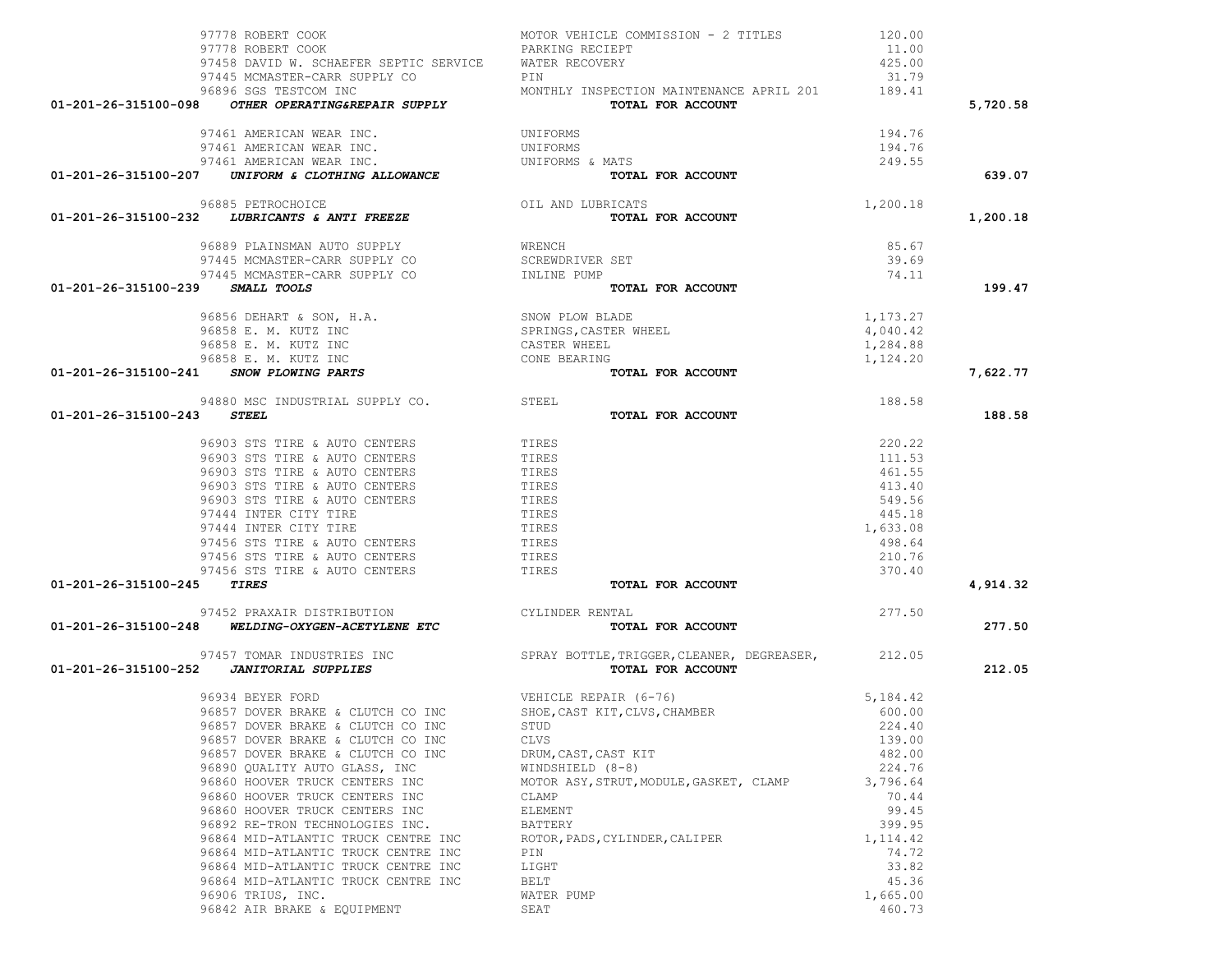96893 ROUTE 23 AUTOMALL LLC BEARING, SPRING BEARING 14.35

 97465 DOVER BRAKE & CLUTCH CO INC CAM KIT 12.37 97465 DOVER BRAKE & CLUTCH CO INC AUTO SLACK 184.00 97465 DOVER BRAKE & CLUTCH CO INC AUTO SLACK 368.00 97465 DOVER BRAKE & CLUTCH CO INC PIN PIN 24.24 97465 DOVER BRAKE & CLUTCH CO INC CREDIT -380.00 97447 MODERN HANDLING EQUIPMENT WATER PUMP, BELT, THERMOSTAT, GASKET 161.79 97446 MID-ATLANTIC TRUCK CENTRE INC TANK, STRAP 1,415.63  **01-201-26-315100-261** *SPARE PARTS FOR EQUIPMENT* **TOTAL FOR ACCOUNT 20,425.06** 96875 MORRISTOWN AUTO BODY INC TOWING (V782CG) 176.75 96890 QUALITY AUTO GLASS, INC WINDSHIELD (12-2) 290.78 96890 QUALITY AUTO GLASS, INC WINDSHIELD (12-19) 203.28 96898 SMITH MOTOR CO., INC. MOTOR ASY 60.62 96898 SMITH MOTOR CO., INC. KEY 176.22 96898 SMITH MOTOR CO., INC. CREDIT CORPORATION CREDIT AND CREDIT CONSIDERING A SAMPLE OF A SAMPLE OF A SAMPLE OF A SAMPLE OF A SAMPLE OF A SAMPLE OF A SAMPLE OF A SAMPLE OF A SAMPLE OF A SAMPLE OF A SAMPLE OF A SAMPLE OF A 96843 ARCOLA SALES & SERVICE CORP VEHICLE REPAIR (11-21) 313.55 96854 D&B AUTO SUPPLY NUT,FILTER,BATTERY,PADS,ROTOR, GROMMET,C 611.74 96854 D&B AUTO SUPPLY THE ROSE, BUR SET, BRAKLEEN, TIE ROD 502.27 96854 D&B AUTO SUPPLY SENSA-TRAC,IDBAR,FILTER,ROTOR, PAD 434.92 96854 D&B AUTO SUPPLY ALTERNATOR,BULB 182.56 96854 D&B AUTO SUPPLY FILTER, TRANS FLUID, FILTER 112.99 96854 D&B AUTO SUPPLY ABS SENSOR, PCV VALVE 101.94 96854 D&B AUTO SUPPLY FILTER,CCSP,SPARK PLUG,COIL, PADS,21MM 1 275.01 96854 D&B AUTO SUPPLY CREDIT CREDIT 96854 D&B AUTO SUPPLY CREDIT CREDIT CREDIT 96854 D&B AUTO SUPPLY CREDIT CREDIT 96889 PLAINSMAN AUTO SUPPLY BAR PUMP,UJOINT,FILTER,SEAL, THREAD LOCK 137.23 96889 PLAINSMAN AUTO SUPPLY TUBING,CONNECTOR,RACK PINION, HOSE,TENSI 360.06 96889 PLAINSMAN AUTO SUPPLY FLASHER 30.98 96889 PLAINSMAN AUTO SUPPLY TERMINAL, HOSE, B FLUID, HOSE, SWITCH 128.54 96889 PLAINSMAN AUTO SUPPLY GAUGE, WHIP HOSE 68.50 96889 PLAINSMAN AUTO SUPPLY CABLE,HOLDER KIT,ROTOR,BOLT, HOLD DOWN 226.43 96889 PLAINSMAN AUTO SUPPLY LAMP,HOLDER KIT,UBOLT,SENSOR, BATTERY,AL 830.00 96889 PLAINSMAN AUTO SUPPLY GASKET SET,SOCKET,CYLINDER, SHOES,MAXI P 139.76 96905 SUMMIT TRANSMISSION BRAKE TRANS REPAIR (5-36) 858.15 96905 SUMMIT TRANSMISSION BRAKE TRANS (10-19) TRANS (10-19) 97462 BEYER FORD VEHICLE REPAIR (11-5) 56.25 97463 BEYER CHRYSLER JEEP VEHICLE REPAIR (12-23) 427.00 er 13.69 BEYER CHRYSLER JEEP GASKET GASKET 97464 D&B AUTO SUPPLY ALTERNATOR,NUT,FILTER,LAMP,ALARM,SPARK P 432.98 97464 D&B AUTO SUPPLY HOSE,CLAMP,SENSOR,CONDENSOR, MAT 208.45 97464 D&B AUTO SUPPLY GREASE,FRESHENER,FILTER,BELT, LAMP,ALTER 335.61 97464 D&B AUTO SUPPLY TIE ROD,SEAL,FUNNEL,MAXIPACK, SENSOR,PIP 376.77 97464 D&B AUTO SUPPLY SENSOR SENSOR SENSOR 73.59 97464 D&B AUTO SUPPLY COMPRESSOR,SENSOR,PLUG,WIRE, FILTER 325.19 97464 D&B AUTO SUPPLY BRAKE HOSE, CLAIPER, PAD, FILTER, COIL, FILT 367.00 97464 D&B AUTO SUPPLY CREDIT CREDIT CREDIT  $97464$  D&B AUTO SUPPLY  $-27.50$  $97464$  D&B AUTO SUPPLY  $-27.50$  $97464$  D&B AUTO SUPPLY  $-41.67$ 97464 D&B AUTO SUPPLY CREDIT CREDIT 97466 FLEMINGTON BUICK CHEVROLET ABSORBER 193.15 96859 FLEMINGTON BUICK CHEVROLET REMANUFACT 729.88 96859 FLEMINGTON BUICK CHEVROLET HANDLE 30.62

96842 AIR BRAKE & EQUIPMENT DRUM DRUM DRUM 1,571.00 96842 AIR BRAKE & EQUIPMENT WIPER BLADE 180.00 96852 CLIFFSIDE BODY CORP ROTARY SWITCH 35.29 96862 JESCO INC. SWITCH,LOWER PART 169.50 96862 JESCO INC. FIELD KIT 272.88 97453 RE-TRON TECHNOLOGIES INC. BATTERY 438.20 96907 WEST CHESTER MACHINERY AND LIGHT BRACKET 204.27 97465 DOVER BRAKE & CLUTCH CO INC SHOE, KIT, CLEVIS, AUTO SLACK 1, 132.78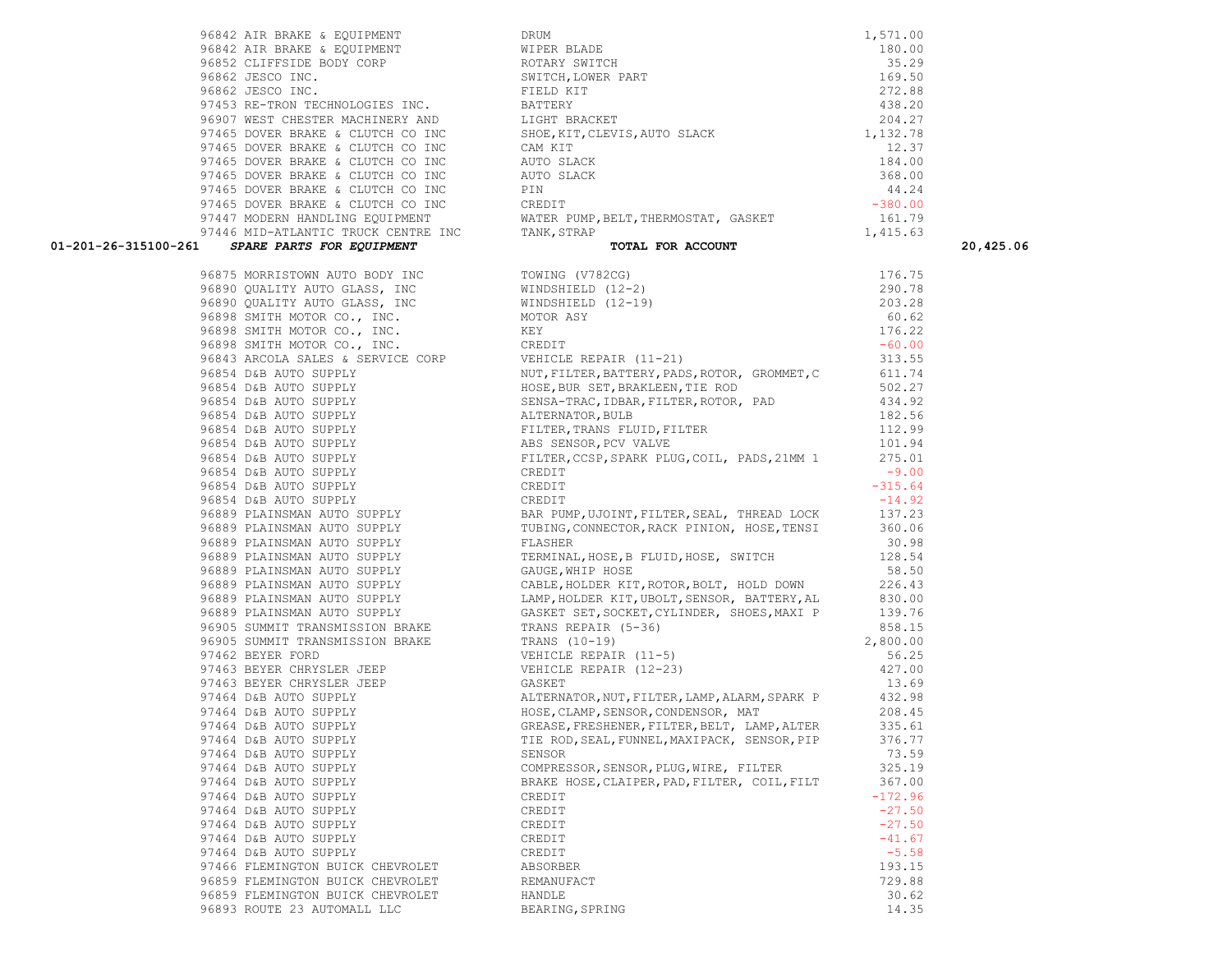| 01-201-26-320100-051<br><i>LEGAL</i>                    | TOTAL FOR ACCOUNT                        |        | 200.16 |
|---------------------------------------------------------|------------------------------------------|--------|--------|
| 97628 STAPLES BUSINESS ADVANTAGE                        | Misc. Office Supplies                    | 22.99  |        |
| 97628 STAPLES BUSINESS ADVANTAGE                        | WD My Passport Ultra 1TB HD              | 280.77 |        |
| 97628 STAPLES BUSINESS ADVANTAGE                        | Jetflash760 32GB USB3 Drive              | 55.48  |        |
| 97628 STAPLES BUSINESS ADVANTAGE                        | Misc. Office Supplies                    | 47.51  |        |
| 97434 DEER PARK                                         | Spring Water 3/1/14 - 3/31/14 Acct # 84  | 138.10 |        |
| 01-201-26-320100-058<br>OFFICE SUPPLIES & STATIONERY    | TOTAL FOR ACCOUNT                        |        | 544.85 |
| 97627 JEFFREY DONNELLY                                  | Reimb. for food - Airspray 5/6/14        | 29.02  |        |
| 97758 ROGER ARMSTRONG                                   | Reimb. for food for airspray 5/6/14      | 121.18 |        |
| 97759 WILLIAM MOTT                                      | Reimb. for food for airspray 5/7/14      | 71.54  |        |
| 96871 AMERICAN WEAR INC.                                | Clean Uniforms 4-3-14                    | 41.16  |        |
| 96871 AMERICAN WEAR INC.                                | Clean Uniforms 4-10-14                   | 41.16  |        |
| 96871 AMERICAN WEAR INC.                                | Clean Uniforms 4-17-14                   | 41.16  |        |
| 96871 AMERICAN WEAR INC.                                | Clean Uniforms 4-24-14                   | 41.16  |        |
| 01-201-26-320100-084<br>OTHER OUTSIDE SERVICES          | TOTAL FOR ACCOUNT                        |        | 386.38 |
| 96939 ALL COUNTY RENTAL CENTER                          | Pickup bocy # STI0000-350-3504 6.72      |        |        |
| 96939 ALL COUNTY RENTAL CENTER                          | Hose # STI1124-358-7700                  | 15.84  |        |
| 96939 ALL COUNTY RENTAL CENTER                          | Hose 52MM - 2 1/16 # STI1122-358-7705    | 1.38   |        |
| 96939 ALL COUNTY RENTAL CENTER                          | 33RMC3 72E Chain Loop # STI3662-005-007  | 57.60  |        |
| 96939 ALL COUNTY RENTAL CENTER                          | 1 Gallon Optimol Mix # MST1.8            | 84.00  |        |
| 96376 MCMASTER-CARR SUPPLY CO                           | Extreme -traction Abrasive Antislip Tape | 30.70  |        |
| 96376 MCMASTER-CARR SUPPLY CO                           | Alum oxide Bench & Pedestal Granding Whe | 16.62  |        |
| 01-201-26-320100-098<br>OTHER OPERATING & REPAIR SUPPLY | TOTAL FOR ACCOUNT                        |        | 212.86 |
| 97145 ADAPCO, INC.                                      | BVA 2 Larvicide Oil (55 gallon drum)     | 624.80 |        |
| 97790 STAR LEDGER                                       | XMORR3200900 ULV Spray Notice 4/25/14    | 121.80 |        |
| 97536 ADAPCO, INC.                                      | BVA 2 (55 Gallon Drum)                   | 624.80 |        |

97626 DAILY RECORD **Acct #70021874 ULV Public Notice 2014 -** 66.72 97626 DAILY RECORD **Accle** 70021874 ULV Public Notice 2014 4/ 66.72 98340 DAILY RECORD ULV Public Notice 2014 5/15/14 66.72

## **Mosquito Extermination**

**TOTAL for Motor Services Center 60,604.98**

============

| 01-201-26-315100-291 | <b>VEHICLE REPAIRS</b>                          | TOTAL FOR ACCOUNT                                                              |              | 18,312.43 |
|----------------------|-------------------------------------------------|--------------------------------------------------------------------------------|--------------|-----------|
|                      | 97451 PLAINSMAN AUTO SUPPLY                     | FILTER, JACK, CHARGER, STABILIZER, OIL                                         | 654.30       |           |
|                      |                                                 | 97451 PLAINSMAN AUTO SUPPLY RIVET, WHEEL WEIGHT, BATTERY                       | 120.38       |           |
|                      | 97451 PLAINSMAN AUTO SUPPLY                     | CREDIT                                                                         | $-76.40$     |           |
|                      | 97451 PLAINSMAN AUTO SUPPLY                     | BELT, TENSIONER ASY, TIE ROD END, GAS CAP,                                     | 213.25       |           |
|                      | 97451 PLAINSMAN AUTO SUPPLY                     | TIE ROD END, HOSE, ROTOR, PADS, DISTILLED W                                    | 205.19       |           |
|                      |                                                 | 97451 PLAINSMAN AUTO SUPPLY DISC BRAKE, TUBE, SPARK PLUG, CALIPER, PAD, 315.56 |              |           |
|                      | 97451 PLAINSMAN AUTO SUPPLY                     | SOCKET                                                                         | 8.58         |           |
|                      | 97451 PLAINSMAN AUTO SUPPLY                     | SENSOR                                                                         | 51.06        |           |
|                      | 96861 JASPER ENGINE & TRANSMISSIONS CREDIT      |                                                                                | $-1, 250.00$ |           |
|                      | 96861 JASPER ENGINE & TRANSMISSIONS             | 5.4/330 V8 FORD                                                                | 4,960.00     |           |
|                      | 96904 SUBARU OF MORRISTOWN BEGULATOR, HOSE      |                                                                                | 105.66       |           |
|                      | 96904 SUBARU OF MORRISTOWN GASKET, PIPE, HOSE   |                                                                                | 277.13       |           |
|                      | 96893 ROUTE 23 AUTOMALL LLC NE ANN THE RAKE LI  |                                                                                | 55.61        |           |
|                      | 96893 ROUTE 23 AUTOMALL LLC                     | BRACKET                                                                        | 22.47        |           |
|                      | 96893 ROUTE 23 AUTOMALL LLC                     | SENSOR                                                                         | 281.07       |           |
|                      | 96893 ROUTE 23 AUTOMALL LLC                     | SENSOR                                                                         | 93.69        |           |
|                      | 96893 ROUTE 23 AUTOMALL LLC                     | SENSOR, LAMP                                                                   | 18.58        |           |
|                      | 96893 ROUTE 23 AUTOMALL LLC WIRING ASY. BRACKET |                                                                                | 104.02       |           |
|                      | 96893 ROUTE 23 AUTOMALL LLC KIT-TRAILER         |                                                                                | 36.57        |           |
|                      | 96893 ROUTE 23 AUTOMALL LLC                     | SWITCH                                                                         | 16.78        |           |
|                      | 96893 ROUTE 23 AUTOMALL LLC                     | FILTER                                                                         | 57.72        |           |
|                      | 96893 ROUTE 23 AUTOMALL LLC                     | HORN ASY                                                                       | 74.20        |           |
|                      | 96893 ROUTE 23 AUTOMALL LLC                     | SOCKET, LAMP                                                                   | 44.97        |           |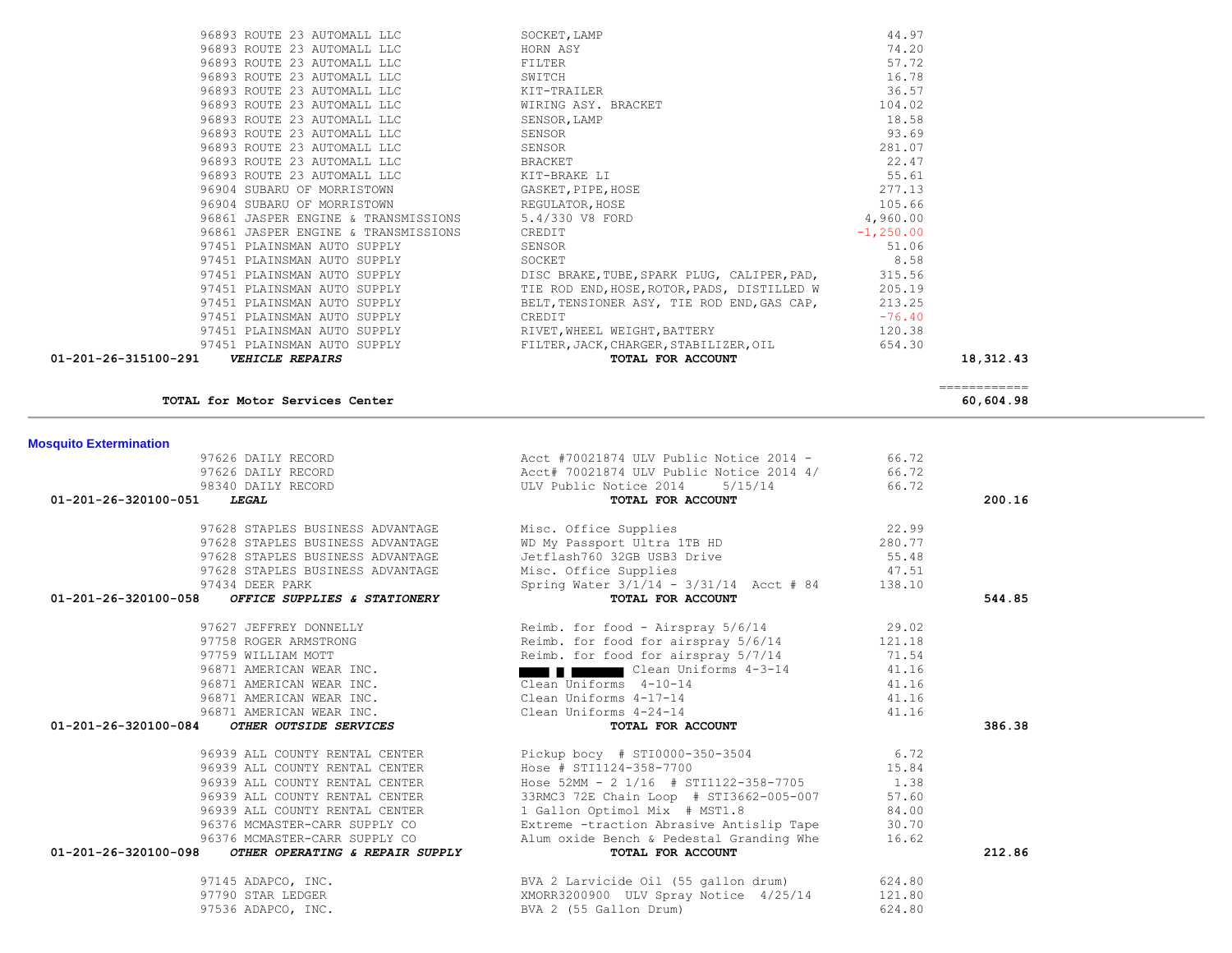| 97628 STAPLES BUSINESS ADVANTAGE<br>97628 STAPLES BUSINESS ADVANTAGE<br>01-201-26-320100-249<br><b>BLDG MAINTENANCE SUPPLIES</b> | CFold Towels<br>Croid Towels<br>Bath Tissue, towels, spoons & forks<br><b>TOTAL FOR ACCOUNT</b>                                                                                                                                                                                          | 22.14<br>97.67 | 119.81   |
|----------------------------------------------------------------------------------------------------------------------------------|------------------------------------------------------------------------------------------------------------------------------------------------------------------------------------------------------------------------------------------------------------------------------------------|----------------|----------|
| 96429 STRONGWEAR GARMENT CORP                                                                                                    | T-shirts Medium<br>T-shirts Medium<br>T-shirts - large<br>T-shirts - XLarge<br>T-shirts - 2XLarge<br>T-shirts - 4XLarge<br># 220-0<br>G160 - boxes<br>G122 - boxes<br>C600PB<br>Shipping and Handling<br>Clean Uniforms 4-3-14<br>Clean Uniforms 4-10-14<br>Clean Uniforms 4-10-14<br>Cl | 170.00         |          |
| 96429 STRONGWEAR GARMENT CORP                                                                                                    |                                                                                                                                                                                                                                                                                          | 170.00         |          |
| 96429 STRONGWEAR GARMENT CORP                                                                                                    |                                                                                                                                                                                                                                                                                          | 170.00         |          |
| 96429 STRONGWEAR GARMENT CORP                                                                                                    |                                                                                                                                                                                                                                                                                          | 367.50         |          |
| 96429 STRONGWEAR GARMENT CORP                                                                                                    |                                                                                                                                                                                                                                                                                          | 135.00         |          |
| 96036 THE OLYMPIC GLOVE & SAFETY CO.                                                                                             |                                                                                                                                                                                                                                                                                          | 120.00         |          |
| 96036 THE OLYMPIC GLOVE & SAFETY CO.                                                                                             |                                                                                                                                                                                                                                                                                          | 10.00          |          |
| 96036 THE OLYMPIC GLOVE & SAFETY CO.                                                                                             |                                                                                                                                                                                                                                                                                          | 13.00          |          |
| 96036 THE OLYMPIC GLOVE & SAFETY CO.                                                                                             |                                                                                                                                                                                                                                                                                          | 20.00          |          |
| 96036 THE OLYMPIC GLOVE & SAFETY CO.                                                                                             |                                                                                                                                                                                                                                                                                          | 15.00          |          |
| 96871 AMERICAN WEAR INC.                                                                                                         |                                                                                                                                                                                                                                                                                          | 41.16          |          |
| 96871 AMERICAN WEAR INC.                                                                                                         |                                                                                                                                                                                                                                                                                          | 41.16          |          |
| 96871 AMERICAN WEAR INC.                                                                                                         | Clean Uniforms 4-17-14                                                                                                                                                                                                                                                                   | 41.16          |          |
| 96871 AMERICAN WEAR INC.                                                                                                         | Clean Uniforms 4-24-14                                                                                                                                                                                                                                                                   | 41.16          |          |
| 96376 MCMASTER-CARR SUPPLY CO                                                                                                    | Plastic Scoop, Autoclavable, Polypropyle                                                                                                                                                                                                                                                 | 49.14          |          |
| 96376 MCMASTER-CARR SUPPLY CO                                                                                                    | Epdm Rubber Cord, 7/16" Diameter, 100' L                                                                                                                                                                                                                                                 | 63.00          |          |
| 96376 MCMASTER-CARR SUPPLY CO                                                                                                    | Galv Hooks for 7/16" dia Epdm Rubber Cor                                                                                                                                                                                                                                                 | 11.86          |          |
| 96376 MCMASTER-CARR SUPPLY CO                                                                                                    | Puncture Resistant Boot and Shoe Insole,                                                                                                                                                                                                                                                 |                |          |
|                                                                                                                                  |                                                                                                                                                                                                                                                                                          | 58.00          |          |
| 96376 MCMASTER-CARR SUPPLY CO                                                                                                    | Sure-grip Light Duty Work Glove with gri                                                                                                                                                                                                                                                 | 11.52          |          |
| 96376 MCMASTER-CARR SUPPLY CO                                                                                                    | Shipping and Handling                                                                                                                                                                                                                                                                    | 9.00           |          |
| 97629 MCMASTER-CARR SUPPLY CO                                                                                                    | Chemical Resistan PVC/olyurethane Work B                                                                                                                                                                                                                                                 | 29.86          |          |
| 97629 MCMASTER-CARR SUPPLY CO                                                                                                    | Chemical Resistant PVC/Polyurethane Work                                                                                                                                                                                                                                                 | 29.86          |          |
| 97629 MCMASTER-CARR SUPPLY CO                                                                                                    | Chemical Resistant PVC/Polyurethane Work                                                                                                                                                                                                                                                 | 59.72          |          |
| 97629 MCMASTER-CARR SUPPLY CO                                                                                                    | Disposabel Alkaline Battery, size AA, pa                                                                                                                                                                                                                                                 | 16.74          |          |
| 97629 MCMASTER-CARR SUPPLY CO                                                                                                    | Stanley Utility Knife, #10-779 with retr                                                                                                                                                                                                                                                 | 28.38          |          |
| 97629 MCMASTER-CARR SUPPLY CO<br>01-201-26-320100-258<br><i>EQUIPMENT</i>                                                        | Estimated shipping & handling<br>TOTAL FOR ACCOUNT                                                                                                                                                                                                                                       | 9.12           | 1,731.34 |
| 97146 ONE SOURCE OF NEW JERSEY LLC                                                                                               | 22-18 GA. Butt Heat Shrink Terminals #                                                                                                                                                                                                                                                   | 24.40          |          |
| 97146 ONE SOURCE OF NEW JERSEY LLC                                                                                               | 16-14 GA. Butt Heat Shrink Terminals # D                                                                                                                                                                                                                                                 | 24.40          |          |
| 97146 ONE SOURCE OF NEW JERSEY LLC                                                                                               | 7 1/4 Nylon Cable Tie - Black #D9629                                                                                                                                                                                                                                                     | 6.70           |          |
| 97146 ONE SOURCE OF NEW JERSEY LLC                                                                                               |                                                                                                                                                                                                                                                                                          | 9.40           |          |
| 97146 ONE SOURCE OF NEW JERSEY LLC                                                                                               | 1/4-20 USS Elastic Stop Nut #01889<br>3/8 USS Flat Washer #00369                                                                                                                                                                                                                         | 8.30           |          |
| 97146 ONE SOURCE OF NEW JERSEY LLC                                                                                               | Electic Tape - 3M Highland - Sleeve/10 #                                                                                                                                                                                                                                                 | 38.17          |          |
| 97146 ONE SOURCE OF NEW JERSEY LLC                                                                                               | Shipping Charge                                                                                                                                                                                                                                                                          | 12.50          |          |
| 96368 LAWSON PRODUCTS LLC                                                                                                        | Aerosol Nut & Bolt Open & Shut # DA6152                                                                                                                                                                                                                                                  | 63.54          |          |
| 96368 LAWSON PRODUCTS LLC                                                                                                        | 11.75 Nylon Cable Ties Case of 100 # 94                                                                                                                                                                                                                                                  | 19.60          |          |
| 96368 LAWSON PRODUCTS LLC                                                                                                        | 8.0 Nylon Cable Ties Case of 100 # 9461                                                                                                                                                                                                                                                  | 9.30           |          |
| 96368 LAWSON PRODUCTS LLC                                                                                                        | 5/16 Steel Flat Washer USS # FA502                                                                                                                                                                                                                                                       | 13.60          |          |
|                                                                                                                                  |                                                                                                                                                                                                                                                                                          | 13.62          |          |
| 96368 LAWSON PRODUCTS LLC<br>96368 LAWSON PRODUCTS LLC                                                                           | 5/8 Steel Flat Washer USS Cae of 50 # F<br>5/16-18 Nylon Insert Lock Nut Grade Case                                                                                                                                                                                                      | 16.27          |          |
| 96368 LAWSON PRODUCTS LLC                                                                                                        | 1/2-13 Nylon Insert Lock Nut Grade A #3                                                                                                                                                                                                                                                  | 27.00          |          |
| 96368 LAWSON PRODUCTS LLC                                                                                                        |                                                                                                                                                                                                                                                                                          |                |          |
|                                                                                                                                  | $1/2-13$ X 2 Hex Cap Screw Grade 5 #FA6506                                                                                                                                                                                                                                               | 23.50          |          |
| 96368 LAWSON PRODUCTS LLC                                                                                                        | $1/2-13$ X 2-3/4 Hex Cap Screw Grade 5 # F                                                                                                                                                                                                                                               | 31.00          |          |
| 96368 LAWSON PRODUCTS LLC                                                                                                        | 1/4-20 X 2 Hex Cap Screw Grade 5 Case of                                                                                                                                                                                                                                                 | 15.15          |          |
| 96368 LAWSON PRODUCTS LLC                                                                                                        | 20 Amp Mini Fuse # 95704                                                                                                                                                                                                                                                                 | 13.60          |          |
| 96368 LAWSON PRODUCTS LLC                                                                                                        | 30 Amp Mini Fuse # 95706                                                                                                                                                                                                                                                                 | 13.60          |          |
| 96368 LAWSON PRODUCTS LLC                                                                                                        | 30 Amp Autofuse # 84790                                                                                                                                                                                                                                                                  | 3.60           |          |
| 97404 PLAINSMAN AUTO SUPPLY                                                                                                      | Oil Filter Pro Select #21036                                                                                                                                                                                                                                                             | 4.46           |          |
| 97404 PLAINSMAN AUTO SUPPLY                                                                                                      | Oil Filter Pro Select # 21040                                                                                                                                                                                                                                                            | 4.46           |          |
| 97404 PLAINSMAN AUTO SUPPLY                                                                                                      | BRK Fluid DOT 3-Gal # 35-101                                                                                                                                                                                                                                                             | 20.52          |          |
| 97404 PLAINSMAN AUTO SUPPLY                                                                                                      | PWR Steering FL-Quart # 9832                                                                                                                                                                                                                                                             | 10.80          |          |
| 97404 PLAINSMAN AUTO SUPPLY                                                                                                      | NAPA Dex Cool Antifrz # 1DEX                                                                                                                                                                                                                                                             | 13.39          |          |
| 97404 PLAINSMAN AUTO SUPPLY<br>01-201-26-320100-291<br><b>VEHICLE REPAIRS</b>                                                    | Green Anti Freeze # Tempfull<br>TOTAL FOR ACCOUNT                                                                                                                                                                                                                                        | 24.30          | 465.18   |

97567 ADAPCO, INC. Scourge 4-12 (55 Gallon Drum) 12,109.90

 **01-201-26-320100-225** *CHEMICALS & SPRAYS* **TOTAL FOR ACCOUNT 13,481.30**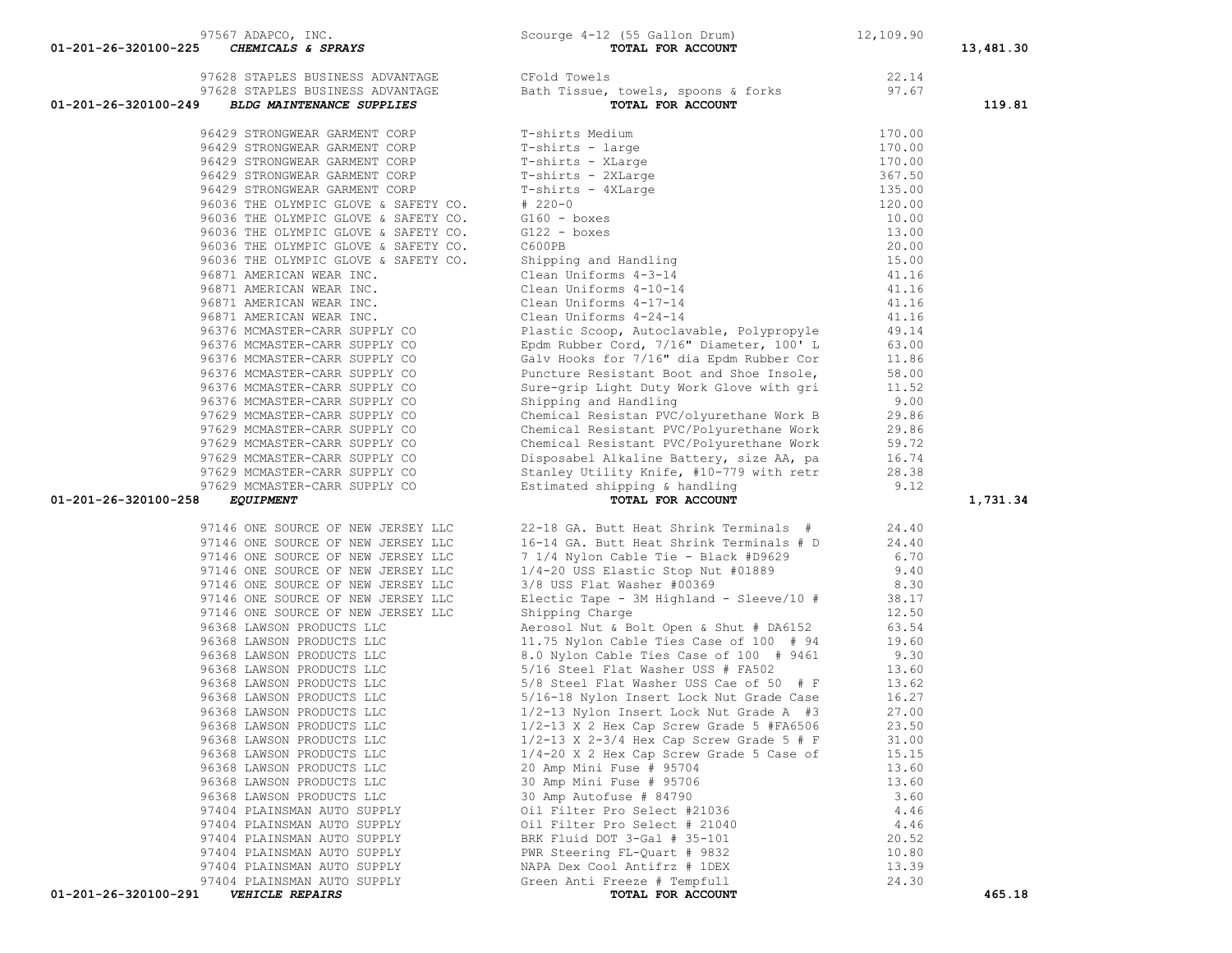| <b>Health Management</b>                             |                                                                           |        |                                                                                                                                                                                                                                                                                                                                                                                                                                                                                        |
|------------------------------------------------------|---------------------------------------------------------------------------|--------|----------------------------------------------------------------------------------------------------------------------------------------------------------------------------------------------------------------------------------------------------------------------------------------------------------------------------------------------------------------------------------------------------------------------------------------------------------------------------------------|
| 96587 GRAINGER                                       | Item 8RUA6                                                                | 33.54  |                                                                                                                                                                                                                                                                                                                                                                                                                                                                                        |
| 96587 GRAINGER                                       | Item 8RUA6                                                                | 33.54  |                                                                                                                                                                                                                                                                                                                                                                                                                                                                                        |
| 96587 GRAINGER                                       | Item 8RUA6                                                                | 33.54  |                                                                                                                                                                                                                                                                                                                                                                                                                                                                                        |
| 96587 GRAINGER                                       | Item 8RUA6                                                                | 33.54  |                                                                                                                                                                                                                                                                                                                                                                                                                                                                                        |
| 96587 GRAINGER                                       | Item 8RUA6                                                                | 33.54  |                                                                                                                                                                                                                                                                                                                                                                                                                                                                                        |
| 97515 BAILEY'S TEST STRIPS &                         | Estimate 5714                                                             | 451.50 |                                                                                                                                                                                                                                                                                                                                                                                                                                                                                        |
| OTHER OUTSIDE SERVICES<br>01-201-27-330100-084       | TOTAL FOR ACCOUNT                                                         |        | 619.20                                                                                                                                                                                                                                                                                                                                                                                                                                                                                 |
| 98119 COUNTY OF MORRIS                               | 1ST HALF 5.14 METERED MAIL                                                | 21.09  |                                                                                                                                                                                                                                                                                                                                                                                                                                                                                        |
| ENVIRONMENTAL COMPLIANCE<br>01-201-27-330100-210     | TOTAL FOR ACCOUNT                                                         |        | 21.09                                                                                                                                                                                                                                                                                                                                                                                                                                                                                  |
|                                                      |                                                                           |        | ============                                                                                                                                                                                                                                                                                                                                                                                                                                                                           |
| TOTAL for Health Management                          |                                                                           |        | 640.29                                                                                                                                                                                                                                                                                                                                                                                                                                                                                 |
| <b>Human Services</b>                                |                                                                           |        |                                                                                                                                                                                                                                                                                                                                                                                                                                                                                        |
| 97281 STAPLES BUSINESS ADVANTAGE                     | item 639673 pentel pens                                                   | 24.39  |                                                                                                                                                                                                                                                                                                                                                                                                                                                                                        |
| 97281 STAPLES BUSINESS ADVANTAGE                     | item 070457 Neptune laminator                                             | 305.85 |                                                                                                                                                                                                                                                                                                                                                                                                                                                                                        |
| 97281 STAPLES BUSINESS ADVANTAGE                     | item 385581 address labels                                                | 48.42  |                                                                                                                                                                                                                                                                                                                                                                                                                                                                                        |
| 97281 STAPLES BUSINESS ADVANTAGE                     | item 932600 highlighters                                                  | 1,72   |                                                                                                                                                                                                                                                                                                                                                                                                                                                                                        |
| 97281 STAPLES BUSINESS ADVANTAGE                     | item 440726 badge clips                                                   | 227.48 |                                                                                                                                                                                                                                                                                                                                                                                                                                                                                        |
| 97281 STAPLES BUSINESS ADVANTAGE                     | item 404061 badge inserts                                                 | 13.32  |                                                                                                                                                                                                                                                                                                                                                                                                                                                                                        |
| 01-201-27-331100-058<br>OFFICE SUPPLIES & STATIONERY | TOTAL FOR ACCOUNT                                                         |        | 621.18                                                                                                                                                                                                                                                                                                                                                                                                                                                                                 |
| 98119 COUNTY OF MORRIS                               | 1ST HALF 5.14 METERED MAIL                                                | 141.06 |                                                                                                                                                                                                                                                                                                                                                                                                                                                                                        |
| 01-201-27-331100-068<br>POSTAGE & METERED MAIL       | TOTAL FOR ACCOUNT                                                         |        | 141.06                                                                                                                                                                                                                                                                                                                                                                                                                                                                                 |
|                                                      |                                                                           |        |                                                                                                                                                                                                                                                                                                                                                                                                                                                                                        |
| 97727 MC LEAGUE OF MUNICIPALITIES                    | Frank Pinto Human Department Director t                                   | 35.00  |                                                                                                                                                                                                                                                                                                                                                                                                                                                                                        |
| 01-201-27-331100-082<br>TRAVEL EXPENSE               | TOTAL FOR ACCOUNT                                                         |        | 35.00                                                                                                                                                                                                                                                                                                                                                                                                                                                                                  |
|                                                      | 97726 VILLAGE SUPER MARKET, INC. Lunch and beverages for Human Services S | 129.47 |                                                                                                                                                                                                                                                                                                                                                                                                                                                                                        |
| 01-201-27-331100-088 MEETING EXP ADVISORY BOARD ETC  | TOTAL FOR ACCOUNT                                                         |        | 129.47                                                                                                                                                                                                                                                                                                                                                                                                                                                                                 |
|                                                      |                                                                           |        | $\begin{array}{cccccccccc} \multicolumn{2}{c}{} & \multicolumn{2}{c}{} & \multicolumn{2}{c}{} & \multicolumn{2}{c}{} & \multicolumn{2}{c}{} & \multicolumn{2}{c}{} & \multicolumn{2}{c}{} & \multicolumn{2}{c}{} & \multicolumn{2}{c}{} & \multicolumn{2}{c}{} & \multicolumn{2}{c}{} & \multicolumn{2}{c}{} & \multicolumn{2}{c}{} & \multicolumn{2}{c}{} & \multicolumn{2}{c}{} & \multicolumn{2}{c}{} & \multicolumn{2}{c}{} & \multicolumn{2}{c}{} & \multicolumn{2}{c}{} & \mult$ |
| TOTAL for Human Services                             |                                                                           |        | 926.71                                                                                                                                                                                                                                                                                                                                                                                                                                                                                 |
| <b>Youth Shelter</b>                                 |                                                                           |        |                                                                                                                                                                                                                                                                                                                                                                                                                                                                                        |
| 96902 TRITEC OFFICE EQUIPMENT INC                    | Jan-March 2014 Color Copies                                               | 62.02  |                                                                                                                                                                                                                                                                                                                                                                                                                                                                                        |
| 97670 STAPLES BUSINESS ADVANTAGE                     | 6.5 x 9.5 envelopes                                                       | 103.76 |                                                                                                                                                                                                                                                                                                                                                                                                                                                                                        |
| OFFICE SUPPLIES & STATIONERY<br>01-201-27-331110-058 | TOTAL FOR ACCOUNT                                                         |        | 165.78                                                                                                                                                                                                                                                                                                                                                                                                                                                                                 |
| 96911 MORRIS COUNTY PARK COMMISSION                  |                                                                           | 18.00  |                                                                                                                                                                                                                                                                                                                                                                                                                                                                                        |
|                                                      | Skating Admission                                                         |        |                                                                                                                                                                                                                                                                                                                                                                                                                                                                                        |

96911 MORRIS COUNTY PARK COMMISSION Skate Rental 10.50<br>SA CULTER CENTERAL EVERYCES  **01-201-27-331110-059** *OTHER GENERAL EXPENSES* **TOTAL FOR ACCOUNT 28.50** 98119 COUNTY OF MORRIS 1ST HALF 5.14 METERED MAIL 31.76<br> **8** POSTAGE AND METERED MAIL **1ST INCREASE 1999 TOTAL FOR ACCOUNT 01-201-27-331110-068** *POSTAGE AND METERED MAIL* **TOTAL FOR ACCOUNT 31.76** 96910 MORRIS MUSEUM (and admission Fee 125.00)<br>**0 PUBLICATION & SUBSCRIPTIONS (ADMISSION TOTAL FOR ACCOUNT 01-201-27-331110-070** *PUBLICATION & SUBSCRIPTIONS* **TOTAL FOR ACCOUNT 125.00** 96929 MUNICIPAL CAPITAL CORP April, May, June 2014 1,029.09  **01-201-27-331110-164** *OFFICE MACHINES - RENTAL* **TOTAL FOR ACCOUNT 1,029.09** 97672 LOVEYS PIZZA & GRILL Gold Rewards 601 Collection 101.44 97997 SODEXO INC & AFFILIATES  $4/5-5/02/14$  2,846.32

97997 SODEXO INC & AFFILIATES Meals Meals 2,170.80

============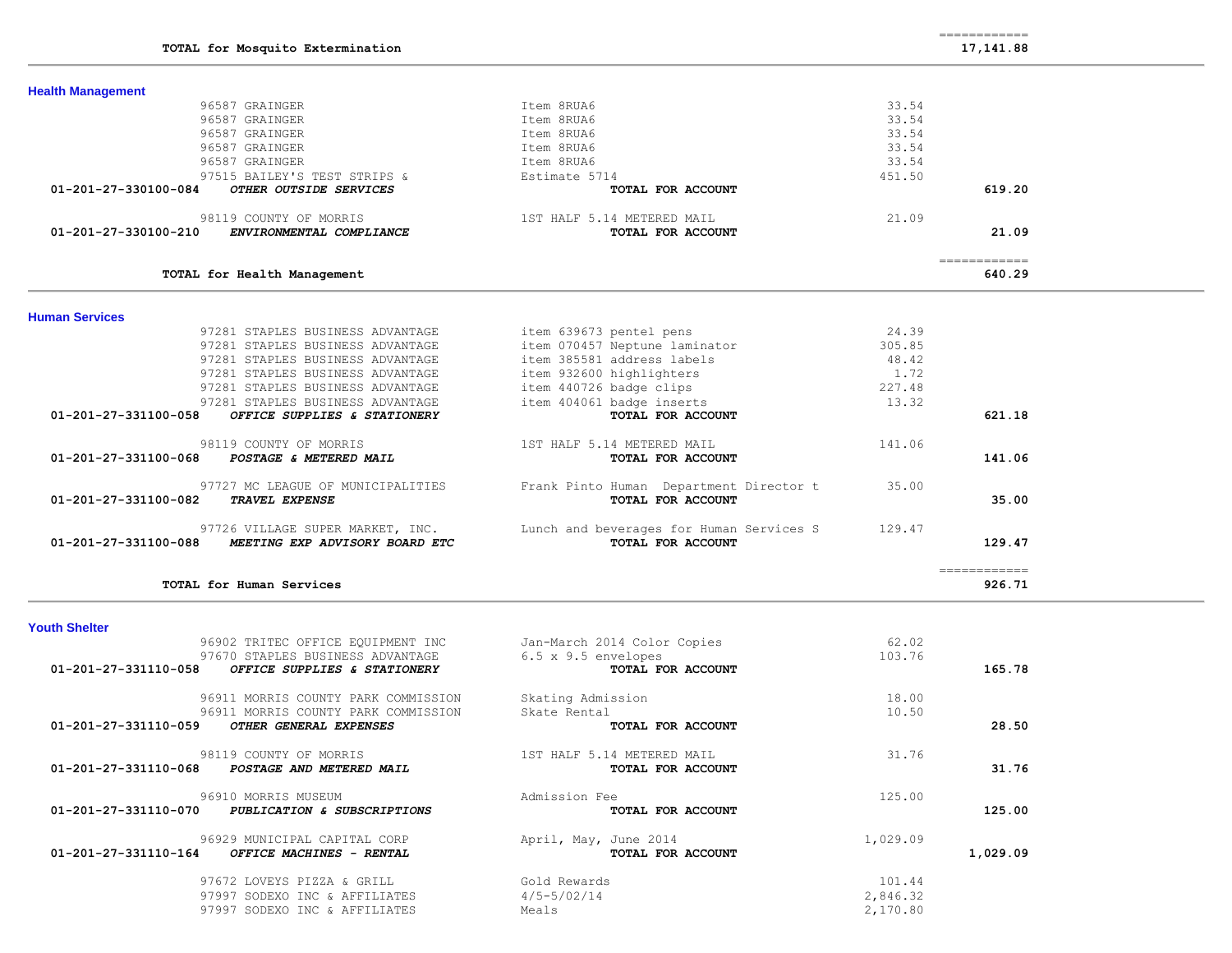| Grant in Ald |                            |                        |          |
|--------------|----------------------------|------------------------|----------|
|              | 97847 EL PRIMER PASO, LTD. | April 2014 ESL CLASSES | .440.00  |
|              | 97847 EL PRIMER PASO, LTD. | PRESCHOOL CLASSES      | 2,772.00 |
|              | 97847 EL PRIMER PASO, LTD. | PRESCHOOL SCHOLARSHIPS | .,950.00 |

| 97808 BETH DENMEAD                                                       | Car Insurance reimbursement for Apr-2014                      | 12.00  |              |
|--------------------------------------------------------------------------|---------------------------------------------------------------|--------|--------------|
| 97851 DAVID GILLIHAM                                                     | Car Insurance Reimbursement for April-20                      | 12.00  |              |
| 01-201-27-333100-048<br><b>INSURANCE</b>                                 | TOTAL FOR ACCOUNT                                             |        | 60.00        |
| 97929 DAILY RECORD<br>01-201-27-333100-059<br>OTHER GENERAL EXPENSES     | Acct# 189456 Public Notice May 1,2014ACA<br>TOTAL FOR ACCOUNT | 48.52  | 48.52        |
| 98119 COUNTY OF MORRIS<br>01-201-27-333100-068<br>POSTAGE & METERED MAIL | 1ST HALF 5.14 METERED MAIL<br>TOTAL FOR ACCOUNT               | 161.02 | 161.02       |
| 97575 CARMEN N. AYALA                                                    | Miles reimbursement for April 2014                            | 50.75  |              |
| 97580 KAREN WEBSTER                                                      | Miles reimbursement for Apr-2014                              | 19.60  |              |
| 97574 OPHELIA V. CRUSE                                                   | Miles reimbursement for Mar-April, 2014                       | 44.45  |              |
| 97577 PATRICIA DUMPERT                                                   | Miles reimbursement for Apr-2014                              | 7.00   |              |
| 97576 RENATA STOKES                                                      | Miles reimbursement for Mar-2014                              | 35.70  |              |
| 97808 BETH DENMEAD                                                       | Miles reimbursement for Apr-2014                              | 137.55 |              |
| 97851 DAVID GILLIHAM                                                     | Miles reimbursement for April-2014                            | 73.50  |              |
| 97851 DAVID GILLIHAM                                                     | Tolls                                                         | 7.00   |              |
| 01-201-27-333100-082<br><b>TRAVEL EXPENSE</b>                            | TOTAL FOR ACCOUNT                                             |        | 375.55       |
| 97932 LORI E. ADAMS                                                      | Int Services for 5/8/14 Planning &                            | 175.00 |              |
| 01-201-27-333100-117<br><b>INTERPRETOR FEES</b>                          | TOTAL FOR ACCOUNT                                             |        | 175.00       |
|                                                                          |                                                               |        | ------------ |
| TOTAL for Office on Aging                                                |                                                               |        | 820.09       |

============

# **Office on Aging**

| 97997 SODEXO INC & AFFILIATES<br>01-201-27-331110-185<br><b>FOOD</b>                       | AFI & Other<br>TOTAL FOR ACCOUNT                              | 1,390.64        | 6,509.20 |
|--------------------------------------------------------------------------------------------|---------------------------------------------------------------|-----------------|----------|
| 97671 ATLANTIC HEALTH/                                                                     | Juvenile Resident Services                                    | 7,037.33        |          |
| 96909 MOORE MEDICAL LLC<br>01-201-27-331110-189<br>MEDICAL                                 | First Aid & Medical Supplies<br>TOTAL FOR ACCOUNT             | 290.08          | 7,327.41 |
| 96897 JERSEY PAPER PLUS INC<br>96897 JERSEY PAPER PLUS INC                                 | Kitchen Paper Towel<br>C-Fold Towels                          | 114.00<br>77.82 |          |
| 96897 JERSEY PAPER PLUS INC<br>01-201-27-331110-252<br><b>JANITORIAL SUPPLIES</b>          | Facial Tissues<br>TOTAL FOR ACCOUNT                           | 44.10           | 235.92   |
| 89853 HERTRICH FLEET SERVICES INC<br>01-203-27-331110-061<br>(2013) OUTSIDE DETENTION      | 2014 Dodge Grand Caravan, Stock No. F469<br>TOTAL FOR ACCOUNT | 3,000.00        | 3,000.00 |
| 89853 HERTRICH FLEET SERVICES INC<br>01-203-27-331110-084<br>(2013) OTHER OUTSIDE SERVICES | TOTAL FOR ACCOUNT                                             | 8,000.00        | 8,000.00 |
| 89853 HERTRICH FLEET SERVICES INC<br>01-203-27-331110-189<br>(2013) MEDICAL                | TOTAL FOR ACCOUNT                                             | 8,000.00        | 8,000.00 |
| 89853 HERTRICH FLEET SERVICES INC<br>01-203-27-331110-258<br>(2013) EQUIPMENT              | TOTAL FOR ACCOUNT                                             | 1,210.00        | 1,210.00 |

**TOTAL for Youth Shelter 35,662.66**

97580 KAREN WEBSTER Car Insurance reimbursement for Apr-2014 12.00 97574 OPHELIA V. CRUSE Car Insurance Reimbursement for April-20 12.00 97576 RENATA STOKES Car Insurance Reimbursement for Mar-2014 12.00

**Grant in Aid**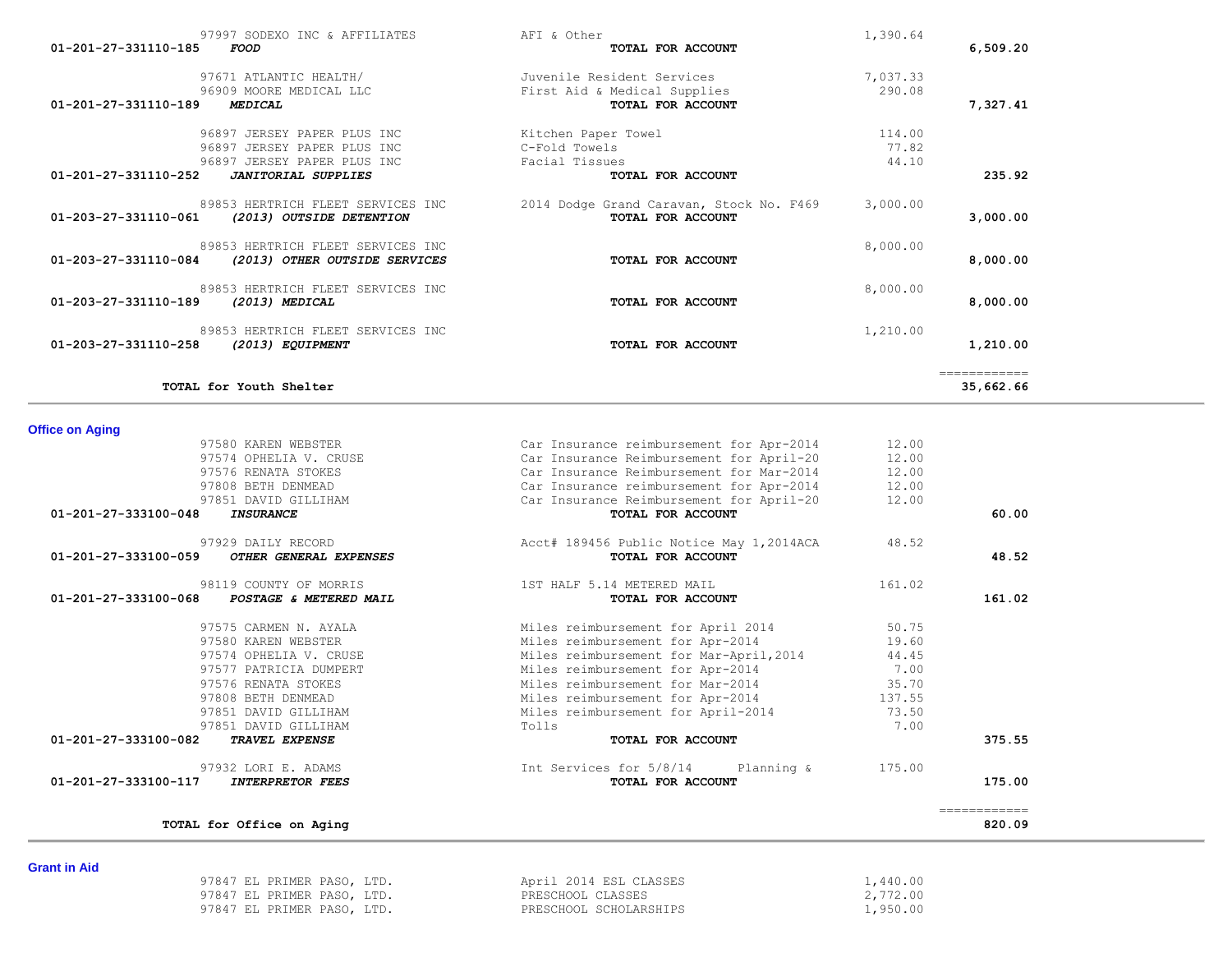|                                         | 97752 CREATIVE HEARTWORK INC<br>97752 CREATIVE HEARTWORK INC                                  | CHILDREN CONSTRUCTION ZONE SERIES<br>CHILDREN POW WOW SERIES  | 4,400.00<br>3,850.00 |                                                                                                                                                                                                                                                                                                                                                                                                                                                                                                     |
|-----------------------------------------|-----------------------------------------------------------------------------------------------|---------------------------------------------------------------|----------------------|-----------------------------------------------------------------------------------------------------------------------------------------------------------------------------------------------------------------------------------------------------------------------------------------------------------------------------------------------------------------------------------------------------------------------------------------------------------------------------------------------------|
| 01-201-27-342000-471                    | GRANT IN AID GIA: CREATIVE HEARTWORK                                                          | TOTAL FOR ACCOUNT                                             |                      | 14,550.00                                                                                                                                                                                                                                                                                                                                                                                                                                                                                           |
|                                         | 97728 NEWBRIDGE SERVICES INC<br>01-201-27-342000-483 GRANT IN AID AID MENT HLTH CNT-NEW BRIDG | Services rendered for the NewBridge Clin<br>TOTAL FOR ACCOUNT | 17,641.00            | 17,641.00                                                                                                                                                                                                                                                                                                                                                                                                                                                                                           |
|                                         | 97754 DEIRDRE'S HOUSE                                                                         | GROUP CAREGIVER SESSIONS                                      | 200.00               |                                                                                                                                                                                                                                                                                                                                                                                                                                                                                                     |
|                                         | 97754 DEIRDRE'S HOUSE                                                                         | INDIVIDUAL CAREGIVER SESSIONS                                 | 3,315.00             |                                                                                                                                                                                                                                                                                                                                                                                                                                                                                                     |
|                                         | 97754 DEIRDRE'S HOUSE                                                                         | PSYCHIATRIC EVALUATIONS                                       | 750.00               |                                                                                                                                                                                                                                                                                                                                                                                                                                                                                                     |
|                                         | 97754 DEIRDRE'S HOUSE                                                                         | TRANSPORTAION SERVICES                                        | 530.00               |                                                                                                                                                                                                                                                                                                                                                                                                                                                                                                     |
| 01-201-27-342000-487                    | GRANT IN AID: DEIDRE OBRIEN CHILD ADV CTR                                                     | TOTAL FOR ACCOUNT                                             |                      | 4,795.00                                                                                                                                                                                                                                                                                                                                                                                                                                                                                            |
| 01-201-27-342000-489                    | 97725 FAMILY INTERVENTION<br>GRANT IN AID: FAMILY INTERVENTION                                | Contract expenses for 1st quarter 2014<br>TOTAL FOR ACCOUNT   | 4,805.00             | 4,805.00                                                                                                                                                                                                                                                                                                                                                                                                                                                                                            |
|                                         | 97751 STORY TELLING ARTS INC<br>01-201-27-342000-492 GRANT IN AID: STORYTELLING ARTS          | Storytelling Arts workshops at Morris Co<br>TOTAL FOR ACCOUNT | 6,853.00             | 6,853.00                                                                                                                                                                                                                                                                                                                                                                                                                                                                                            |
|                                         | TOTAL for Grant in Aid                                                                        |                                                               |                      | -------------<br>56,006.00                                                                                                                                                                                                                                                                                                                                                                                                                                                                          |
|                                         |                                                                                               |                                                               |                      |                                                                                                                                                                                                                                                                                                                                                                                                                                                                                                     |
|                                         |                                                                                               |                                                               |                      |                                                                                                                                                                                                                                                                                                                                                                                                                                                                                                     |
| <b>Seniors, Disabled &amp; Veterans</b> |                                                                                               |                                                               |                      |                                                                                                                                                                                                                                                                                                                                                                                                                                                                                                     |
| 01-201-27-343100-036                    | 97931 CORNERSTONE FAMILY<br>CONTRACTED SERVICES - ADULT DAY CARE                              | MVADC Period 4/1/14-4/30/14<br>1258 uni<br>TOTAL FOR ACCOUNT  | 23,737.08            | 23,737.08                                                                                                                                                                                                                                                                                                                                                                                                                                                                                           |
|                                         |                                                                                               |                                                               |                      |                                                                                                                                                                                                                                                                                                                                                                                                                                                                                                     |
|                                         | 97928 CHARLES JURGENSEN                                                                       | Miles reimbursement for April-May 2014 36.75                  |                      |                                                                                                                                                                                                                                                                                                                                                                                                                                                                                                     |
| 01-201-27-343100-082                    | <b>TRAVEL EXPENSE</b>                                                                         | TOTAL FOR ACCOUNT                                             |                      | 36.75                                                                                                                                                                                                                                                                                                                                                                                                                                                                                               |
|                                         | TOTAL for Seniors, Disabled & Veterans                                                        |                                                               |                      | $\begin{array}{cccccccccc} \multicolumn{2}{c}{} & \multicolumn{2}{c}{} & \multicolumn{2}{c}{} & \multicolumn{2}{c}{} & \multicolumn{2}{c}{} & \multicolumn{2}{c}{} & \multicolumn{2}{c}{} & \multicolumn{2}{c}{} & \multicolumn{2}{c}{} & \multicolumn{2}{c}{} & \multicolumn{2}{c}{} & \multicolumn{2}{c}{} & \multicolumn{2}{c}{} & \multicolumn{2}{c}{} & \multicolumn{2}{c}{} & \multicolumn{2}{c}{} & \multicolumn{2}{c}{} & \multicolumn{2}{c}{} & \multicolumn{2}{c}{} & \mult$<br>23,773.83 |
|                                         |                                                                                               |                                                               |                      |                                                                                                                                                                                                                                                                                                                                                                                                                                                                                                     |
| <b>County Board of Social Service</b>   |                                                                                               |                                                               |                      |                                                                                                                                                                                                                                                                                                                                                                                                                                                                                                     |
|                                         | 96986 PAPER MART INC                                                                          | Top Print Multi White 92 Bright 8 1/2 x1                      | 1,415.00             |                                                                                                                                                                                                                                                                                                                                                                                                                                                                                                     |
| 01-201-27-345100-058                    | 97502 W.B. MASON COMPANY INC<br>OFFICE SUPPLIES & STATIONERY                                  | Order #S018191494/04-10-14<br>TOTAL FOR ACCOUNT               | 797.92               |                                                                                                                                                                                                                                                                                                                                                                                                                                                                                                     |
|                                         |                                                                                               |                                                               |                      | 2,212.92                                                                                                                                                                                                                                                                                                                                                                                                                                                                                            |
|                                         | 96382 LANGUAGE LINE SERVICES                                                                  | Over the phone interpretation service -                       | 52.70                |                                                                                                                                                                                                                                                                                                                                                                                                                                                                                                     |
|                                         | 01-201-27-345100-059 OTHER GENERAL EXPENSES                                                   | TOTAL FOR ACCOUNT                                             |                      | 52.70                                                                                                                                                                                                                                                                                                                                                                                                                                                                                               |
|                                         | 98119 COUNTY OF MORRIS                                                                        | 1ST HALF 5.14 METERED MAIL                                    | 158.87               |                                                                                                                                                                                                                                                                                                                                                                                                                                                                                                     |
|                                         | 01-201-27-345100-068 POSTAGE & METERED MAIL                                                   | TOTAL FOR ACCOUNT                                             |                      | 158.87                                                                                                                                                                                                                                                                                                                                                                                                                                                                                              |
|                                         |                                                                                               |                                                               |                      |                                                                                                                                                                                                                                                                                                                                                                                                                                                                                                     |
|                                         | 97809 U.S. SECURITY ASSOCIATES, INC.                                                          | Payment for Security Officer - Client #5                      | 485.45               |                                                                                                                                                                                                                                                                                                                                                                                                                                                                                                     |
| 01-201-27-345100-325 SPECIAL SERVICES   |                                                                                               | TOTAL FOR ACCOUNT                                             |                      | 485.45                                                                                                                                                                                                                                                                                                                                                                                                                                                                                              |
|                                         | 97000 HORIZON BLUE CROSS BLUE SHIELD                                                          | Dental coverage for the month of May 201 4,319.25             |                      |                                                                                                                                                                                                                                                                                                                                                                                                                                                                                                     |
| 01-201-27-345100-329                    | HOSPITAL INSURANCE PREMIUMS                                                                   | TOTAL FOR ACCOUNT                                             |                      | 4,319.25                                                                                                                                                                                                                                                                                                                                                                                                                                                                                            |
|                                         |                                                                                               |                                                               |                      |                                                                                                                                                                                                                                                                                                                                                                                                                                                                                                     |
|                                         | 97713 JERRY THIEL                                                                             | SSS - Mileage reimb. for the month of Ap                      | 80.85                |                                                                                                                                                                                                                                                                                                                                                                                                                                                                                                     |
|                                         | 97855 LINDA CSENGETO                                                                          | SSS - Mileage reimb. for April 2014                           | 33.95                |                                                                                                                                                                                                                                                                                                                                                                                                                                                                                                     |
| 01-201-27-345100-332                    | <i><b>MILEAGE</b></i>                                                                         | TOTAL FOR ACCOUNT                                             |                      | 114.80                                                                                                                                                                                                                                                                                                                                                                                                                                                                                              |
|                                         | 97855 LINDA CSENGETO                                                                          | Parking fees                                                  | 3.00                 |                                                                                                                                                                                                                                                                                                                                                                                                                                                                                                     |

 97847 EL PRIMER PASO, LTD. AFTERSCHOOL PROGRAM 1,200.00  **01-201-27-342000-459** *GRANT IN AID GIA: HISPANIC AFFAIRS* **TOTAL FOR ACCOUNT 7,362.00**

97752 CREATIVE HEARTWORK INC FAMILIES WONDERLAND SERIES 3,000.00

97752 CREATIVE HEARTWORK INC TEENS FRAMEWORK SERIES 3,300.00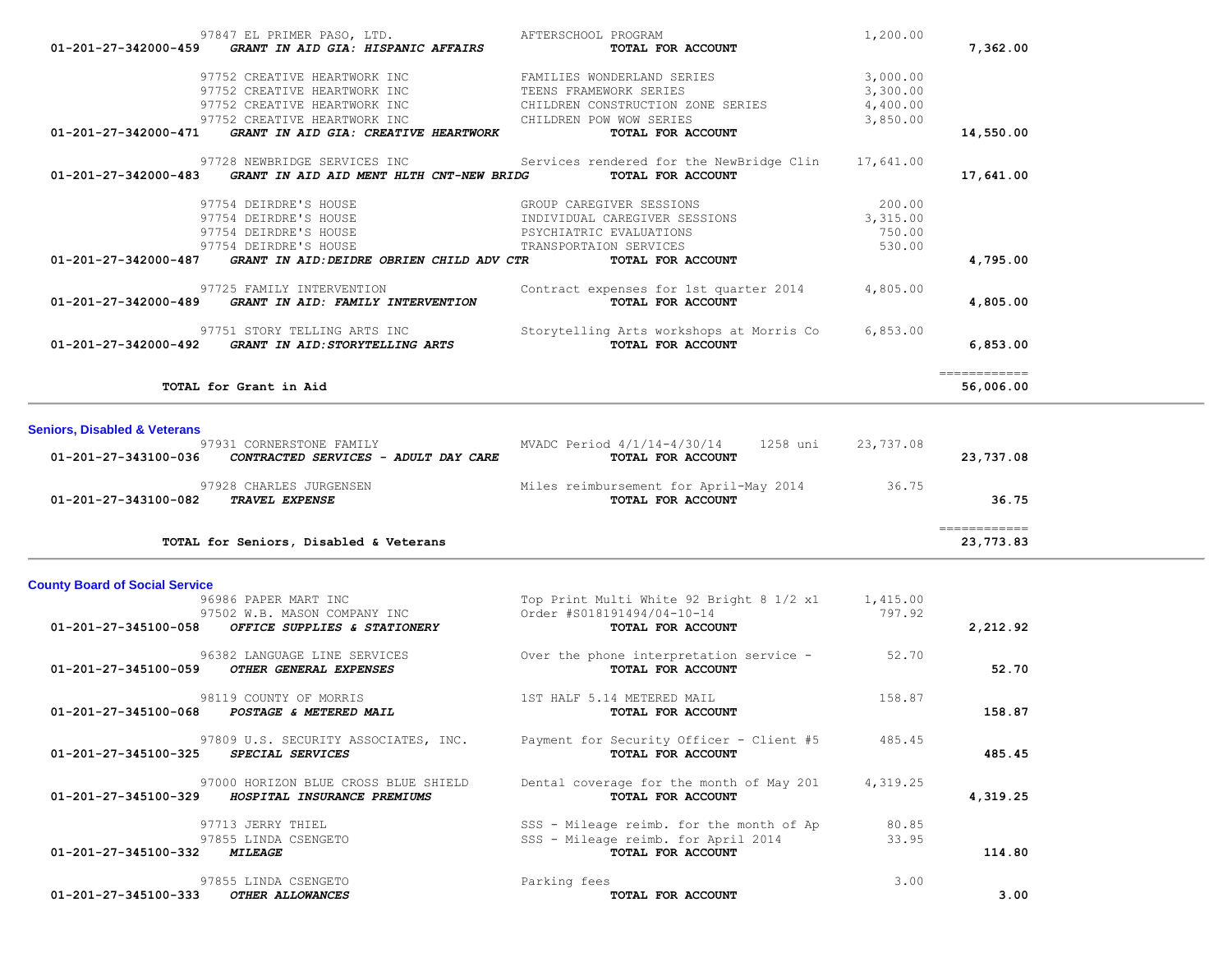| 97849 NJ TRANSIT                              |                                                             | trastate passes<br><b>TOTAL FOR ACCOUNT</b><br>3 - Zone Intrastate passes                                                                                                                                                             | 580.00    |                                         |
|-----------------------------------------------|-------------------------------------------------------------|---------------------------------------------------------------------------------------------------------------------------------------------------------------------------------------------------------------------------------------|-----------|-----------------------------------------|
| 01-201-27-345100-340                          | TRANSPORTATION SERVICES                                     |                                                                                                                                                                                                                                       |           | 1,050.00                                |
| 01-201-27-345100-351 PATERNITY EXPENSES       |                                                             | 96605 LABCORP OF AMERICA HOLDINGS DNA Testing from 03/01/14 through 03/29/ 129.00<br>TOTAL FOR ACCOUNT                                                                                                                                |           | 129.00                                  |
| 01-203-27-345100-058                          |                                                             | 77348 PITNEY BOWES CREDIT CORP<br><b>Purchase of E-Z Seal, Tape Strips &amp; Ink</b><br><b>2013) OFFICE SUPPLIES &amp; STATIONERY</b> TOTAL FOR ACCOUNT                                                                               |           | 345.43                                  |
|                                               | TOTAL for County Board of Social Service                    |                                                                                                                                                                                                                                       |           | $=$ = = = = = = = = = = = =<br>8,906.42 |
| <b>MV:Administration</b>                      |                                                             |                                                                                                                                                                                                                                       |           |                                         |
|                                               | 98257 ARNEL P GARCIA                                        | LPN, 5-04-2014 thru 5-17-2014                                                                                                                                                                                                         | 2,546.78  |                                         |
|                                               | 98258 BARKEL FLEMMING                                       | LPN, 5-04-2014 thru 5-17-2014<br>LPN, 5-04-2014 thru 5-17-2014                                                                                                                                                                        | 2,082.20  |                                         |
|                                               | 98259 CARRELLE L CALIXTE                                    |                                                                                                                                                                                                                                       | 2,784.00  |                                         |
|                                               |                                                             |                                                                                                                                                                                                                                       |           |                                         |
|                                               |                                                             |                                                                                                                                                                                                                                       |           |                                         |
|                                               |                                                             |                                                                                                                                                                                                                                       |           |                                         |
|                                               |                                                             |                                                                                                                                                                                                                                       |           |                                         |
|                                               |                                                             |                                                                                                                                                                                                                                       |           |                                         |
|                                               |                                                             |                                                                                                                                                                                                                                       |           |                                         |
|                                               |                                                             |                                                                                                                                                                                                                                       |           |                                         |
|                                               |                                                             |                                                                                                                                                                                                                                       |           |                                         |
|                                               |                                                             |                                                                                                                                                                                                                                       |           |                                         |
|                                               |                                                             |                                                                                                                                                                                                                                       |           |                                         |
|                                               |                                                             |                                                                                                                                                                                                                                       |           |                                         |
|                                               |                                                             |                                                                                                                                                                                                                                       |           |                                         |
|                                               |                                                             |                                                                                                                                                                                                                                       |           |                                         |
|                                               |                                                             |                                                                                                                                                                                                                                       |           |                                         |
|                                               |                                                             |                                                                                                                                                                                                                                       |           |                                         |
|                                               |                                                             |                                                                                                                                                                                                                                       |           |                                         |
|                                               |                                                             |                                                                                                                                                                                                                                       |           |                                         |
|                                               |                                                             |                                                                                                                                                                                                                                       |           |                                         |
|                                               |                                                             |                                                                                                                                                                                                                                       |           |                                         |
|                                               |                                                             |                                                                                                                                                                                                                                       |           |                                         |
|                                               |                                                             |                                                                                                                                                                                                                                       |           |                                         |
|                                               |                                                             |                                                                                                                                                                                                                                       |           |                                         |
|                                               |                                                             |                                                                                                                                                                                                                                       |           |                                         |
|                                               |                                                             | RN, 5-04-2014 thru 5-17-2014 1, 184.00<br><b>TOTAL FOR ACCOUNT</b>                                                                                                                                                                    |           |                                         |
| 01-201-27-350100-013                          | TEMPORARY HELP - PER DIEM NURSES                            | 98229 BARRELLE LEMENING FROM LEMEN 1982-2014 thru 5-17-2014<br>98269 CARRELLE LALIXTEE CALIXTE (EXECUTE 2014 thru 5-17-2014 1<br>98261 DANILO JAPID REM 1984-00<br>98261 DANILO JAPID REM 1984-00<br>98261 DANILO JAPID IS RM 5-04-20 |           | 42,431.45                               |
| 01-201-27-350100-016 OUTSIDE SALARIES & WAGES |                                                             | 98165 AEQUOR HEALTHCARE SERVICES, LLC Agency Nursing Services, 4-20-2014 thru 10,327.20<br>TOTAL FOR ACCOUNT                                                                                                                          |           | 10,327.20                               |
|                                               |                                                             |                                                                                                                                                                                                                                       | 119.82    |                                         |
|                                               |                                                             | 98187 KAESER AND BLAIR, INC.<br>98187 KAESER AND BLAIR, INC. Advertising Items, 4-30-2014                                                                                                                                             | 372.96    |                                         |
| 01-201-27-350100-022<br><b>ADVERTISING</b>    |                                                             | TOTAL FOR ACCOUNT                                                                                                                                                                                                                     |           | 492.78                                  |
| 01-201-27-350100-023                          | 96514 LEADINGAGE NEW JERSEY<br>ASSOCIATIONS AND MEMBERSHIPS | ID#1749, Membership Dues for 2014<br>TOTAL FOR ACCOUNT                                                                                                                                                                                | 18,868.17 | 18,868.17                               |
|                                               | 98200 PREMIER HEALTHCARE                                    |                                                                                                                                                                                                                                       |           |                                         |
| 01-201-27-350100-035                          | CONSULTATION FEE                                            | Professional Management Services, May~201<br>TOTAL FOR ACCOUNT                                                                                                                                                                        | 68,361.64 | 68,361.64                               |
| 01-201-27-350100-036                          | 98171 CORNERSTONE FAMILY PROGRAMS<br>CONTRACTED SERVICES    | Social Work Services for Morris View, Ap<br>TOTAL FOR ACCOUNT                                                                                                                                                                         | 21,000.00 | 21,000.00                               |

97855 LINDA CSENGETO<br> **PERSON STATES ASSESSED ASSESSED ASSESSED ASSESSED FOR ACCOUNT**<br> **PERSON STATES ASSESSED ASSESSED ASSESSED AND TOTAL FOR ACCOUNT 01-201-27-345100-337** *TRAINING CONSULTANTS* **TOTAL FOR ACCOUNT 35.00**

97849 NJ TRANSIT 2 - Zone Intrastate passes 470.00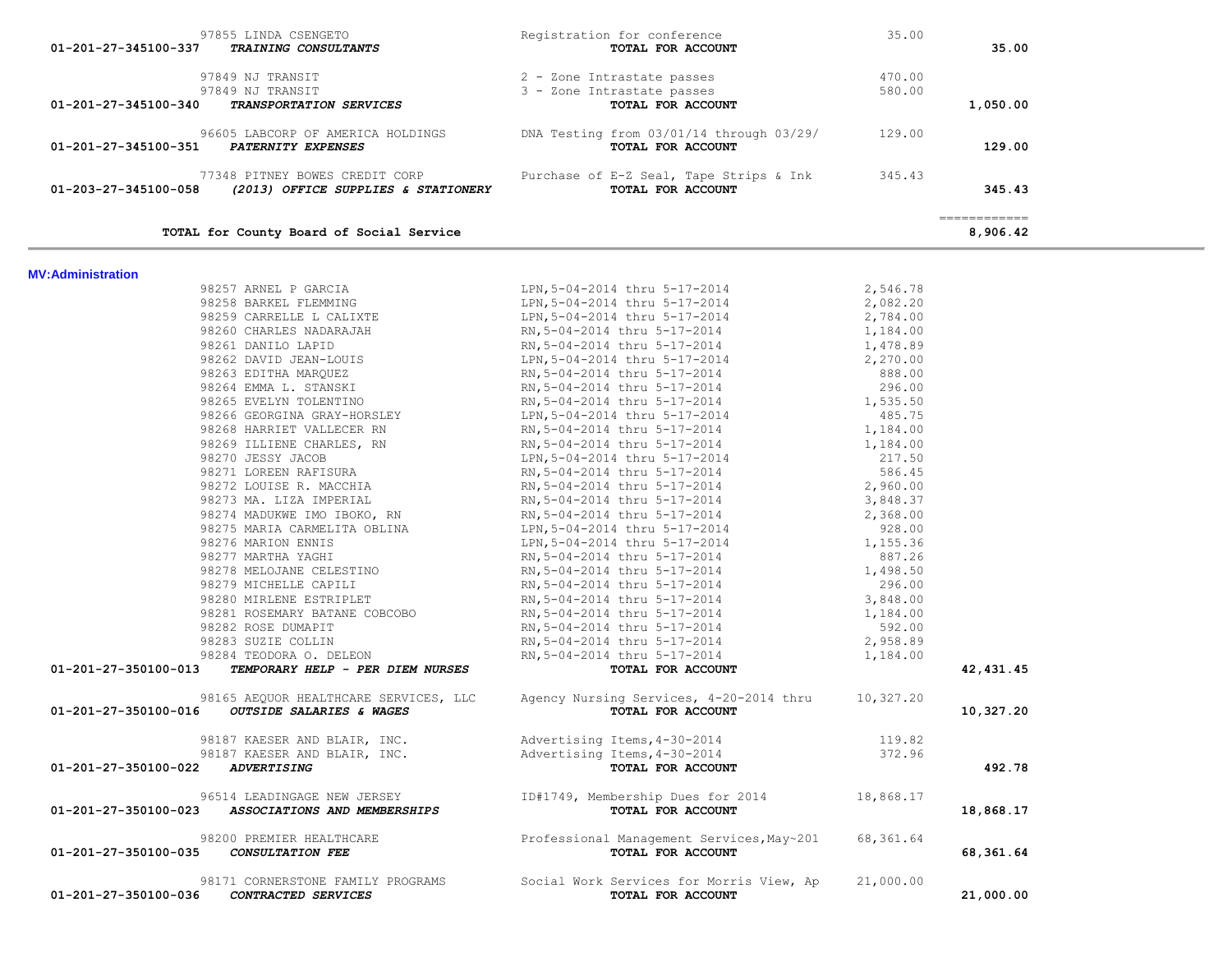| <b>BUT OF ISLAM</b>  |                                                                                           |                                                                    |            |           |
|----------------------|-------------------------------------------------------------------------------------------|--------------------------------------------------------------------|------------|-----------|
|                      | 98204 SCHINDLER ELEVATOR CORPORATION<br>01-201-27-350110-044 EQUIPMENT SERVICE AGREEMENTS | 5000013604, May~2014<br>TOTAL FOR ACCOUNT                          | 2,390.90   | 2,390.90  |
| 01-201-27-350110-137 | 98185 JERSEY CENTRAL POWER & LIGHT 100 004 803 738, April~2014<br><i>ELECTRICITY</i>      | TOTAL FOR ACCOUNT                                                  | 43,528.51  | 43,528.51 |
|                      | 98201 PSE&G CO                                                                            | 65 858 068 08, April~2014                                          | 3,683.88   |           |
|                      | 98202 PSE&G CO                                                                            | 66 472 055 00, April~2014                                          | 628.42     |           |
|                      | 98214 WOODRUFF ENERGY                                                                     | 508579, April~2014                                                 | 34, 133.85 |           |
|                      | 98214 WOODRUFF ENERGY                                                                     | 508584, April~2014                                                 | 4,750.64   |           |
| 01-201-27-350110-141 | <b>NATURAL GAS</b>                                                                        | TOTAL FOR ACCOUNT                                                  |            | 43,196.79 |
|                      |                                                                                           | 98207 SOUTHEAST MORRIS COUNTY 20-999918709,3-12-2014 thru 4-9-2014 | 5,740.50   |           |
| 01-201-27-350110-147 | <b>WATER</b>                                                                              | TOTAL FOR ACCOUNT                                                  |            | 5,740.50  |
|                      | 96513 GRAINGER                                                                            | 806884128,1-14-2014                                                | 42.67      |           |
|                      | 96519 SHERWIN WILLIAMS                                                                    | 6776-8278-3,3-25-2014                                              | 68.71      |           |
|                      | 96519 SHERWIN WILLIAMS                                                                    | 6776-8278-3,3-27-2014                                              | 156.11     |           |
| 01-201-27-350110-204 | PLANT OPERATION                                                                           | TOTAL FOR ACCOUNT                                                  |            | 267.49    |
|                      | 97518 MORRISTOWN LUMBER &                                                                 | 1990, 3-31-2014                                                    | 23.94      |           |
|                      | 95644 NJ TECHLINE HVAC SRVC CO. LLC                                                       | Start-Up Services per Proposal#14-031 1,650.00                     |            |           |
|                      | 96516 NJ TECHLINE HVAC SRVC CO. LLC                                                       | Start-up of TRANE Chiller, Proposal#14-03                          | 800.00     |           |
|                      | 96521 TURTLE & HUGHES, INC                                                                | 132425, 2-6-2014                                                   | 23.30      |           |
|                      | 96521 TURTLE & HUGHES, INC                                                                | 132425, 2-6-2014                                                   | 28.80      |           |
|                      | 96521 TURTLE & HUGHES, INC                                                                | 132425, 2-6-2014                                                   | 67.20      |           |
|                      | 96521 TURTLE & HUGHES, INC                                                                | 132425, 2-19-2014                                                  | 241.07     |           |
|                      | 96521 TURTLE & HUGHES, INC                                                                | 132425, 2-21-2014                                                  | 107.28     |           |
|                      | 96521 TURTLE & HUGHES, INC                                                                | 132425, 2-27-2014                                                  | 63.32      |           |
|                      | 96521 TURTLE & HUGHES, INC                                                                | 132425, 2-27-2014                                                  | 69.60      |           |
|                      | 96522 WHITE & SHAUGER INC.                                                                | COU200, 3-31-2014                                                  | 40.24      |           |

### **MV:Building Services**

| 01-201-27-350100-040<br>ELECTRONIC DATA PROCESSING                           | TOTAL FOR ACCOUNT                                      |          | 3,000.00     |
|------------------------------------------------------------------------------|--------------------------------------------------------|----------|--------------|
| 98192 M.C. FARMS INC<br>01-201-27-350100-041<br>EMPLOYEE RECOGNITION PROGRAM | Nurses Appreciation Day, 5-5-2014<br>TOTAL FOR ACCOUNT | 185.00   | 185.00       |
| 97513 DEER PARK                                                              | 04356119937,3-15-2014 to 4-14-2014                     | 15.94    |              |
| <b>GENERAL STORES</b><br>01-201-27-350100-046                                | TOTAL FOR ACCOUNT                                      |          | 15.94        |
| 96517 RIOS' ENGRAVING                                                        | Signature Stamp, 4-7-2014                              | 45.00    |              |
| 98210 STAPLES BUSINESS ADVANTAGE                                             | 1032198,4-30-2014, May 2014 Supply Order               | 1,940.75 |              |
| 98210 STAPLES BUSINESS ADVANTAGE                                             | 1032198, 4-30-2014, May 2014 Supply Order              | 43.77    |              |
| 01-201-27-350100-058<br>OFFICE SUPPLIES & STATIONERY                         | TOTAL FOR ACCOUNT                                      |          | 2,029.52     |
| 98119 COUNTY OF MORRIS                                                       | 1ST HALF 5.14 METERED MAIL                             | 231.09   |              |
| 98182 FEDEX                                                                  | $3684 - 0206 - 0, 4 - 21 - 2014$                       | 68.97    |              |
| 01-201-27-350100-068 POSTAGE & METERED MAIL                                  | TOTAL FOR ACCOUNT                                      |          | 300.06       |
| 98471 NATIONAL FUEL OIL INC.                                                 | FUEL CHARGES 4/14                                      | 88.96    |              |
| 01-201-27-350100-140<br><i><b>GAS PURCHASES</b></i>                          | TOTAL FOR ACCOUNT                                      |          | 88.96        |
| 98213 VERIZON                                                                | 973 984 0357 078 33Y, 4-22-2014 thru 5-21              | 28.12    |              |
| 01-201-27-350100-146<br>TELEPHONE                                            | TOTAL FOR ACCOUNT                                      |          | 28.12        |
| 96512 DEER PARK                                                              | 0435619937,11-15-2013 to 12-14-2013                    | 15.94    |              |
| 01-203-27-350100-046<br>(2013) GENERAL STORES                                | TOTAL FOR ACCOUNT                                      |          | 15.94        |
|                                                                              |                                                        |          | ============ |

**TOTAL for MV:Administration 167,144.78**

96507 ABILITY NETWORK INC. 34873,5-1-2014 thru 4-30-2015 3,000.00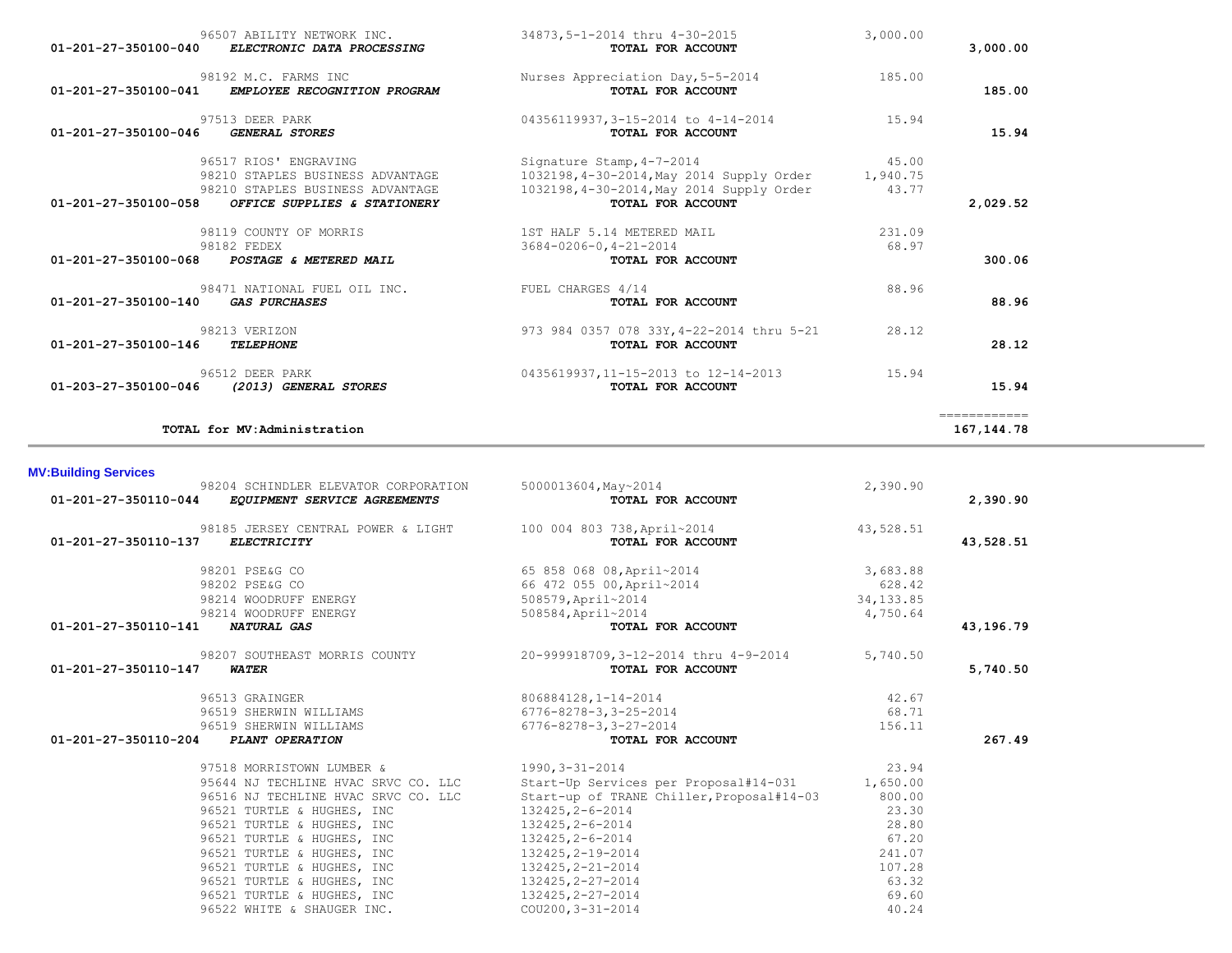| 01-201-27-350110-262 | MACHINERY REPAIRS & PARTS                           | TOTAL FOR ACCOUNT                                               |                      | 3,114.75                   |  |
|----------------------|-----------------------------------------------------|-----------------------------------------------------------------|----------------------|----------------------------|--|
|                      | TOTAL for MV: Building Services                     |                                                                 |                      | -------------<br>98,238.94 |  |
| <b>MV:Dietary</b>    |                                                     |                                                                 |                      |                            |  |
|                      | 98211 STAR LEDGER                                   | $947758$ , w/e $5-3-2014$                                       | 91.19                |                            |  |
|                      | 98211 STAR LEDGER                                   | 947758, w/e 5-10-2014                                           | 31.32                |                            |  |
| 01-201-27-350115-186 | COFFEE / GIFT SHOP                                  | TOTAL FOR ACCOUNT                                               |                      | 122.51                     |  |
|                      | TOTAL for MV: Dietary                               |                                                                 |                      | ------------<br>122.51     |  |
| <b>MV:Laundry</b>    |                                                     |                                                                 |                      |                            |  |
|                      | 98180 EMERALD PROFESSIONAL                          | 285632, 4-28-2014                                               | 17,100.60            |                            |  |
|                      | 98203 READY SUPPLY                                  | $B06Q, 4-25-2014$                                               | 473.28               |                            |  |
|                      | 98203 READY SUPPLY                                  | $B06Q, 4-24-2014$                                               | 3,398.00             |                            |  |
| 01-201-27-350125-182 | <b>DIAPERS</b>                                      | TOTAL FOR ACCOUNT                                               |                      | 20,971.88                  |  |
|                      | TOTAL for MV: Laundry                               |                                                                 |                      | ------------<br>20,971.88  |  |
| <b>MV:Nursing</b>    |                                                     |                                                                 |                      |                            |  |
|                      | 98167 ALZHEIMER'S ASSOCIATION                       | Workshop/Conference on 4-25-2014 for thr                        | 630.00               |                            |  |
|                      | 98167 ALZHEIMER'S ASSOCIATION                       | Workshop/Conference on 4-25-2014 for one                        | 210.00               |                            |  |
| 01-201-27-350130-034 | CONFERENCE EXPENSES                                 | TOTAL FOR ACCOUNT                                               |                      | 840.00                     |  |
| 01-201-27-350130-035 | 98197 PHARMA CARE INC<br>CONSULTATION FEE           | Consultation for April, 2014<br>TOTAL FOR ACCOUNT               | 3,748.36             | 3,748.36                   |  |
|                      | 98184 JAMES H WOLF                                  | Medical Director, $5-1$ , $5-5$ , $5-08$ & $5-12-$              | 1,465.00             |                            |  |
|                      | 98183 JAGDISH DANG                                  | Professional Services Rendered for April                        | 2,200.00             |                            |  |
|                      | 98200 PREMIER HEALTHCARE                            | Nursing Services for Admissions, May~2014                       | 9,916.66             |                            |  |
| 01-201-27-350130-036 | CONTRACTED SERVICES                                 | TOTAL FOR ACCOUNT                                               |                      | 13,581.66                  |  |
|                      | 98181 EMERALD PROFESSIONAL                          | $285632, 5 - 9 - 2014$                                          | 8,410.00             |                            |  |
|                      | 96510 ASSOCIATED SALES AND BAG CO.                  | $314307, 3 - 14 - 2014$                                         | 658.50               |                            |  |
|                      | 98186 JML MEDICAL INC.                              | $5MOC02, 4-17-2014$                                             | 2,123.05             |                            |  |
|                      | 98186 JML MEDICAL INC.                              | $5MOC02, 4-24-2014$                                             | 141.42               |                            |  |
|                      | 98186 JML MEDICAL INC.                              | $5MOC02, 5 - 1 - 2014$                                          | 195.40               |                            |  |
|                      | 98186 JML MEDICAL INC.<br>98186 JML MEDICAL INC.    | 5MOC02,5-8-2014 (April, Rx Nursing Order<br>$5MOC02, 3-31-2014$ | 3,536.82<br>5,971.10 |                            |  |
|                      | 98186 JML MEDICAL INC.                              | $5MOC02, 3-31-2014$                                             | 399.36               |                            |  |
|                      | 98196 PENN-JERSEY PAPER CO.                         | $20955, 4 - 23 - 2014$                                          | 2,531.65             |                            |  |
|                      | 98196 PENN-JERSEY PAPER CO.                         | $20955, 4 - 23 - 2014$                                          | 5.75                 |                            |  |
|                      | 98203 READY SUPPLY                                  | $B06Q, 4-1-2014$                                                | 1,913.40             |                            |  |
|                      | 98209 SPECIALTY MEDICAL PRODUCTS INC.               | MOVMN, April~2014                                               | 2,042.00             |                            |  |
|                      | 96520 SPECIALTY MEDICAL PRODUCTS INC.               | MOVMN, March~2014                                               | 1,718.45             |                            |  |
| 01-201-27-350130-046 | GENERAL STORES                                      | TOTAL FOR ACCOUNT                                               |                      | 29,646.90                  |  |
|                      | 96511 BIO- REFERENCE LABORATORIES                   | M8049 EG, March~2014                                            | 2,500.74             |                            |  |
| 01-201-27-350130-049 | LABORATORY SERVICES                                 | TOTAL FOR ACCOUNT                                               |                      | 2,500.74                   |  |
| 01-201-27-350130-070 | 98163 BARBARA LIMONE<br>PUBLICATION & SUBSCRIPTIONS | Infection Preventionist's Guide, 4-25-201<br>TOTAL FOR ACCOUNT  | 179.00               | 179.00                     |  |
|                      | 98176 DISCOVER RX                                   | 5438, Medicare for March 2014                                   | 34,845.87            |                            |  |
|                      | 98177 DISCOVER RX                                   | 5438, Medicare for April 2014                                   | 37, 346.74           |                            |  |
| 01-201-27-350130-171 | LEGEND DRUGS (PRESCRIPTION)                         | TOTAL FOR ACCOUNT                                               |                      | 72,192.61                  |  |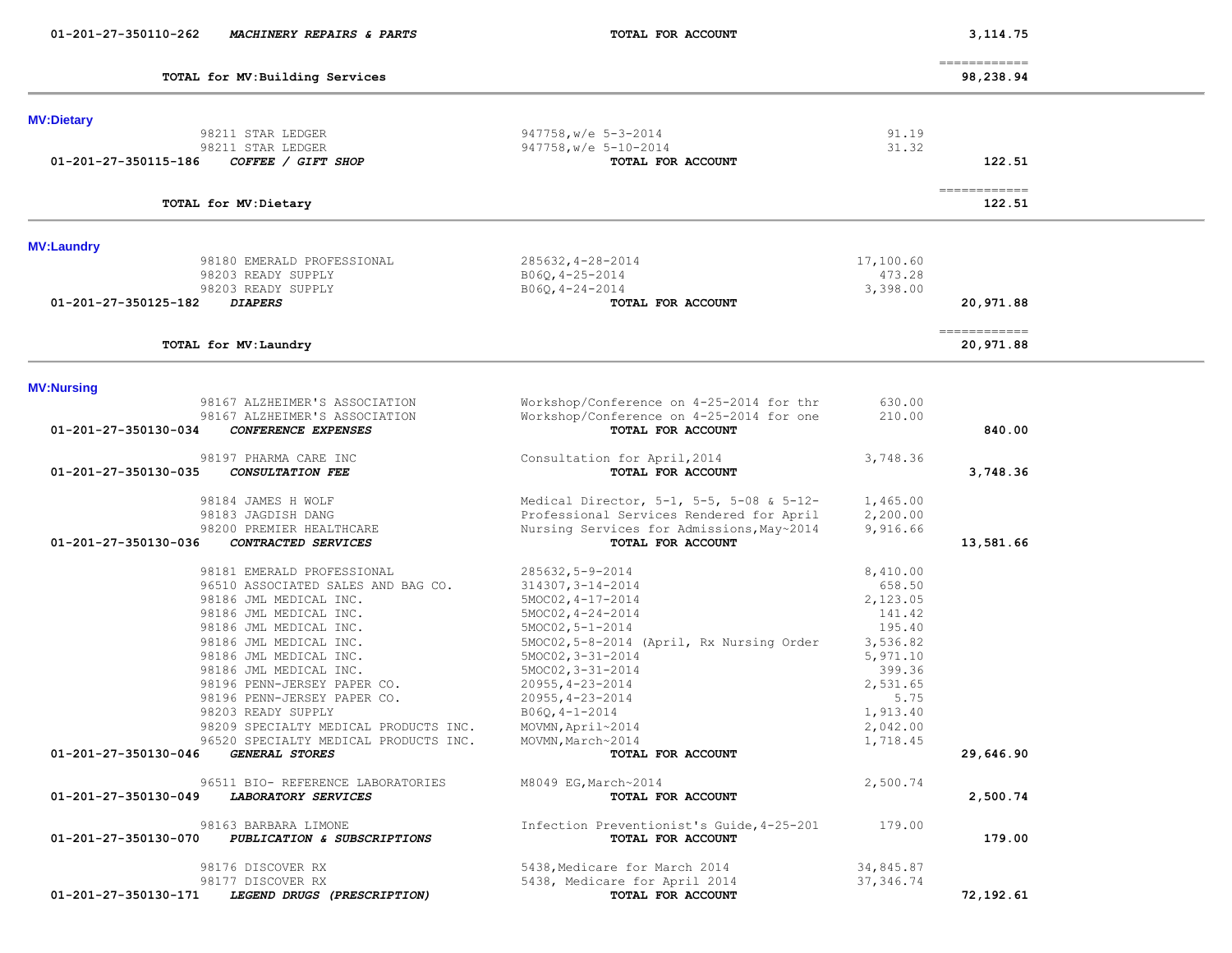|                                | 98179 DISCOVER RX                                    | $5438$ , January~2014                          | 4,537.54 |              |
|--------------------------------|------------------------------------------------------|------------------------------------------------|----------|--------------|
|                                | 98179 DISCOVER RX                                    | 5438, January~2014                             | 534.16   |              |
|                                | 98179 DISCOVER RX                                    | 5438January~2014                               | 2,661.45 |              |
|                                | 98179 DISCOVER RX                                    | $5438$ , February~2014                         | 2,605.22 |              |
|                                | 98179 DISCOVER RX                                    | 5438, March~2014                               | 639.85   |              |
|                                | 98179 DISCOVER RX                                    | 5438, March~2014                               | 2,260.42 |              |
|                                | 98179 DISCOVER RX                                    | 5438, March~2014                               | 791.16   |              |
|                                | 98176 DISCOVER RX                                    | 5438, IV Stock Supply for March 2014           | 2,516.19 |              |
|                                | 98177 DISCOVER RX                                    | 5438, IV Stock Supply for April 2014           | 6,743.82 |              |
| 01-201-27-350130-172           | NON-LEGEND DRUGS (OTC)                               | TOTAL FOR ACCOUNT                              |          | 23,289.81    |
|                                | 96508 ADVANCED VASCULAR ASSOCIATES                   | Jean C., D.O.S.-1/22/2014                      | 169.29   |              |
| 01-201-27-350130-189           | <b>MEDICAL</b>                                       | TOTAL FOR ACCOUNT                              |          | 169.29       |
|                                | 98198 PRAXAIR DISTRIBUTION                           | $LM714, 4-3-2014$                              | 249.14   |              |
|                                | 98198 PRAXAIR DISTRIBUTION                           | $LM714, 4-9-2014$                              | 249.14   |              |
|                                | 98198 PRAXAIR DISTRIBUTION                           | $LM714, 4-14-2014$                             | 250.14   |              |
|                                | 98198 PRAXAIR DISTRIBUTION                           | LM714, 4-17-2014                               | 250.14   |              |
|                                | 98198 PRAXAIR DISTRIBUTION                           | $LM714, 4-20-2014$                             | 923.52   |              |
|                                | 98198 PRAXAIR DISTRIBUTION                           | LM714, 4-22-2014                               | 246.63   |              |
| 01-201-27-350130-193           | <b>OXYGEN</b>                                        | TOTAL FOR ACCOUNT                              |          | 2,168.71     |
|                                | 98190 MOBILEX USA                                    | 71060, April~2014                              | 1,521.69 |              |
|                                | 98190 MOBILEX USA                                    | 71060, April~2014                              | 1,047.76 |              |
| $01 - 201 - 27 - 350130 - 203$ | X-RAY & MEDICAL SUPPLIES                             | TOTAL FOR ACCOUNT                              |          | 2,569.45     |
|                                | 98194 ON TIME AMBULANCE, INC.                        | Transport, 4-2-2014                            | 446.00   |              |
|                                | 98194 ON TIME AMBULANCE, INC.                        | Transport, 4-3-2014                            | 422.00   |              |
|                                | 98194 ON TIME AMBULANCE, INC.                        | Transport, 4-14-2014                           | 434.00   |              |
|                                | 98194 ON TIME AMBULANCE, INC.                        | Transport, $4-14-2014$                         | 422.00   |              |
|                                | 98195 ON TIME TRANSPORT INC.                         | Transport, 4-10-2014                           | 106.00   |              |
|                                | 98195 ON TIME TRANSPORT INC.                         | Transport, 4-15-2014                           | 68.00    |              |
|                                | 98195 ON TIME TRANSPORT INC.                         | Transport, 4-16-2014                           | 106.00   |              |
|                                | 98195 ON TIME TRANSPORT INC.                         | Transport, 4-16-2014                           | 148.00   |              |
| 01-201-27-350130-340           | TRANSPORTATION SERVICES                              | TOTAL FOR ACCOUNT                              |          | 2,152.00     |
|                                | 98164 KAREN MEYER                                    | Post Masters Nursing Course~Fall 2013          | 1,704.60 |              |
| 01-203-27-350130-080           | (2013) STAFF DEVELOPMENT                             | TOTAL FOR ACCOUNT                              |          | 1,704.60     |
|                                | 98178 DISCOVER RX                                    | 5438, November~2013                            | 908.24   |              |
|                                | 98178 DISCOVER RX                                    | 5438, November~2013                            | 1,112.08 |              |
|                                | 98178 DISCOVER RX                                    | 5438, December~2013                            | 1,091.11 |              |
| 01-203-27-350130-172           | (2013) NON-LEGEND DRUGS (OTC)                        | TOTAL FOR ACCOUNT                              |          | 3, 111, 43   |
| 01-203-27-350130-189           | 96508 ADVANCED VASCULAR ASSOCIATES<br>(2013) MEDICAL | Jean C., D.O.S.-6/21/2013<br>TOTAL FOR ACCOUNT | 177.17   | 177.17       |
|                                |                                                      |                                                |          |              |
| 01-203-27-350130-340           | 98195 ON TIME TRANSPORT INC.                         | Transport, 11-27-2013                          | 100.00   |              |
|                                | (2013) TRANSPORTATION SERVICES                       | TOTAL FOR ACCOUNT                              |          | 100.00       |
|                                |                                                      |                                                |          | ------------ |

| 6409, April~2014<br>6,064.73                |          |
|---------------------------------------------|----------|
| TOTAL FOR ACCOUNT                           | 6,064.73 |
| Mother's Day Program, 5-11-2014<br>125.00   |          |
| Aquarium Maintenance, April 2014<br>570.00  |          |
| Clay Class in Atrium, 3-21-2014<br>100.00   |          |
| Music Therapy in Atrium, 5-7-2014<br>150.00 |          |
| 29406,4-22-2014<br>75.74                    |          |
|                                             |          |

**MV:Recreation/Volunteer Svc**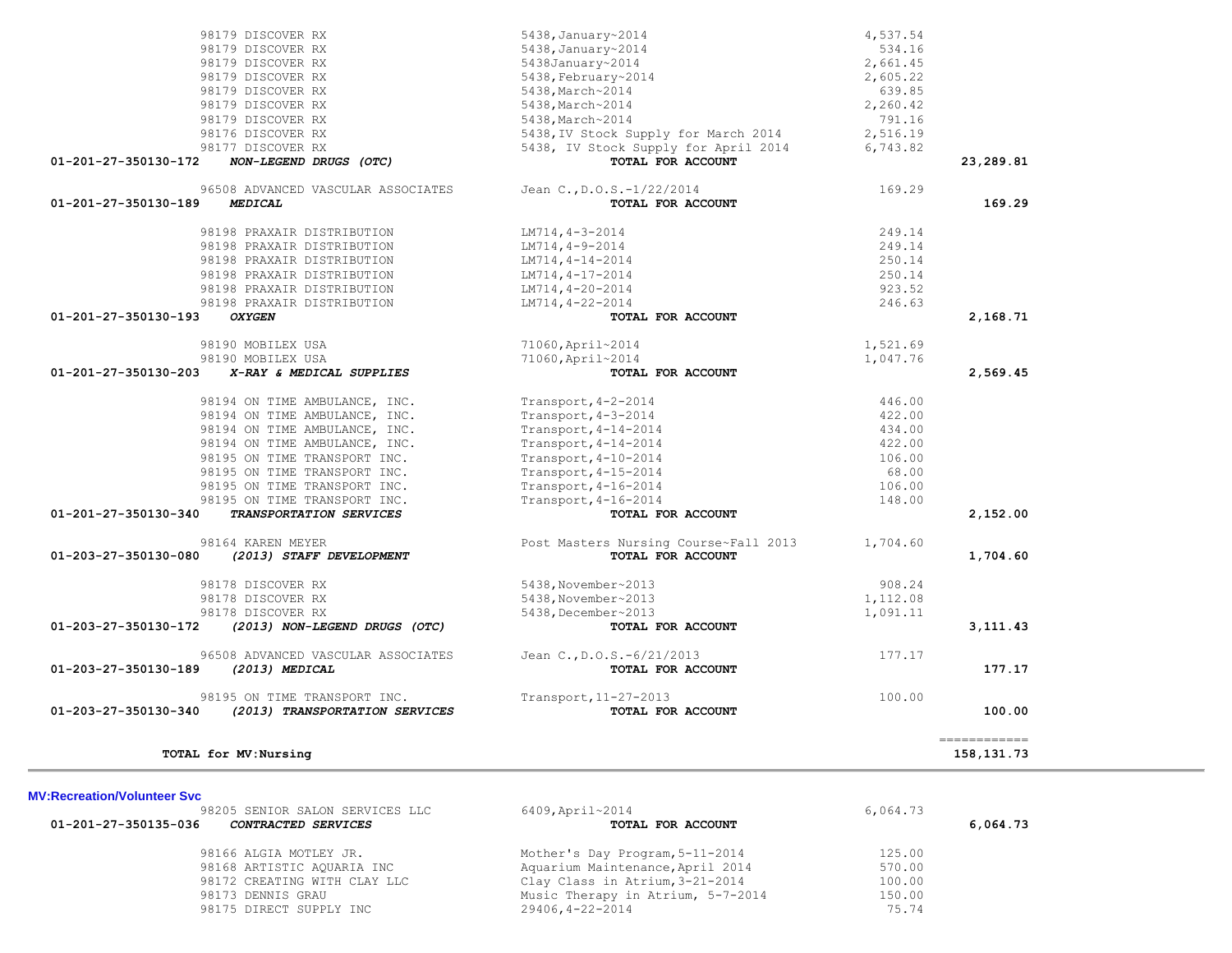| 01-201-27-350135-194     | 98188 KEN ROBERTS<br>98189 KERRY KUBER<br>98189 KERRY KUBER<br>98189 KERRY KUBER<br>98191 M.C. FARMS INC<br>98193 NICHOLAS L. ROCCAFORTE<br>98199 PRECIOUSGEMS MUSIC, LLC<br>98212 VALARIE WOORTMAN<br>PATIENT ACTIVITIES                                                                                                              | Musical Entertainment, 4-18-2014<br>Stretching w/Kerry in Atrium, 4-2-2014<br>Stretching w/Kerry on 2D, 4-9-2014<br>Stretching w/Kerry in Atrium, 4-16-2014<br>Flowers for Back Patio Beds & Resident P<br>Music w/Nick on sD and in Atrium for Nur<br>Music Program on 2D, 4-24-2014<br>Musical Entertainment, 4-18-2014<br>TOTAL FOR ACCOUNT | 75.00<br>100.00<br>100.00<br>100.00<br>110.25<br>75.00<br>125.00<br>75.00                   | 1,780.99                                |  |
|--------------------------|----------------------------------------------------------------------------------------------------------------------------------------------------------------------------------------------------------------------------------------------------------------------------------------------------------------------------------------|------------------------------------------------------------------------------------------------------------------------------------------------------------------------------------------------------------------------------------------------------------------------------------------------------------------------------------------------|---------------------------------------------------------------------------------------------|-----------------------------------------|--|
|                          | TOTAL for MV: Recreation/Volunteer Svc                                                                                                                                                                                                                                                                                                 |                                                                                                                                                                                                                                                                                                                                                |                                                                                             | -------------<br>7,845.72               |  |
| <b>MV:Rehabilitation</b> |                                                                                                                                                                                                                                                                                                                                        |                                                                                                                                                                                                                                                                                                                                                |                                                                                             |                                         |  |
| 01-201-27-350140-036     | 98206 SELECT REHABILITATION INC.<br>98206 SELECT REHABILITATION INC.<br>98206 SELECT REHABILITATION INC.<br>CONTRACTED SERVICES                                                                                                                                                                                                        | Physical Therapy for April, 2014<br>Occupational Therapy for April, 2014<br>Speech Therapy for April, 2014<br>TOTAL FOR ACCOUNT                                                                                                                                                                                                                | 64,126.22<br>55,680.47<br>24,495.06                                                         | 144,301.75                              |  |
|                          | 98175 DIRECT SUPPLY INC<br>98175 DIRECT SUPPLY INC                                                                                                                                                                                                                                                                                     | 29406, 4-18-2014<br>$29406, 4 - 21 - 2014$                                                                                                                                                                                                                                                                                                     | 625.95<br>579.96                                                                            |                                         |  |
| 01-201-27-350140-046     | 98208 SPECIALTY MEDICAL PRODUCTS INC.<br><b>GENERAL STORES</b>                                                                                                                                                                                                                                                                         | MOVMN, $4 - 29 - 2014$<br>TOTAL FOR ACCOUNT                                                                                                                                                                                                                                                                                                    | 514.58                                                                                      | 1,720.49                                |  |
|                          | TOTAL for MV: Rehabilitation                                                                                                                                                                                                                                                                                                           |                                                                                                                                                                                                                                                                                                                                                |                                                                                             | ------------<br>146,022.24              |  |
| <b>County Adjuster</b>   |                                                                                                                                                                                                                                                                                                                                        |                                                                                                                                                                                                                                                                                                                                                |                                                                                             |                                         |  |
|                          | 97337 TELESEARCH INC<br>97337 TELESEARCH INC<br>97337 TELESEARCH INC<br>97344 TELESEARCH INC<br>97344 TELESEARCH INC                                                                                                                                                                                                                   | Adjuster's Office Temp Katherine Santiag<br>Adjuster's Office Temp Katherine Santiag<br>Adjuster's Office Temp Katherine Santiag<br>Adjuster Temp Katherine Santiago for wee<br>Adjuster Temp Katherine Santiago for wee                                                                                                                       | 546.00<br>653.25<br>75.00<br>624.00<br>390.00                                               |                                         |  |
| 01-201-27-357100-016     | OUTSIDE SALARIES & WAGES                                                                                                                                                                                                                                                                                                               | TOTAL FOR ACCOUNT                                                                                                                                                                                                                                                                                                                              |                                                                                             | 2,288.25                                |  |
| 01-201-27-357100-058     | 97338 STAPLES BUSINESS ADVANTAGE<br>OFFICE SUPPLIES & STATIONERY                                                                                                                                                                                                                                                                       | Adjuster's Office various office supplie<br>TOTAL FOR ACCOUNT                                                                                                                                                                                                                                                                                  | 135.41                                                                                      | 135.41                                  |  |
|                          | TOTAL for County Adjuster                                                                                                                                                                                                                                                                                                              |                                                                                                                                                                                                                                                                                                                                                |                                                                                             | $=$ = = = = = = = = = = = =<br>2,423.66 |  |
| <b>Dental Clinic</b>     |                                                                                                                                                                                                                                                                                                                                        |                                                                                                                                                                                                                                                                                                                                                |                                                                                             |                                         |  |
| 01-201-27-365100-095     | 97888 ROBERT A. CHARMOY, DMD PA<br>DENTAL CLINIC OTHER ADMINISTRATIVE SUPPL                                                                                                                                                                                                                                                            | Melanie Cerrato 4/30/14<br>TOTAL FOR ACCOUNT                                                                                                                                                                                                                                                                                                   | 60.00                                                                                       | 60.00                                   |  |
|                          | TOTAL for Dental Clinic                                                                                                                                                                                                                                                                                                                |                                                                                                                                                                                                                                                                                                                                                |                                                                                             | ============<br>60.00                   |  |
| <b>County Library</b>    |                                                                                                                                                                                                                                                                                                                                        |                                                                                                                                                                                                                                                                                                                                                |                                                                                             |                                         |  |
|                          | 97428 INGRAM LIBRARY SERVICES<br>97428 INGRAM LIBRARY SERVICES<br>97428 INGRAM LIBRARY SERVICES<br>97428 INGRAM LIBRARY SERVICES<br>97428 INGRAM LIBRARY SERVICES<br>97428 INGRAM LIBRARY SERVICES<br>97428 INGRAM LIBRARY SERVICES<br>97430 INGRAM LIBRARY SERVICES<br>97430 INGRAM LIBRARY SERVICES<br>97430 INGRAM LIBRARY SERVICES | 20C0083 dated 03/28/14<br>20C0083 dated 03/28/14<br>20C0083 dated 03/31/14<br>20C0083 dated 04/03/14<br>20C0083 dated 04/07/14<br>20C0083 dated 04/08/14<br>20C0083 dated 04/08/14<br>20C0083 dated 04/16/14<br>20C0083 dated 04/16/14<br>20C0083 dated 04/16/14                                                                               | 48.68<br>218.93<br>31.90<br>53.99<br>120.29<br>23.36<br>462.35<br>938.53<br>21.20<br>751.87 |                                         |  |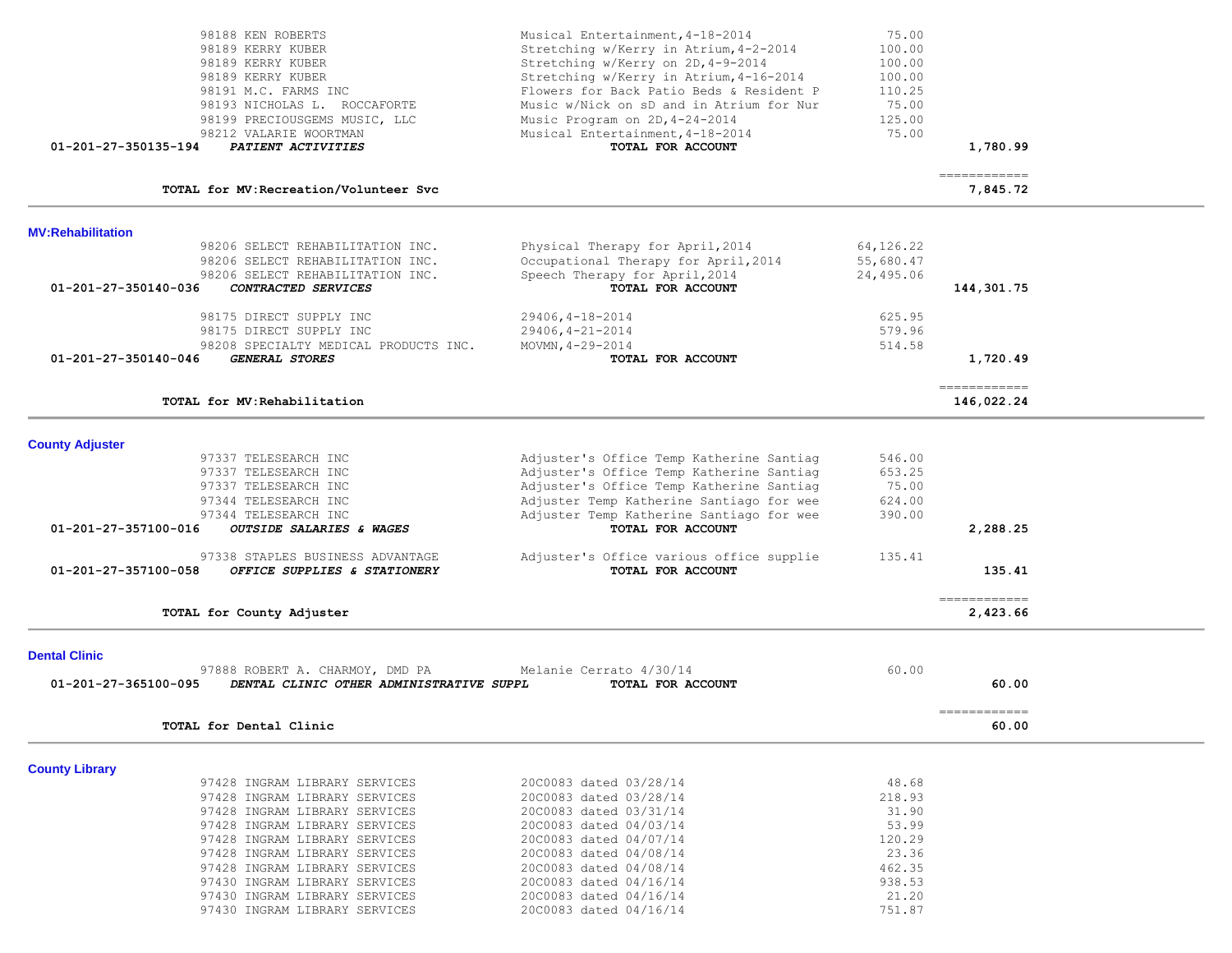| TOTAL for County Superintendent of Schoo                                                                                                                                                                                                                    |                                                                                                                                                          |                    | $=$ = = = = = = = = = = = =<br>257.77 |  |
|-------------------------------------------------------------------------------------------------------------------------------------------------------------------------------------------------------------------------------------------------------------|----------------------------------------------------------------------------------------------------------------------------------------------------------|--------------------|---------------------------------------|--|
| 97564 DEER PARK<br>01-201-29-392100-162 FURNITURE & FIXTURES                                                                                                                                                                                                | 0434565933<br>03/15/14-04/14/14<br>TOTAL FOR ACCOUNT                                                                                                     | 15.94              | 15.94                                 |  |
| 98119 COUNTY OF MORRIS<br>POSTAGE & METERED MAIL<br>01-201-29-392100-068                                                                                                                                                                                    | 1ST HALF 5.14 METERED MAIL<br>TOTAL FOR ACCOUNT                                                                                                          | 103.02             | 103.02                                |  |
| <b>County Superintendent of Schoo</b><br>98107 TRITEC OFFICE EQUIPMENT INC<br>EDUCATION SCHOOLS & TRAINING<br>01-201-29-392100-039                                                                                                                          | Color Copies Charges: 01/01/2014-03/31/2 138.81<br>TOTAL FOR ACCOUNT                                                                                     |                    | 138.81                                |  |
| TOTAL for County Library                                                                                                                                                                                                                                    |                                                                                                                                                          |                    | 134,256.37                            |  |
|                                                                                                                                                                                                                                                             |                                                                                                                                                          |                    | ============                          |  |
| 96681 EBSCO SUBSCRIPTION SERVICES<br>96681 EBSCO SUBSCRIPTION SERVICES TN-S-31910-75 Finance Charges<br>01-203-29-390100-028<br>(2013) BOOKS & PERIODICALS                                                                                                  | TN-S-31910-75 dated 12/27/13<br>TOTAL FOR ACCOUNT                                                                                                        | 3,820.00<br>117.26 | 3,937.26                              |  |
| 98116 M.A.I.N INC<br>OTHER OUTSIDE SERVICES<br>01-201-29-390100-084                                                                                                                                                                                         | 2014 Allocation<br>TOTAL FOR ACCOUNT                                                                                                                     | 118,750.00         | 118,750.00                            |  |
| 39 MIDWEST TAPE LLC<br><b>VIDEO &amp; FILM MATERIALS</b><br>01-201-29-390100-083                                                                                                                                                                            | TOTAL FOR ACCOUNT                                                                                                                                        |                    | 1,262.00                              |  |
|                                                                                                                                                                                                                                                             |                                                                                                                                                          | 155.12<br>199.90   |                                       |  |
|                                                                                                                                                                                                                                                             |                                                                                                                                                          | 662.48             |                                       |  |
|                                                                                                                                                                                                                                                             |                                                                                                                                                          | 23.99              |                                       |  |
|                                                                                                                                                                                                                                                             |                                                                                                                                                          | 61.75              |                                       |  |
| 97428 INGRAM LIBRARY SERVICES<br>97428 INGRAM LIBRARY SERVICES<br>97428 INGRAM LIBRARY SERVICES<br>97428 INGRAM LIBRARY SERVICES<br>96689 MIDWEST TAPE LLC<br>96689 MIDWEST TAPE LLC<br>96689 MIDWEST TAPE LLC<br>96689 MIDWEST TAPE LLC<br>9               |                                                                                                                                                          | 186.26<br>$-27.50$ |                                       |  |
| 01-201-29-390100-068<br>POSTAGE & METERED MAIL                                                                                                                                                                                                              | 1ST HALF 5.14 METERED MAIL<br>TOTAL FOR ACCOUNT                                                                                                          |                    | 850.81                                |  |
| 98119 COUNTY OF MORRIS                                                                                                                                                                                                                                      |                                                                                                                                                          | 850.81             |                                       |  |
| 97411 CENTER POINT PUBLISHING 0rder#XCP14-4 dated 04/01/14<br>96681 EBSCO SUBSCRIPTION SERVICES TN-S-PL-18038-00 dated 03/19/14<br>96681 EBSCO SUBSCRIPTION SERVICES TN-S-PL-18038-00 dated 02/13/14<br>96681 EBSCO SUBSCRIPTION SE<br>01-201-29-390100-028 |                                                                                                                                                          |                    | 9,456.30                              |  |
|                                                                                                                                                                                                                                                             |                                                                                                                                                          | 2,495.00<br>836.16 |                                       |  |
|                                                                                                                                                                                                                                                             |                                                                                                                                                          | 174.00             |                                       |  |
|                                                                                                                                                                                                                                                             |                                                                                                                                                          | 355.50             |                                       |  |
|                                                                                                                                                                                                                                                             |                                                                                                                                                          | 444.64             |                                       |  |
|                                                                                                                                                                                                                                                             |                                                                                                                                                          | 515.25             |                                       |  |
|                                                                                                                                                                                                                                                             |                                                                                                                                                          | 122.40             |                                       |  |
|                                                                                                                                                                                                                                                             |                                                                                                                                                          | 13.23<br>221.20    |                                       |  |
|                                                                                                                                                                                                                                                             |                                                                                                                                                          | $-199.50$          |                                       |  |
|                                                                                                                                                                                                                                                             |                                                                                                                                                          | 197.00             |                                       |  |
| 97411 CENTER POINT PUBLISHING                                                                                                                                                                                                                               | Order#XCP14-4 dated 04/01/14                                                                                                                             | 140.87             |                                       |  |
| 97429 INGRAM LIBRARY SERVICES                                                                                                                                                                                                                               | 2000083 dated 04/14/14<br>2000083 dated 04/14/14<br>2000083 dated 04/15/14<br>2000083 dated 04/15/14<br>2000083 dated 04/15/14<br>2000083 dated 04/15/14 | 65.79              |                                       |  |
| 97429 INGRAM LIBRARY SERVICES                                                                                                                                                                                                                               |                                                                                                                                                          | 56.58              |                                       |  |
| 97429 INGRAM LIBRARY SERVICES                                                                                                                                                                                                                               |                                                                                                                                                          | 103.57<br>13.85    |                                       |  |
| 97429 INGRAM LIBRARY SERVICES<br>97429 INGRAM LIBRARY SERVICES                                                                                                                                                                                              |                                                                                                                                                          | 41.92              |                                       |  |
| 97429 INGRAM LIBRARY SERVICES                                                                                                                                                                                                                               |                                                                                                                                                          | 57.20              |                                       |  |
| 97429 INGRAM LIBRARY SERVICES                                                                                                                                                                                                                               | 20C0083 dated 04/11/14                                                                                                                                   | 584.32             |                                       |  |
| 97429 INGRAM LIBRARY SERVICES                                                                                                                                                                                                                               | 20C0083 dated 04/09/14                                                                                                                                   | 505.61             |                                       |  |

97430 INGRAM LIBRARY SERVICES 2000083 dated 04/17/14 20161 40.61

# **Contribution to County College**

 98356 COUNTY COLLEGE OF MORRIS 2ND HALF 5/14 OPERATING BUDGET 568,256.75  **01-201-29-395100-090** *EXPENDITURES* **TOTAL FOR ACCOUNT 568,256.75**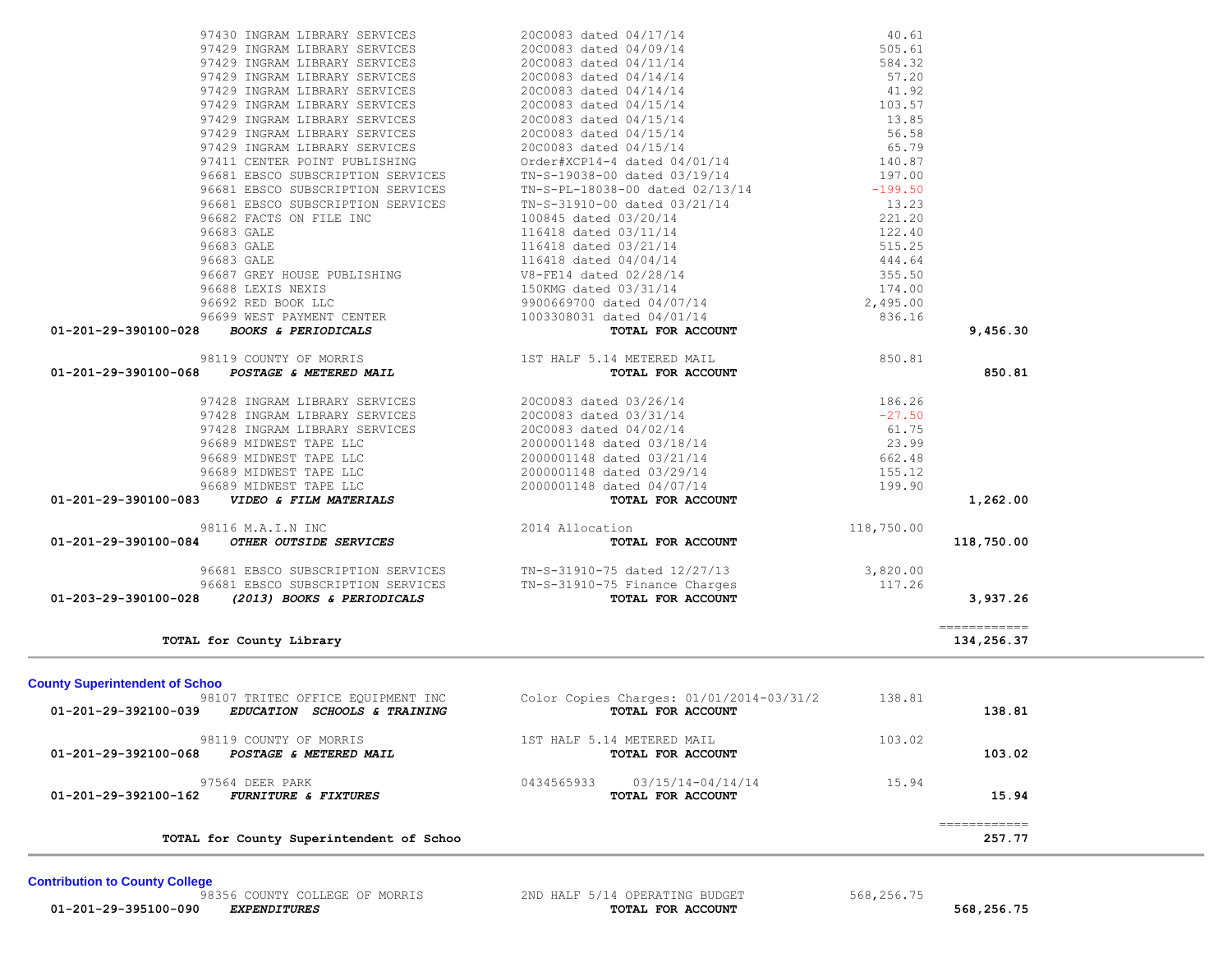| TOTAL for Contribution to County College                                                                                                                                  |                                                                                                                                                       |                            | 568,256.75                                                                                                                                                                                                                                                                                                                                                                                                                                                                                           |  |
|---------------------------------------------------------------------------------------------------------------------------------------------------------------------------|-------------------------------------------------------------------------------------------------------------------------------------------------------|----------------------------|------------------------------------------------------------------------------------------------------------------------------------------------------------------------------------------------------------------------------------------------------------------------------------------------------------------------------------------------------------------------------------------------------------------------------------------------------------------------------------------------------|--|
| <b>Rutgers Extension Service</b>                                                                                                                                          |                                                                                                                                                       |                            |                                                                                                                                                                                                                                                                                                                                                                                                                                                                                                      |  |
| 98119 COUNTY OF MORRIS<br>01-201-29-396100-068<br>POSTAGE & METERED MAIL                                                                                                  | 1ST HALF 5.14 METERED MAIL<br>TOTAL FOR ACCOUNT                                                                                                       | 21.50                      | 21.50                                                                                                                                                                                                                                                                                                                                                                                                                                                                                                |  |
| 98256 PETER NITZSCHE<br>01-201-29-396100-082<br>TRAVEL EXPENSE                                                                                                            | Travel Expenses<br>TOTAL FOR ACCOUNT                                                                                                                  | 171.36                     | 171.36                                                                                                                                                                                                                                                                                                                                                                                                                                                                                               |  |
| 97353 DEER PARK<br>98256 PETER NITZSCHE<br>01-201-29-396100-095<br>OTHER ADMINISTRATIVE SUPPLIES                                                                          | bottled water delivery<br>Administrative Expenses<br>TOTAL FOR ACCOUNT                                                                                | 19.62<br>207.17            | 226.79                                                                                                                                                                                                                                                                                                                                                                                                                                                                                               |  |
| 96649 NORTHERN SAFETY CO. INC.<br>96649 NORTHERN SAFETY CO. INC.<br>01-201-29-396100-162<br><b>FURNITURE &amp; FIXTURES</b>                                               | floor mat<br>floor mat<br>TOTAL FOR ACCOUNT                                                                                                           | 260.78<br>91.84            | 352.62                                                                                                                                                                                                                                                                                                                                                                                                                                                                                               |  |
| TOTAL for Rutgers Extension Service                                                                                                                                       |                                                                                                                                                       |                            | $\begin{array}{cccccccccc} \multicolumn{2}{c}{} & \multicolumn{2}{c}{} & \multicolumn{2}{c}{} & \multicolumn{2}{c}{} & \multicolumn{2}{c}{} & \multicolumn{2}{c}{} & \multicolumn{2}{c}{} & \multicolumn{2}{c}{} & \multicolumn{2}{c}{} & \multicolumn{2}{c}{} & \multicolumn{2}{c}{} & \multicolumn{2}{c}{} & \multicolumn{2}{c}{} & \multicolumn{2}{c}{} & \multicolumn{2}{c}{} & \multicolumn{2}{c}{} & \multicolumn{2}{c}{} & \multicolumn{2}{c}{} & \multicolumn{2}{c}{} & \mult$<br>772.27     |  |
| <b>Rmb Out of Cty Two Yr Coll</b>                                                                                                                                         |                                                                                                                                                       |                            |                                                                                                                                                                                                                                                                                                                                                                                                                                                                                                      |  |
| 98285 HUDSON CTY COMMUNITY COLLEGE<br>98296 MIDDLESEX COUNTY COLLEGE<br>98297 MIDDLESEX COUNTY COLLEGE<br>RMB OUT OF CTY TWO YR COLL EXPENDITURES<br>01-201-29-397100-090 | Charge back for Late Spring 2014 for Lyn<br>Spring 2014 Chargeback for Purnima Shiva<br>Winter 2014 Chargeback for Purnima Shiva<br>TOTAL FOR ACCOUNT | 163.38<br>830.20<br>177.90 | 1,171.48                                                                                                                                                                                                                                                                                                                                                                                                                                                                                             |  |
| 98295 MERCER COUNTY COMMUNITY<br>01-203-29-397100-090<br>(2013) RMB OUT OF CTY TWO YR COLL EXPEND                                                                         | Summer 2013 Chargeback for Amy R. Romano<br>TOTAL FOR ACCOUNT                                                                                         | 704.22                     | 704.22                                                                                                                                                                                                                                                                                                                                                                                                                                                                                               |  |
| TOTAL for Rmb Out of Cty Two Yr Coll                                                                                                                                      |                                                                                                                                                       |                            | $\begin{array}{cccccccccc} \multicolumn{2}{c}{} & \multicolumn{2}{c}{} & \multicolumn{2}{c}{} & \multicolumn{2}{c}{} & \multicolumn{2}{c}{} & \multicolumn{2}{c}{} & \multicolumn{2}{c}{} & \multicolumn{2}{c}{} & \multicolumn{2}{c}{} & \multicolumn{2}{c}{} & \multicolumn{2}{c}{} & \multicolumn{2}{c}{} & \multicolumn{2}{c}{} & \multicolumn{2}{c}{} & \multicolumn{2}{c}{} & \multicolumn{2}{c}{} & \multicolumn{2}{c}{} & \multicolumn{2}{c}{} & \multicolumn{2}{c}{} & \mult$<br>1,875.70   |  |
| <b>Cont M.C. School of Tech</b><br>98355 MC VOCATIONAL SCHOOL DISTRICT<br>01-201-29-400100-090<br>CONT M.C. SCHOOL OF TECH EXPENDITURES                                   | DISTRICT TAXES TO BE RAISED FOR THE MONT<br>TOTAL FOR ACCOUNT                                                                                         | 251,894.67                 | 251,894.67                                                                                                                                                                                                                                                                                                                                                                                                                                                                                           |  |
| TOTAL for Cont M.C. School of Tech                                                                                                                                        |                                                                                                                                                       |                            | $\begin{array}{cccccccccc} \multicolumn{2}{c}{} & \multicolumn{2}{c}{} & \multicolumn{2}{c}{} & \multicolumn{2}{c}{} & \multicolumn{2}{c}{} & \multicolumn{2}{c}{} & \multicolumn{2}{c}{} & \multicolumn{2}{c}{} & \multicolumn{2}{c}{} & \multicolumn{2}{c}{} & \multicolumn{2}{c}{} & \multicolumn{2}{c}{} & \multicolumn{2}{c}{} & \multicolumn{2}{c}{} & \multicolumn{2}{c}{} & \multicolumn{2}{c}{} & \multicolumn{2}{c}{} & \multicolumn{2}{c}{} & \multicolumn{2}{c}{} & \mult$<br>251,894.67 |  |
|                                                                                                                                                                           |                                                                                                                                                       |                            |                                                                                                                                                                                                                                                                                                                                                                                                                                                                                                      |  |
| <b>Fire and Police Academy</b><br>97143 NJ ST ASSOC CHIEFS OF POLICE<br>01-201-29-407100-039<br>EDUCATION SCHOOLS & TRAINING                                              | Registration Fee<br>TOTAL FOR ACCOUNT                                                                                                                 | 175.00                     | 175.00                                                                                                                                                                                                                                                                                                                                                                                                                                                                                               |  |
| 96870 ATLANTIC TRAINING CENTER<br>01-201-29-407100-059<br>OTHER GENERAL EXPENSES                                                                                          | CPR Card Fee<br>TOTAL FOR ACCOUNT                                                                                                                     | 135.00                     | 135.00                                                                                                                                                                                                                                                                                                                                                                                                                                                                                               |  |
| 98119 COUNTY OF MORRIS<br>01-201-29-407100-068<br>POSTAGE & METERED MAIL                                                                                                  | 1ST HALF 5.14 METERED MAIL<br>TOTAL FOR ACCOUNT                                                                                                       | 83.46                      | 83.46                                                                                                                                                                                                                                                                                                                                                                                                                                                                                                |  |
| 96876 MUNICIPAL CAPITAL CORP<br>OFFICE MACHINES - RENTAL<br>01-201-29-407100-164                                                                                          | Ricoh Quarterly Payment<br>TOTAL FOR ACCOUNT                                                                                                          | 946.02                     | 946.02                                                                                                                                                                                                                                                                                                                                                                                                                                                                                               |  |
| 96872 CARL STAHL SAVA INDUSTRIES INC<br>01-201-29-407100-223<br><i>BUILDING REPAIRS</i>                                                                                   | Wire for Firing Range<br>TOTAL FOR ACCOUNT                                                                                                            | 858.00                     | 858.00                                                                                                                                                                                                                                                                                                                                                                                                                                                                                               |  |
| 96874 VEOLIA ES TECHNICAL SOLUTIONS, LLC<br>96874 VEOLIA ES TECHNICAL SOLUTIONS, LLC                                                                                      | Filters w/Lead<br>Cubic Yard Box w/Liner                                                                                                              | 3,850.00<br>950.00         |                                                                                                                                                                                                                                                                                                                                                                                                                                                                                                      |  |

============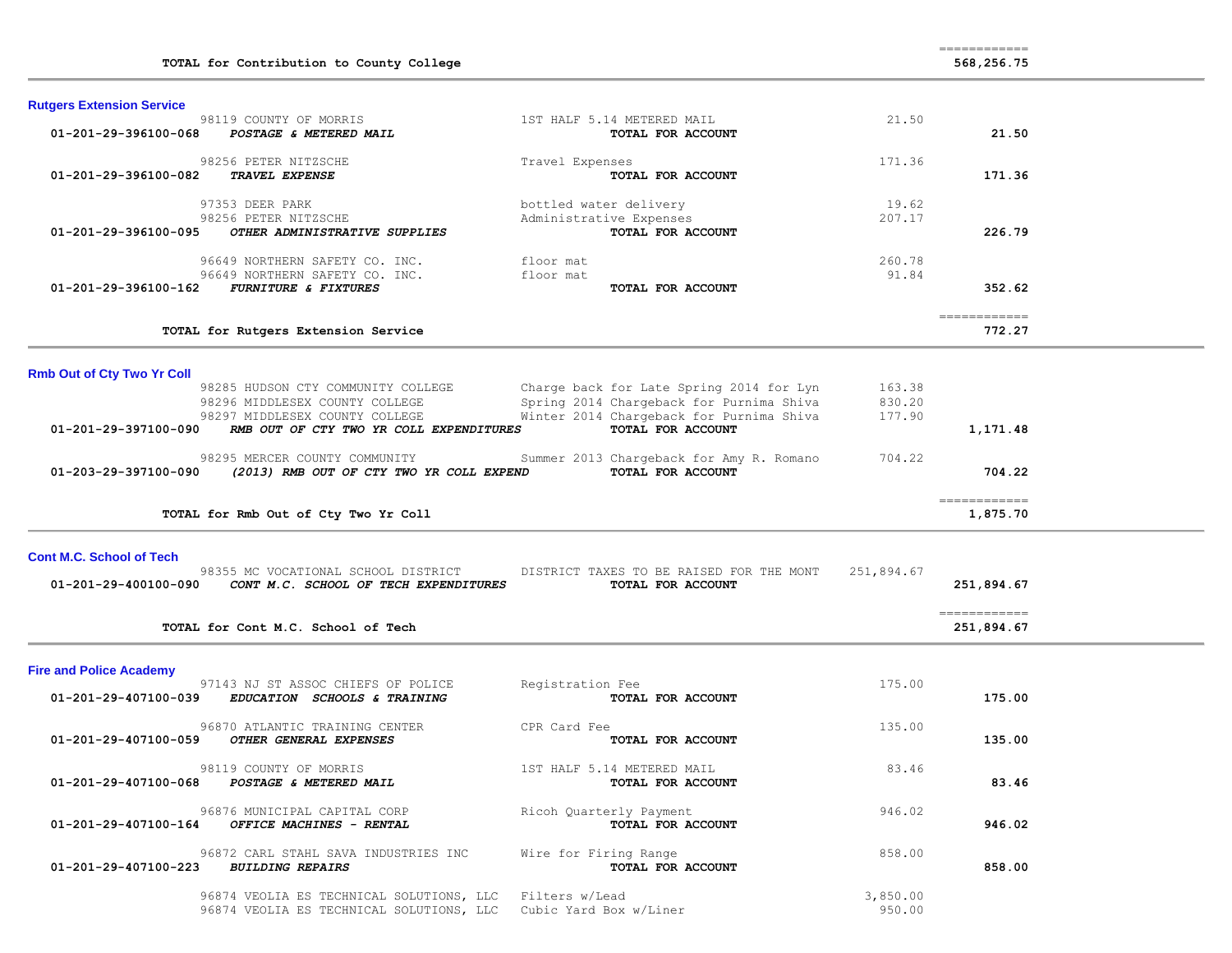| TOTAL for Fire and Police Academy                                                                                                                                                               |                                                                                                                                                                                                                                            |              | 8,605.64   |
|-------------------------------------------------------------------------------------------------------------------------------------------------------------------------------------------------|--------------------------------------------------------------------------------------------------------------------------------------------------------------------------------------------------------------------------------------------|--------------|------------|
| <b>Utilities</b>                                                                                                                                                                                |                                                                                                                                                                                                                                            |              |            |
|                                                                                                                                                                                                 | 96880 NATIONAL FUEL OIL INC.<br>96880 NATIONAL FUEL OIL INC. 800.0 GAL. DIESEL FUEL FOR MONTVILLE GAR 2,535.36                                                                                                                             |              |            |
|                                                                                                                                                                                                 |                                                                                                                                                                                                                                            |              |            |
| 01-201-31-430100-136<br>DIESEL FUEL                                                                                                                                                             | TOTAL FOR ACCOUNT                                                                                                                                                                                                                          |              | 16,284.04  |
| 97611 BOROUGH OF BUTLER 3496-0 Rt 23 & Decker Ave                                                                                                                                               |                                                                                                                                                                                                                                            | 65.57        |            |
| 97611 BOROUGH OF BUTLER                                                                                                                                                                         | 8495-1 Rt 23 Traffic Light                                                                                                                                                                                                                 | 92.49        |            |
|                                                                                                                                                                                                 |                                                                                                                                                                                                                                            |              |            |
|                                                                                                                                                                                                 | 97611 BOROUGH OF BUTLER<br>98021 JERSEY CENTRAL POWER & LIGHT<br>98021 JERSEY CENTRAL POWER & LIGHT<br>97985 JERSEY CENTRAL POWER & LIGHT<br>97661 JERSEY CENTRAL POWER & LIGHT<br>97661 JERSEY CENTRAL POWER & LIGHT<br>97661 JERSEY CENT |              |            |
|                                                                                                                                                                                                 |                                                                                                                                                                                                                                            |              |            |
|                                                                                                                                                                                                 |                                                                                                                                                                                                                                            |              |            |
| 97533 JERSEY CENTRAL POWER & LIGHT                                                                                                                                                              | 10-00-28-8978-6-4 4/25/2014                                                                                                                                                                                                                | 52.32        |            |
| 97861 JERSEY CENTRAL POWER & LIGHT                                                                                                                                                              | 20 00 00 0538 4 9 -MASTER ACCOUNT#/ REMO 3,988.75                                                                                                                                                                                          |              |            |
| 97859 JERSEY CENTRAL POWER & LIGHT                                                                                                                                                              | 100 102 601 695 - COMM CENTER/ 03-21-14                                                                                                                                                                                                    | 23,269.89    |            |
| 97858 JERSEY CENTRAL POWER & LIGHT                                                                                                                                                              | 20-00-00-0528-1-7 MASTER ACCOUNT / MORRI                                                                                                                                                                                                   | 52,665.75    |            |
| 97858 JERSEY CENTRAL POWER & LIGHT                                                                                                                                                              | REVERSED INVOICE CREDIT 10 00 06 483 596                                                                                                                                                                                                   | $-10,960.89$ |            |
| 97856 JERSEY CENTRAL POWER & LIGHT                                                                                                                                                              | 100 079 438 253 - CAC COMPLEX/ 03-20-14 13,835.30                                                                                                                                                                                          |              |            |
| 97857 JERSEY CENTRAL POWER & LIGHT                                                                                                                                                              | 200-000-971-008/ RUTH DAVIS DRIVE/ 03-1                                                                                                                                                                                                    | 297.83       |            |
| 97857 JERSEY CENTRAL POWER & LIGHT                                                                                                                                                              | REVERSED INVOICE CREDIT 100 09 480 872                                                                                                                                                                                                     | $-45.67$     |            |
| 97862 JERSEY CENTRAL POWER & LIGHT                                                                                                                                                              | 20 00 00 0537 8 1 - MASTER ACCT - HILL/                                                                                                                                                                                                    | 124,648.57   |            |
| 97862 JERSEY CENTRAL POWER & LIGHT                                                                                                                                                              | 100 007 610 247- REVERSED INVOICE CREDIT                                                                                                                                                                                                   | $-688.15$    |            |
|                                                                                                                                                                                                 | 100 007 610 338 - REVERSED INVOICE CREDI -57,318.84                                                                                                                                                                                        |              |            |
|                                                                                                                                                                                                 |                                                                                                                                                                                                                                            | 27.29        |            |
|                                                                                                                                                                                                 |                                                                                                                                                                                                                                            | 129.98       |            |
|                                                                                                                                                                                                 | 97862 JERSEY CENTRAL POWER & LIGHT<br>95579 JERSEY CENTRAL POWER & LIGHT<br>95172 JERSEY CENTRAL POWER & LIGHT<br>95172 JERSEY CENTRAL POWER & LIGHT<br>95172 JERSEY CENTRAL POWER & LIGHT<br>95172 JERSEY CENTRAL POWER & LIGHT<br>100 10 | 30.15        |            |
| 01-201-31-430100-137<br>ELECTRICITY                                                                                                                                                             | TOTAL FOR ACCOUNT                                                                                                                                                                                                                          |              | 150,969.90 |
| 97144 FINCH FUEL OIL COMPANY, INC. Gasoline<br>97144 FINCH FUEL OIL COMPANY, INC. Rounding<br>97144 FINCH FUEL OIL COMPANY, INC. FED LUST Tax<br>98471 NATIONAL FUEL OIL INC. FUEL CHARGES 4/14 |                                                                                                                                                                                                                                            | 969.26       |            |
|                                                                                                                                                                                                 |                                                                                                                                                                                                                                            | 0.22         |            |
|                                                                                                                                                                                                 |                                                                                                                                                                                                                                            | 0.32         |            |
|                                                                                                                                                                                                 |                                                                                                                                                                                                                                            | 63,899.28    |            |
| 01-201-31-430100-140<br><b>GAS PURCHASES</b>                                                                                                                                                    | TOTAL FOR ACCOUNT                                                                                                                                                                                                                          |              | 64,869.08  |
| 97866 HESS CORPORATION                                                                                                                                                                          | 1316 - SUMMARY GROUP #/ MORRIS COUNTY (6 26,012.24<br>1316 - SUMMARY GROUP #/ MORRIS COUNTY (6 8,549.96<br>1317 - SUMMARY GROUP #/ MORRIS COUNTY (6 4,627.55                                                                               |              |            |
| 97865 HESS CORPORATION                                                                                                                                                                          |                                                                                                                                                                                                                                            |              |            |
| 97864 HESS CORPORATION                                                                                                                                                                          |                                                                                                                                                                                                                                            |              |            |
| 97863 N.J. NATURAL GAS COMPANY                                                                                                                                                                  | 22-0009-4999-6Y RE: MONTVILLE / 03-17-14                                                                                                                                                                                                   | 604.48       |            |

**Utilities** 

| 96874 VEOLIA ES TECHNICAL SOLUTIONS, LLC            | Fuel & Security Surcharge | 731.50   |
|-----------------------------------------------------|---------------------------|----------|
| 96874 VEOLIA ES TECHNICAL SOLUTIONS, LLC            | Mobilization Fee          | 150.00   |
| 96874 VEOLIA ES TECHNICAL SOLUTIONS, LLC            | Technical Supervisor      | 137.50   |
| 96874 VEOLIA ES TECHNICAL SOLUTIONS, LLC            | Technical Assistant       | 137.50   |
| 01-201-29-407100-231<br>HAZARDOUS MATERIAL DISPOSAL | TOTAL FOR ACCOUNT         | 5,966.50 |
| 97631 MORRISTOWN LUMBER &                           | Wood Dowels               | 17.88    |
| 97631 MORRISTOWN LUMBER &                           | Sanded WD Thread Handle   | 7.98     |
| 97631 MORRISTOWN LUMBER &                           | Corn Broom                | 17.38    |
| 97631 MORRISTOWN LUMBER &                           | Hex Nuts                  | 3.79     |
| 97631 MORRISTOWN LUMBER &                           | Shovel                    | 21.99    |
| 97631 MORRISTOWN LUMBER &                           | Outdoor Pushbroom         | 35.98    |
| 97631 MORRISTOWN LUMBER &                           | HX Screws                 | 19.49    |
| 97631 MORRISTOWN LUMBER &                           | 90401                     | 10.49    |
| 97631 MORRISTOWN LUMBER &                           | Storage Hanger            | 17.38    |
| 01-201-29-407100-239<br>SMALL TOOLS                 | TOTAL FOR ACCOUNT         | 152.36   |
| 97124 SCANTRON CORPORATION                          | 882-E Answer Sheets       | 277.50   |
| 97124 SCANTRON CORPORATION                          | Shipping and Handling     | 11.80    |
| 01-201-29-407100-258<br><b>EQUIPMENT</b>            | TOTAL FOR ACCOUNT         | 289.30   |
|                                                     |                           |          |
| TOTAL for Fire and Police Academy                   |                           | 8,605.64 |

96874 VEOLIA ES TECHNICAL SOLUTIONS, LLC State Regulatory Fees 10.00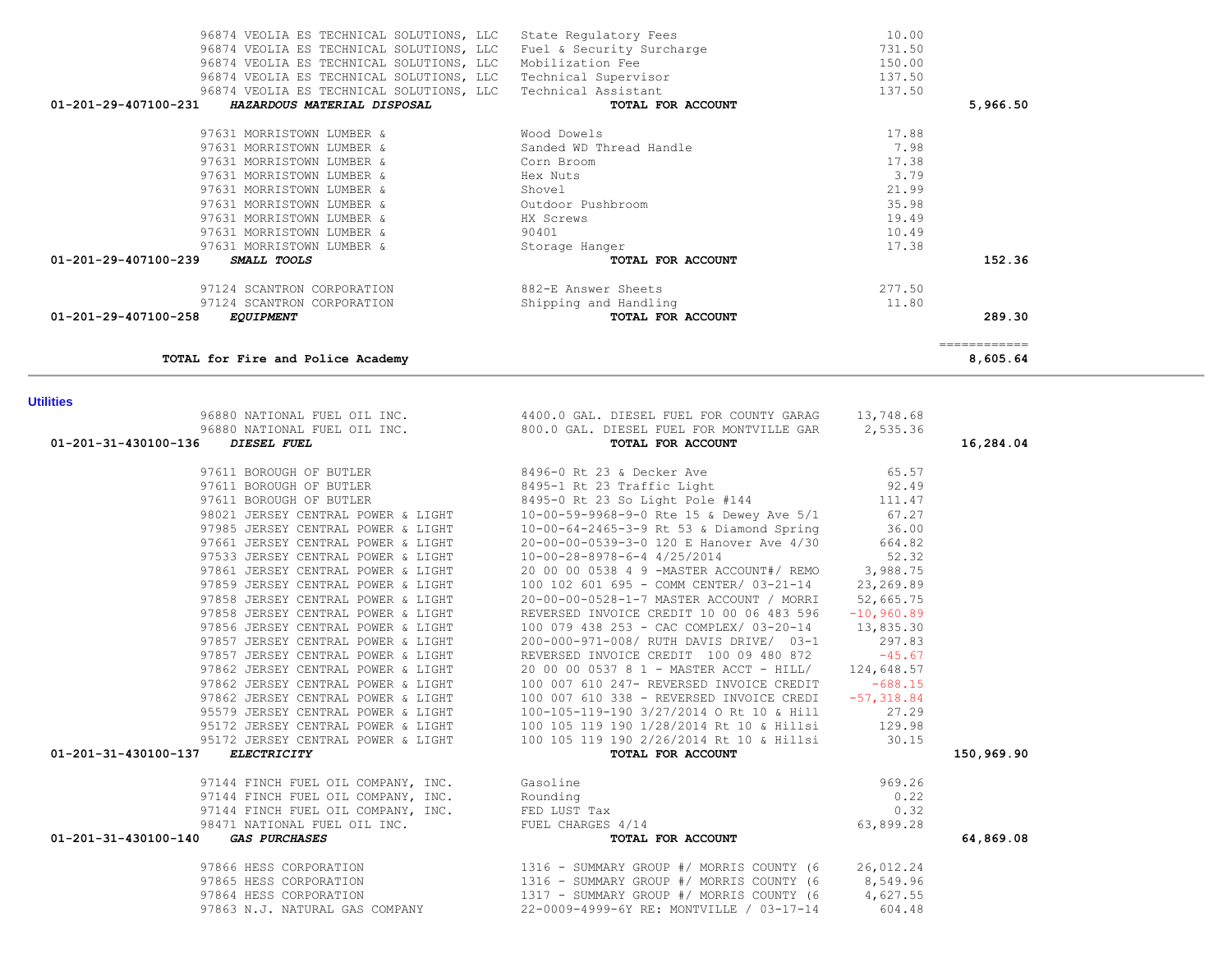| <i><b>GAS PURCHASES</b></i>   | TOTAL FOR ACCOUNT               |                                          | 3,928.10         |
|-------------------------------|---------------------------------|------------------------------------------|------------------|
| 98471 NATIONAL FUEL OIL INC.  | FUEL CHARGES 4/14               | 3,928.10                                 |                  |
| OTHER OPERATING&REPAIR SUPPLY | TOTAL FOR ACCOUNT               |                                          | 912.85           |
| 97852 SPRUCE INDUSTRIES, INC. | Fuel Surcharge                  | 5.75                                     |                  |
| 97852 SPRUCE INDUSTRIES, INC. | Cases toilet tissue             | 60.10                                    |                  |
| 97852 SPRUCE INDUSTRIES, INC. | Cases of Paper Towels           | 840.00                                   |                  |
| 97854 GRAINGER                | 884315169 Button Cell Batteries | 7.00                                     |                  |
| OTHER GENERAL EXPENSES        | TOTAL FOR ACCOUNT               |                                          | 739.03           |
| 97853 ALLEN PAPER & SUPPLY CO |                                 |                                          |                  |
| 97853 ALLEN PAPER & SUPPLY CO | Glit 4"x4" Brillo Hotel Size Cs |                                          |                  |
| 97853 ALLEN PAPER & SUPPLY CO | Mop Small Super Loop Blue       | 51.24                                    |                  |
|                               |                                 |                                          |                  |
|                               |                                 | Misco Pine one Step Dis/cleaner Cs. 8 El | 228.72<br>459.07 |

### **Nut**

| 97663 NJ DEPARTMENT OF TREASURY<br>01-201-31-430100-144<br><b>SEWER</b> | BLOCK 10 - LOT 1.02 & LOT 1.03<br>TOTAL FOR ACCOUNT | 42.00  | 42.00         |
|-------------------------------------------------------------------------|-----------------------------------------------------|--------|---------------|
| 96823 VERIZON                                                           | 201 V03-1289 703 57Y, 4/16/14, Mine Hill 210.14     |        |               |
|                                                                         |                                                     |        |               |
|                                                                         |                                                     |        |               |
|                                                                         |                                                     |        |               |
|                                                                         |                                                     |        |               |
|                                                                         |                                                     |        |               |
|                                                                         |                                                     |        |               |
|                                                                         |                                                     |        |               |
|                                                                         |                                                     |        |               |
|                                                                         |                                                     |        |               |
|                                                                         |                                                     |        |               |
|                                                                         |                                                     |        |               |
|                                                                         |                                                     |        |               |
|                                                                         |                                                     |        |               |
|                                                                         |                                                     |        |               |
|                                                                         |                                                     |        |               |
| 01-201-31-430100-146                                                    |                                                     |        | 20,632.84     |
| 96449 VERIZON CABS                                                      | 201 M55-4914 825, 2/25/13, T1 American T 1,007.76   |        |               |
| 96449 VERIZON CABS                                                      | 201 M55-4914 825, 3/25/13, T1 American T 807.60     |        |               |
| 96449 VERIZON CABS                                                      | 201 M55-4914 825, 4/25/13, T1 American T            | 803.43 |               |
| 96449 VERIZON CABS                                                      | 201 M55-4914 825, 5/25/13, T1 American T            | 803.43 |               |
| 96449 VERIZON CABS                                                      | 201 M55-4914 825, 6/25/13, T1 American T            | 803.43 |               |
| 96449 VERIZON CABS                                                      | 201 M55-4914 825, 7/25/13, T1 American T            | 804.58 |               |
| 96449 VERIZON CABS                                                      | 201 M55-4914 825, 8/25/13, T1 American T            | 802.88 |               |
| 96449 VERIZON CABS                                                      | 201 M55-4914 825, 9/25/13, T1 American T            | 802.88 |               |
| 96449 VERIZON CABS                                                      | 201 M55-4914 825, 10/25/13, T1 American             | 806.37 |               |
| 96449 VERIZON CABS                                                      | 201 M55-4914 825, 11/25/13, T1 American             | 806.37 |               |
| 96449 VERIZON CABS                                                      | 201 M55-4914 825, 12/25/13, T1 American             | 806.37 |               |
| 01-203-31-430100-146 (2013) TELEPHONE                                   | TOTAL FOR ACCOUNT                                   |        | 9,055.10      |
|                                                                         |                                                     |        | ------------- |
| TOTAL for Utilities                                                     |                                                     |        | 301,919.84    |

97867 PSE&G CO **REF** # MOMBAG/  $66-254-142-04 - 18$  HIGHVIE 272.65 **REF** & MOMBAG/  $66-254-142-04 - 18$  HIGHVIE  **01-201-31-430100-141** *NATURAL GAS* **TOTAL FOR ACCOUNT 40,066.88**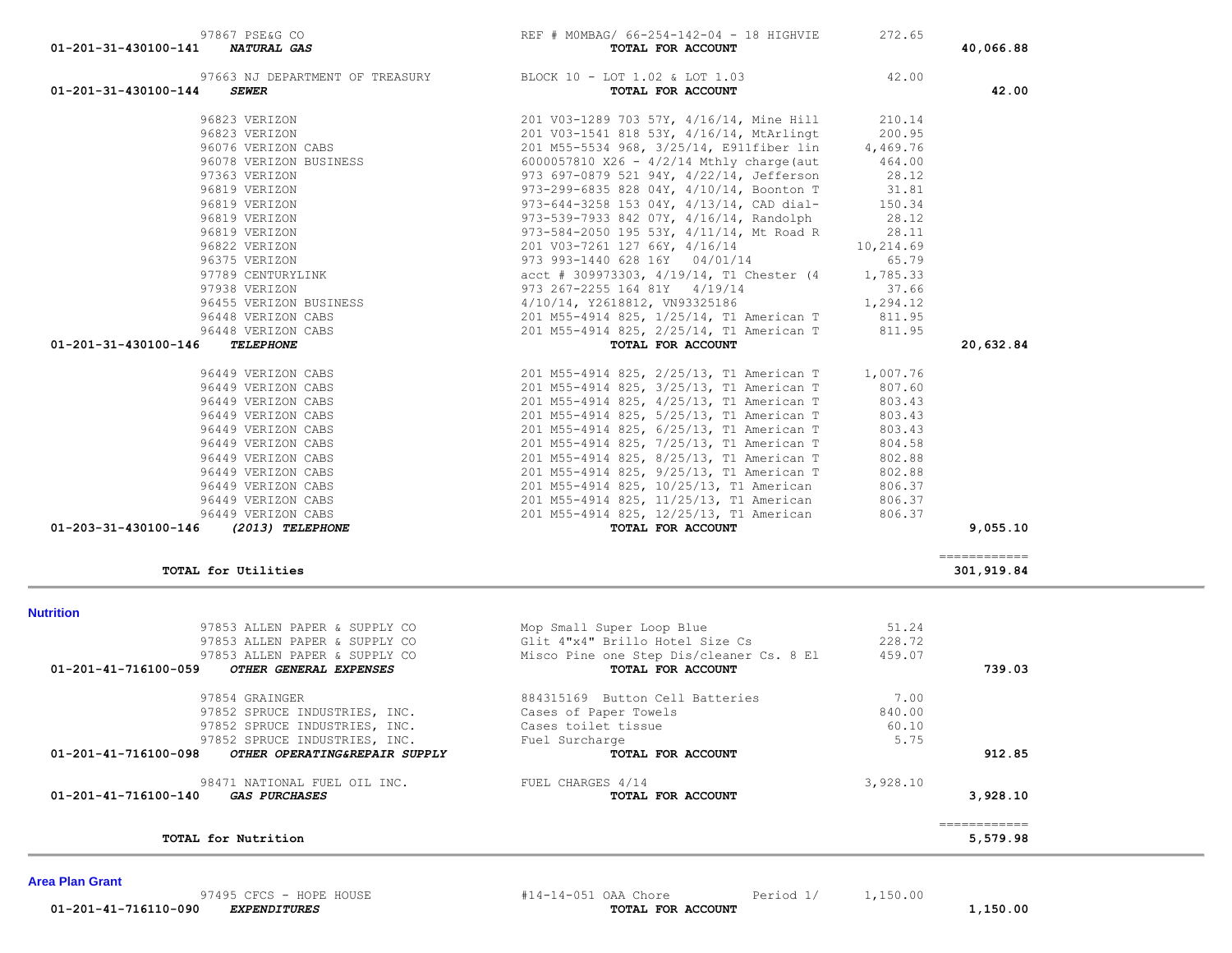### **Grant Fund**

| <b>Bio-Terrorism Grant</b>     |                                                               |                                          |           |                                                                                                                                                                                                                                                                                                                                                                                                                                                                                        |  |
|--------------------------------|---------------------------------------------------------------|------------------------------------------|-----------|----------------------------------------------------------------------------------------------------------------------------------------------------------------------------------------------------------------------------------------------------------------------------------------------------------------------------------------------------------------------------------------------------------------------------------------------------------------------------------------|--|
|                                | 98117 COUNTY OF MORRIS                                        | 1ST HALF 5.14 METERED MAIL               | 82.47     |                                                                                                                                                                                                                                                                                                                                                                                                                                                                                        |  |
|                                | 96581 CHANNING L BETE CO INC                                  | Quote # 30505057SQ Item 58837            | 875.00    |                                                                                                                                                                                                                                                                                                                                                                                                                                                                                        |  |
|                                | 96581 CHANNING L BETE CO INC                                  | Item 91439                               | 325.00    |                                                                                                                                                                                                                                                                                                                                                                                                                                                                                        |  |
|                                | 96581 CHANNING L BETE CO INC                                  | Item 81897                               | 350.00    |                                                                                                                                                                                                                                                                                                                                                                                                                                                                                        |  |
|                                | 96581 CHANNING L BETE CO INC                                  | Shipping                                 | 139.50    |                                                                                                                                                                                                                                                                                                                                                                                                                                                                                        |  |
|                                | 96580 DISTINCTIVE PROMOTIONS INC.                             |                                          |           |                                                                                                                                                                                                                                                                                                                                                                                                                                                                                        |  |
|                                |                                                               | hand sanitizers quote 18247              | 3,400.00  |                                                                                                                                                                                                                                                                                                                                                                                                                                                                                        |  |
|                                | 96580 DISTINCTIVE PROMOTIONS INC.                             | approx shipping                          | 195.00    |                                                                                                                                                                                                                                                                                                                                                                                                                                                                                        |  |
|                                | 97517 STAPLES BUSINESS ADVANTAGE                              | Customer NYC 1054187 Supplies            | 142.69    |                                                                                                                                                                                                                                                                                                                                                                                                                                                                                        |  |
|                                | 97517 STAPLES BUSINESS ADVANTAGE                              |                                          | 6.86      |                                                                                                                                                                                                                                                                                                                                                                                                                                                                                        |  |
|                                | 97507 W.B. MASON COMPANY INC                                  | customer C1033751 Invoice dated 4/23/201 | 1,498.64  |                                                                                                                                                                                                                                                                                                                                                                                                                                                                                        |  |
|                                | 02-213-41-718405-391 PUBLIC HEALTH EMER GRANT(7/1/13-6/30/14) | TOTAL FOR ACCOUNT                        |           | 7,015.16                                                                                                                                                                                                                                                                                                                                                                                                                                                                               |  |
|                                | TOTAL for Bio-Terrorism Grant                                 |                                          |           | ------------                                                                                                                                                                                                                                                                                                                                                                                                                                                                           |  |
|                                |                                                               |                                          |           | 7,015.16                                                                                                                                                                                                                                                                                                                                                                                                                                                                               |  |
| <b>DEPARTMENT 741415</b>       |                                                               |                                          |           |                                                                                                                                                                                                                                                                                                                                                                                                                                                                                        |  |
|                                | 98151 WARREN COUNTY DIVISON OF                                | Reimbursement for needs-based work-suppo | 40,000.00 |                                                                                                                                                                                                                                                                                                                                                                                                                                                                                        |  |
|                                | 98120 SABLAUN WEEKS                                           | Travel from 2/6/14 to 4/29/14.           | 117.99    |                                                                                                                                                                                                                                                                                                                                                                                                                                                                                        |  |
|                                | 97649 SOPHIE WESTFIELD                                        | Travel for 4/11/14 and 4/25/14.          | 13.80     |                                                                                                                                                                                                                                                                                                                                                                                                                                                                                        |  |
|                                | 97248 MUNICIPAL CAPITAL CORP                                  |                                          | 44.82     |                                                                                                                                                                                                                                                                                                                                                                                                                                                                                        |  |
|                                |                                                               |                                          |           |                                                                                                                                                                                                                                                                                                                                                                                                                                                                                        |  |
|                                | 97252 STAPLES BUSINESS ADVANTAGE                              |                                          | 51.57     |                                                                                                                                                                                                                                                                                                                                                                                                                                                                                        |  |
|                                | 96071 SPRINT NEXTEL                                           |                                          | 1.29      |                                                                                                                                                                                                                                                                                                                                                                                                                                                                                        |  |
|                                | 97006 TRITEC OFFICE EQUIPMENT INC                             |                                          | 10.07     |                                                                                                                                                                                                                                                                                                                                                                                                                                                                                        |  |
|                                | 96995 VERIZON                                                 |                                          | 4.25      |                                                                                                                                                                                                                                                                                                                                                                                                                                                                                        |  |
|                                | 96994 VERIZON                                                 |                                          | 13.71     |                                                                                                                                                                                                                                                                                                                                                                                                                                                                                        |  |
| 02-213-41-741415-392           | $WFNJ-TANF$ $(7/1/13-6/30/14)$                                | TOTAL FOR ACCOUNT                        |           | 40,257.50                                                                                                                                                                                                                                                                                                                                                                                                                                                                              |  |
|                                | TOTAL for DEPARTMENT 741415                                   |                                          |           | $=$ = = = = = = = = = = = =<br>40,257.50                                                                                                                                                                                                                                                                                                                                                                                                                                               |  |
|                                |                                                               |                                          |           |                                                                                                                                                                                                                                                                                                                                                                                                                                                                                        |  |
| <b>DEPARTMENT 741420</b>       |                                                               |                                          |           |                                                                                                                                                                                                                                                                                                                                                                                                                                                                                        |  |
|                                | 98151 WARREN COUNTY DIVISON OF                                |                                          | 10,000.00 |                                                                                                                                                                                                                                                                                                                                                                                                                                                                                        |  |
|                                | 96998 MANPOWER                                                | Ximena A.; W/E 3/30/14.                  | 725.76    |                                                                                                                                                                                                                                                                                                                                                                                                                                                                                        |  |
|                                | 97248 MUNICIPAL CAPITAL CORP                                  |                                          | 35.85     |                                                                                                                                                                                                                                                                                                                                                                                                                                                                                        |  |
|                                | 97252 STAPLES BUSINESS ADVANTAGE                              |                                          | 41.25     |                                                                                                                                                                                                                                                                                                                                                                                                                                                                                        |  |
|                                | 96071 SPRINT NEXTEL                                           |                                          | 0.97      |                                                                                                                                                                                                                                                                                                                                                                                                                                                                                        |  |
|                                | 97006 TRITEC OFFICE EQUIPMENT INC                             |                                          | 8.05      |                                                                                                                                                                                                                                                                                                                                                                                                                                                                                        |  |
|                                | 96995 VERIZON                                                 |                                          | 3.40      |                                                                                                                                                                                                                                                                                                                                                                                                                                                                                        |  |
|                                | 96994 VERIZON                                                 |                                          | 10.97     |                                                                                                                                                                                                                                                                                                                                                                                                                                                                                        |  |
|                                | 02-213-41-741420-392 WFNJ-GENERAL ASSISTANCE (7/1/13-6/30/14) | TOTAL FOR ACCOUNT                        |           | 10,826.25                                                                                                                                                                                                                                                                                                                                                                                                                                                                              |  |
|                                |                                                               |                                          |           | ------------                                                                                                                                                                                                                                                                                                                                                                                                                                                                           |  |
|                                | TOTAL for DEPARTMENT 741420                                   |                                          |           | 10,826.25                                                                                                                                                                                                                                                                                                                                                                                                                                                                              |  |
| <b>WIA: Disclocated Worker</b> |                                                               |                                          |           |                                                                                                                                                                                                                                                                                                                                                                                                                                                                                        |  |
|                                | 98129 INSTITUTE FOR THERAPEUTIC                               | Victoria M.                              | 3,200.00  |                                                                                                                                                                                                                                                                                                                                                                                                                                                                                        |  |
| 02-213-41-742010-391           | WIA: DISCLOCATED WORKER FEDERAL SHARE                         | <b>TOTAL FOR ACCOUNT</b>                 |           | 3,200.00                                                                                                                                                                                                                                                                                                                                                                                                                                                                               |  |
|                                |                                                               |                                          |           |                                                                                                                                                                                                                                                                                                                                                                                                                                                                                        |  |
|                                |                                                               |                                          |           | $\begin{array}{cccccccccc} \multicolumn{2}{c}{} & \multicolumn{2}{c}{} & \multicolumn{2}{c}{} & \multicolumn{2}{c}{} & \multicolumn{2}{c}{} & \multicolumn{2}{c}{} & \multicolumn{2}{c}{} & \multicolumn{2}{c}{} & \multicolumn{2}{c}{} & \multicolumn{2}{c}{} & \multicolumn{2}{c}{} & \multicolumn{2}{c}{} & \multicolumn{2}{c}{} & \multicolumn{2}{c}{} & \multicolumn{2}{c}{} & \multicolumn{2}{c}{} & \multicolumn{2}{c}{} & \multicolumn{2}{c}{} & \multicolumn{2}{c}{} & \mult$ |  |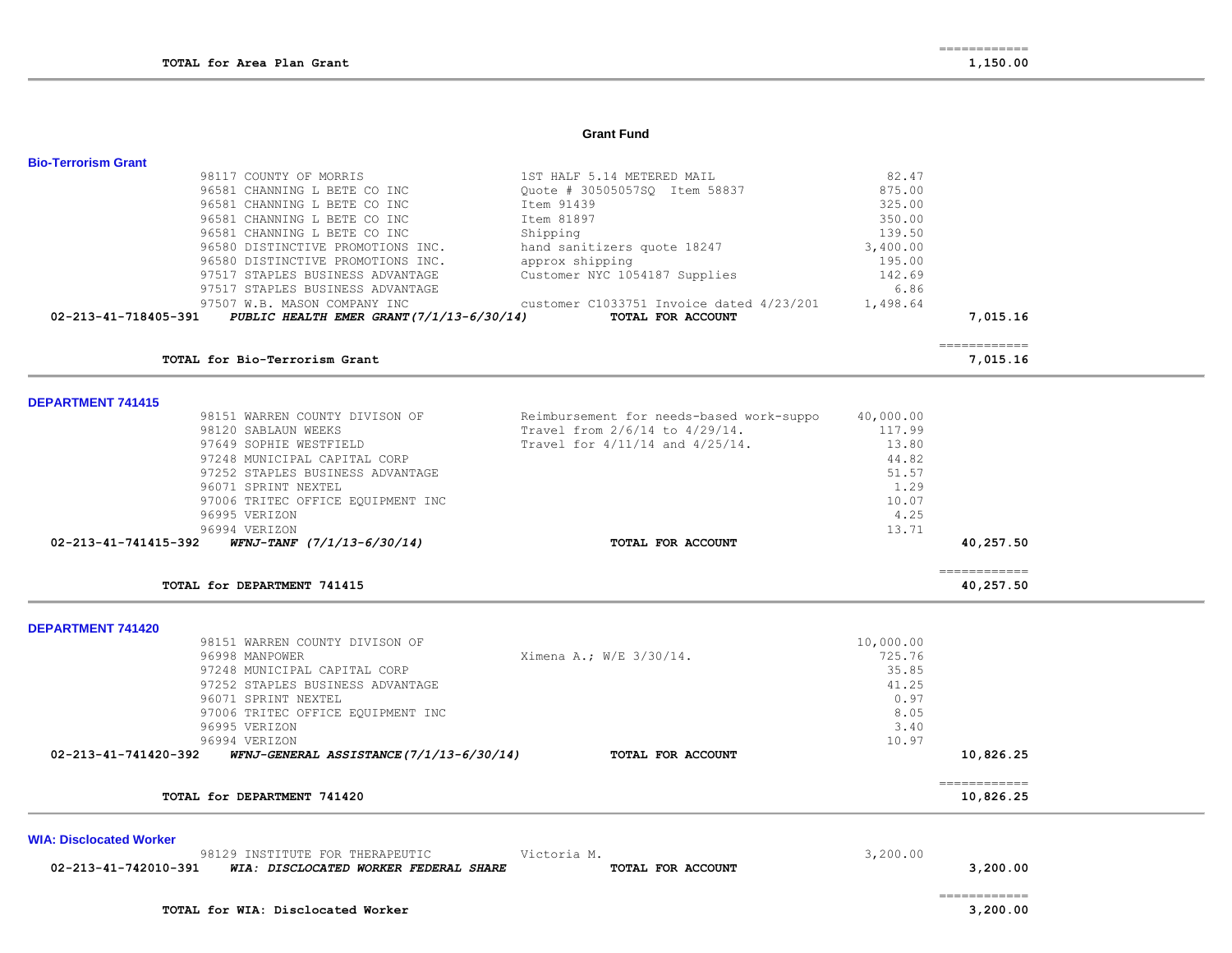|                                                |                                        | ============ |
|------------------------------------------------|----------------------------------------|--------------|
|                                                |                                        | 5,552.03     |
|                                                |                                        |              |
| 98124 WILLIAM PATERSON UNIVERSITY<br>Marila S. | 1,666.25                               |              |
|                                                | 52.09                                  |              |
|                                                | 16.15                                  |              |
| 97006 TRITEC OFFICE EQUIPMENT INC              | 38.25                                  |              |
| 564861630 Jan 27 - Feb 26,200973-765-37        | 8.37                                   |              |
| various office supplies                        | 195.95                                 |              |
|                                                | 170.32                                 |              |
|                                                | 94.35                                  |              |
|                                                | 255.90                                 |              |
| Travel from 1/10/14 to 4/25/14.                | 76.27                                  |              |
| Joyce M.                                       | 1,120.00                               |              |
| Angela S.                                      | 832.00                                 |              |
| Katharina R.                                   | 960.00                                 |              |
|                                                | FUEL CHARGES 4/14<br>TOTAL FOR ACCOUNT | 66.13        |

**DEPARTMENT 742510** 

| TOTAL for DEPARTMENT 742510                                 |                                                 |                    | 13,077.16                 |
|-------------------------------------------------------------|-------------------------------------------------|--------------------|---------------------------|
| 02-213-41-742510-391 WIA DISLOCATED WORKER (7/1/13-6/30/15) | TOTAL FOR ACCOUNT                               |                    | 13,077.16<br>------------ |
| 98128 AMERICAN INSTITUTE OF                                 | Shokria E.                                      | 1,517.00           |                           |
| 96994 VERIZON                                               | Acct#908 859-3220 143 27Y, 908-859-3220 150.79  |                    |                           |
| 96995 VERIZON                                               | 973-328-1935 826 97Y 04/04/14 Dover             | 46.73              |                           |
| 98125 THOMAS & BETTS CORP.                                  | Richard C.                                      | 3,999.91           |                           |
| 97006 TRITEC OFFICE EQUIPMENT INC                           | B & W, and color drum(s) for Ricoh copie 110.73 |                    |                           |
| 96071 SPRINT NEXTEL                                         | 564861630 Jan 27 - Feb 26,2014 - 973-7 17.38    |                    |                           |
| 97252 STAPLES BUSINESS ADVANTAGE                            | 90 Min. audio tape                              | 567.21             |                           |
| 97655 RUTGERS, THE STATE UNIVERSITY                         | Philip S.                                       | 800.00             |                           |
| 97248 MUNICIPAL CAPITAL CORP                                | May, Jun & July payment.                        | 493.02             |                           |
| 97004 MANPOWER STORES                                       | Stacy E., W/E 4/20/14.                          | 268.53             |                           |
| 97012 MANPOWER                                              | Stacy E., W/E 4/6/14.                           | 728.34             |                           |
| 97658 AVTECH INSTITUTE                                      | Brenda M.                                       | 800.00             |                           |
| 97653 AVTECH INSTITUTE                                      | Amy H.<br>Shawn M.                              | 960.00             |                           |
| 97656 AVTECH INSTITUTE<br>97654 AVTECH INSTITUTE            | Javier Q.                                       | 1,514.66<br>885.34 |                           |
| 98117 COUNTY OF MORRIS                                      | 1ST HALF 5.14 METERED MAIL                      | 217.52             |                           |

**DEPARTMENT 742520** 

 $\sim$ 

| TOTAL for DEPARTMENT 742520                        |                             |          | 3,210.96 |
|----------------------------------------------------|-----------------------------|----------|----------|
| WIA YOUTH (7/1/13-6/30/15)<br>02-213-41-742520-391 | TOTAL FOR ACCOUNT           |          | 3,210.96 |
| 96994 VERIZON                                      |                             | 46.61    |          |
| 96995 VERIZON                                      |                             | 14.45    |          |
| 97006 TRITEC OFFICE EQUIPMENT INC                  |                             | 34.22    |          |
| 96071 SPRINT NEXTEL                                |                             | 4.18     |          |
| 97252 STAPLES BUSINESS ADVANTAGE                   | sheet protectors            | 175.32   |          |
| 97248 MUNICIPAL CAPITAL CORP                       |                             | 152.39   |          |
| 96998 MANPOWER                                     | Leigh C., $W/E = 3/30/14$ . | 1,075.83 |          |
| 97004 MANPOWER                                     | Leigh C., $W/E$ 4/20/14     | 725.76   |          |
| 97012 MANPOWER                                     | Leigh C., $W/E$ 4/6/14.     | 982.20   |          |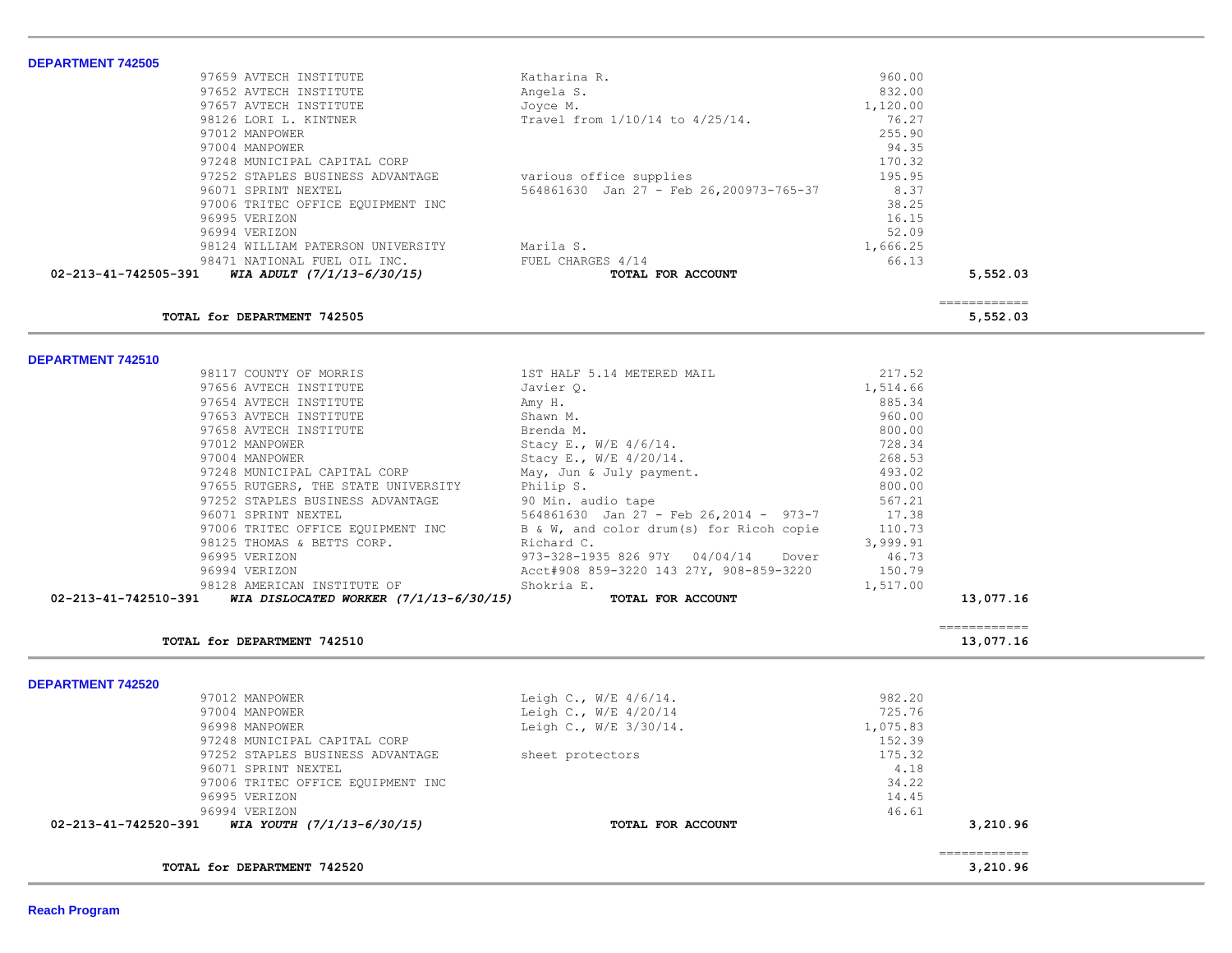| 98130 STATE SHUTTLE INC<br>02-213-41-751405-392<br>REACH PROGRAM (7/1/13-6/30/14)                                                                                     | TOTAL FOR ACCOUNT                                                                                                                                                            | 3,357.17                                   | 3,357.17                              |  |
|-----------------------------------------------------------------------------------------------------------------------------------------------------------------------|------------------------------------------------------------------------------------------------------------------------------------------------------------------------------|--------------------------------------------|---------------------------------------|--|
| TOTAL for Reach Program                                                                                                                                               |                                                                                                                                                                              |                                            | ============<br>3,357.17              |  |
| <b>Chapter 51</b><br>98051 NEW HOPE FOUNDATION INC.                                                                                                                   | SERVICES FOR JAN. 2014 CLIENT BED DAYS F                                                                                                                                     | 5,100.00                                   |                                       |  |
| 98051 NEW HOPE FOUNDATION INC.<br>98051 NEW HOPE FOUNDATION INC.<br>CHAPTER 51 (1/1/14-12/31/14)<br>02-213-41-757405-392                                              | SERVICES FOR FEB 2014 CLIENT BED DAYS FO<br>SERVICES FOR MARCH 2014 BED DAYS FOR 5 C<br>TOTAL FOR ACCOUNT                                                                    | 2,652.00<br>3,876.00                       | 11,628.00                             |  |
| TOTAL for Chapter 51                                                                                                                                                  |                                                                                                                                                                              |                                            | ------------<br>11,628.00             |  |
| DEPARTMENT 758310<br>97717 TOWNSHIP OF BOONTON<br>97710 WATCHUNG / LONG HILL<br>97711 TOWNSHIP OF WASHINGTON<br>97712 TOWNSHIP OF WASHINGTON                          | 2013 Boonton Township Municipal Alliance<br>2013 Watchung Hills Regional Municipal A<br>2013 Washington Municipal Alliance Q5 Ex<br>2013 Washington Township Municipal Allia | 2,330.21<br>4,484.70<br>1,728.31<br>280.60 |                                       |  |
| 02-213-41-758310-392<br>MUNICIPAL ALLIANCE $(1/1/13-6/30/14)$<br>TOTAL for DEPARTMENT 758310                                                                          | TOTAL FOR ACCOUNT                                                                                                                                                            |                                            | 8,823.82<br>-------------<br>8,823.82 |  |
|                                                                                                                                                                       |                                                                                                                                                                              |                                            |                                       |  |
| DEPARTMENT 784430<br>98003 ACTIVU CORPORATION<br>FFY11 UASI(12/27/11-8/31/14)<br>02-213-41-784430-391                                                                 | Partial Payment for Project Milestone #4<br>TOTAL FOR ACCOUNT                                                                                                                | 129,963.68                                 | 129,963.68                            |  |
| TOTAL for DEPARTMENT 784430                                                                                                                                           |                                                                                                                                                                              |                                            | -------------<br>129,963.68           |  |
| <b>MAPS</b><br>98471 NATIONAL FUEL OIL INC.<br>02-213-41-786405-392<br>MAPS $(1/1/14-12/31/14)$                                                                       | FUEL CHARGES 4/14<br>TOTAL FOR ACCOUNT                                                                                                                                       | 12,018.85                                  | 12,018.85                             |  |
| TOTAL for MAPS                                                                                                                                                        |                                                                                                                                                                              |                                            | ------------<br>12,018.85             |  |
| <b>NYS&amp;W Bicycle/Pedestrian Path</b><br>98014 THE RBA GROUP INC.<br>98013 THE RBA GROUP INC.<br>98015 THE RBA GROUP INC.<br>02-213-41-790015-391<br>FEDERAL SHARE | Prof. Svcs. rendered concerning the New<br>Prof. Svcs. rendered concerning the New<br>Prof. Svcs. rendered concerning the New<br>TOTAL FOR ACCOUNT                           | 7,652.70<br>10,715.97<br>6,935.49          | 25,304.16                             |  |
| TOTAL for NYS&W Bicycle/Pedestrian Path                                                                                                                               |                                                                                                                                                                              |                                            | ------------<br>25,304.16             |  |
| <b>JARC Grant</b><br>97651 STATE SHUTTLE INC<br>02-213-41-792510-391<br>JARC GRANT ROUND 13 (7/1/13-6/30/15)                                                          | Transportation from $4/7/14$ to $4/11/14$ .<br>TOTAL FOR ACCOUNT                                                                                                             | 3,686.94                                   | 3,686.94                              |  |
| TOTAL for JARC Grant                                                                                                                                                  |                                                                                                                                                                              |                                            | ------------<br>3,686.94              |  |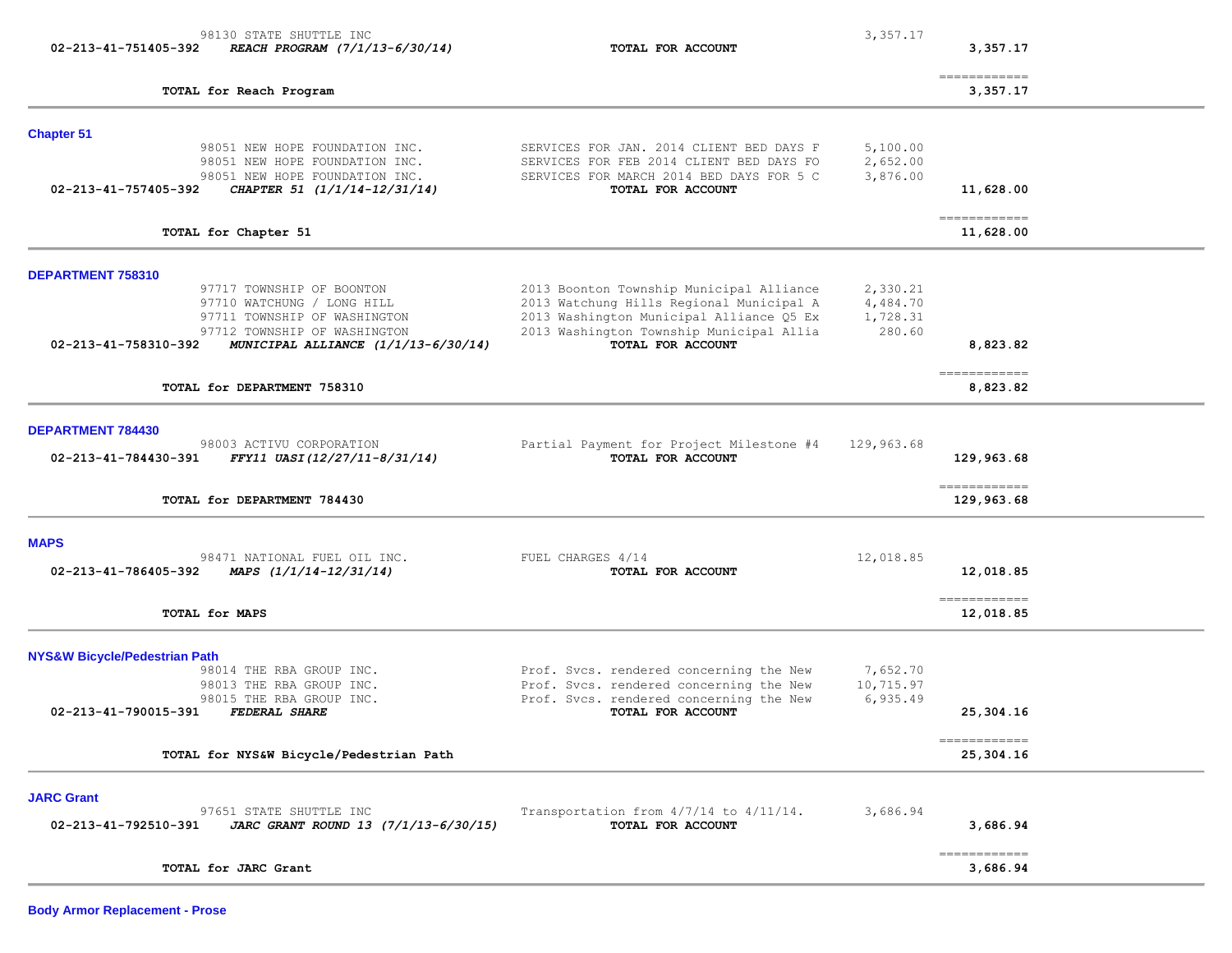| 96524 LANIGAN ASSOCIATES INC<br>96524 LANIGAN ASSOCIATES INC<br>02-213-41-801305-392<br>BODY ARMOR-PROSECUTOR (11/27/13-11/26/18)                                                | 2,630.10<br>Armor Express Seraph Gen 2IIIA with 5x8<br>9.00<br>Balance due from Det.LaGuerre's Vest. (P<br>TOTAL FOR ACCOUNT                                                               | 2,639.10                  |  |
|----------------------------------------------------------------------------------------------------------------------------------------------------------------------------------|--------------------------------------------------------------------------------------------------------------------------------------------------------------------------------------------|---------------------------|--|
| TOTAL for Body Armor Replacement - Prose                                                                                                                                         |                                                                                                                                                                                            | -------------<br>2,639.10 |  |
| <b>FY08 SCAAP</b><br>96126 ATLANTIC HEALTH SYSTEM<br>96126 ATLANTIC HEALTH SYSTEM                                                                                                | 3,458.12<br>MEDICAL CARE FOR K.OLIVER DATED 3.17.14<br>MEDICAL CARE FOR J.WILLIAMS DATED 3.15.1<br>2,221.74                                                                                |                           |  |
| 02-213-41-806815-391<br>FY08 SCAAP FEDERAL SHARE                                                                                                                                 | TOTAL FOR ACCOUNT                                                                                                                                                                          | 5,679.86<br>------------- |  |
| TOTAL for FY08 SCAAP                                                                                                                                                             |                                                                                                                                                                                            | 5,679.86                  |  |
| <b>DEPARTMENT 864405</b><br>97801 WATERS, MCPHERSON, MCNEILL, P.C.<br>97801 WATERS, MCPHERSON, MCNEILL, P.C.<br>CR 617/STP-0350(106)ROW(6/27/12-6/27/14)<br>02-213-41-864405-391 | Sussex Randolph Bldg. LP<br>1,971.28<br>2,929.63<br>Randolph Town Center Assoc.<br>TOTAL FOR ACCOUNT                                                                                       | 4,900.91                  |  |
|                                                                                                                                                                                  |                                                                                                                                                                                            | -------------             |  |
| TOTAL for DEPARTMENT 864405                                                                                                                                                      |                                                                                                                                                                                            | 4,900.91                  |  |
| DEPARTMENT 864510<br>98246 RITACCO CONSTRUCTION INC<br>02-213-41-864510-391<br><i>STP-C00S(242)(9/11/12-9/11/15)</i>                                                             | Replacement of Bridge No. 1400-832 on Be<br>37,978.16<br>TOTAL FOR ACCOUNT                                                                                                                 | 37,978.16                 |  |
| TOTAL for DEPARTMENT 864510                                                                                                                                                      |                                                                                                                                                                                            | ------------<br>37,978.16 |  |
|                                                                                                                                                                                  | <b>County Capital</b>                                                                                                                                                                      |                           |  |
| <b>Bridge Design &amp; Constr Proj</b><br>97156 MENDHAM TOWNSHIP POLICE DEPT.<br>04-216-55-953027-909<br><i>MISCELLANEOUS - OTHER</i>                                            | 935.00<br>Traffic Control for Combs Hollow Bridge.<br>TOTAL FOR ACCOUNT                                                                                                                    | 935.00                    |  |
| TOTAL for Bridge Design & Constr Proj                                                                                                                                            |                                                                                                                                                                                            | ------------<br>935.00    |  |
| <b>Abatmnt/demol-Fac on Greystone</b><br>97777 DECOTIIS, FITZPATRICK &<br>legal services<br>04-216-55-953087-909<br><i>MISCELLANEOUS - OTHER</i>                                 | 287.50<br>TOTAL FOR ACCOUNT                                                                                                                                                                | 287.50                    |  |
| TOTAL for Abatmnt/demol-Fac on Greystone                                                                                                                                         |                                                                                                                                                                                            | ------------<br>287.50    |  |
| Cty roadwy drainage improv<br>98216 BOSWELL ENGINEERING INC<br>97799 BOSWELL ENGINEERING INC<br>97800 BOSWELL ENGINEERING INC<br>MISCELLANEOUS - OTHER<br>04-216-55-953098-909   | Professional Svcs. for MC-101/Sussex Tpk<br>5,948.26<br>Prof. Engineering Svcs.MC-101/Sussex Tpk<br>2,825.00<br>Prof. Engr. Svcs. MC-101/Sussex Tpke/W Ha<br>1,602.00<br>TOTAL FOR ACCOUNT | 10,375.26                 |  |
| TOTAL for Cty roadwy drainage improv                                                                                                                                             |                                                                                                                                                                                            | ------------<br>10,375.26 |  |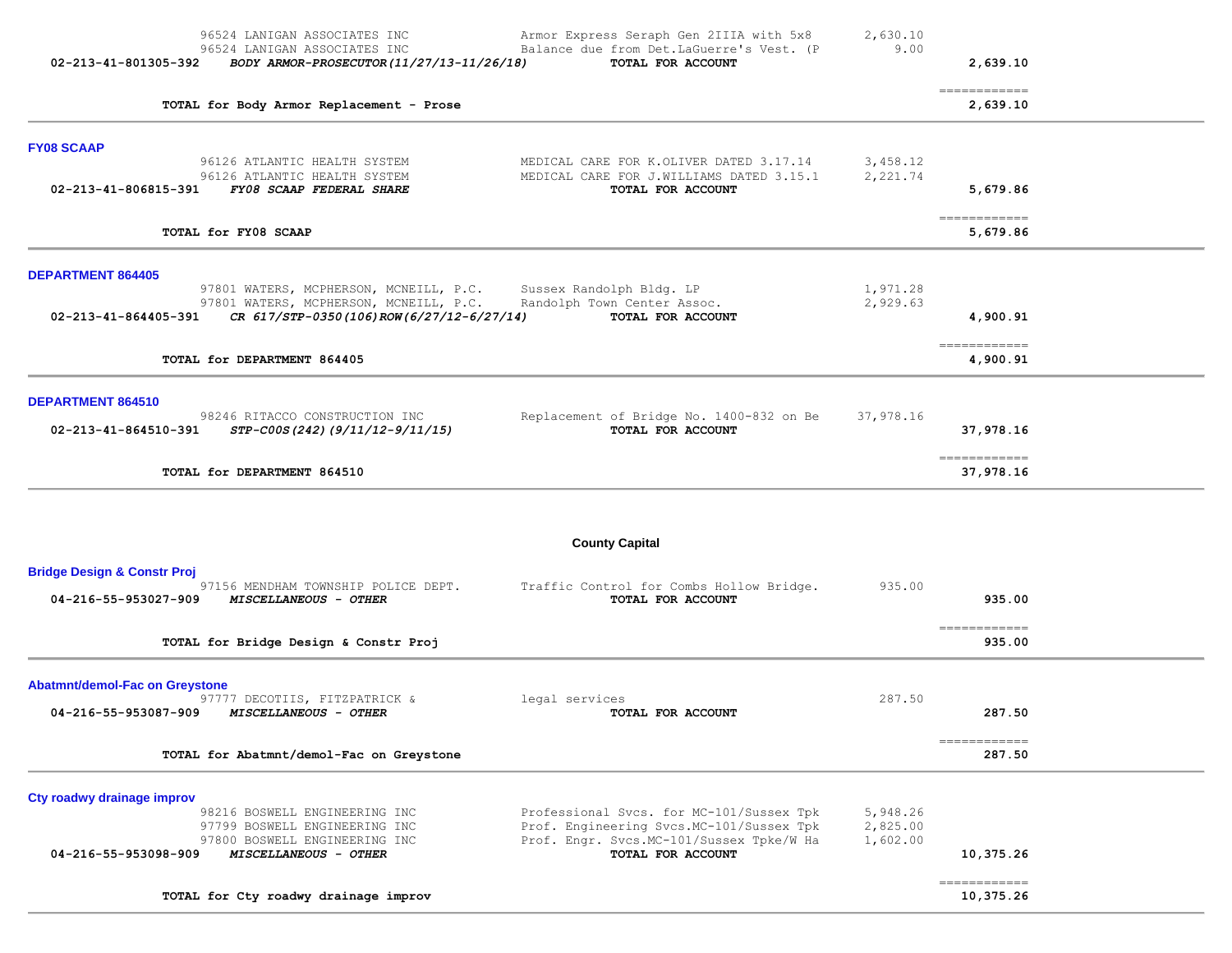**Analy dam condition,rehab dams**

97596 MORRIS COUNTY PARK COMMISSION County capital reimbursement: Salary & r 132,480.00<br> **04-216-55-953113-909** MISCELLANEOUS - OTHER TOR ROCOUNT  **04-216-55-953113-909** *MISCELLANEOUS - OTHER* **TOTAL FOR ACCOUNT 132,480.00** ============ **TOTAL for Analy dam condition,rehab dams 132,480.00**

| <b>DEPARTMENT 953202</b> | 98218 FRENCH & PARRELLO ASSOCIATES                                                                     | Prof. Engr. Svcs. for Milling & Resurfa 10,740.60                            |           |                                         |  |
|--------------------------|--------------------------------------------------------------------------------------------------------|------------------------------------------------------------------------------|-----------|-----------------------------------------|--|
|                          | 98000 T & M ASSOCIATES                                                                                 | T&M Project# MOCY-00060Roadway Milling & 9,734.50                            |           |                                         |  |
|                          | 97426 R.S. KNAPP CO. INC.                                                                              | Plans & specs for the Project of Mill &                                      | 346.95    |                                         |  |
|                          | 97804 WATERS, MCPHERSON, MCNEILL, P.C.                                                                 | Johanson Holding Co., Inc.                                                   | 438.48    |                                         |  |
|                          | 98012 KELLER & KIRKPATRICK                                                                             | Morris County Milling & Resurfaccing Pro 2,245.50                            |           |                                         |  |
|                          | 98010 KELLER & KIRKPATRICK                                                                             | Morris County Milling & Resurfacing Proj 7,627.50                            |           |                                         |  |
|                          | 04-216-55-953202-909 ROAD RESURFACING/CONSTRUCTION/IMPRVMENTS                                          | TOTAL FOR ACCOUNT                                                            |           | 31, 133, 53                             |  |
|                          |                                                                                                        |                                                                              |           | $=$ = = = = = = = = = = = =             |  |
|                          | TOTAL for DEPARTMENT 953202                                                                            |                                                                              |           | 31, 133.53                              |  |
| <b>DEPARTMENT 953211</b> |                                                                                                        |                                                                              |           |                                         |  |
|                          | 97869 WEBSTER PLUMBING &                                                                               |                                                                              | 355.60    |                                         |  |
|                          | 97869 WEBSTER PLUMBING &                                                                               | RE: PSTA/ 02-25-14<br>RE: PSTA/ 03-10-14                                     | 199.60    |                                         |  |
|                          | 97869 WEBSTER PLUMBING & RE: COURTHOUSE/ 03-10-14                                                      |                                                                              | 2,381.20  |                                         |  |
|                          | 04-216-55-953211-951 REPLACE PLUMBING FIXTURES - VAR FACIL                                             | TOTAL FOR ACCOUNT                                                            |           | 2,936.40                                |  |
|                          |                                                                                                        |                                                                              |           |                                         |  |
|                          | TOTAL for DEPARTMENT 953211                                                                            |                                                                              |           | ============<br>2,936.40                |  |
| <b>DEPARTMENT 953235</b> |                                                                                                        |                                                                              |           |                                         |  |
|                          | 97608 AESFIRE LLC                                                                                      | WEB BASED FIRE ALARM INSPECTION REPORTIN                                     | 13,444.25 |                                         |  |
|                          | 04-216-55-953235-956 UPGRADES TO FIRE/SPRINKLER SYS-VAR FACIL TOTAL FOR ACCOUNT                        |                                                                              |           | 13,444.25                               |  |
|                          |                                                                                                        |                                                                              |           | $=$ = = = = = = = = = = = =             |  |
|                          | TOTAL for DEPARTMENT 953235                                                                            |                                                                              |           | 13,444.25                               |  |
| <b>DEPARTMENT 953264</b> |                                                                                                        |                                                                              |           |                                         |  |
|                          |                                                                                                        | 98009 KELLER & KIRKPATRICK Central Park-Phase IIIFile No. 2012053.0 1,456.00 |           |                                         |  |
|                          | 04-216-55-953264-909 DESIGN/CONSTR CENTRALAVEFIELDS-CENTRALPK                                          | TOTAL FOR ACCOUNT                                                            |           | 1,456.00                                |  |
|                          | TOTAL for DEPARTMENT 953264                                                                            |                                                                              |           | $=$ = = = = = = = = = = = =<br>1,456.00 |  |
|                          |                                                                                                        |                                                                              |           |                                         |  |
| <b>DEPARTMENT 953269</b> |                                                                                                        |                                                                              |           |                                         |  |
|                          | 97795 WATERS, MCPHERSON, MCNEILL, P.C.                                                                 | Beirne                                                                       | 678.69    |                                         |  |
|                          | 97795 WATERS, MCPHERSON, MCNEILL, P.C.<br>97795 MATERS MOREFRONT MONETII D C MoCarthy Joseph & Suzanne | Logan, Scott & Lisa                                                          | 846.99    |                                         |  |
|                          |                                                                                                        |                                                                              | 1 002 99  |                                         |  |

| 97795 WATERS, MCPHERSON, MCNEILL, P.C. | Logan, Scott & Lisa        | 846.99   |
|----------------------------------------|----------------------------|----------|
| 97795 WATERS, MCPHERSON, MCNEILL, P.C. | McCarthy, Joseph & Suzanne | 1,002.99 |
| 97797 WATERS, MCPHERSON, MCNEILL, P.C. | Coryan Corp.               | 648.00   |
| 97797 WATERS, MCPHERSON, MCNEILL, P.C. | One Zero Two Ridgedale     | 1,560.00 |
| 97797 WATERS, MCPHERSON, MCNEILL, P.C. | NJ Motor Vehicle           | 696.54   |
| 97797 WATERS, MCPHERSON, MCNEILL, P.C. | John Drake                 | 193.20   |
| 97797 WATERS, MCPHERSON, MCNEILL, P.C. | JCP&L Easement             | 397.80   |
| 97794 IZENBERG APPRAISAL ASSOCIATES    | Bl.43, Lot 95              | 2,700.00 |
| 97794 IZENBERG APPRAISAL ASSOCIATES    | Bl.43, Lot 96.01           | 2,700.00 |
| 97794 IZENBERG APPRAISAL ASSOCIATES    | Bl.44, Lot 1               | 2,700.00 |
| 97796 WATERS, MCPHERSON, MCNEILL, P.C. | Coakley                    | 758.30   |
| 97796 WATERS, MCPHERSON, MCNEILL, P.C. | Stark                      | 2,868.52 |
| 97796 WATERS, MCPHERSON, MCNEILL, P.C. | Roxbury                    | 110.20   |
|                                        |                            |          |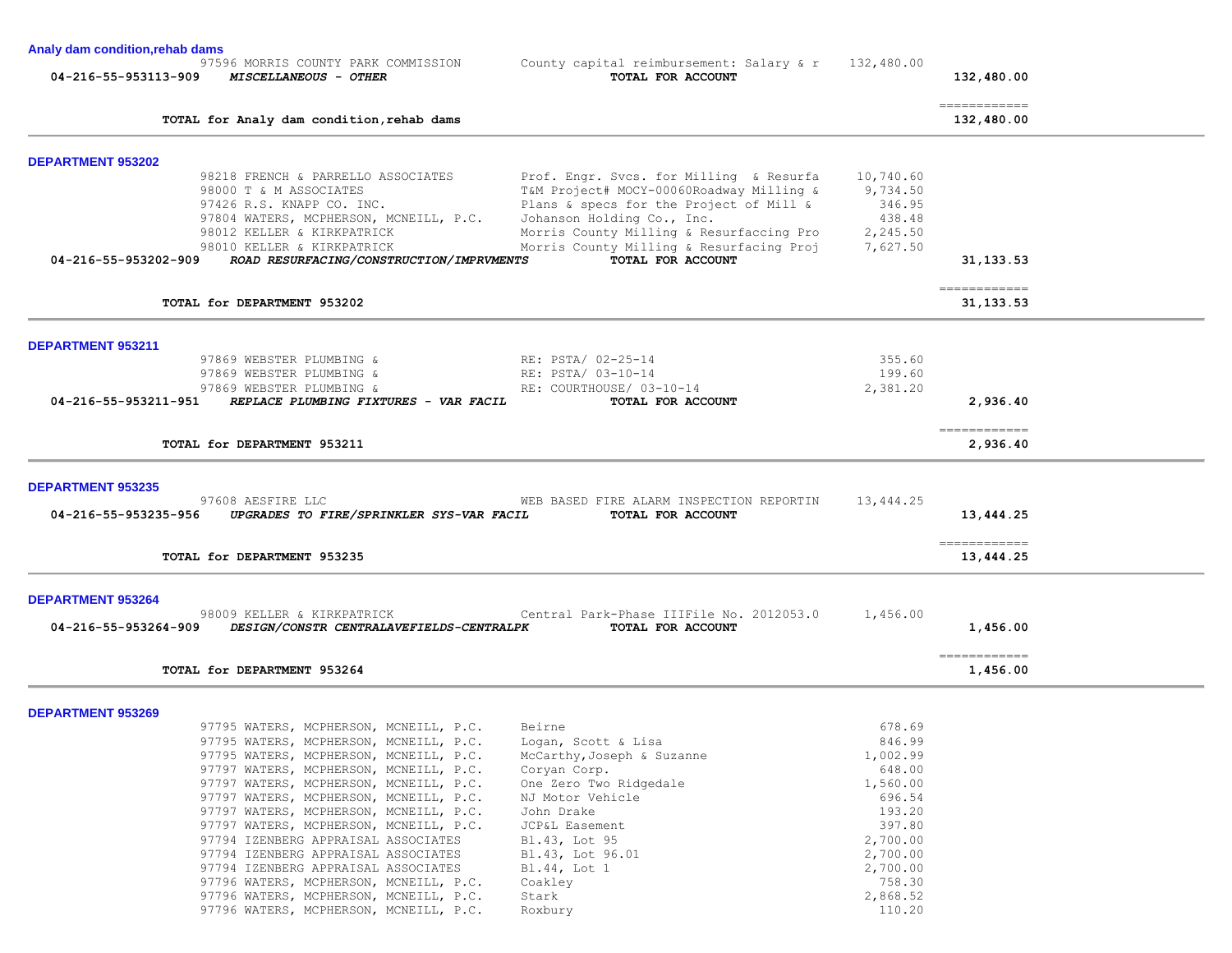| 04-216-55-953269-909        | BRIDGE DESIGN/CONSTR - VAR LOCATIONS                                                                                     | TOTAL FOR ACCOUNT                                        |                  | 17,861.23                                |  |
|-----------------------------|--------------------------------------------------------------------------------------------------------------------------|----------------------------------------------------------|------------------|------------------------------------------|--|
|                             | 98246 RITACCO CONSTRUCTION INC<br>04-216-55-953269-951 BRIDGE DESIGN/CONSTR - VAR LOCATIONS                              | TOTAL FOR ACCOUNT                                        | 6,457.00         | 6,457.00                                 |  |
| TOTAL for DEPARTMENT 953269 |                                                                                                                          |                                                          |                  | $=$ = = = = = = = = = = = =<br>24,318.23 |  |
|                             |                                                                                                                          |                                                          |                  |                                          |  |
| <b>DEPARTMENT 953270</b>    | 97803 WATERS, MCPHERSON, MCNEILL, P.C. Kahl Enterprises                                                                  |                                                          | 252.00           |                                          |  |
|                             | 97803 WATERS, MCPHERSON, MCNEILL, P.C. Montville Petroleum                                                               |                                                          | 781.75           |                                          |  |
|                             | 97803 WATERS, MCPHERSON, MCNEILL, P.C.                                                                                   | Freedom Group                                            | 156.00           |                                          |  |
| 04-216-55-953270-909        | ROAD DESIGN/CONSTRUC - VAR LOCATIONS                                                                                     | TOTAL FOR ACCOUNT                                        |                  | 1,189.75                                 |  |
|                             | TOTAL for DEPARTMENT 953270                                                                                              |                                                          |                  | -------------<br>1,189.75                |  |
|                             |                                                                                                                          |                                                          |                  |                                          |  |
| DEPARTMENT 953282           |                                                                                                                          |                                                          | 285.00           |                                          |  |
|                             | 96655 R.D. SALES DOOR & HARDWARE LLC RE: LIBRARY/ 01-28-14<br>96655 R.D. SALES DOOR & HARDWARE LLC RE: LIBRARY/ 02-14-14 |                                                          | 355.00           |                                          |  |
|                             |                                                                                                                          |                                                          | 285.00           |                                          |  |
|                             | 96655 R.D. SALES DOOR & HARDWARE LLC RE: LIBRARY/ 02-28-14<br>96655 R.D. SALES DOOR & HARDWARE LLC RE: LIBRARY/ 03-17-14 |                                                          | 1,140.00         |                                          |  |
|                             | 96655 R.D. SALES DOOR & HARDWARE LLC                                                                                     | RE: LIBRARY/ 02-10-14                                    | 285.00           |                                          |  |
|                             | 04-216-55-953282-951 DOOR REPLACMNT VAR FACIL-BLDGS & GROUNDS                                                            | TOTAL FOR ACCOUNT                                        |                  | 2,350.00                                 |  |
|                             | TOTAL for DEPARTMENT 953282                                                                                              |                                                          |                  | ============<br>2,350.00                 |  |
|                             |                                                                                                                          |                                                          |                  |                                          |  |
| <b>DEPARTMENT 953289</b>    |                                                                                                                          |                                                          |                  |                                          |  |
|                             | 97437 GRAINGER<br>96263 SPEEDWELL ELECTRIC MOTORS                                                                        | WO71731/ RE: JDC/ 03-10-14<br>WO71623/ RE: JDC/ 03-07-14 | 876.92<br>600.97 |                                          |  |
|                             | 04-216-55-953289-951 REPLACE MOTORS, FANS, PUMPS-BLDGSGRNDS                                                              | TOTAL FOR ACCOUNT                                        |                  | 1,477.89                                 |  |
|                             |                                                                                                                          |                                                          |                  |                                          |  |
|                             | TOTAL for DEPARTMENT 953289                                                                                              |                                                          |                  | -------------<br>1,477.89                |  |
| DEPARTMENT 953314           |                                                                                                                          |                                                          |                  |                                          |  |
|                             | 97666 VOLKER CRANE LLC                                                                                                   | RE: CONSULTING SURVICES - FREEHOLDERS PU                 | 625.00           |                                          |  |
|                             | 04-216-55-953314-909 REPAIR/RPLCMENT/UPGRD VAREQUIP-BLDGGRNDS                                                            | TOTAL FOR ACCOUNT                                        |                  | 625.00                                   |  |
|                             |                                                                                                                          |                                                          |                  | $=$ = = = = = = = = = = = =              |  |
|                             | TOTAL for DEPARTMENT 953314                                                                                              |                                                          |                  | 625.00                                   |  |
| DEPARTMENT 953320           |                                                                                                                          |                                                          |                  |                                          |  |
|                             | 98017 THE LANDTEK GROUP, INC.                                                                                            | Central Park of Morris County-Phase III 265,576.08       |                  |                                          |  |
| 04-216-55-953320-951        | INSTALTURFFIELDS/PHASEIICENTRLPK-PBLCWRK                                                                                 | TOTAL FOR ACCOUNT                                        |                  | 265,576.08                               |  |
|                             |                                                                                                                          |                                                          |                  | -------------                            |  |
|                             | TOTAL for DEPARTMENT 953320                                                                                              |                                                          |                  | 265,576.08                               |  |
| <b>DEPARTMENT 954200</b>    |                                                                                                                          |                                                          |                  |                                          |  |
|                             | 95411 GRAINGER                                                                                                           | 884260050 REELCRAFT Wall Mount Hose Rea                  | 436.92           |                                          |  |
|                             | 95411 GRAINGER                                                                                                           | ACCU-BRAND Hose Rack, Stainless Steel, 1                 | 74.54            |                                          |  |
|                             | 95411 GRAINGER                                                                                                           | REELCRAFT Reel, Hose, 300 PSI (Item#4HK8                 | 362.12           |                                          |  |
|                             | 95411 GRAINGER                                                                                                           | YARD BUTLER Wall mount Hose Hanger, Stee                 | 15.91            |                                          |  |
|                             | 95411 GRAINGER                                                                                                           | LIBERTY Wall Mount Hose Reel, Steel, 15-                 | 144.76           |                                          |  |
|                             | 95411 GRAINGER                                                                                                           | AMES Wall Mount Hose Reel, Polypropylene                 | 58.04            |                                          |  |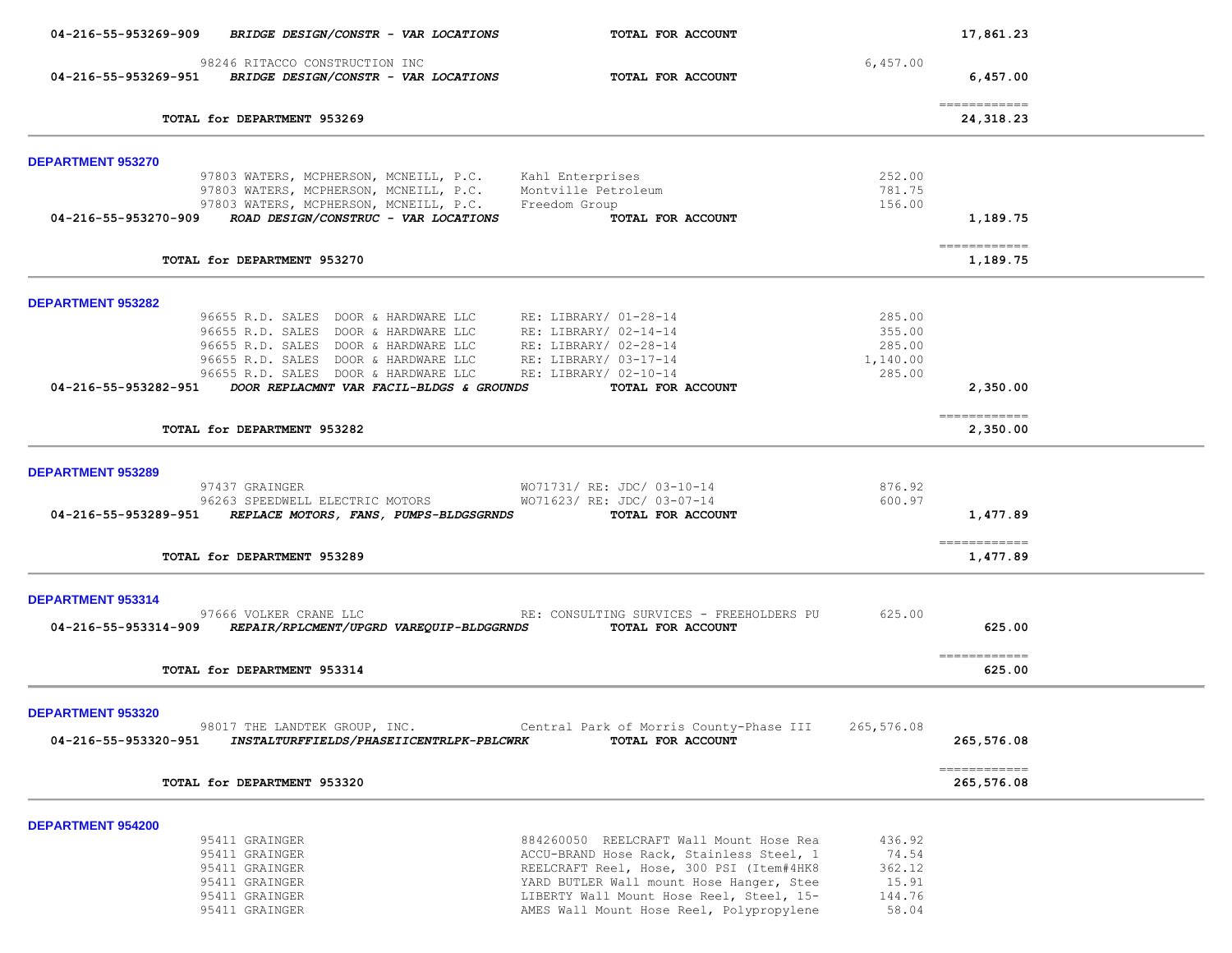| 95411 GRAINGER<br>95411 GRAINGER<br>95411 GRAINGER<br>95411 GRAINGER<br>95411 GRAINGER<br>95411 GRAINGER<br>95411 GRAINGER<br>95411 GRAINGER<br>95411 GRAINGER                      | LIBERTY Wall Mount hose Reel, SS, 15-1/2<br>LIBERTY Portable Hose Cart, Steel, 16-1/<br>REELCRAFT Wall Mount Hose Real, Steel, 1<br>ACCU-BRAND Hose Rack, Stainless Steel, 1<br>REELCRAFT Reel, Hose, 300 PSI (Item#4HK8<br>YARD BUTLER Wall mount Hose Hanger, Stee<br>LIBERTY Wall Mount Hose Reel, Steel, 15-<br>AMES Wall Mount Hose Reel, Polypropylene<br>LIBERTY Portable Hose Cart, Steel, 16-1/ | 376.20<br>200.20<br>$-436.92$<br>$-74.54$<br>$-362.12$<br>$-15.91$<br>$-144.76$<br>$-58.04$<br>$-200.20$ |                                         |  |
|-------------------------------------------------------------------------------------------------------------------------------------------------------------------------------------|----------------------------------------------------------------------------------------------------------------------------------------------------------------------------------------------------------------------------------------------------------------------------------------------------------------------------------------------------------------------------------------------------------|----------------------------------------------------------------------------------------------------------|-----------------------------------------|--|
| 04-216-55-954200-956<br>ACQ SHELVE/LADDER/FRIDGE/FREEZER-SHERIFF                                                                                                                    | TOTAL FOR ACCOUNT                                                                                                                                                                                                                                                                                                                                                                                        |                                                                                                          | 376.20                                  |  |
| TOTAL for DEPARTMENT 954200                                                                                                                                                         |                                                                                                                                                                                                                                                                                                                                                                                                          |                                                                                                          | ============<br>376.20                  |  |
| <b>DEPARTMENT 955268</b>                                                                                                                                                            |                                                                                                                                                                                                                                                                                                                                                                                                          |                                                                                                          |                                         |  |
| 98174 DIRECT SUPPLY INC<br>98174 DIRECT SUPPLY INC<br>04-216-55-955268-951<br>VARIOUS HEALTH/LIFE SAFETY UPGRADES-MV                                                                | $29406, 4 - 15 - 2014$<br>$29406, 4 - 24 - 2014$<br>TOTAL FOR ACCOUNT                                                                                                                                                                                                                                                                                                                                    | 6,176.59<br>195.04                                                                                       | 6,371.63                                |  |
| TOTAL for DEPARTMENT 955268                                                                                                                                                         |                                                                                                                                                                                                                                                                                                                                                                                                          |                                                                                                          | -------------<br>6,371.63               |  |
| <b>DEPARTMENT 955321</b>                                                                                                                                                            |                                                                                                                                                                                                                                                                                                                                                                                                          |                                                                                                          |                                         |  |
| 94973 RUG AND FLOOR STORE<br>04-216-55-955321-951<br>VAR CAP PROJ AT MORRIS VIEW - MV                                                                                               | Carpet in Old Patient Accounts Area<br>TOTAL FOR ACCOUNT                                                                                                                                                                                                                                                                                                                                                 | 7,197.20                                                                                                 | 7,197.20                                |  |
| TOTAL for DEPARTMENT 955321                                                                                                                                                         |                                                                                                                                                                                                                                                                                                                                                                                                          |                                                                                                          | ------------<br>7,197.20                |  |
|                                                                                                                                                                                     | <b>Dedicated Trust</b>                                                                                                                                                                                                                                                                                                                                                                                   |                                                                                                          |                                         |  |
| <b>Heritage Commission</b><br>98357 COUNTY OF MORRIS                                                                                                                                | TO CLOSE OUT HERITAGE COMMISSION DEDICAT                                                                                                                                                                                                                                                                                                                                                                 | 150.02                                                                                                   |                                         |  |
| 13-290-56-576901-888<br>HERITAGE COMMISSION                                                                                                                                         | TOTAL FOR ACCOUNT                                                                                                                                                                                                                                                                                                                                                                                        |                                                                                                          | 150.02                                  |  |
| TOTAL for Heritage Commission                                                                                                                                                       |                                                                                                                                                                                                                                                                                                                                                                                                          |                                                                                                          | $=$ = = = = = = = = = = = =<br>150.02   |  |
| <b>Tax Board</b>                                                                                                                                                                    |                                                                                                                                                                                                                                                                                                                                                                                                          |                                                                                                          |                                         |  |
| 96666 OFFICE TEAM<br>96666 OFFICE TEAM                                                                                                                                              | professional services w/e 3/28/14<br>professional services w/e 4/4/14                                                                                                                                                                                                                                                                                                                                    | 633.15<br>651.24                                                                                         |                                         |  |
| 96668 OFFICE TEAM<br>13-290-56-577101-888<br><b>TAX BOARD</b>                                                                                                                       | professional services w/e 4/11/14<br>TOTAL FOR ACCOUNT                                                                                                                                                                                                                                                                                                                                                   | 687.42                                                                                                   | 1,971.81                                |  |
| TOTAL for Tax Board                                                                                                                                                                 |                                                                                                                                                                                                                                                                                                                                                                                                          |                                                                                                          | $=$ = = = = = = = = = = = =<br>1,971.81 |  |
| <b>County Clerk \$1.00 Fund</b><br>95058 AFFORDABLE INTERIOR SYSTEMS<br>95058 AFFORDABLE INTERIOR SYSTEMS<br>95058 AFFORDABLE INTERIOR SYSTEMS<br>95394 COUNTY BUSINESS SYSTEMS INC | bookeeping-passports and notary area. as<br>bookeeping-passports and notary area. as<br>dismantle and re-installation of AIS/mwa<br>custom gate w/hinges and wall cleats 4''                                                                                                                                                                                                                             | 2,150.40<br>2,015.40<br>391.86<br>850.00                                                                 |                                         |  |
| COUNTY CLERK \$1.00 FUND<br>13-290-56-578401-888<br>TOTAL for County Clerk \$1.00 Fund                                                                                              | TOTAL FOR ACCOUNT                                                                                                                                                                                                                                                                                                                                                                                        |                                                                                                          | 5,407.66<br>============<br>5,407.66    |  |